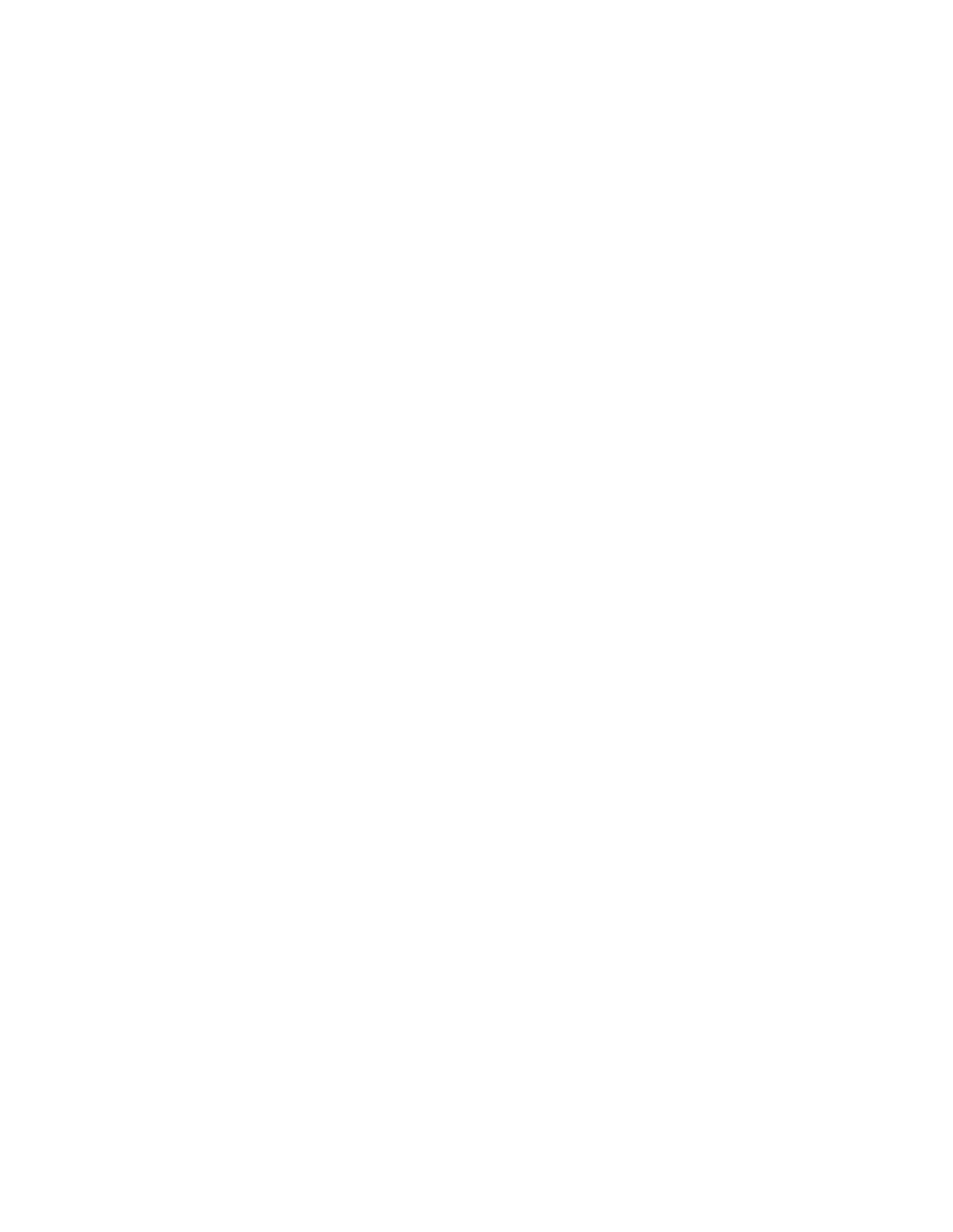#### **GULFPORT-BILOXI REGIONAL AIRPORT AUTHORITY RULES, REGULATIONS & FEES**

#### **ADOPTED JUNE 1, 2011**

Amended October 1, 2011; Amended February 15, 2012 (Effective March 1, 2012) Amended March 26, 2012 (Effective April 1, 2012) Amended May 2, 2012 Amended July 18, 2012 Amended September 5, 2012, Effective October 1, 2012 Amended February 6, 2013 Amended April 3, 2013, Effective May 1, 2013 Amended April 17, Effective May 1, 2013 Amended July 3, 2013 Amended July 17, 2013 Amended September 4, 2013, Effective October 1, 2013 Amended January 3, 2014 Amended April 16, 2014, Effective May 1, 2014 Amended April 29, 2014, Effective May 1, 2014 Amended August 6, 2014 Amended September 3, 2014 Amended September 17, 2014 Amended Effective October 1, 2014 Amended December 17, 2014 Amended April 2, 2015 Amended April 15, 2015, Effective May 1, 2015 Amended May 6, 2015 Amended August 5, 2015 Amended September 2, 2015, Effective October 1, 2015 Amended November 4, 2015 Amended March 2, 2016, Effective April 1, 2016 Amended April 6, 2016, Effective May 1, 2016 Amended June 17, 2016, Effective July 1, 2016 Amended September 6, 2016 Amended September 21, 2016 Amended October 5, 2016, Effective Nov. 1, 2016 Amended March 16, 2017 Amended June 8, 2017 Amended September 6, 2017 Amended November 15, 2017 Amended July 20, 2018 September 6, 2018 March 20, 2019 May 2, 2019 Amended September 4, 2019 Amended September 2, 2020 Amended September 15, 2021 Amended May 4, 2022

## **AMENDMENTS**

ADOPTED AS OF May 4, 2022

Date Effective | Description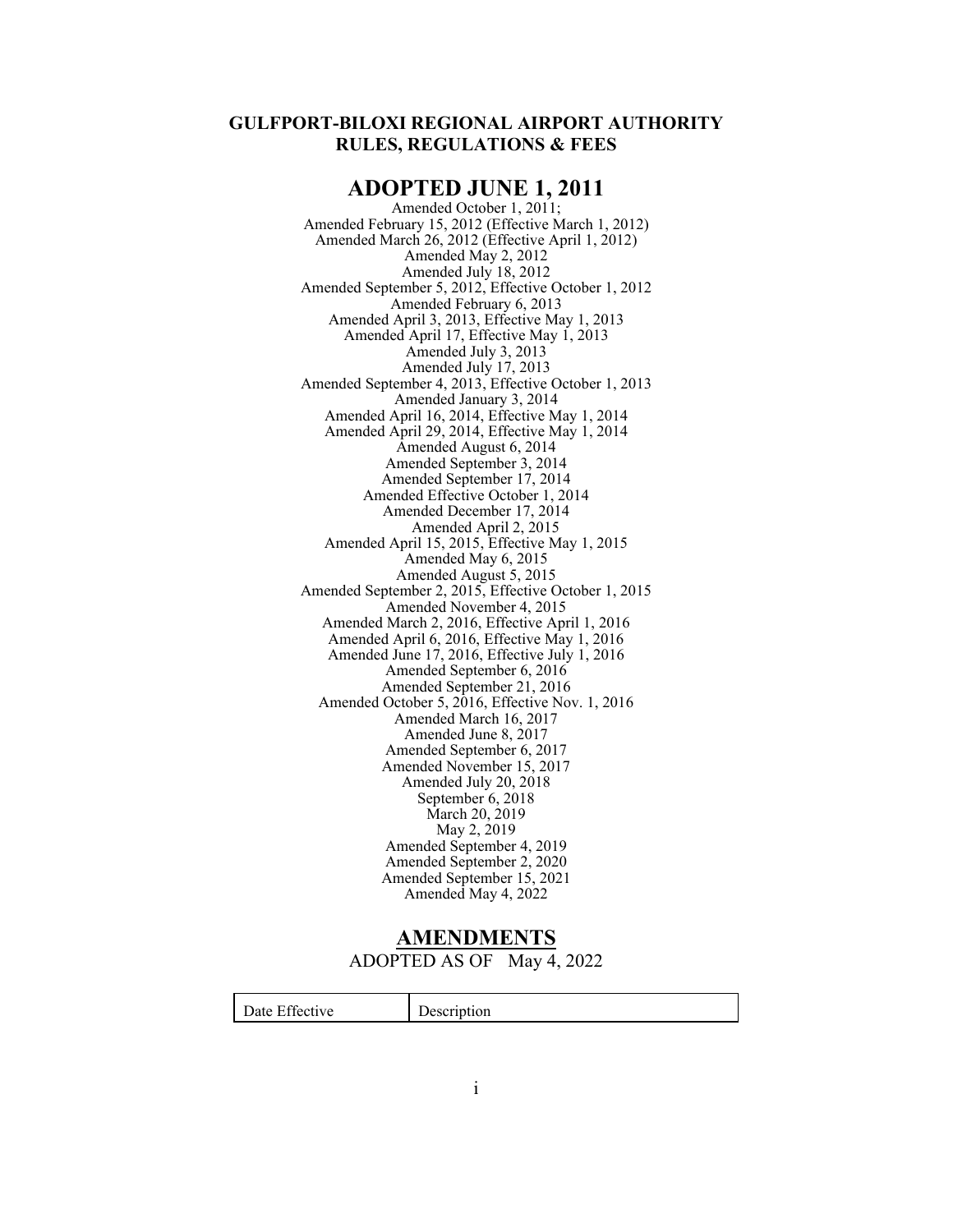| October 1, 2011                                    | CHAPTER 2, Airfield Operations - Section 11 -<br>Airline Rates and Charges<br>Par. 3(a), Par 4.1 and 4.3, Par. 5(a) 1, 2, and 4;<br>Par. $5(b)1$ and 3.                                                                                                                                                      |
|----------------------------------------------------|--------------------------------------------------------------------------------------------------------------------------------------------------------------------------------------------------------------------------------------------------------------------------------------------------------------|
| March 1, 2012                                      | CHAPTER 1 General Provisions - Section 6, &<br>1.(j) (Pg. 11); Section 20 - & 2.(a) & 2.(b) (Pg.<br>15)- replace term "Social Security" Number with<br>"Driver's License" Number.<br>CHAPTER 4, Ground Transportation - Section<br>2, & 4 (pg. 38); Section 5, & 4 (Pg. 41); and<br>Section 9, & 2 (pg. 43). |
| April 1, 2012                                      | CHAPTER 2, Airfield Operations<br>Section 11 – Airline Rates and Charges – Modify<br>& 3(a), &s 4.1, 4.2, 4.3, & 5(a)1, 2; & 5(b)1, 2,<br>&3, and & 7(d); Delete & 3(b) and 3(d), and<br>move $3(c)$ to $3(b)$ .                                                                                             |
| May 2, 2012                                        | CHAPTER 1, Section 5-Definitions – Add Air<br>Carrier Support Services and Alphabetize;<br>CHAPTER 2, Section 12,<br>& 3- Adjust Fuel Flowage Fees                                                                                                                                                           |
| July 18, 2012                                      | CHAPTER 1, Section 5 - Definitions-<br>Add General Aviation, General Aviation<br>Services, and Gross Sales; CHAPTER 2, Section<br>12, & 1, Modify Percent of Gross Income (or<br>Sales)                                                                                                                      |
| September 5, 2012,<br>effective October 1,<br>2012 | <b>CHAPTER 2, Airfield Operations</b><br>Section 11 – Airline Rates and Charges –<br>Modify &s 4.1, 4.2, 4.3, & 5(a)1 & 2; & 5(b)1,<br>2, & 3, and & $7(d)$                                                                                                                                                  |
| February 6, 2013                                   | CHAPTER 9, Smoke Free Policy                                                                                                                                                                                                                                                                                 |
| April 3, 2013                                      | CHAPTER 2, Airfield Operations<br>Section $11 -$ Airline Rates & Charges<br>Modify &4.4; Add subparagraph 5 to & $5(a)$ and<br>& $5(b)$ – Overnight Parking Fee for Aircrafts.                                                                                                                               |
| April 3, 2013,<br>Effective May 1, 2013            | CHAPTER 2, Airfield Operations<br>Modify Section 11 – Airline Rates and Charges -<br>& 3(a), & 4.1, 4.3, & 5(a)1 & 2; & 5(b)1 & 3; and<br>Modify Section $12$ – Fuel Flowage Fees - & 3 (a),<br>$(b)$ , $\& (c)$                                                                                             |
| April 17, 2013<br>Effective May 1, 2013            | Adopt New Ethics Policy, CHAPTER 14 -<br>ETHICS IN GOVERNMENT POLICY<br>Delete Chapter 1, Section 25 Conflicts of Interest                                                                                                                                                                                   |
| July 3, 2013                                       | CHAPTER 1, General Provisions<br>Definition of CTA and Public Transit Authority;<br>CHAPTER 1, General Provisions<br>Section 20, Added New Par. 4 Payment<br>Schedule; and Section 22, Temporary Permits                                                                                                     |
| July 17, 2013                                      | CHAPTER 4, Section 11, & 2 and 4 re Weapons;                                                                                                                                                                                                                                                                 |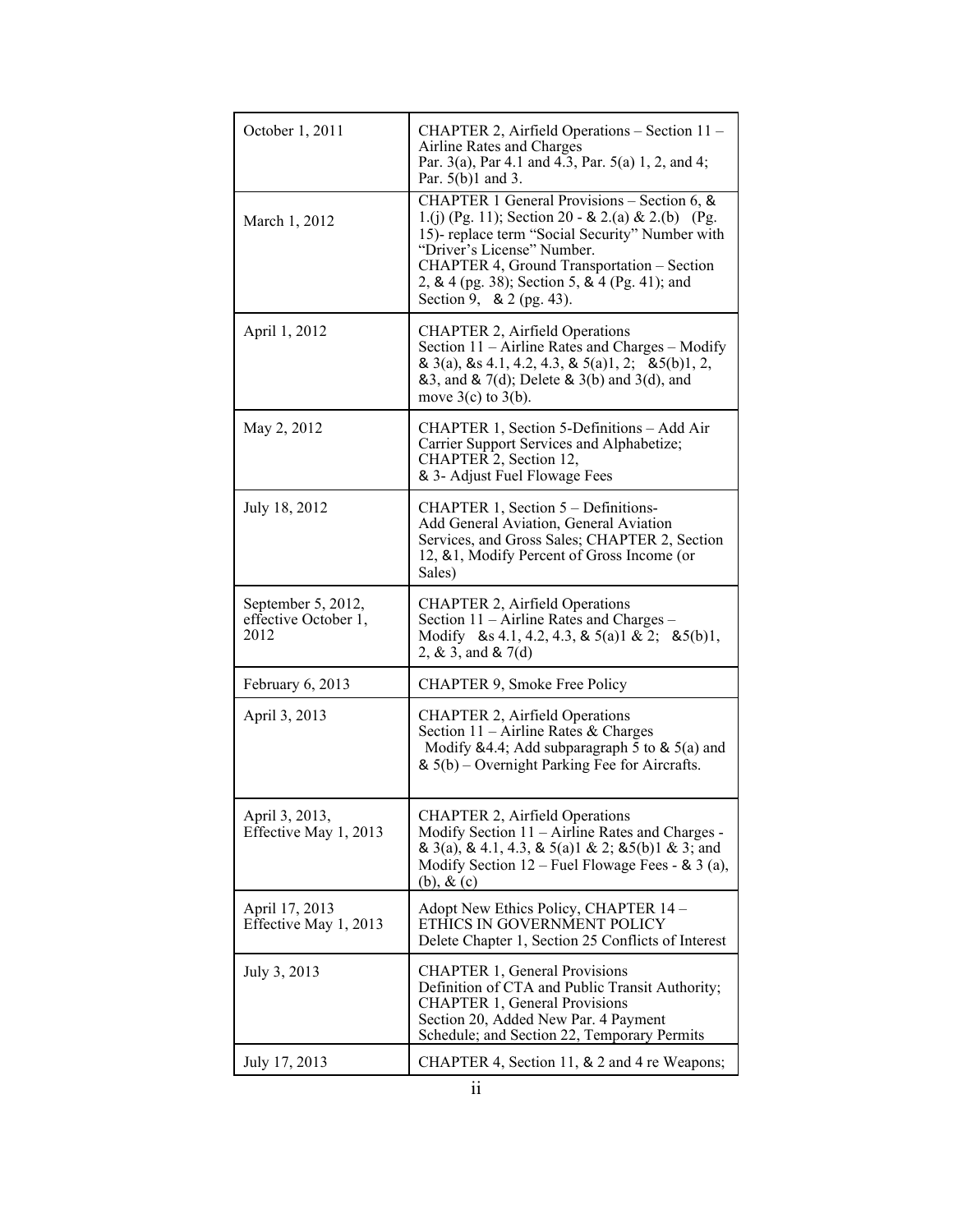|                                                   | <b>CHAPTER 5, FIREARMS AND WEAPONS</b><br>POLICY revisions.                                                                                                                                                                                                                                                                                                                                                   |
|---------------------------------------------------|---------------------------------------------------------------------------------------------------------------------------------------------------------------------------------------------------------------------------------------------------------------------------------------------------------------------------------------------------------------------------------------------------------------|
| September 4, 2013<br>Effective October 1,<br>2013 | <b>CHAPTER 2, Airfield Operations</b><br>Modify Section $11 - A$ irline Rates and Charges<br>- & 3(a), & 4.1, 4.2 & 4.3, & 5(a)1 & 2; and<br>&5(b)1, 2 & 3; 87(d).                                                                                                                                                                                                                                            |
| January 3, 2014                                   | CHAPTER 1, GENERAL PROVISIONS-<br>Sections 15 & 17 - Include GSE Requirements;<br>Delete Section 23 – Fuel Handling Fee;<br>CHAPTER 2, AIRFIELD OPERATIONS -<br>Section 11 - include GSE and Aircraft<br>Maintenance; Section 17 - Other Aeronautical<br>Activity - Include GSE Requirements<br>CHAPTER 4, GROUND TRANSPORTATION<br>- Section 11, Paragraph 3 - Modify language re<br><b>GT</b> Vehicle Leaks |
| April 16, 2014, Effective<br>May 1, 2014          | CHAPTER 2, Airfield Operations -<br>Section 12 - Airline Rates and Charges -<br>Modify & 3 Fuel Flowage Fees.                                                                                                                                                                                                                                                                                                 |
| April 29, 2014, Effective<br>May 1, 2014          | CHAPTER 2, Airfield Operations -<br>Section 11- Airline Rates and Charges -<br>Modify &s 3, 4 and 5 Landing Fees and<br>Exclusive and Non-Exclusive Rent                                                                                                                                                                                                                                                      |
| June 4, 2014<br>(Eff. Oct 1, 2014)                | Ground Transportation Chap. 1, Chap. 4,<br>AND Chap. 9 re Policy for Taxicabs<br><b>Effective October 1, 2014</b>                                                                                                                                                                                                                                                                                             |
| August 6, 2014<br>(Eff. Oct. 1, 2014)             | <b>Ground Transportation Chap. 4, Section 12,</b><br>Modify Paragraph 6© (revise name of Harrison<br>County Motor Vehicle for Hire Commission to<br>Motor Vehicle For-Hire Authority; Add<br>Paragraph 6(f) re Base Access<br><b>Effective October 1, 2014</b>                                                                                                                                                |
| August 6, 2014<br>Prohibit Texting                | CHAPTER 3, Traffic Contr-l -<br>Texting While Driving Prohibited on Airport<br>Property.                                                                                                                                                                                                                                                                                                                      |
| Sept. 03, 2014                                    | <b>Rescind Insurance Requirement Changes</b><br>approved on June 4, 2014. (Eff. Oct. 1, 2014)                                                                                                                                                                                                                                                                                                                 |
| September 17, 2014<br>(Effective Oct. 1, 2014)    | CHAPTER 2, Airfield Operatio-s -<br>Section 11- Airline Rates and Charg-s -<br>&s 3, 4 and 5 Landing Fees and<br>Modify<br>Exclusive and Non-Exclusive Rent                                                                                                                                                                                                                                                   |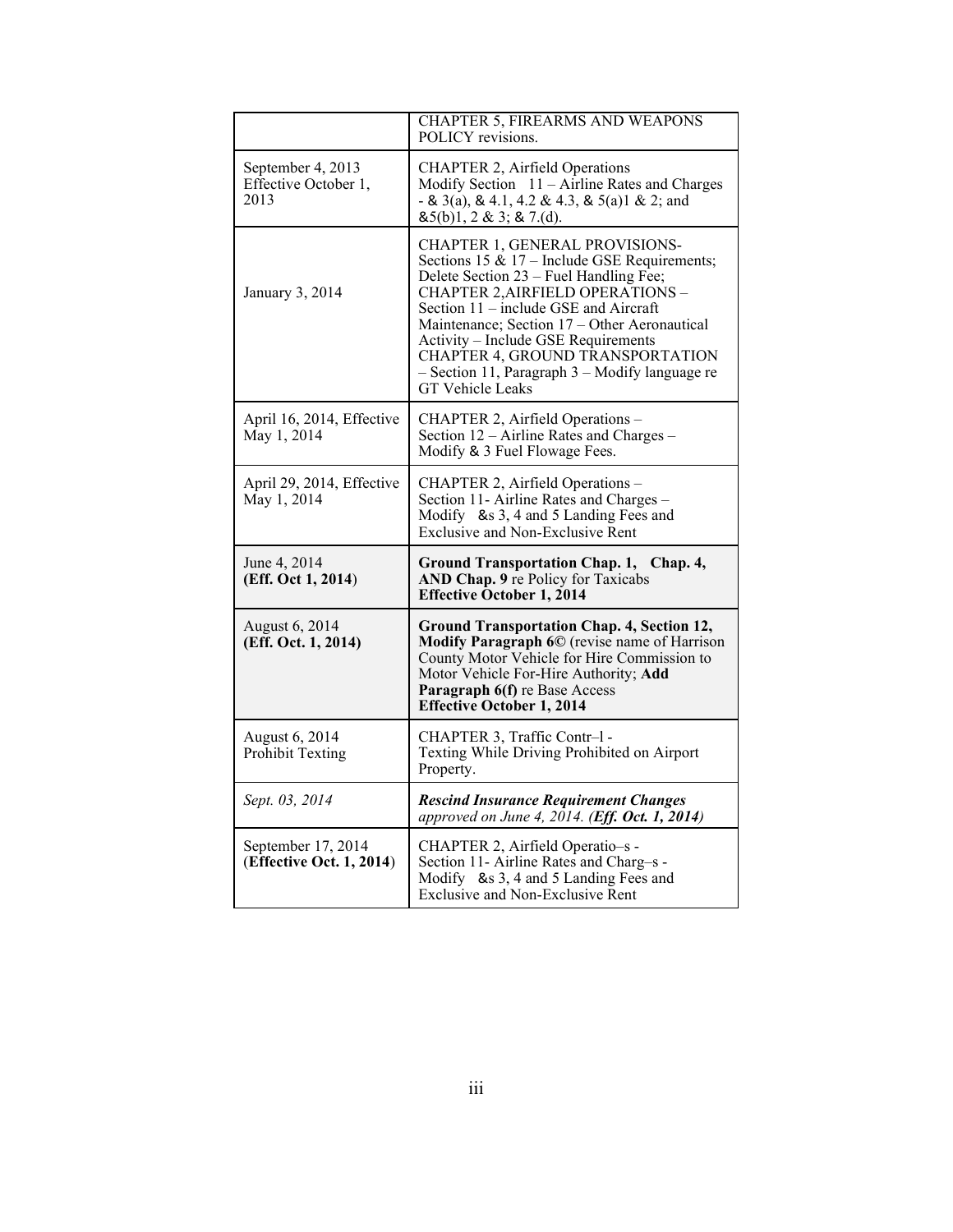| September 30, 2014<br>Reconciled and in Force<br>October 1, 2014 | Ground Transportation Chapter 1, Chapter 4 and<br>Chapter 12 re Implementing Policy for Taxicabs<br>Pursuant to Amendments Approved June 4, 2014<br>August 6, 2014, and Sept. 17, 2014); Including<br>August 6, 2014 Amendment Prohibiting Texting;<br>Including September 3, 2014 Rescinding of<br>Insurance Requirement Changes for GT<br>Providers; Including Sept. 17, 2014 Amendment<br>Modifying Airline Landing Fees and Use Fees;<br>Including Name Change of HCMVH<br>Commission to MVFH Authority; and September<br>30, 2014 Amendment Designating Rate Zone<br>Map as"a "Destination Rate "a-" - All<br>Consolidated Changes Effective Oct. 1, 2014 |
|------------------------------------------------------------------|----------------------------------------------------------------------------------------------------------------------------------------------------------------------------------------------------------------------------------------------------------------------------------------------------------------------------------------------------------------------------------------------------------------------------------------------------------------------------------------------------------------------------------------------------------------------------------------------------------------------------------------------------------------|
| December 17, 2014                                                | Chapter-1 - General Provisions<br>SECTION -1 - INSURANCE and Chapter-4 -<br><b>Commercial Ground Transportation Services</b><br>SECTION -7 - INSURANCE re: Self Insured<br>Retention                                                                                                                                                                                                                                                                                                                                                                                                                                                                           |
| April 2, 2015                                                    | Chapter-2 - Airfield Operations<br>SECTION -1 - Air Carrier Landing Fees                                                                                                                                                                                                                                                                                                                                                                                                                                                                                                                                                                                       |
| April 15, 2015<br><b>EFFECTIVE DATE:</b><br>MAY 1, 2015          | Chapter-1 - Definition of MVFH Authority<br>(Section 5) and Complaints (Section 23); Chapter<br>$-1$ - Enforcement and Penalties                                                                                                                                                                                                                                                                                                                                                                                                                                                                                                                               |
| May 6, 2015                                                      | Chapter-7 - Solicitation, Leafleting, and Public<br><b>Statements Policy</b>                                                                                                                                                                                                                                                                                                                                                                                                                                                                                                                                                                                   |
| August 5, 2015                                                   | Chapter-1 - Add a Section -4 - Lost, Stolen or<br>Abandoned Property excluding Motor Vehicles                                                                                                                                                                                                                                                                                                                                                                                                                                                                                                                                                                  |
| September 2, 2015<br><b>EFFECTIVE DATE:</b><br>October 1, 2015   | Chapter-2 - Airfield Operations<br>SECTION -1 - Air Carrier Landing Fees                                                                                                                                                                                                                                                                                                                                                                                                                                                                                                                                                                                       |
| November 4, 2015                                                 | Chapter-2 - Airfield Operations<br>SECTION -1 - Air Carrier Landing Fees for<br>Charter<br>Airlines                                                                                                                                                                                                                                                                                                                                                                                                                                                                                                                                                            |
| March 2, 2016<br><b>EFFECTIVE DATE:</b><br>April 1, 2016         | Chapter-2 - Airfield Operations<br>SECTION -1 - Air Carrier Landing Fees                                                                                                                                                                                                                                                                                                                                                                                                                                                                                                                                                                                       |
| April 6, 2016<br><b>EFFECTIVE DATE:</b><br>May 1, 2016           | CHAPTER 2, Airfield Operatio-s -<br>Section $-2$ - Airline Rates and Charg-s -<br>Modify & 3 Fuel Flowage Fees.                                                                                                                                                                                                                                                                                                                                                                                                                                                                                                                                                |
| June 17, 2016<br><b>EFFECTIVE DATE:</b><br>July 1, 2016          | CHAPTER-1 - Definitions;<br>CHAPTER-4 - TNC Operations on Airport<br>Property                                                                                                                                                                                                                                                                                                                                                                                                                                                                                                                                                                                  |
| September 6, 2016                                                | Chapter-2 - Airfield Operations<br>SECTION -1 - Air Carrier Landing Fees;<br>SECTION -8 - Operations During Lightning;<br>Chapter-9 - Smoke Free Poli-y - Modify<br>SECTION 1, Paragraph 5 -Designated Smoking<br>Areas                                                                                                                                                                                                                                                                                                                                                                                                                                        |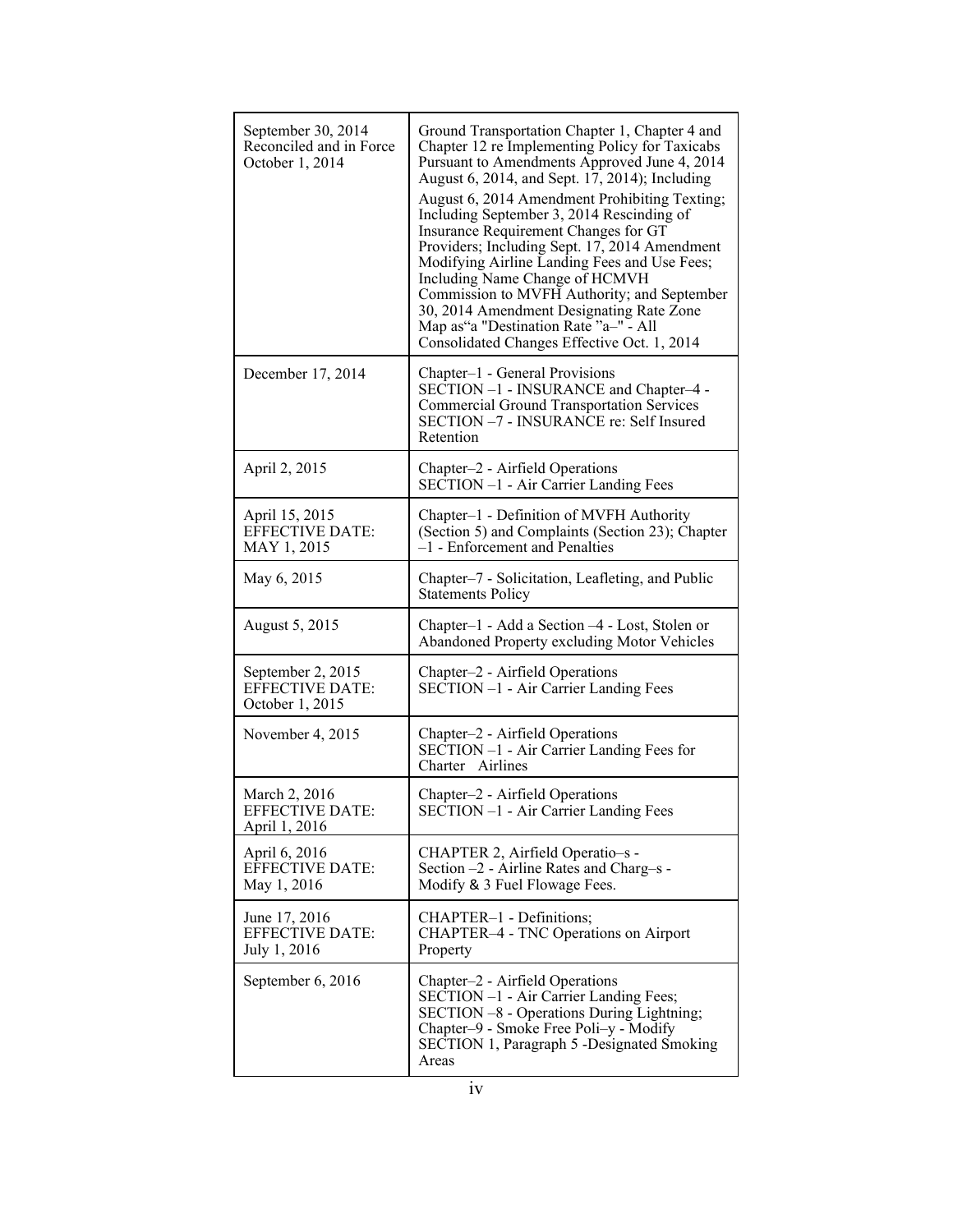| September 21, 2016   | Chapter 2 - Language Modification to Section 4,<br>Unattended Aircraft and Section-8 - Smoking<br>Prohibition; New Section -7 - T-Hangar Facility;<br>Chapter 2 Clerical Corrections in Chapter 1 and<br>Chapter 4, relative to TNC Definitions and<br>Regulations adopted on June 17, 2016                                                                                                                              |
|----------------------|--------------------------------------------------------------------------------------------------------------------------------------------------------------------------------------------------------------------------------------------------------------------------------------------------------------------------------------------------------------------------------------------------------------------------|
| October 5, 2016      | Chapter 2-Section 12 FBO Fuel Flowage Fees<br>Nov. 1, 20–6 - October 31, 2017                                                                                                                                                                                                                                                                                                                                            |
| March 16, 2017       | Chapter 2-Airfield Operations<br>SECTION 11 Air Carrier Terminal Use Fees<br>effective April 1, 2017                                                                                                                                                                                                                                                                                                                     |
| June 8, 2017         | Chapter 1-Definitions; Permits; Fees;<br>Chapter 2-Handling of Airline GSE Handling<br>Chapter-3 - Testing While Driving;<br>Chapter 4 - Sections 4, 7, 10, 13, 14, 15 16, 18, 19<br>re 'NC's;<br>Chapter $-1$ - Section 5 & 7 Notice of Violation;<br>And References to Motor Vehicle For Hire<br>Authority abbreviation "s "MV"HA" throughout.                                                                         |
| September 6, 2017    | Chapter-1 - Change of Permit Status<br>Chapter-5 - Weapons Policy<br>Chapter 2-Airfield Operations<br>SECTION 11 Air Carrier Terminal Use Fees<br>effective October 1, 2017                                                                                                                                                                                                                                              |
| November 15, 2017    | Chapter 1-SEC.-5 - Definition of TNC and TNC<br>Vehicles; SEC. 6 -Bs. Permit Appl. Process and<br>Conduct of Permit Holder Employees; SEC. 9<br>Damage to Airport Property; SEC. 20 -Permit<br>Requirements re 3rd Party Claims, and Non-<br>Tenant GT Operators; Chapter 4 SEC. 4<br>Violation of Geo Fence boundaries; SEC.-8 -<br>TNC Staging Areas; SEC. 13- spelling error;<br>SEC. -6 - Signage; SEC. 18 Insurance |
| April 18, 2018       | <b>Chapter 2-Airfield Operations</b><br><b>SECTION 11 Air Carrier Rates and Charges</b><br>effective May 1, 2018                                                                                                                                                                                                                                                                                                         |
| <b>JULY 18, 2018</b> | Chapter 2-Airfield Operations<br>SEC. 19 Operations During Lightning<br>Chapter 4, Ground Transportation<br>SEC. -3 - Dress Code                                                                                                                                                                                                                                                                                         |
| September 6, 2018    | <b>CHAPTER 2-Airlfield Operations</b><br>Sec. -1 - Air Carrier Rates & Charges<br><b>CHAPTER 7- Solicitation Policy</b>                                                                                                                                                                                                                                                                                                  |
| March 20, 2019       | <b>CHAPTER 2-Airlfield Operations</b><br>Sec. -1 - Air Carrier Rates & Charges effective<br><b>April 1, 2019</b>                                                                                                                                                                                                                                                                                                         |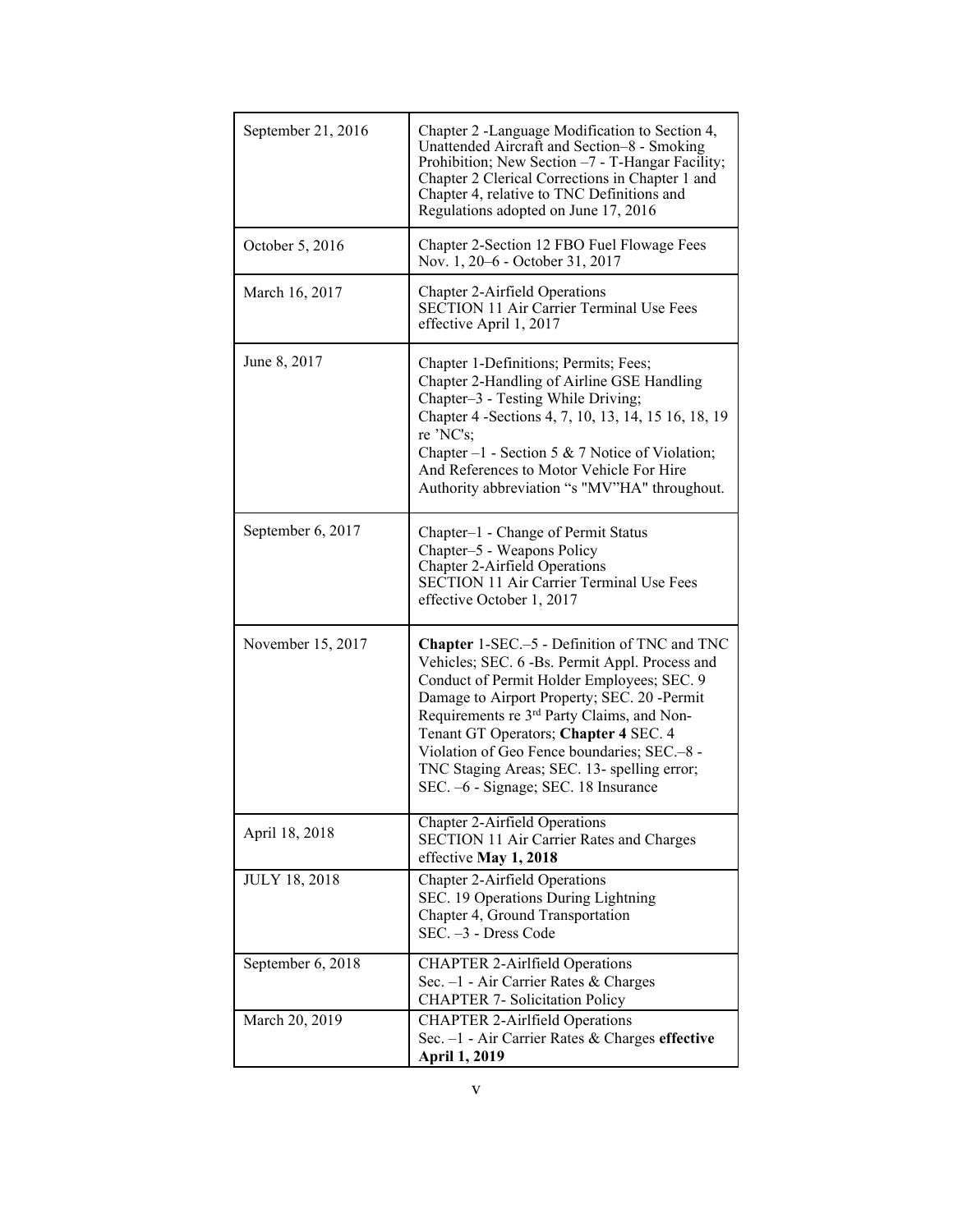| May 2, 2019                             | Adopt New CHAPTER -5 - Bid Protest                                                                                                                                                                                                                                                                                             |
|-----------------------------------------|--------------------------------------------------------------------------------------------------------------------------------------------------------------------------------------------------------------------------------------------------------------------------------------------------------------------------------|
|                                         | Procedures; Amend Chapter 1 SEC-8 -<br><b>Employee Parking</b>                                                                                                                                                                                                                                                                 |
| September 4, 2019                       | CHAPTER 2-Airfield Operations,<br>Sec. -1 - Air Carrier Rates & Charges effective<br>October 1, 2019; CHAPTER 9 Smoke Free<br>Policy - Language Modification to include<br>vaping; CHAPTER 1, General Provisions, Sec. 5<br>Smoking Definition Modification and Sec. 9<br>Additional Prohibited Actions on Airport<br>Property |
| September 2, 2020                       | <b>CHAPTER 2-Airfield Operations</b><br>Sec. $11 - Air Carrier Rates & Changes$                                                                                                                                                                                                                                                |
| September 15, 2021<br>Effective 10-1-21 | CHAPTER 2 - Airfield Operations, Section 4-<br>Scheduled Passenger Airlines rates; Section 5-<br>Charter Passenger Airline rates (a)(b)(c)(d),<br>Section 7-Terminal Facility Scheduled Rates.                                                                                                                                 |
| May 4, 2022                             | CHAPTER 2-Airfield Operations,<br>Sec. 11- Nos. 3, 4, 5 and 7 [effective April 1,<br>2022]                                                                                                                                                                                                                                     |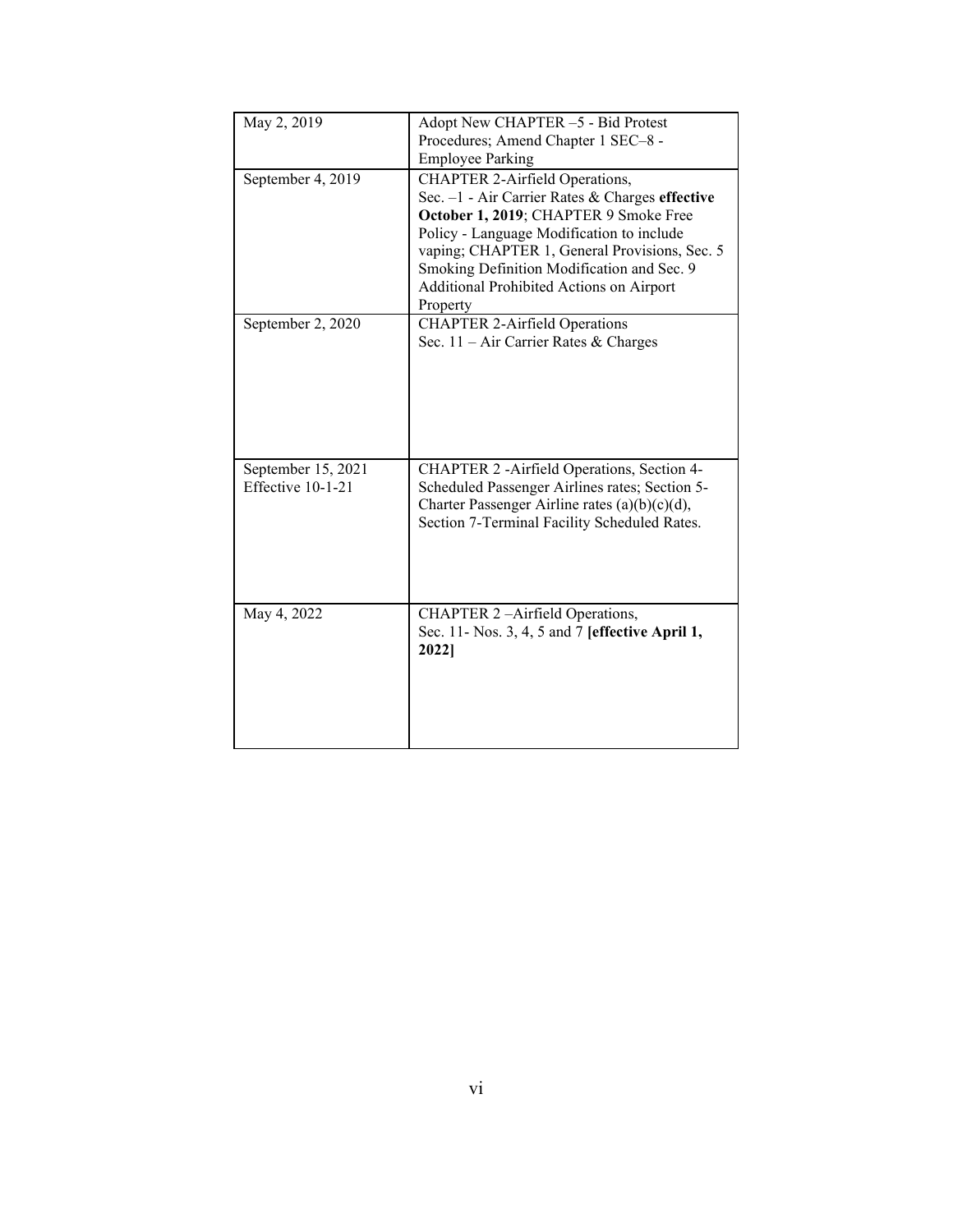# **GULFPORT-BILOXI REGIONAL AIRPORT AUTHORITY<br>RULES, REGULATIONS & FEES**

## **TABLE OF CONTENTS**

| <b>CHAPTER 1:</b> |  |
|-------------------|--|
|                   |  |
|                   |  |
|                   |  |
|                   |  |
|                   |  |
| 1.                |  |
| 2.                |  |
| $\overline{3}$ .  |  |
| $\overline{4}$ .  |  |
| 5.                |  |
| 6.                |  |
| 7.                |  |
| 8.                |  |
| 9.                |  |
| 10.               |  |
| 11.               |  |
| 12.               |  |
| 13.               |  |
| 14.               |  |
| 15.               |  |
| 16.               |  |
| 17.               |  |
| 18.               |  |
| 19.               |  |
| 20.               |  |
| 21.               |  |
| 22.               |  |
| 23.               |  |
| 24.               |  |
| 25.               |  |
| 26.               |  |
| 27.               |  |
| 28.               |  |
| 29.               |  |
| 30.               |  |
| 31.               |  |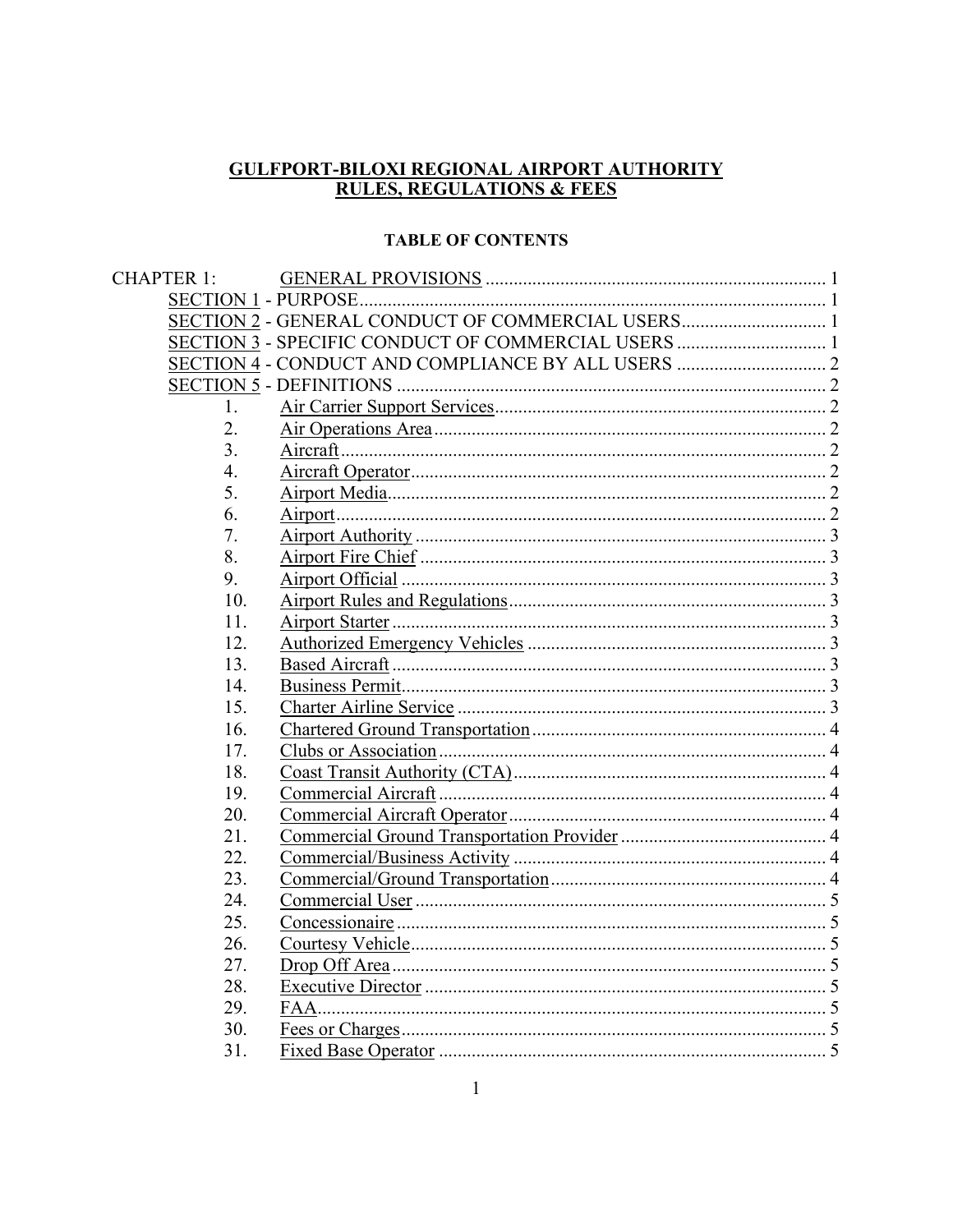| 32.                |                                                  |  |
|--------------------|--------------------------------------------------|--|
| 33.                |                                                  |  |
| 34.                |                                                  |  |
| 35.                |                                                  |  |
| 36.                |                                                  |  |
| 37.                |                                                  |  |
| 38.                |                                                  |  |
| 39.                |                                                  |  |
| 40.                |                                                  |  |
| 41.                |                                                  |  |
| 42.                |                                                  |  |
| 43.                |                                                  |  |
| 44.                |                                                  |  |
| 45.                |                                                  |  |
| 46.                |                                                  |  |
| 47.                |                                                  |  |
| 48.                |                                                  |  |
| 49.                |                                                  |  |
| 50.                |                                                  |  |
| 51.                |                                                  |  |
| 52.                |                                                  |  |
| 53.                |                                                  |  |
| 54.                |                                                  |  |
| 55.                |                                                  |  |
| 56.                |                                                  |  |
| 57.                |                                                  |  |
| 58.                |                                                  |  |
| 59.                |                                                  |  |
| 60.                |                                                  |  |
| 61.                |                                                  |  |
| 62.                |                                                  |  |
| 63.                |                                                  |  |
| 64.                |                                                  |  |
| 65.                |                                                  |  |
| 66.                |                                                  |  |
| 67.                |                                                  |  |
| 68.                |                                                  |  |
| 69.                |                                                  |  |
| $\underline{70}$ . |                                                  |  |
| 71.                |                                                  |  |
| 72.                | Transportation Network Company (TNC) Vehicle  10 |  |
| 73.                |                                                  |  |
| 74.                |                                                  |  |
| 75.                |                                                  |  |
|                    |                                                  |  |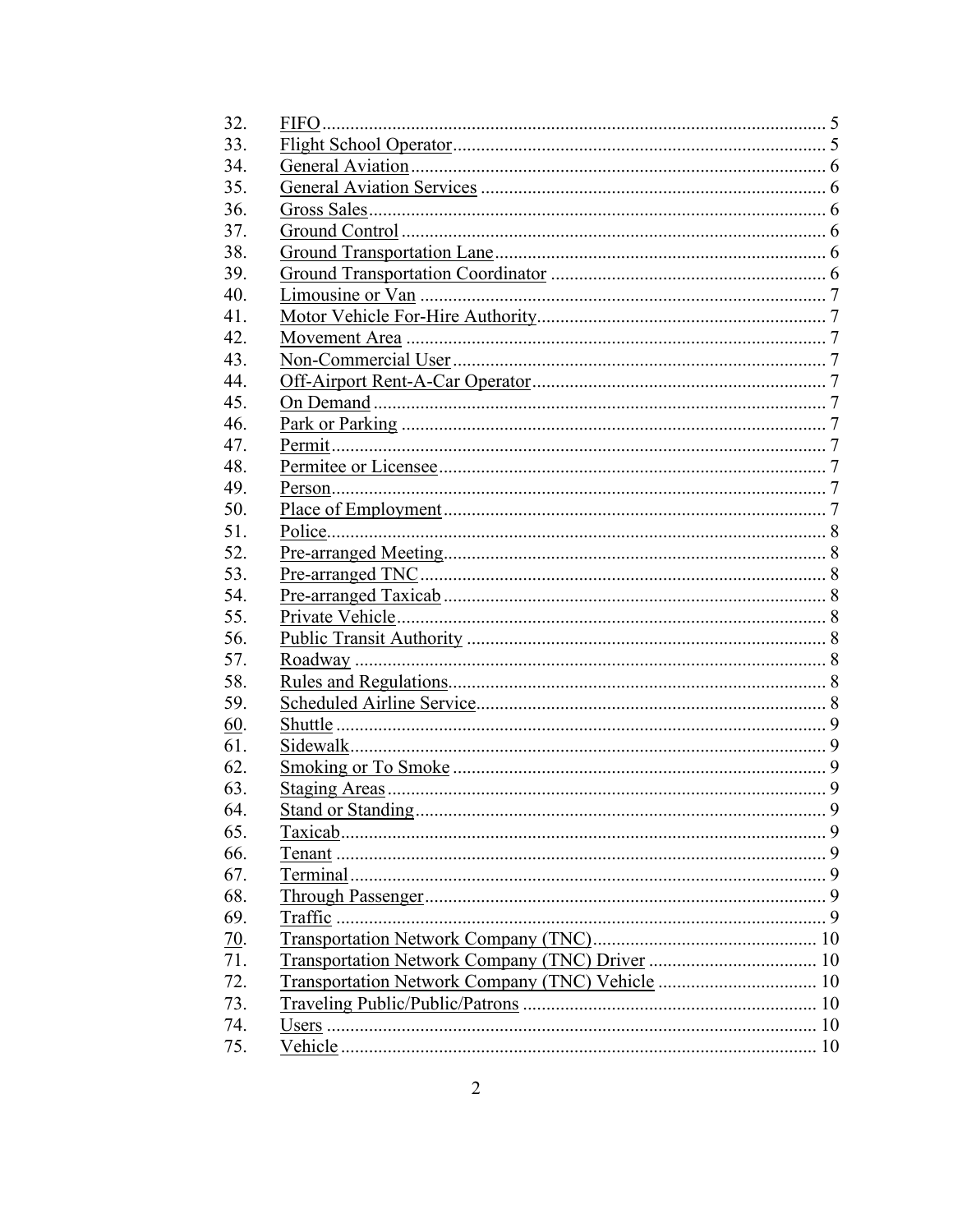| 76.               |                                                                 |  |
|-------------------|-----------------------------------------------------------------|--|
| 77.               |                                                                 |  |
| 78.               |                                                                 |  |
|                   |                                                                 |  |
| 1.                |                                                                 |  |
| 2.                |                                                                 |  |
| 3.                |                                                                 |  |
|                   | SECTION 7 - TENANT AND USER IDENTIFICATION MEDIA  13            |  |
|                   |                                                                 |  |
|                   |                                                                 |  |
|                   |                                                                 |  |
|                   |                                                                 |  |
|                   |                                                                 |  |
|                   |                                                                 |  |
|                   |                                                                 |  |
|                   |                                                                 |  |
|                   |                                                                 |  |
|                   | SECTION 17 - MAINTENANCE OF VEHICLES OR EQUIPMENT  15           |  |
|                   | SECTION 18 - SEARCHES OF PERSONS AND PROPERTY  16               |  |
|                   |                                                                 |  |
|                   | SECTION 20 - COMMERCIAL FEES AND REQUIREMENTS  17               |  |
| 1.                |                                                                 |  |
| 2.                |                                                                 |  |
| 3.                |                                                                 |  |
| 4.                |                                                                 |  |
|                   |                                                                 |  |
|                   |                                                                 |  |
|                   |                                                                 |  |
|                   |                                                                 |  |
| <b>CHAPTER 2:</b> |                                                                 |  |
|                   |                                                                 |  |
|                   |                                                                 |  |
|                   |                                                                 |  |
|                   |                                                                 |  |
|                   |                                                                 |  |
|                   |                                                                 |  |
|                   |                                                                 |  |
|                   |                                                                 |  |
|                   | SECTION 9 - DAMAGE TO AIRPORT PROPERTY OR EQUIPMENT  31         |  |
|                   |                                                                 |  |
|                   | SECTION 11 - RULES, REGULATIONS AND CHARGES FOR AIR CARRIER  32 |  |
|                   | SECTION 12 - CHARGES FOR AVIATION SERVICE AND FIXED BASE        |  |
|                   | OPERATOR                                                        |  |
| 1.                |                                                                 |  |
|                   |                                                                 |  |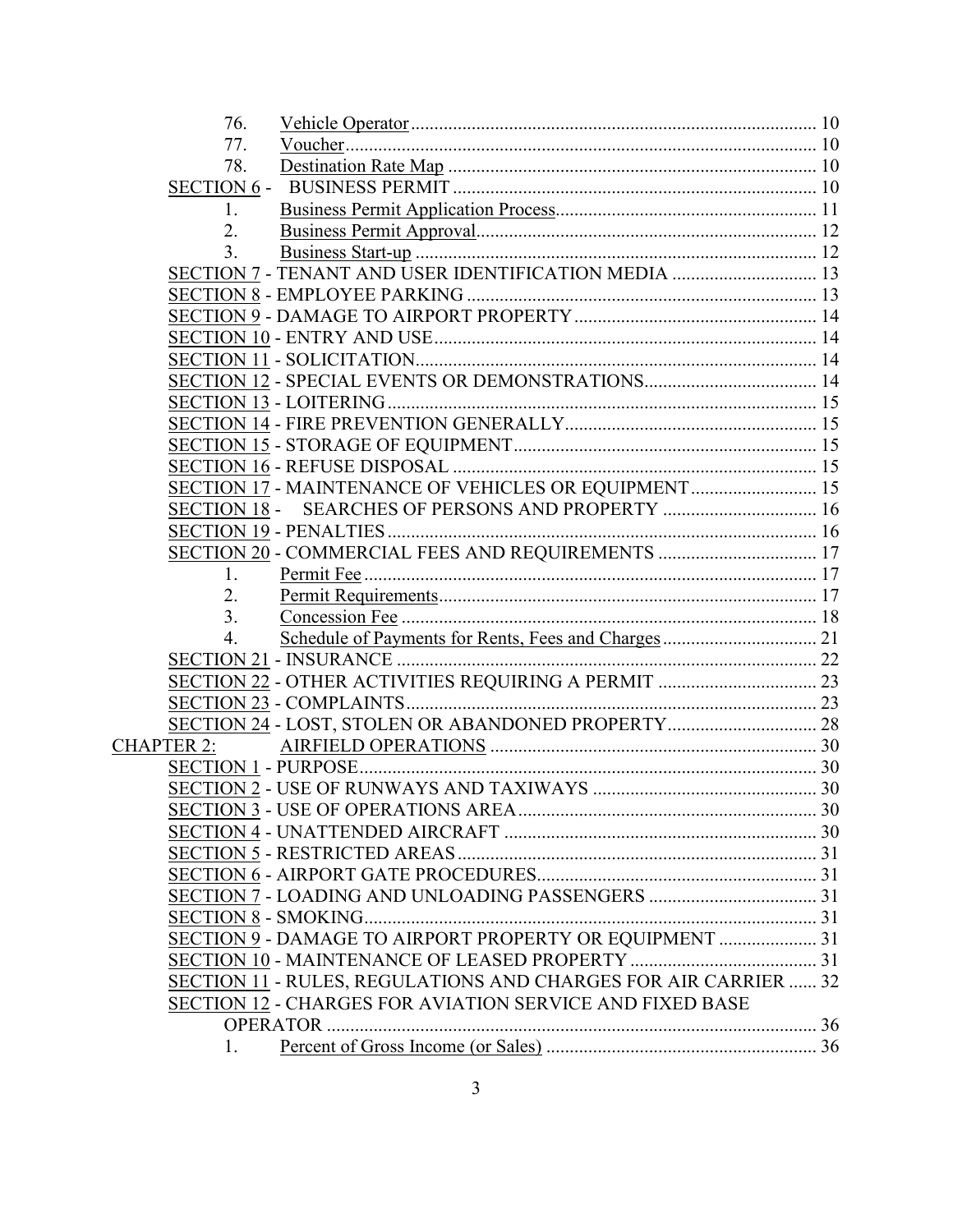| 2.                                                              |  |
|-----------------------------------------------------------------|--|
| 3.                                                              |  |
| SECTION 13 - INTERFERING OR TAMPERING WITH AIRCRAFT  37         |  |
|                                                                 |  |
|                                                                 |  |
|                                                                 |  |
|                                                                 |  |
|                                                                 |  |
|                                                                 |  |
|                                                                 |  |
| SECTION 1 - POWERS AND DUTIES OF EXECUTIVE DIRECTOR 40          |  |
| SECTION 2 - OBEDIENCE TO TRAFFIC CONTROL DEVICES  40            |  |
|                                                                 |  |
|                                                                 |  |
|                                                                 |  |
| CHAPTER 4: COMMERCIAL GROUND TRANSPORTATION SERVICES  43        |  |
|                                                                 |  |
|                                                                 |  |
| SECTION 3 - FIRST IN FIRST OUT (FIFO) RULES FOR TAXICABS  43    |  |
| SECTION 4 - TRANSPORTATION NETWORK COMPANY (TNC) 45             |  |
| SECTION 5 - CHARTERED AND COURTESY TRANSPORTATION 47            |  |
|                                                                 |  |
| SECTION 7 - AUTHORIZATION TO DEPART WITH FARES 48               |  |
|                                                                 |  |
|                                                                 |  |
| SECTION 10 - CHARGES FOR GROUND TRANSPORTATION AND OTHER  49    |  |
| 1.                                                              |  |
| 2.                                                              |  |
|                                                                 |  |
| SECTION 12 - PUBLISHED PASSENGER DESTINATION RATES FOR TAXICABS |  |
|                                                                 |  |
| 1.                                                              |  |
| $\overline{2}$                                                  |  |
| SECTION 13 - OBLIGATIONS OF COMMERCIAL GROUND TRANSPORTATION    |  |
|                                                                 |  |
| SECTION 14 - COMMERCIAL GROUND TRANSPORTATION PROVIDER AND      |  |
| VEHICLE OPERATOR UTILIZATION OF TERMINAL FACILITIES56           |  |
|                                                                 |  |
|                                                                 |  |
|                                                                 |  |
|                                                                 |  |
|                                                                 |  |
|                                                                 |  |
|                                                                 |  |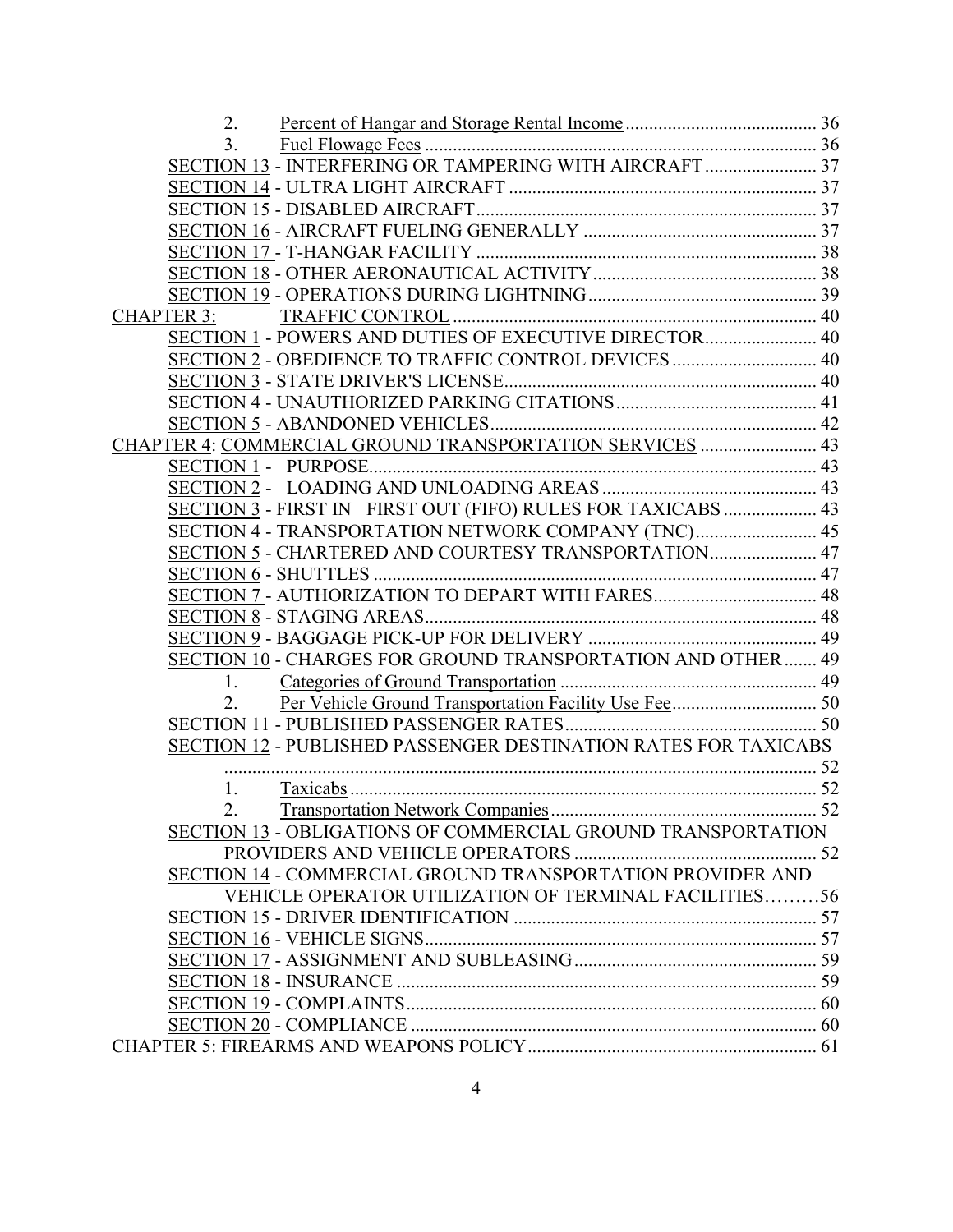| CHAPTER 7: SOLICITATION, LEAFLETING, AND PUBLIC STATEMENTS POLICY 64 |  |
|----------------------------------------------------------------------|--|
|                                                                      |  |
|                                                                      |  |
| SECTION 1 - FOR ALL PERSONS OTHER THAN GBRAA EMPLOYEES 68            |  |
|                                                                      |  |
|                                                                      |  |
|                                                                      |  |
|                                                                      |  |
| SECTION 2 - PENALTIES APPLICABLE TO COMMERCIAL USERS 70              |  |
|                                                                      |  |
| SECTION 4 - PENALTIES APPLICABLE TO NON-COMMERCIAL USERS 71          |  |
|                                                                      |  |
| SECTION 6 - EXECUTIVE DIRECTORS (OR HIS DESIGNEES) PROCEEDING 72     |  |
|                                                                      |  |
|                                                                      |  |
|                                                                      |  |
|                                                                      |  |
|                                                                      |  |
|                                                                      |  |
|                                                                      |  |
|                                                                      |  |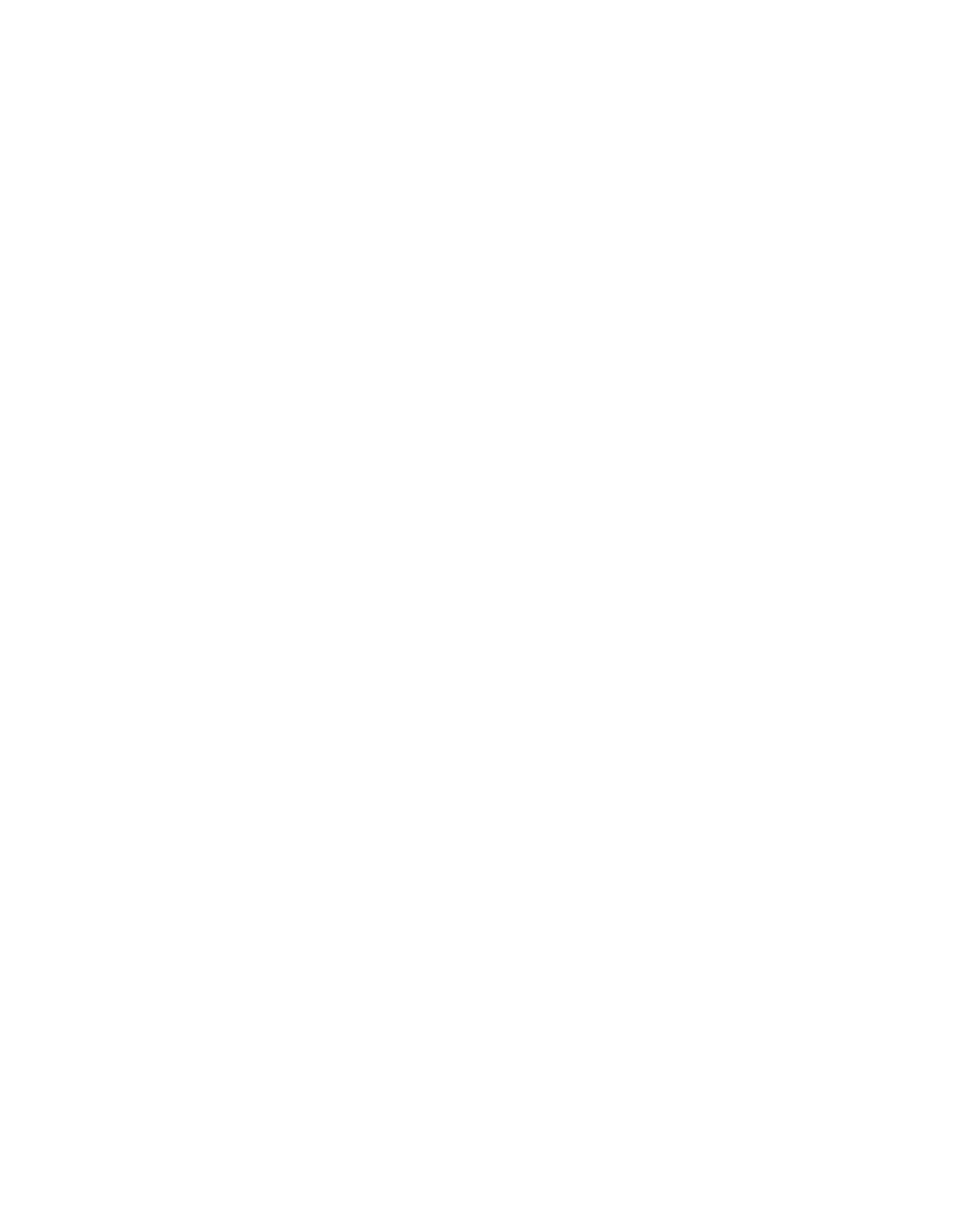## **RULES AND REGULATIONS AND FEES OF THE GULFPORT-BILOXI REGIONAL AIRPORT AUTHORITY**  Adopted September 15, 2021

#### CHAPTER 1: GENERAL PROVISIONS

#### SECTION 1 - PURPOSE

The purpose of these Rules and Regulations is for public safety, aviation safety, airport operations and the preservation of good order and peace of the Authority; to prevent injury to, destruction of or interference with public or private property; to protect property, health and lives and to enhance the general welfare of the Authority by restricting the movements of citizens or any group thereof on the property of the Authority when there is imminent danger to the public safety because of freedom of movement thereof; to regulate the entrances to property and buildings of the Authority and the way of ingress and egress to and from the same. Also, the purpose is to comply with all applicable laws and regulations of the United States and the State of Mississippi; and to comply with all federal and state grant assurances and requirements; and to establish certain user fees for various classes of commercial business on the Airport.

The Rules and Regulations are effective from date of passage and supersede all prior rules and regulations that are inconsistent with these.

If any part of these Rules and Regulations is held unenforceable or invalid by any court or administrative agency having jurisdiction, all remaining parts not held invalid or unenforceable shall continue in full force and effect.

#### SECTION 2 - GENERAL CONDUCT OF COMMERCIAL USERS

All commercial users shall conduct themselves in a friendly, courteous, cooperative manner with each other, Airport officials, and the public, while on the Airport and while engaged in business activities in which the Airport was the origin or is the destination.

#### SECTION 3 - SPECIFIC CONDUCT OF COMMERCIAL USERS

Commercial users shall not engage in open, notorious, and public disputes, disagreements, or conflicts; shall not engage in profanity, racial epithets, ethnic epithets, sexual epithets or gestures, religious epithets; and shall not commit acts of vandalism, verbal assaults or physical assaults, while engaged in business activities on the Airport or while engaged in business activities in which the Airport was the origin or is the destination.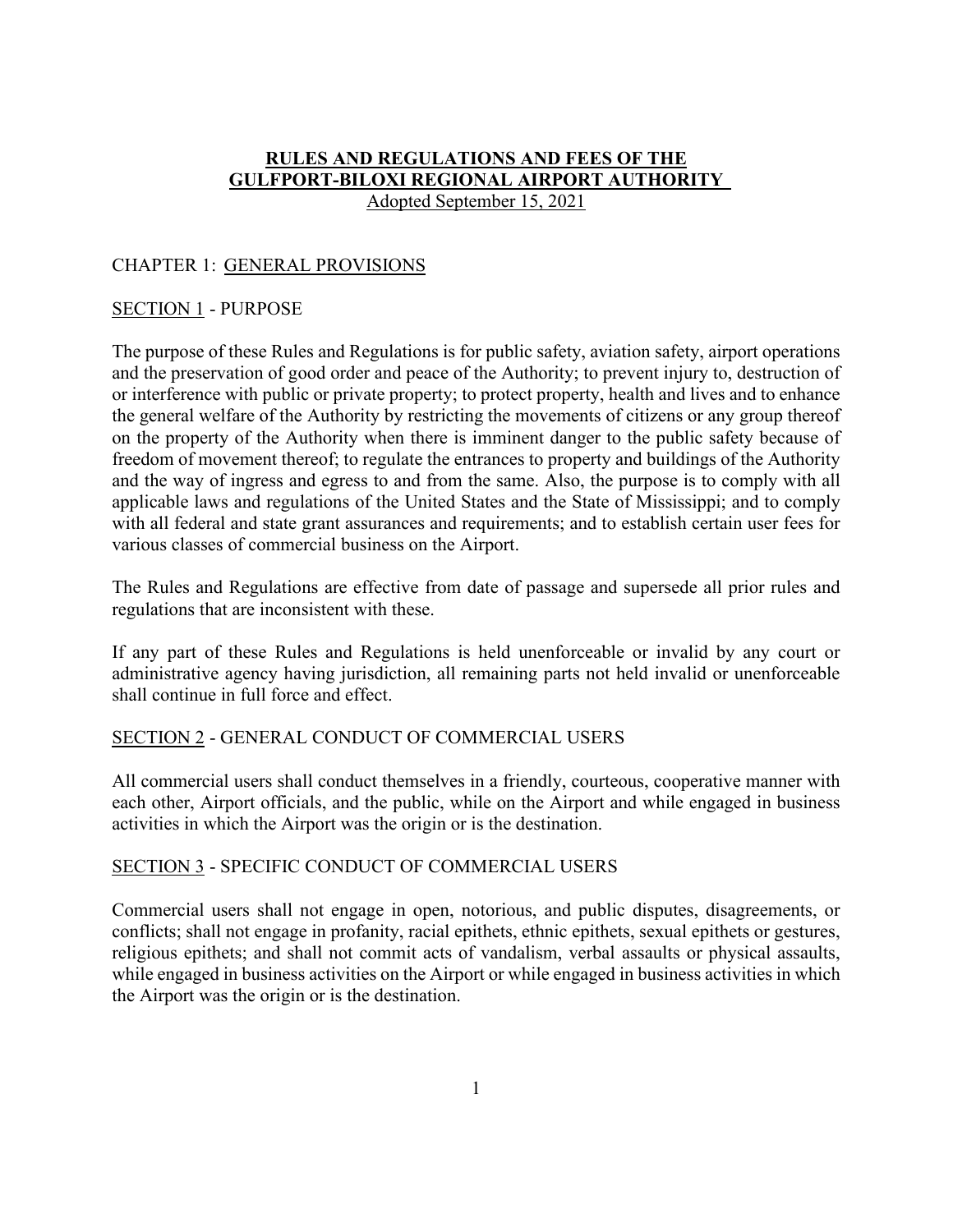## SECTION 4 - CONDUCT AND COMPLIANCE BY ALL USERS

All Airport users shall obey and comply with all present and future laws, ordinances, rules, and regulations, directives, and orders of the United States of America, the State of Mississippi, Harrison County, the City of Gulfport, the City of Biloxi, the Airport Authority, and their respective agencies, departments, and officials, while on the Airport or while engaged in business activities in which the Airport was the origin or is the destination.

#### SECTION 5 - DEFINITIONS

The following words and terms, when used in these rules and regulations have the meanings respectively ascribed to them by this section.

- 1. Air Carrier Support Services. A person, firm, or corporation offering services to a commercial air carrier for aircraft marshaling, parking, loading, unloading, servicing, ticketing, baggage handling, or otherwise related to the support of commercial air carriers.
- 2. Air Operations Area. The portions of the Airport within the Airport security fence designated or made available from time to time by the Executive Director for aircraft and related operation, and shall include without limitation the airfield, runways, taxiways, ramps, aprons, aircraft tie-downs and areas appurtenant to such portions of the Airport. The air operations area shall not include Airport property leased or assigned for exclusive use by tenants or their lessees, patrons or invitees.
- 3. Aircraft. Any self-powered device or vehicle for human flight, licensed by the Federal Aviation Administration.
- 4. Aircraft Operator. Any person, firm, corporation, company, association or organization owning, leasing, controlling or operating any aircraft, or causing the operation thereof.
- 5. Airport Media. Any badge, credential, card, or other medium that is issued by the Airport Authority to an individual for identification purposes including, but not limited to, media signifying unescorted access to an Air Operations Area (AOA), Secured Area, Security Identification Area (SIDA), Sterile Area, or to any public area. This includes individuals with unescorted access to the SIDA and Sterile Area as well as individuals such as taxi drivers, parking lot attendants, vendors, and shuttle bus drivers who have identification medium issued by the Airport Authority.
- 6. Airport. All property now or hereafter purchased, leased, donated, or used for the Gulfport-Biloxi International Airport including such property which may be subject to an exclusive lease or license agreement.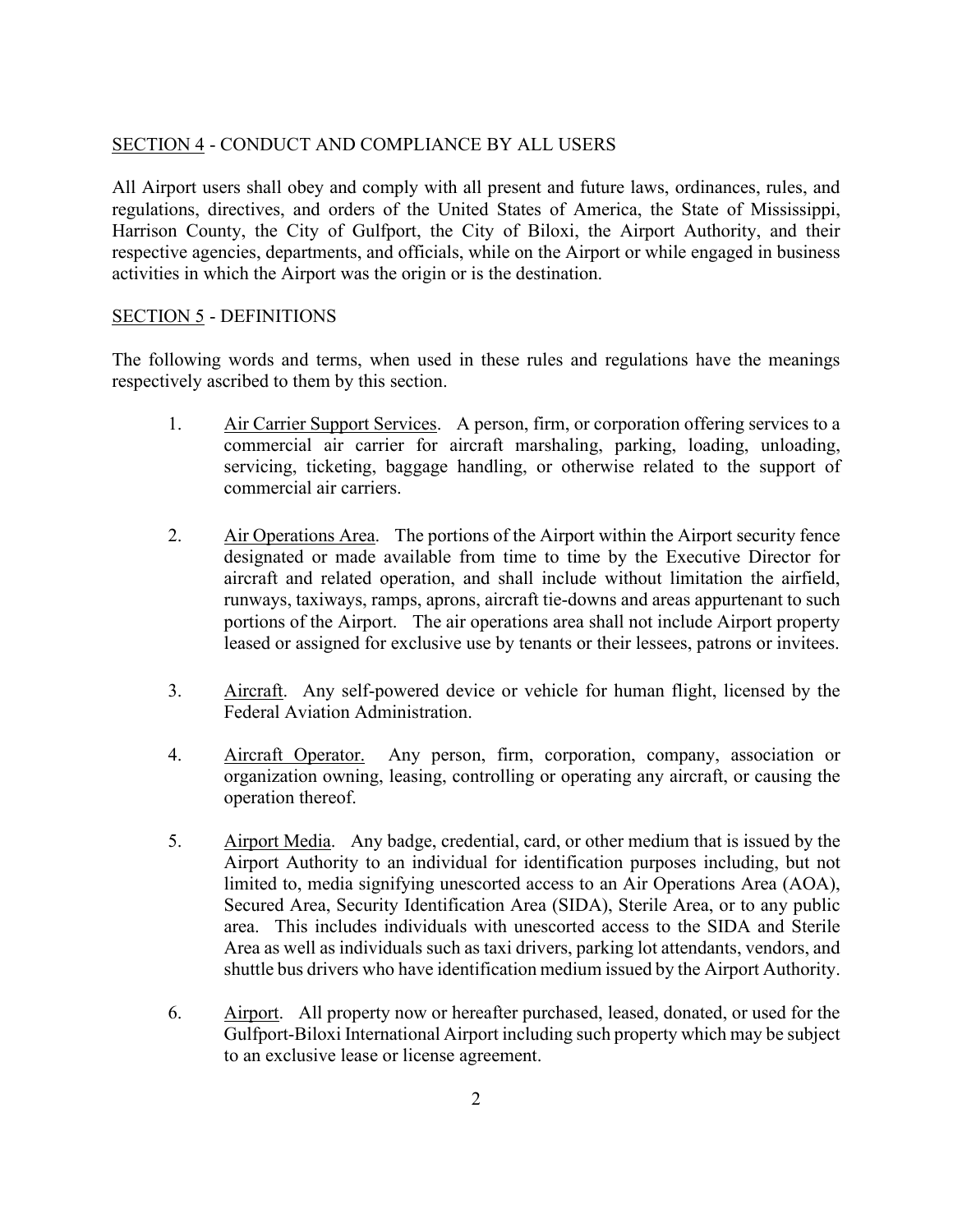- 7. Airport Authority. The Gulfport-Biloxi Regional Airport Authority created pursuant to the provisions of Chapter 3, Title 61, Mississippi Code of 1972, annotated.
- 8. Airport Fire Chief. The ranking fireman on duty at the Airport Fire Station.
- 9. Airport Official. The Executive Director, Assistant Executive Director, Director of Operations, Operations Manager, Operations Supervisor, or any employee or Airport-contracted agent acting on behalf of and authorized by the Airport Executive Director.
- 10. Airport Rules and Regulations. The rules, regulations, policies and procedures for the Airport established by the Airport Authority and enforced by the Executive Director.
- 11. Airport Starter. Airport representative who maintains count of passengers leaving the Airport via ground transportation services.
- 12. Authorized Emergency Vehicles. Crash, fire and rescue vehicle or law enforcement vehicle provided by governmental entities and on the Airport for the purpose of conducting crash, fire, rescue or law enforcement services.
- 13. Based Aircraft. Any aircraft other than military aircraft, which is stored, tieddown or kept at the Airport on a regular basis or on a monthly or longer tie-down or storage agreement.
- 14. Business Permit. The permit issued by the Airport Authority to a person, corporation, partnership, limited partnership, limited liability company, professional limited liability company, joint venture, club, association or other entity, whether for profit or non-profit, granting certain operating rights and requiring compliance with the Airport rules, regulations, minimum standards, insurance requirements and requiring the payment of specific fees for the right to use the Airport.
- 15. Charter Airline Service. Service provided by a commercial airline operating under FAR 135 or FAR 121 which does not publish schedules in the Official Airline Guide (OAG) and is not certified by the U. S. Department of Transportation (DOT) to provide scheduled airline service to or from Gulfport-Biloxi International Airport. Even though seats may be available to the public and/or flights may operate on a schedule, this air service does not meet the OAG test or the DOT test. The Airport Authority distinguished between two types of Charter Airline Service. Non-scheduled Charter Airline Service offers non-scheduled passenger service to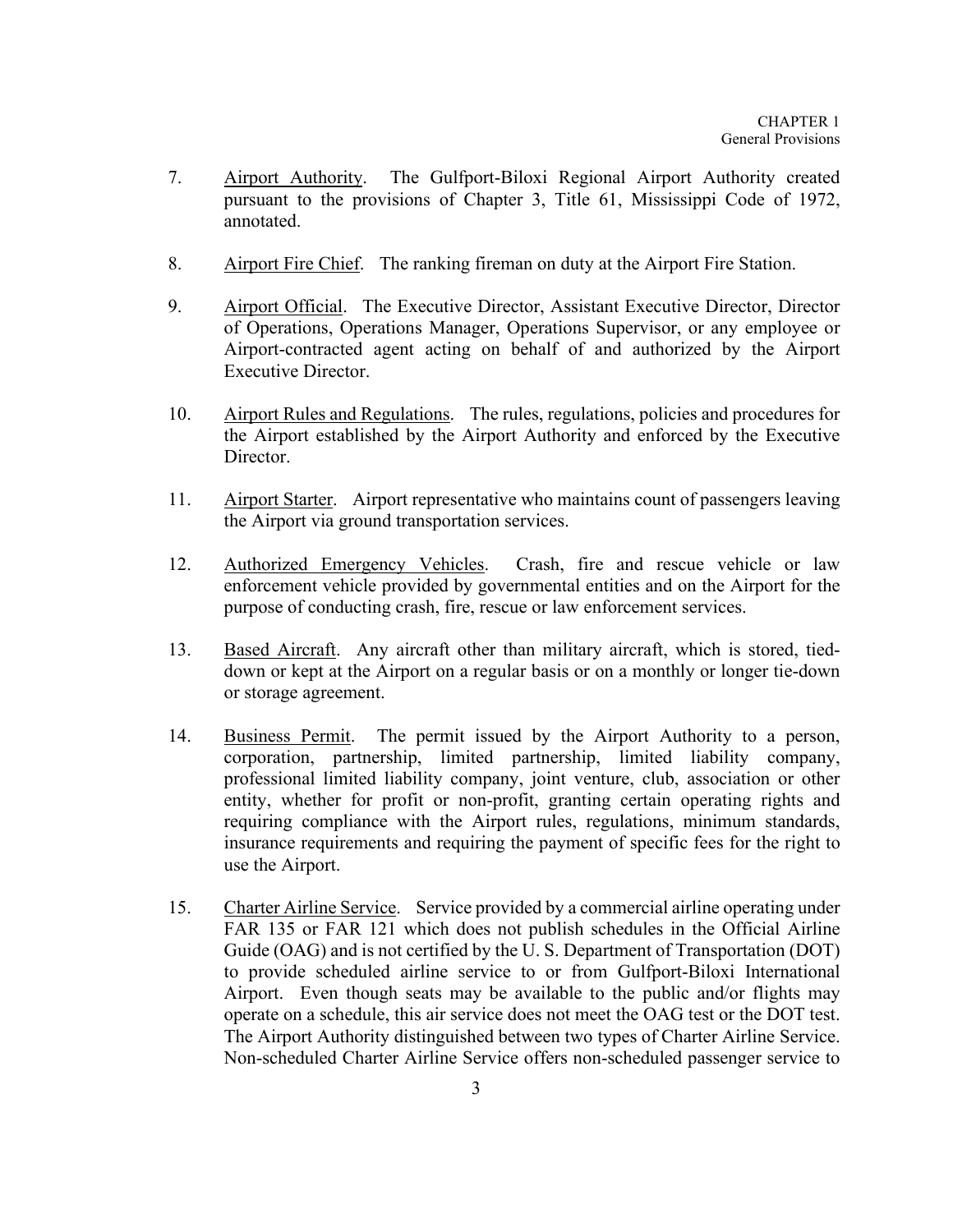and from destinations on a per flight basis. Scheduled Charter Airline Service offers and promotes seats to the public through a booking engine and operates flights on a regular schedule or establishes a three (3) month history of at least thirty (30) flights per month.

- 16. Chartered Ground Transportation. Transportation of persons with a driver when advanced reservations have been made for a particular vehicle, person or group at a particular time and prearranged by the passenger(s). All charters require a manifest by name or group and only those passengers may be boarded. Loading for a charter is restricted to the charter vehicle passenger loading area only, which is designated by signs or other suitable means.
- 17. Clubs or Association. Clubs or associations may be formed for profit or non-profit purposes by a group of people to share the use of the Airport or its facilities through a lease or otherwise, such club or association shall be treated as a commercial user on the airport.
- 18. Coast Transit Authority (CTA). A Public Transit Authority operating as a utility in the counties of Harrison, Jackson, and Hancock, Mississippi. Coast Transit Authority is permitted to pick up and drop off riders at its GBIA bus stop only, and at no charge to the riders or to Coast Transit Authority (CTA) by GBRAA; and with schedules and routes determined by CTA. CTA pickup up and drop off at GBRAA do not require a permit from GBRAA.
- 19. Commercial Aircraft. Any aircraft used or operated for hire, profit or any revenue producing purposes, including the transportation of passengers or cargo, whether scheduled or non-scheduled.
- 20. Commercial Aircraft Operator. Any aircraft operator who uses or operates any commercial aircraft.
- 21. Commercial Ground Transportation Provider. The owner or other person, corporation, partnership, limited partnership, limited liability company, professional limited liability company, joint venture, club, association or other entity, with the exception of a public transit authority, operating or controlling commercial transportation operations of one or more vehicles or any person who has rented or owns such vehicles(s) for the purpose of operation by an agent.
- 22. Commercial/Business Activity. The activity engaged in by a commercial user.
- 23. Commercial/Ground Transportation. Any taxi, limousine, sedan, van, shuttle, courtesy, transportation network vehicle, or other vehicle (with the exception of a public transit authority), transporting people for commercial users at the Airport.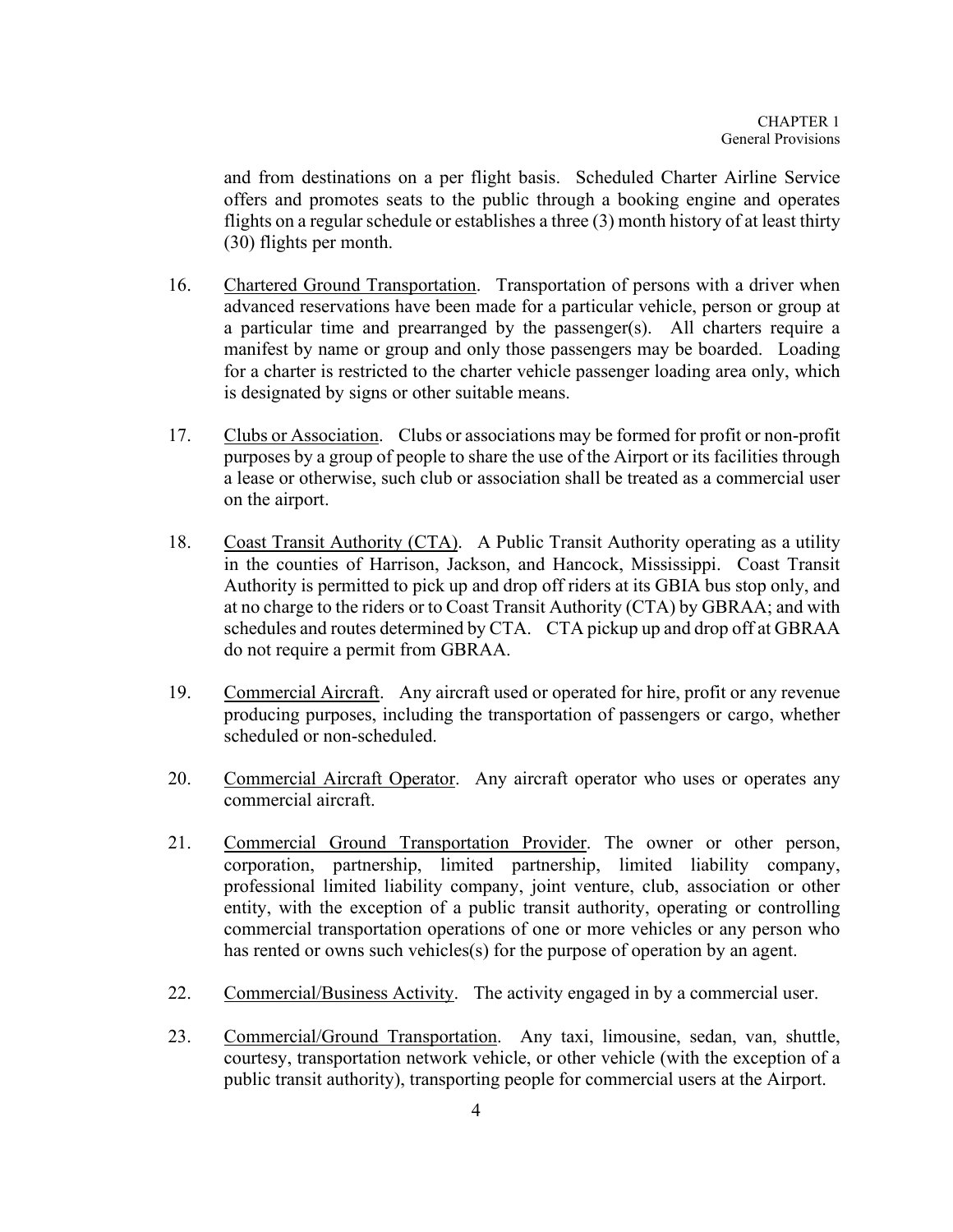- 24. Commercial User. An individual, person, corporation, partnership, limited partnership, limited liability company, professional limited liability company, joint venture, club, association or other entity, (with the exception of a public transit authority), offering sale, lease, rent, use, or furnishing of any commodity, article, facility, or service at the Airport or engaged in any business activity or renting or leasing any space at the Airport, or operating any concession at the Airport.
- 25. Concessionaire. One who has a concession agreement with the Airport Authority.
- 26. Courtesy Vehicle. Any motor vehicle not otherwise defined herein being used regularly for the transportation of customers or baggage between the Airport and any motel, hotel, casino, auto rental office or parking lot as a courtesy provided by such facilities which are not located on Airport property, and no fare or rate is charged by the commercial user.
- 27. Drop Off Area. An area on Airport grounds or roadways designated by signs or other suitable means, and reserved for unloading passengers. This area is the driveway and covered sidewalk at the northwest end of the Terminal, unless otherwise directed by an Airport official.
- 28. Executive Director. The chief administrative staff person appointed by the Airport Authority and charged with the duty to administer, protect, control, govern, and superintend the Gulfport-Biloxi International Airport; or his designee.
- 29. EAA The Federal Aviation Administration, which is an agency of the United States Department of Transportation.
- 30. Fees or Charges. Any monies that are due the Airport Authority by a commercial user pursuant to the rules and regulations or pursuant to any permit, lease, concession agreement, license agreement, or other contract.
- 31. Fixed Base Operator. A person, firm, or corporation subject to the provisions of a lease offering public services in any one or more of the following: the sales, service, refueling, renting, and leasing of aircraft; sale of aviation parts, accessories, and hardware; performance of aircraft repairs, over-hauling, and modification; or provision of services, ground instruction, flight instruction, aerial photography and aerial advertising.
- 32. FIFO. Acronym for AFirst In First Out" used in reference to ground transportation service.
- 33. Flight School Operator. A person, firm or corporation engaged in a pilot flight training school at the Airport, limited to dual and solo training in fixed and rotary wing aircraft and such related ground school instruction as is necessary to prepare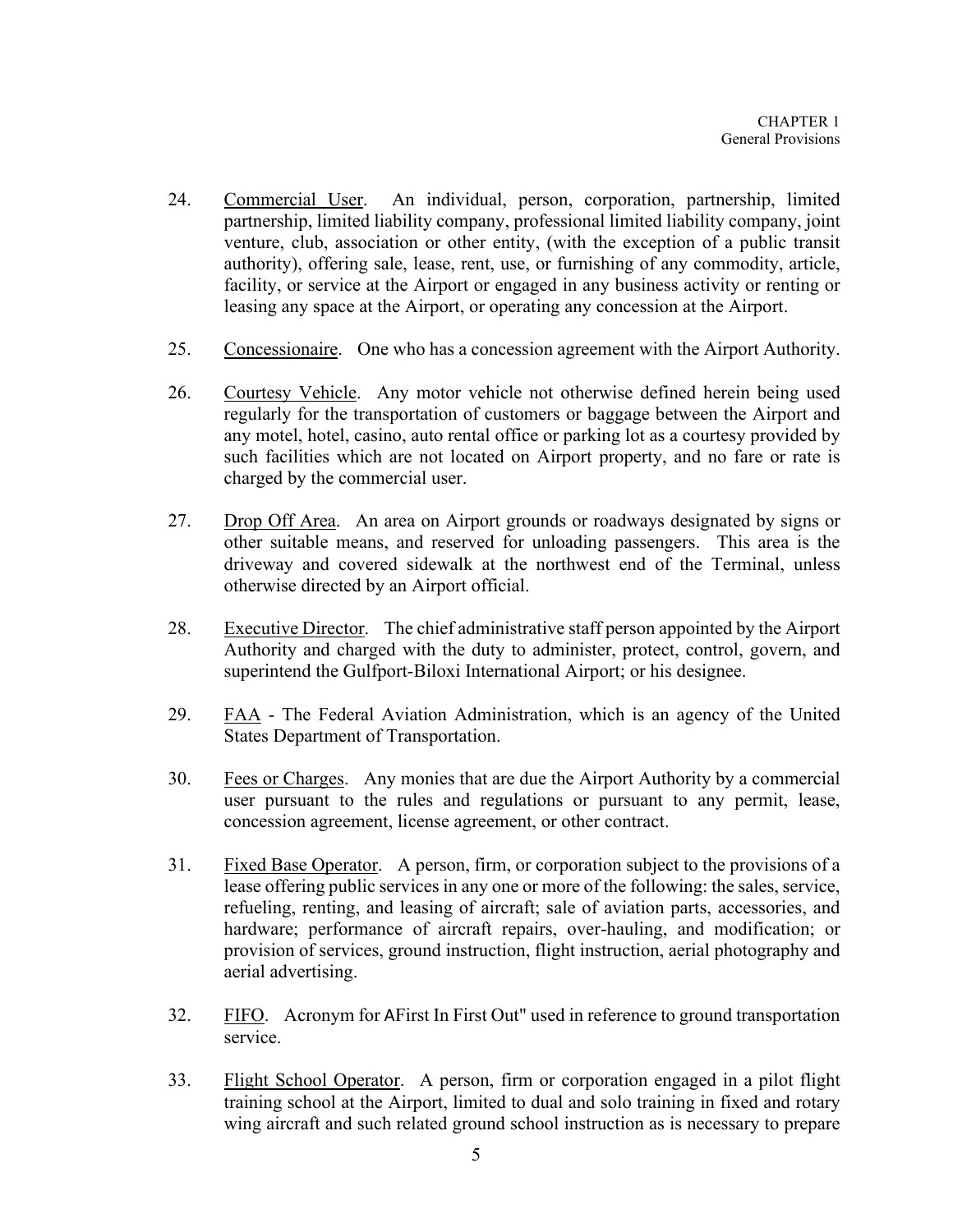a student pilot to take a written and flight examination for a pilot's license or appropriate aircraft rating from the FAA.

- 34. General Aviation. General Aviation is one of two categories of civil aviation. It refers to all flights other than military and scheduled airline and regular cargo flights, both private and commercial.
- 35. General Aviation Services. In accordance with the Airport Authority Minimum Standards for Operators and Businesses (Minimum Standards), the following services are typically provided to the public by general aviation operators:
	- 1. Flight training
	- 2. Aircraft rental
	- 3. Aircraft sales
	- 4. Air taxi and charter service
	- 5. Air freight transportation
	- 6. Airframe and/or power plant repair
	- 7. Radio instrument and propeller service
	- 8. Aircraft marshaling and servicing

However, there are many other services that are provided for general aviation customers by operators and by independent contractors. Some are provided for a fee and others are provided for no remuneration to the operator.

- 36. Gross Sales. The term gross sales applies to several categories of commercial/business activity including, but not limited to: rental cars, parking, ground transportation, general aviation, concessions, and other commercial users of the Airport. A percent of gross is established for each category or class of commercial/business activity and is stated in the proposed users business permit, lease agreement or operating agreement. Gross sales includes all revenue actually received, less and except any exclusions that are specifically stated in these Rules, Regulations and Fees, or in the permit, lease or agreement. Goods and services for which no remuneration is actually received by a commercial/business activity shall not be considered a part of gross sales.
- 37. Ground Control. That function within the FAA Air Traffic Control Tower which controls the movement of ground vehicles, equipment, personnel and taxing aircraft on airport runways and taxiways.
- 38. Ground Transportation Lane. Airport designated parking in front of the airport terminal for pick-up of on-demand, shuttle, courtesy, charter, and TNC ground transportation passengers.
- 39. Ground Transportation Coordinator. The uniformed person or persons charged by the Airport Authority with coordinating the various aspects of the ground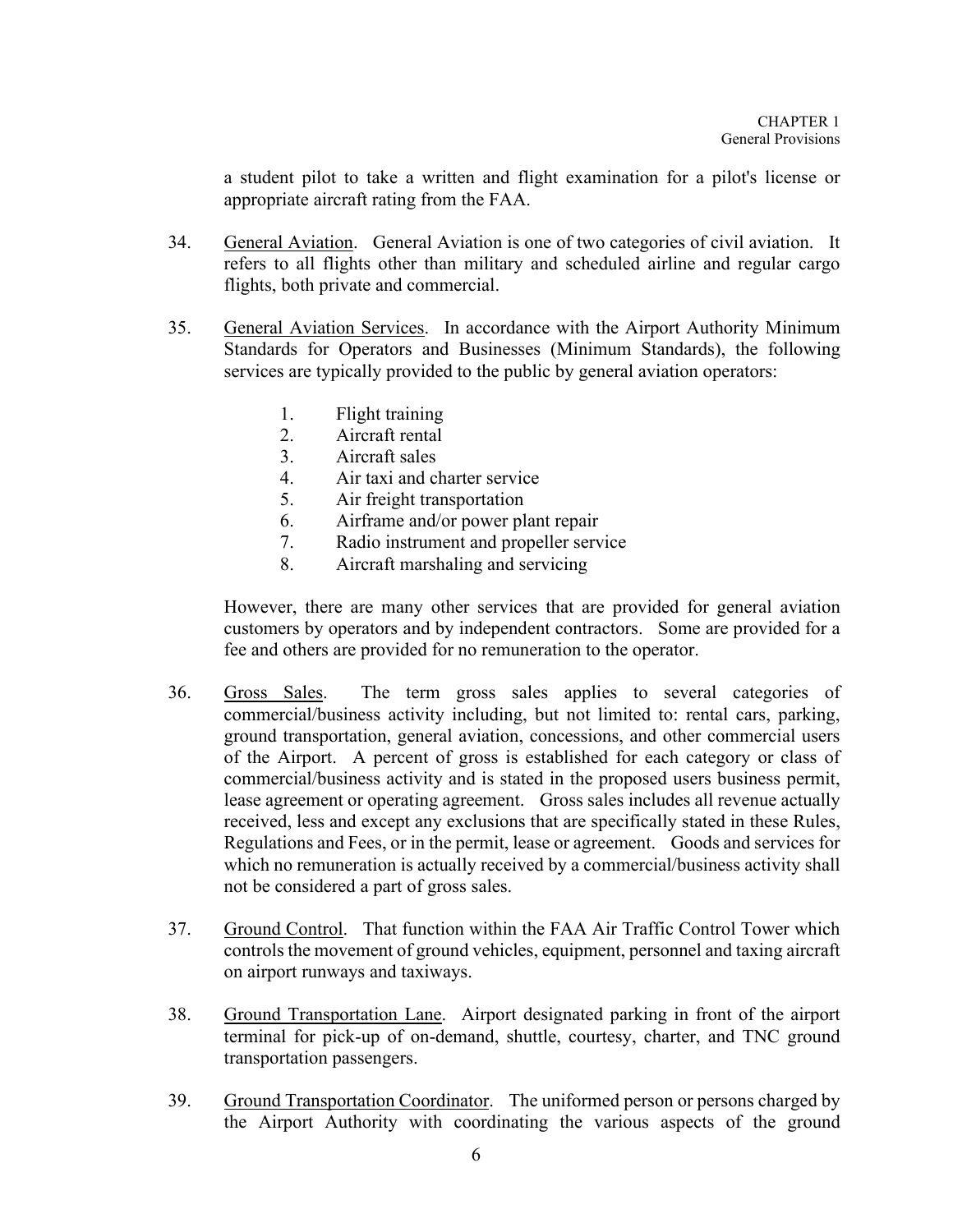transportation function and services at the terminal area, and supervising compliance with the ground transportation rules, regulations and fees.

- 40. Limousine or Van. A motor vehicle, without a city regulated taximeter and with capacity for not more than fifteen (15) passengers and available for hire only as chartered ground transportation.
- 41. Motor Vehicle For-Hire Authority. The Motor Vehicle For-Hire Authority (MVFHA) is an agency created by an Interlocal Governmental Cooperation Agreement Among the City of Gulfport, Mississippi, the City of Biloxi, Mississippi, the City of Pass Christian, Mississippi, and the City of D'Iberville, Mississippi.
- 42. Movement Area. The portions of the Airport over which the FAA tower controls the movement of all aircraft and vehicular traffic, and pedestrians.
- 43. Non-Commercial User. All Airport users, who do not meet the definition of ACommercial User" in these definitions.
- 44. Off-Airport Rent-A-Car Operator. A rent-a-car operator which receives the benefits of use of the Airport, but does not have a lease of premises as a tenant rental car agency.
- 45. On Demand. Transportation of persons for hire by a driver using either metered taxis, or shuttles, and having no specific passenger manifest and otherwise not qualifying as courtesy, chartered, or public transit authority.
- 46. Park or Parking. The standing of a vehicle, whether occupied or not, other than momentarily.
- 47. Permit. A written authorization from the Gulfport-Biloxi Regional Airport Authority, authorizing a commercial user to engage in a particular business at the Gulfport-Biloxi International Airport. The permit may be for a tenant commercial use or for a non-tenant commercial use.
- 48. Permitee or Licensee. One who has a permit to conduct business at the Airport.
- 49. Person. Any individual, partnership, limited partnership, corporation, limited liability company, association, joint venture, club or professional limited liability corporation (including any assignee, receiver, trustee or representative).
- 50. Place of Employment. An area under the control of a public or private employer that employees normally frequent during the course of employment, including, but not limited to, work areas, private offices, employee lounges, restrooms, conference rooms, meeting rooms, classrooms, employee cafeterias, hallways, and vehicles. This also includes elevators, medical facilities, stairs, and all enclosed facilities.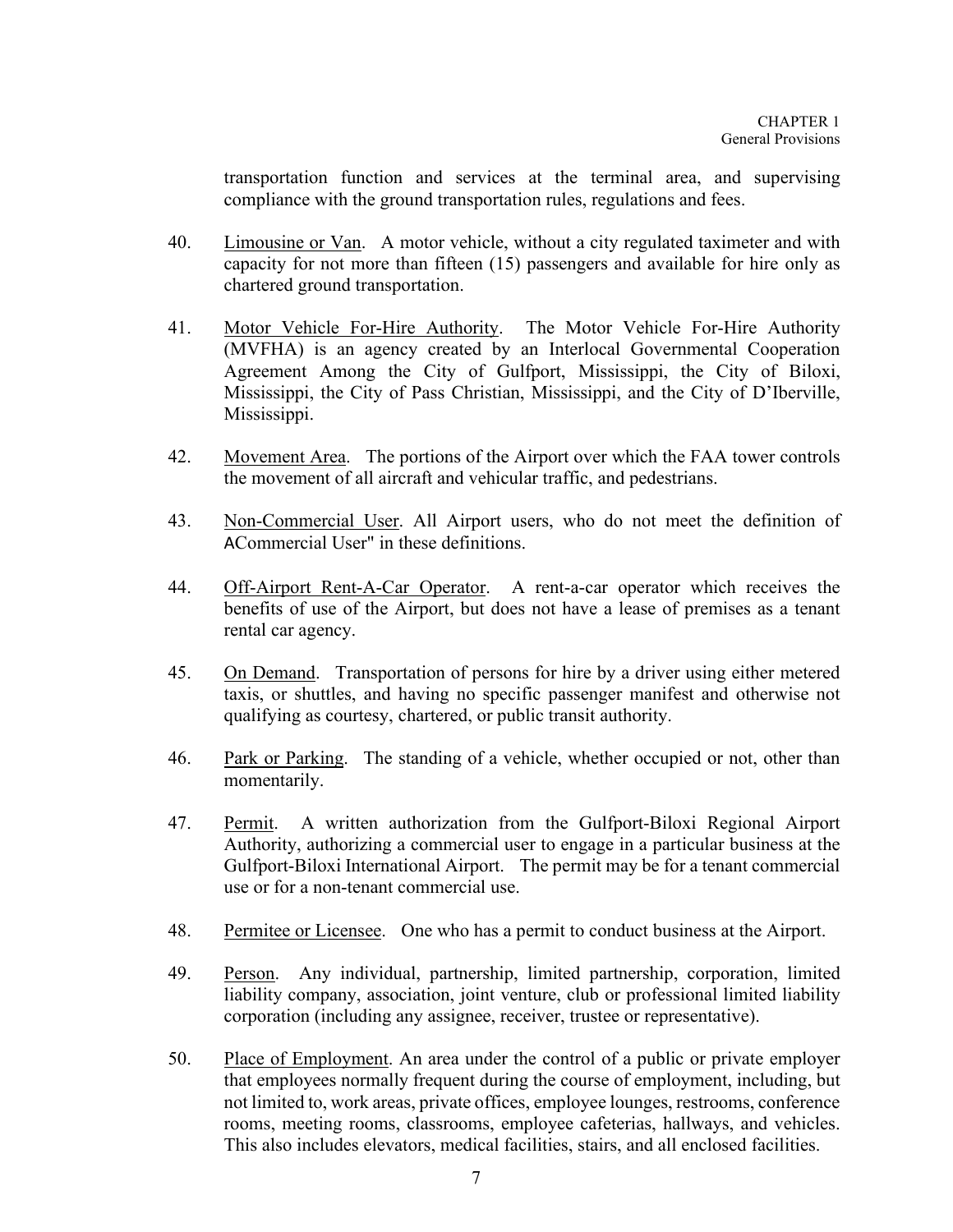- 51. Police. The law enforcement officers of the City of Gulfport, or the County of Harrison.
- 52. Pre-arranged Meeting. The act or process of coming together for the purpose of establishing a common agreement, initiated prior to such meeting, by phone, email, or correspondence and with the prior approval of all parties.
- 53. Pre-arranged TNC. The provision of transportation by a driver to a rider, beginning when a driver accepts a ride requested by a rider through a digital network controlled by a transportation network company, continuing while the driver transports a requesting rider, and ending when the last requesting rider departs from the personal vehicle as provided in Miss Code Ann. § 77-8-1, *et seq.*.
- 54. Pre-arranged Taxicab: Transportation of person(s) with a taxicab when advanced reservations have been made for a particular vehicle, person or group at a particular time and pre-arranged by the passenger(s). All pre-arranged taxicab services require a person's name or group's name that shall be provided to the Starter and only those passengers may be boarded. Loading for a pre-arranged service is restricted to the designated location by the Airport.
- 55. Private Vehicle. Any vehicle operated for transportation of persons or baggage who are not customers of a commercial ground transportation operator and no revenue is being derived from the transportation whether directly or indirectly.
- 56. Public Transit Authority. Public transportation established by Local, State, or Federal Legislation.
- 57. Roadway. The improved portion of any way on the Airport regardless of whether or not it is a dedicated public street or public highway, which is designed or constructed for street or public highway for vehicular travel by the public, including the berm or the shoulder.
- 58. Rules and Regulations. All rules, regulations, policies, requirements, fees, charges, and provisions stated in this document.
- 59. Scheduled Airline Service. Airline service provided by a commercial airline operating under FAR 135 or FAR 121 which publishes schedules in the Official Airline Guide (OAG) and is certified by the U.S. Department of Transportation (DOT) to provide such scheduled airline service. Even though flight reservations may only be available from this specific airline, if the air service meets the OAG and DOT tests, it is considered to be scheduled service.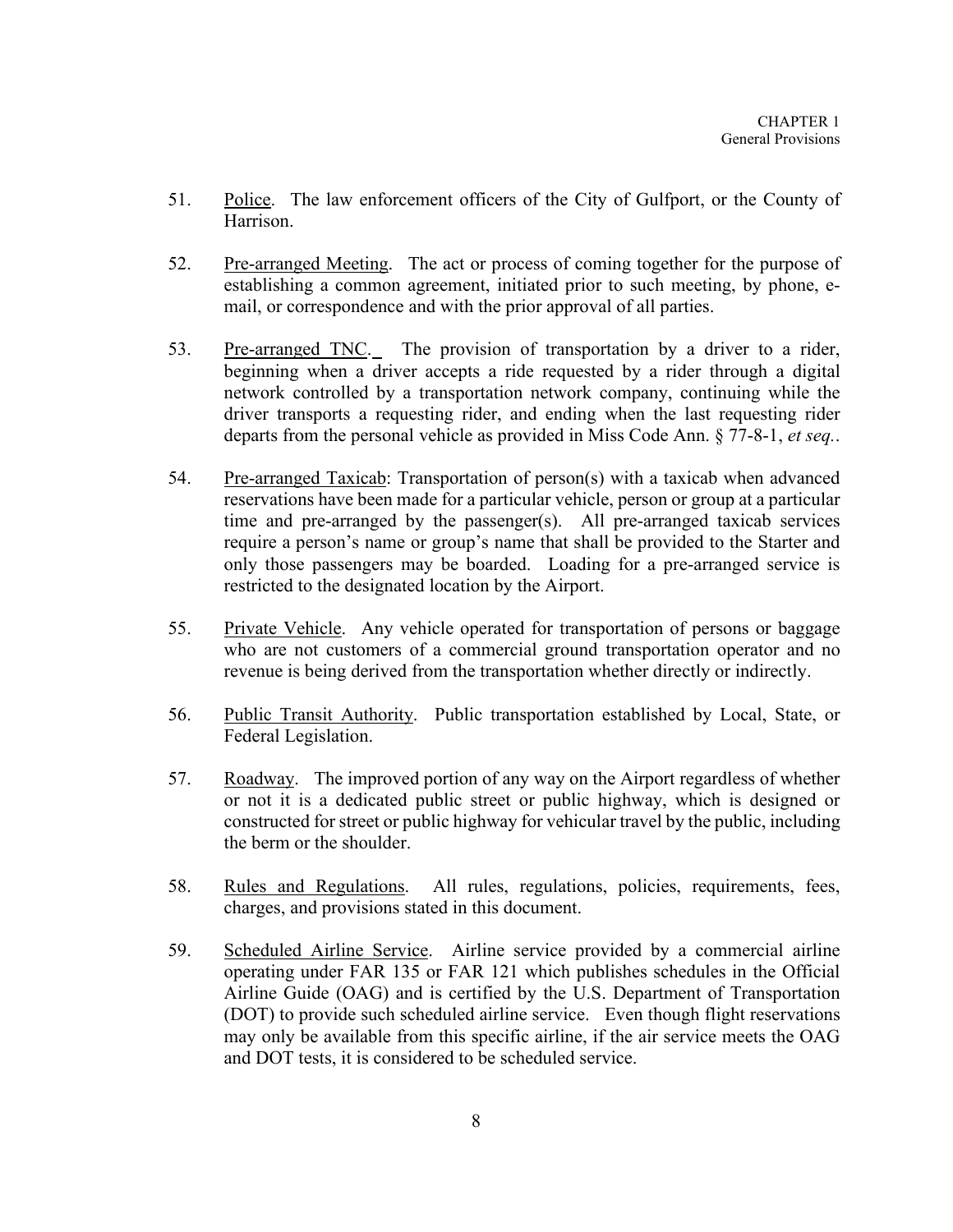- 60. Shuttle. A non-metered vehicle (excluding courtesy vehicles, chartered vehicles and limousines). It provides commercial ground transportation for hire which provides economical transportation for passengers by combining multiple passengers and/destinations per trip. Shuttles can only operate Category B type vehicles or larger.
- 61. Sidewalk. Any improved way on the Airport which is designed or constructed for pedestrian travel by the public.
- 62. Smoking/Vaping or To Smoke or Vape. The act of inhaling, exhaling, burning, carrying, or possessing any lighted or ignited tobacco or atomized liquid solution or product, including, but not limited to, cigarettes, cigars, electronic cigarettes or e-cigarettes, pipes, hookahs, and any lighted or ignited combustible plant or plant substance and any synthetic derivation thereof, in any manner or in any form. It shall be presumed that a lighted or ignited cigarette, cigar, pipe, or hookah contains tobacco. Electronic cigarettes or e-cigarettes are deemed to be a handheld battery vaporizer that simulates smoking by providing some of the behavioral aspects of smoking.
- 63. Staging Areas The Executive Director or Airport official may establish staging areas for any class of commercial ground transportation, the purpose of which shall be to hold vehicles in a queued manner for subsequent access to the ground transportation lane.
- 64. Stand or Standing. Allowing a vehicle to remain momentarily stopped, whether occupied or not, except when necessary for safety or for cause beyond control of the driver.
- 65. Taxicab. Any metered, on-demand or pre-arranged vehicle with a minimum of four (4) doors which carries seven (7) passengers or less [eight (8) including the driver] for hire where the destination and route are controlled by a passenger. The fare for a taxicab is governed by the Airport Destination Rate Map for all departures from Gulfport-Biloxi International Airport.
- 66. Tenant. One who has the temporary use of any portion of the Airport, whether by lease or otherwise.
- 67. Terminal. The passenger terminal building of the Airport.
- 68. Through Passenger. A passenger whose origination and destination is not the Airport.
- 69. Traffic. Includes both vehicular and pedestrian travel.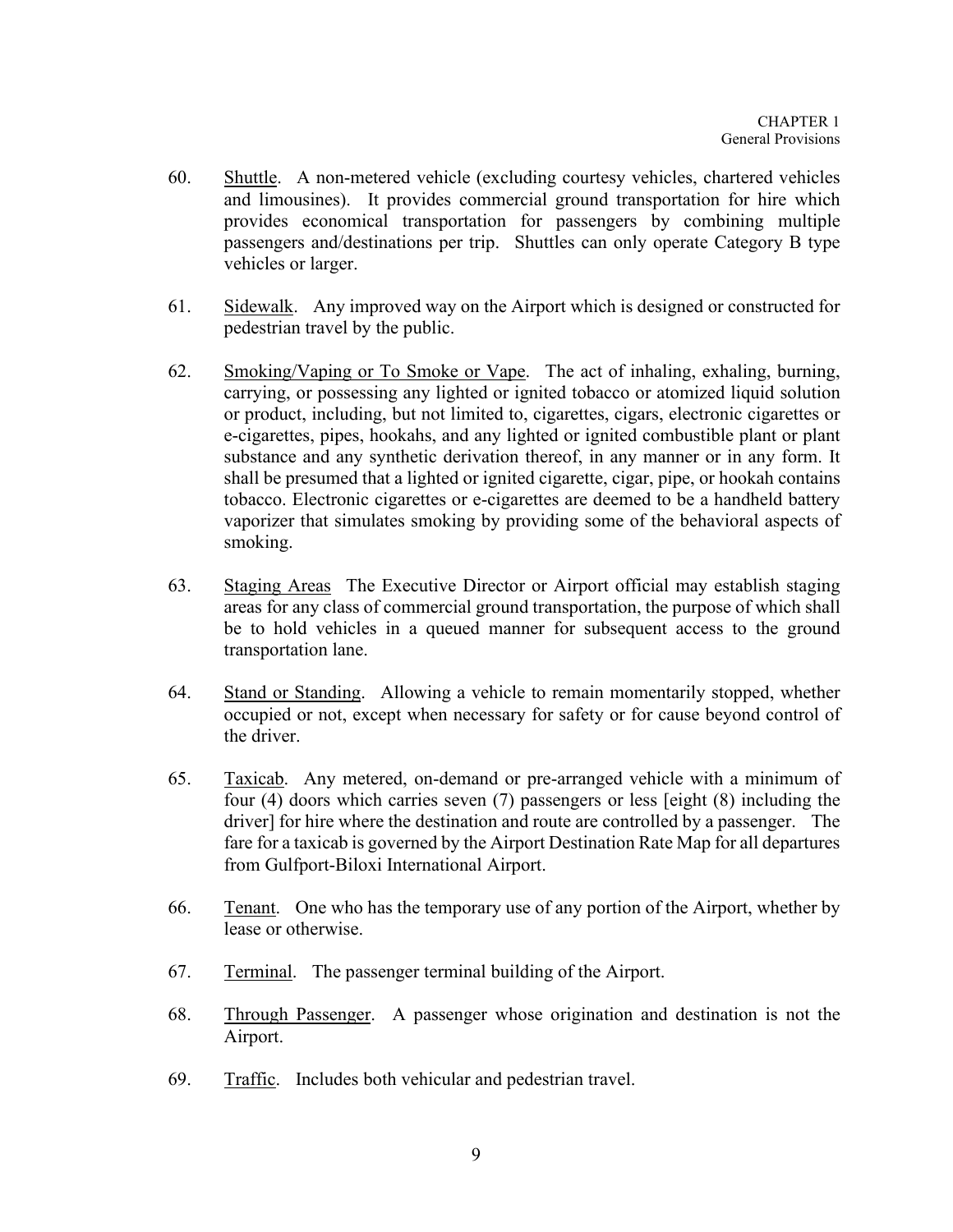- 70. Transportation Network Company (TNC). An organization, whether a corporation, partnership, sole proprietor, or other form, that provides ground transportation services for compensation using an online enable application or platform to connect passengers with TNC Drivers who are using TNC Vehicles. Unless otherwise specified herein, TNCs shall not be considered On Demand or Charter/Courtesy Ground Transportation.
- 71. Transportation Network Company (TNC) Driver. A driver that has a Digital ID to operate a motor vehicle through a TNC application or platform.
- 72. Transportation Network Company (TNC) Vehicle. A motor vehicle that has approved access to operate through a TNC application or platform to provide ground transportation services in accordance with applicable local, state and federal regulations.
- 73. Traveling Public/Public/Patrons. All persons using the Airport, including but not limited to those persons not conducting business operations at the Airport.
- 74. Users. All commercial and non-commercial persons who enter the Airport.
- 75. Vehicle. Any device for transporting persons or property, except aircraft.
- 76. Vehicle Operator. The driver or lessee of a company's ground transportation service vehicle.
- 77. Voucher. A form or check issued for the purpose of rendering of services.
- 78. Destination Rate Map. A Destination Rate Map will be published and updated by the Airport Authority. The destination rates for taxicabs, departing from the Airport, are established by the Gulfport-Biloxi Regional Airport Authority and reviewed annually.

## SECTION 6 - BUSINESS PERMIT FOR REVENUE PRODUCING COMMERCIAL ACTIVITIES AT THE AIRPORT

No person shall utilize or permit the utilization of any portion of the Airport or any structure thereon, for revenue-producing commercial activities, or solicit business or funds for any business or for any activity, except by conducting the business as specifically authorized by a properly executed lease, use agreement, or with a business permit authorized by the Airport Authority. The following are considered to be commercial activities: advertising, air carriers, barber, banking, courtesy vehicles, cargo and freight service, fax service, fixed base operators, food and beverage services, gift shop and newsstand, hotel and motel, commercial office and industrial park,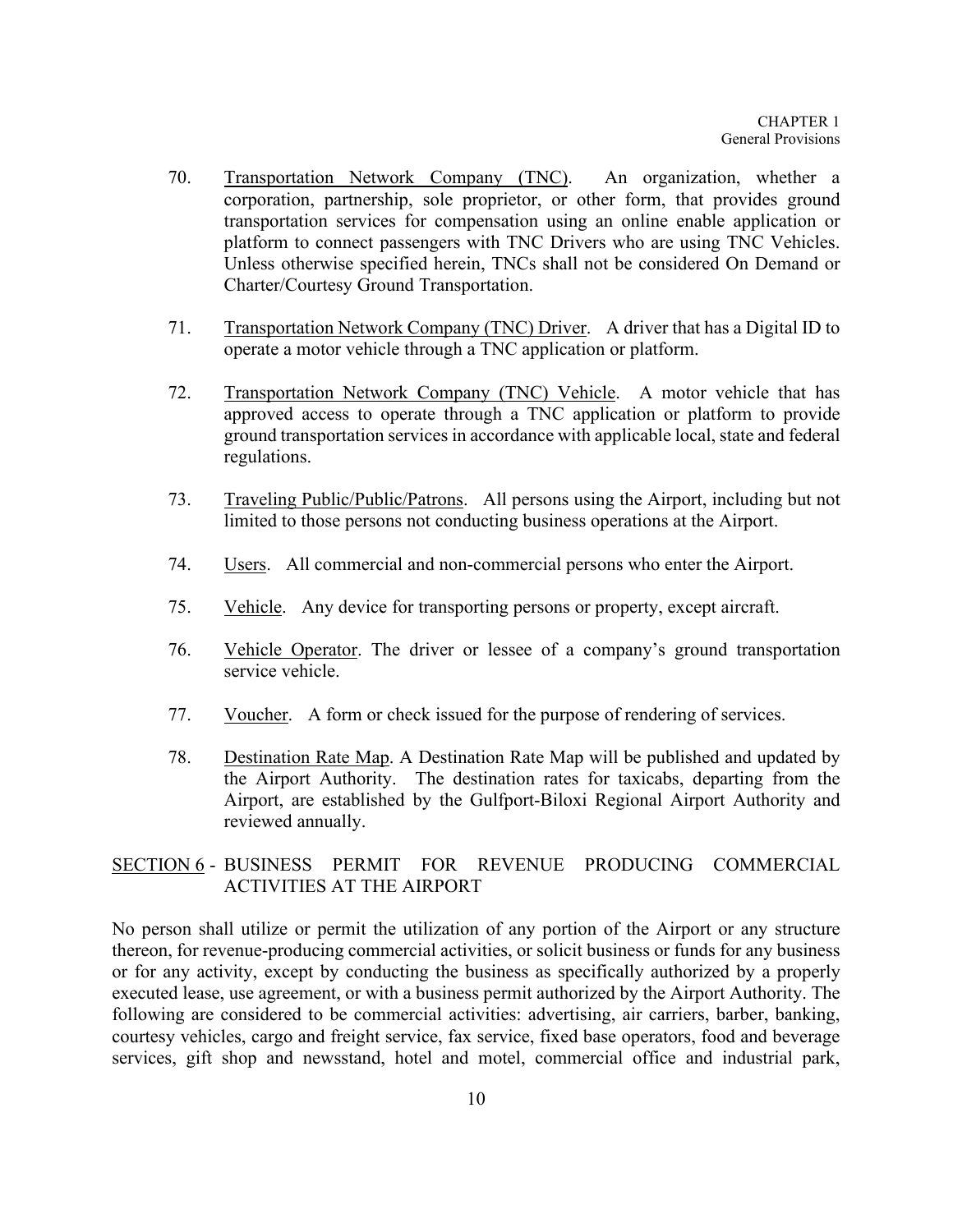insurance, limousine and van service, offices, rental cars, petroleum products, shoe shine, skycap, taxicab, transportation network company, vending, and western union. However, commercial activities are not limited to the categories listed above. Clubs, organizations, and persons or firms offering services to the public or a group of people or association must also have a permit to operate at the Airport, with the exception of a public transit authority.

- 1. Business Permit Application Process. Each commercial business entity shall follow the process outlined below for business permit application:
	- (a) Execute an application and agreement for a business permit for the specific type of commercial activity requested (said permit forms on file at the GBRAA Administrative Offices are available upon request), and subject to the approval of the governing board;
	- (b) Provide an original Certificate of Insurance naming the Gulfport-Biloxi Regional Airport Authority as an additional insured (TNCs only the original certificate is required, additional insured is optional.);
	- (c) Pay \$120.00 Business Permit Fee;
	- (d) Provide a copy of the firm's Certificate of Formation and Certificate of Good Standing from the Secretary of State, if applicable, or satisfactory proof of business ownership;
	- (e) Provide a copy of the permit issued by the U. S. Department of Transportation for interstate transportation, if applicable;
	- (f) Provide proof of purchase of the applicable motor vehicle tag (excluding TNCs);
	- (g) Provide a copy of permit issued by the Mississippi Public Service Commission, if applicable;
	- (h) Provide a copy of City of Gulfport and City of Biloxi Occupational Privilege License;
	- (i) Provide copy of Motor Vehicle For-Hire Authority Certificate of Registration, if applicable;
	- (j) For all on demand ground transportation operators, the applicant shall submit a request for operation in a specific class of service, proposed rates and schedule of service when applicable;
	- (k) For security purposes, every applicant for or holder of a business permit must provide a copy of the current driver's license of each employee who will drive a vehicle on the airport whether it is a personal vehicle, for hire vehicle, or other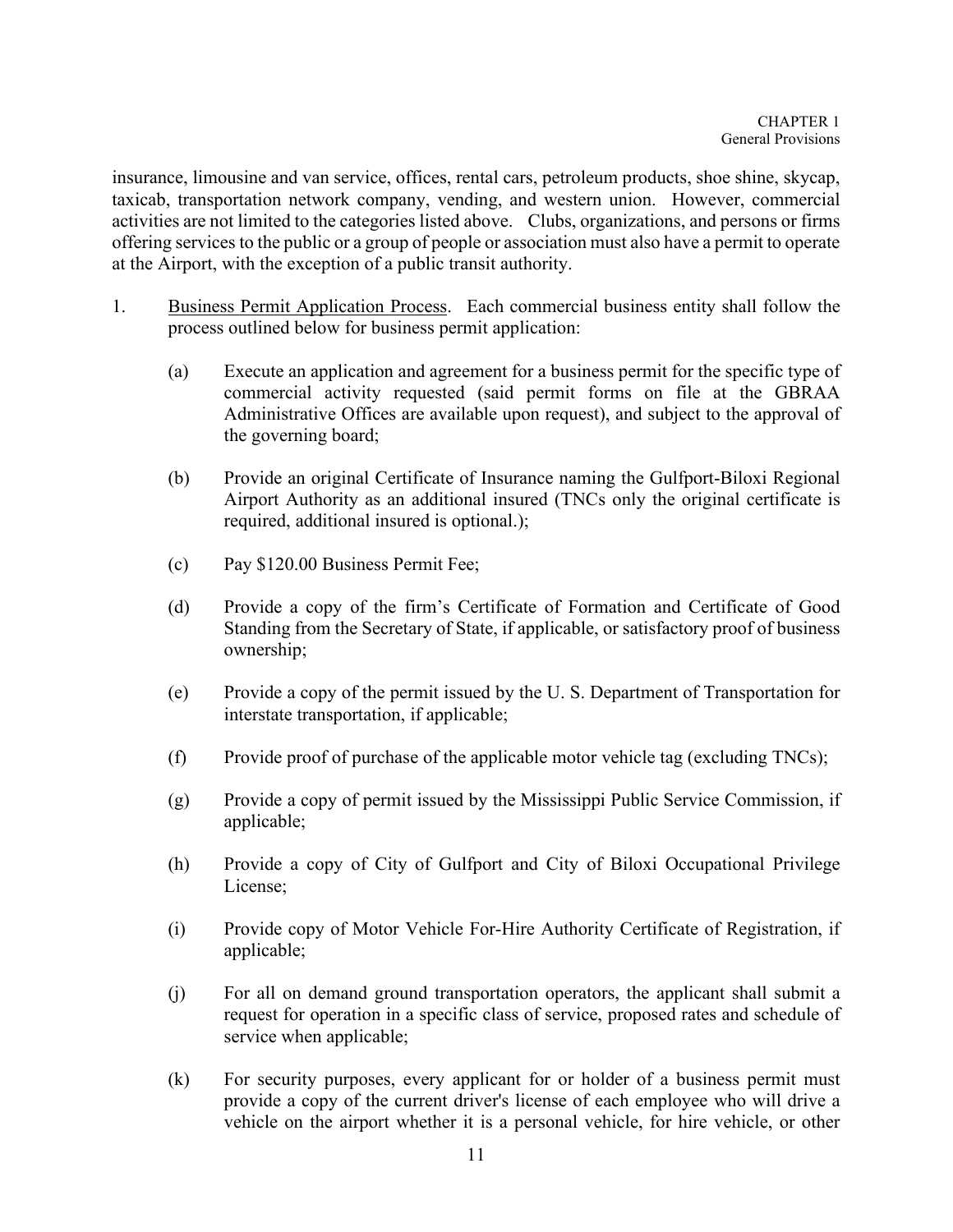vehicle utilized by the business, and if not contained in the driver's license, must also furnish each driver's current address and date of birth (excluding TNCs);

- (l) In accordance with applicable security requirements, access to Airport facilities may require the issuance of Airport Media. The issuance of Airport Media may require the submittal of additional information and forms of identification to the Airport. Failure to supply any requested information may result in denial of the Airport Issued Media;
- (m) Agree to pay the specific concession fee and all fees in the Permit Application; and
- (n) Agree to comply with all Airport Rules and Regulations and Minimum Standards.

All requirements specified above for a business permit application are requisites to the issuance of a business permit and for the continuation of the business permit during the stated term of the business permit.

- 2. Business Permit Approval. After verification by the Executive Director of the information presented in the application, the application shall be presented to the Commissioners of the Airport Authority at its next regular meeting. Approval of the Airport Authority is required prior to commencement of business activity at the Airport.
- 3. Business Start-up. Prior to start-up of applicant's business, the Executive Director or his designee shall inspect the equipment, facilities and premises for compliance with the Airport Rules and Regulations. When all aspects of said rules are complied with, the executive Director shall issue written authorization to commence the business activity.

As a condition of receipt and use of an Airport Business Permit, all holders shall be subject to GBRAA Rules, Regulations and Fees, and for any disputes or complaints of any nature whatsoever which the permit holder or its employees may have regarding the terms of its permit, the conditions under which it operates at GBIA, or term of any and all GBRAA rules or regulations, the permit holder or commercial user's sole and exclusive remedy shall be to resort to the administrative remedies outlined in **Chapter 1, Section 24** and in **Chapter 11** of these Rules or elsewhere herein.

The business permit holder shall be responsible for controlling the conduct demeanor and appearance of its employees, agents, representatives, independent contractors, customers, tenants, lessees, commercial or other users, guests, invitees, those doing business with them, and all other persons or entities operating under the business permit or working for or on behalf of the business permit holder.

The business permit holder shall also ensure that its employees, agents, representatives, independent contractors, customers, tenants, lessees, commercial or other users, guests,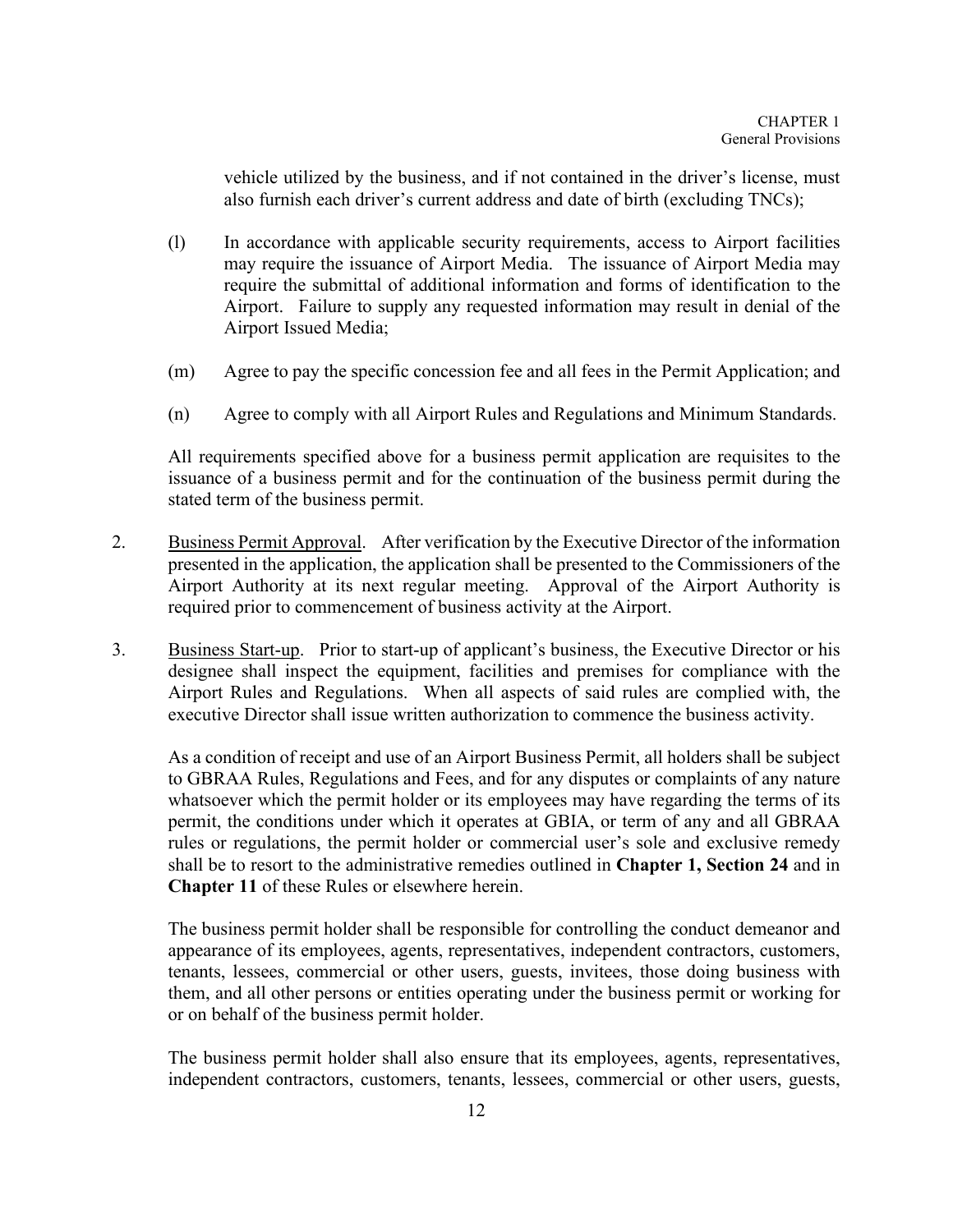invitees, those doing business with them, and all other persons or entities operating under the business permit or working for or on behalf of the business permit holder are in compliance with the Airport Rules, Regulations and Fees.

4. Change of Permit Status. When a permit holder sells its assets, changes its name, address, or its legal status, or any change from that reflected on the application, it shall notify the Executive Director in writing with a full explanation of the change.

## SECTION 7 - TENANT AND USER IDENTIFICATION MEDIA

Tenant's and/or User's employees may be required to wear or be issued Airport Media by the Owner, as required by security regulations. Owner shall issue, renew and replace media, as well as conduct background investigations as required, and the cost to issue, renew, and replace media will be assessed to the Tenant and/or User.

The initial cost for issuance of Airport Media for Tenant's and/or User's employees requiring a Security Threat Assessment (STA) prior to issuance of Airport Media is \$17.00 per badge, plus an additional STA processing fee of \$3.00, for a total cost assessed to Tenant and/or User of \$20.00. The cost for renewal, as applicable, shall be assessed at \$15.00 per badge.

If TSA regulations or Airport policies require that a Criminal History Records Check (CHRC) be conducted on a Tenant and/or User prior to issuance of Airport Media, the Tenant and/or User shall pay a \$20.00 badge fee, the STA processing fee of \$3.00, plus an additional fee of \$32.00 for the CHRC, or a total media badge issuance fee of \$55.00. The cost for renewal, as applicable, shall be assessed at \$15.00 per badge.

Issuance of Airport Media for Tenants and/or Users not requiring a CHRC or STA is \$15.00 per badge.

The fee for lost Airport Media shall be charged to Tenants and/or Users at a rate of \$50.00 per badge for the first loss, and \$100.00 per badge for any future loss by same employee.

The fee for Airport Media not returned to Owner upon employee separation is \$100.00, and shall be charged to Tenant and/or User.

The fee for replacement of Airport Media shall be issued at a cost of \$15.00 per badge.

## SECTION 8 - EMPLOYEE PARKING

Tenant employees shall park in the employee parking lot and are required to pay a monthly parking fee of Ten and NO/100 Dollars per month. Only tenant airline employees (excluding pilots and flight attendants), onsite tenant rental car employees, tenant concession employees, tenant TSA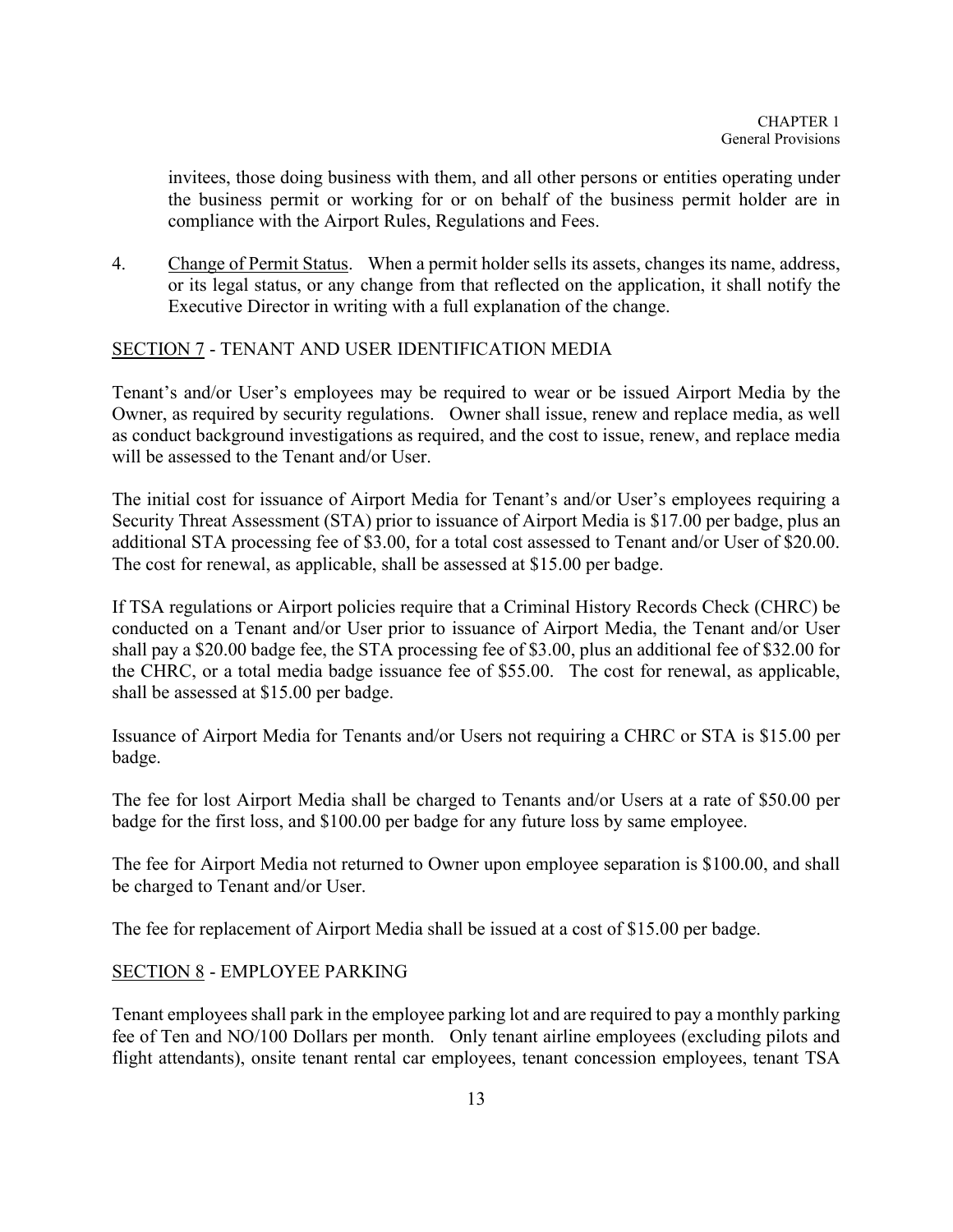employees, Terminal office tenants and approved Airport tenants Airport consultants are permitted to park in the employee lots. Employees of Airport tenants not based at the Gulfport-Biloxi International Airport as well as pilots and flight crews shall park in the "paid parking" lot and shall be subject to the customary parking charges.

Employee vehicles shall display a Gulfport-Biloxi International Airport issued parking decal. The decal shall be visible from the exterior of the vehicle.

Employee vehicles are subject to **Chapter 3** of these Rules and Regulations.

## SECTION 9 - DAMAGE TO AIRPORT PROPERTY

Any person causing, or liable for, any damage shall be required to pay the Gulfport-Biloxi Regional Airport Authority on demand, to the extent of such liability, the full cost of repairs. Any person failing to comply with these rules and regulations may be refused the use of any facility until the Airport Authority has been fully reimbursed for damages.

The use of skateboards, roller blades, roller skates, shoes with wheels, scooters, hover boards, etc., are prohibited on all airport property including, but not limited to buildings, parking garages, parking lots, terminals, aircraft parking ramps and aprons, roadways, driveways, grassed areas, and sidewalks.

# SECTION 10 - ENTRY AND USE CONDITIONED UPON CONFORMITY WITH REGULATIONS

Any permission granted to an aircraft or motor vehicle operator, passenger, visitor, lessee, licensee, or any person, firm or corporation, whether directly, indirectly, specifically or by implication, to enter upon or use the Airport, or any part thereof, including without limitation the employees and invitee of any such person, firm or corporation, is conditioned upon conformity with the provisions of these Airport Rules and Regulations as conditions may warrant.

## SECTION 11 - SOLICITATION

The soliciting of business, fares, alms, or funds for any purpose on the Airport without the express permission from the Airport Authority is prohibited. This provision does not prevent prearranged meetings from occurring at the airport.

## SECTION 12 - SPECIAL EVENTS OR DEMONSTRATIONS

Special events or demonstrations will be permitted on the Airport only upon written request to and permission by the Executive Director.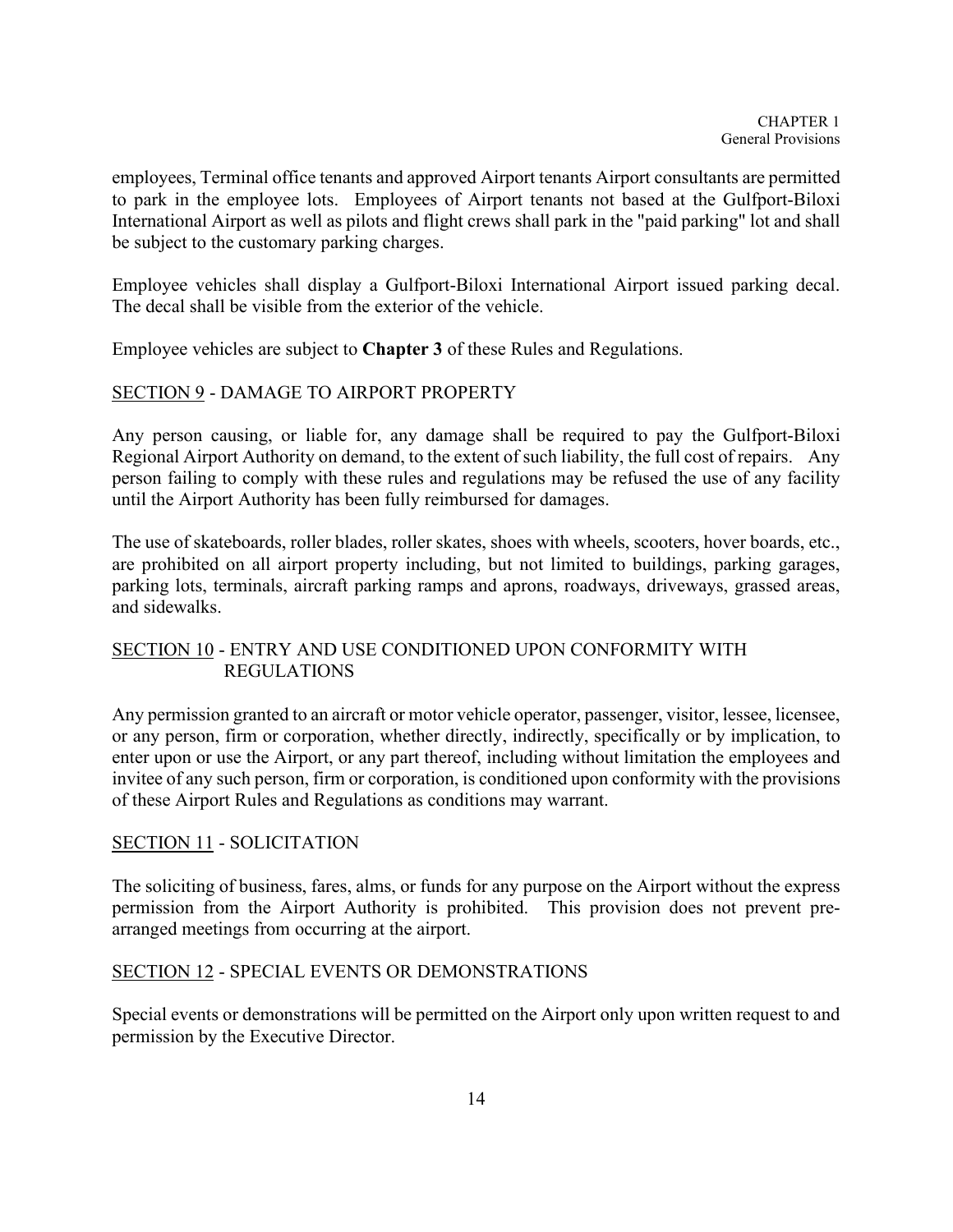## SECTION 13 - LOITERING

No person shall loiter on any part of the Airport or in any building on the Airport.

## SECTION 14 - FIRE PREVENTION GENERALLY

All applicable ordinances and regulations of the Gulfport Fire Department and all orders of the Airport Fire Chief shall be adhered to by all tenants, licensees and concessionaires at the Airport, in all respects pertaining to fire prevention and handling of flammables and solvents.

# SECTION 15 - STORAGE OF EQUIPMENT/VEHICLE PARKING

No tenant or lessee on the Airport shall store or stack material, vehicles, or equipment in such a manner as to constitute a hazard to persons or property. Equipment and vehicles shall not contain any leaks associated with but not limited to oils, fluids, fuel, or any other pollutants. Leaking equipment and vehicles shall be immediately reported to the Executive Director or Airport Official and immediately repaired or removed from premises.

# SECTION 16 - REFUSE DISPOSAL

No person shall keep uncovered trash containers in any area. Areas to be used for trash or garbage containers shall be designated by the Executive Director and no other areas shall be used. Such areas shall be kept clean and sanitary at all times.

## SECTION 17 - MAINTENANCE OF VEHICLES OR EQUIPMENT

Vehicle and/or equipment repairs and preventative maintenance shall not be conducted in public areas or areas that have not received prior approval. This includes, but is not limited to personal automobiles, taxis, buses, shuttles, airline ground support equipment, and other equipment.

Any company wishing to perform Ground Support Equipment (GSE) maintenance at the Airport's Terminal Area must:

- 1. Maintain a current business permit with the Airport;
- 2. Lease exclusive space (a minimum of 200 sq. feet) within an area designated for that type of operation. The amount of space leased must be adequate to contain that company's entire operation. No work is to be conducted outside of said leased space;
- 3. Remain in full compliance with the Airport's Storm Water Pollution Prevention Plan (SWPPP);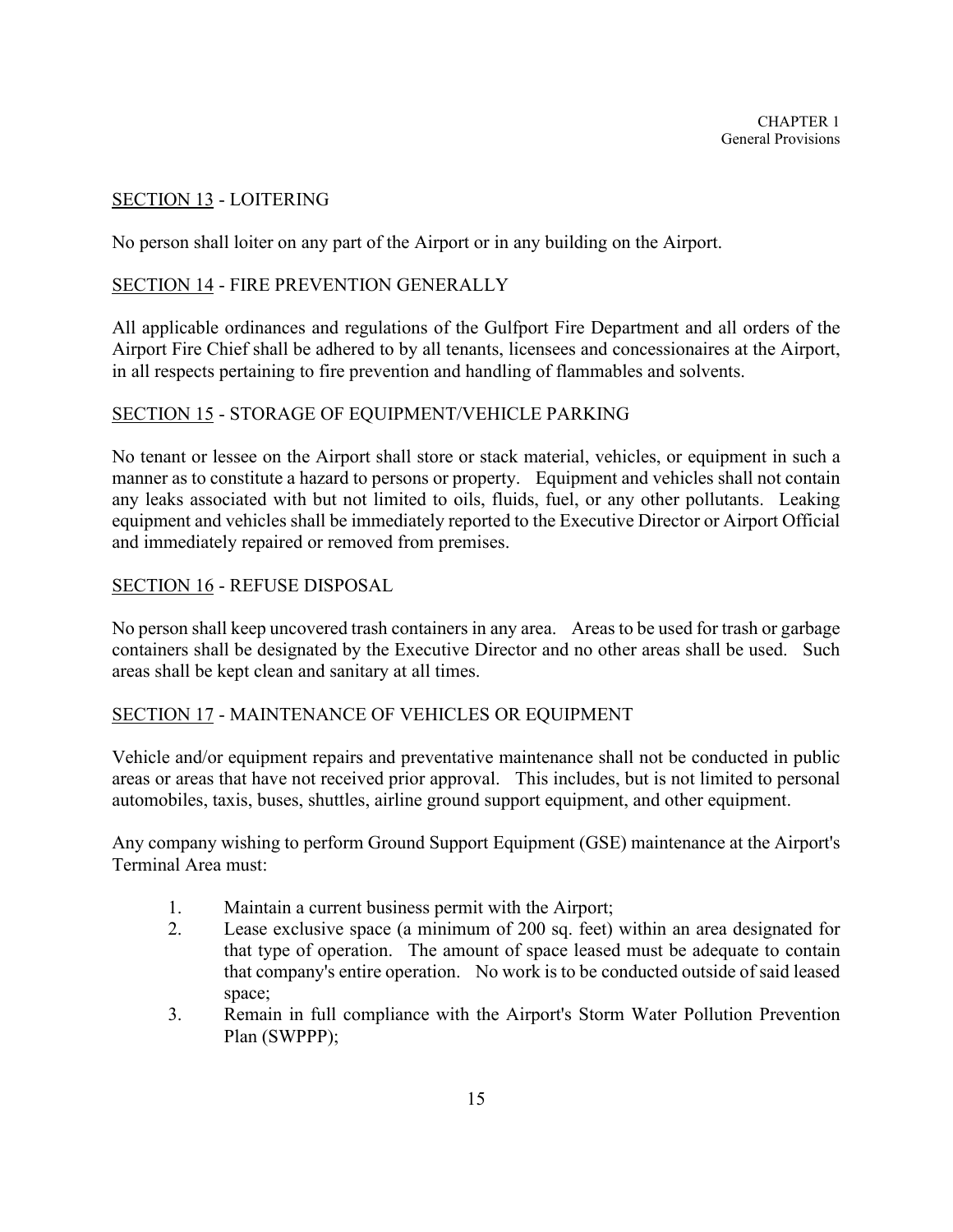- 4. Maintain on site adequate absorbent material to contain any and all spills/leaks of fuel, hydraulic fluids, oils, and any other pollutants, associated with the operation; and
- 5. Ensure that all waste generated by the operation is disposed of in an offsite manner.

## SECTION 18 - SEARCHES OF PERSONS AND PROPERTY, SEIZURES OF CONTRABAND, AND INSPECTION OF PREMISES, FACILITIES AND EQUIPMENT

All users of the Airport while on Airport property may be searched by Airport officials or law enforcement officials, for weapons, explosive devises, incendiary devices or other devices, contraband, or materials, which pose a threat to Airport safety and security, or which are prohibited by Airport Rules and Regulations, or any federal, state, county, or municipal statute, law, rule, or ordinance. Items discovered which are the subject of the aforestated searches may be seized by Airport or law enforcement officials and either delivered to the proper law enforcement agency having jurisdiction over same or returned to the person from whom it was seized as may be appropriate.

All users of the Airport while on Airport property may be searched by Airport officials or law enforcement officials for illegal drugs or contraband, as illegal drugs pose a threat to the safety and security of the Airport. All illegal drugs may be seized and delivered the proper law enforcement agency having jurisdiction over same.

All areas under lease, all business operations, and all private operations conducted on the Airport shall be subject to random and periodic inspection by an Airport official. If it is determined during inspection that the person is not in compliance with the Rules and Regulations or Minimum Standards of the Airport, or that a hazard exists, or that a violation of the law exists, then the person or user shall be required to remedy the compliance problem or correct the hazard; provided however, if the inspection determines there is a reasonable suspicion of a violation of law, then in that event, the matter shall be reported to the proper law enforcement authorities.

## SECTION 19 - PENALTIES

1. Any person or commercial operator/user found in violation of any provision of any Airport rule or regulation, including but not limited to the terms of any business or other permit or license granting access to or other privileges on Airport property, may be penalized in accordance with **Chapter 11** of these Rules and Regulations.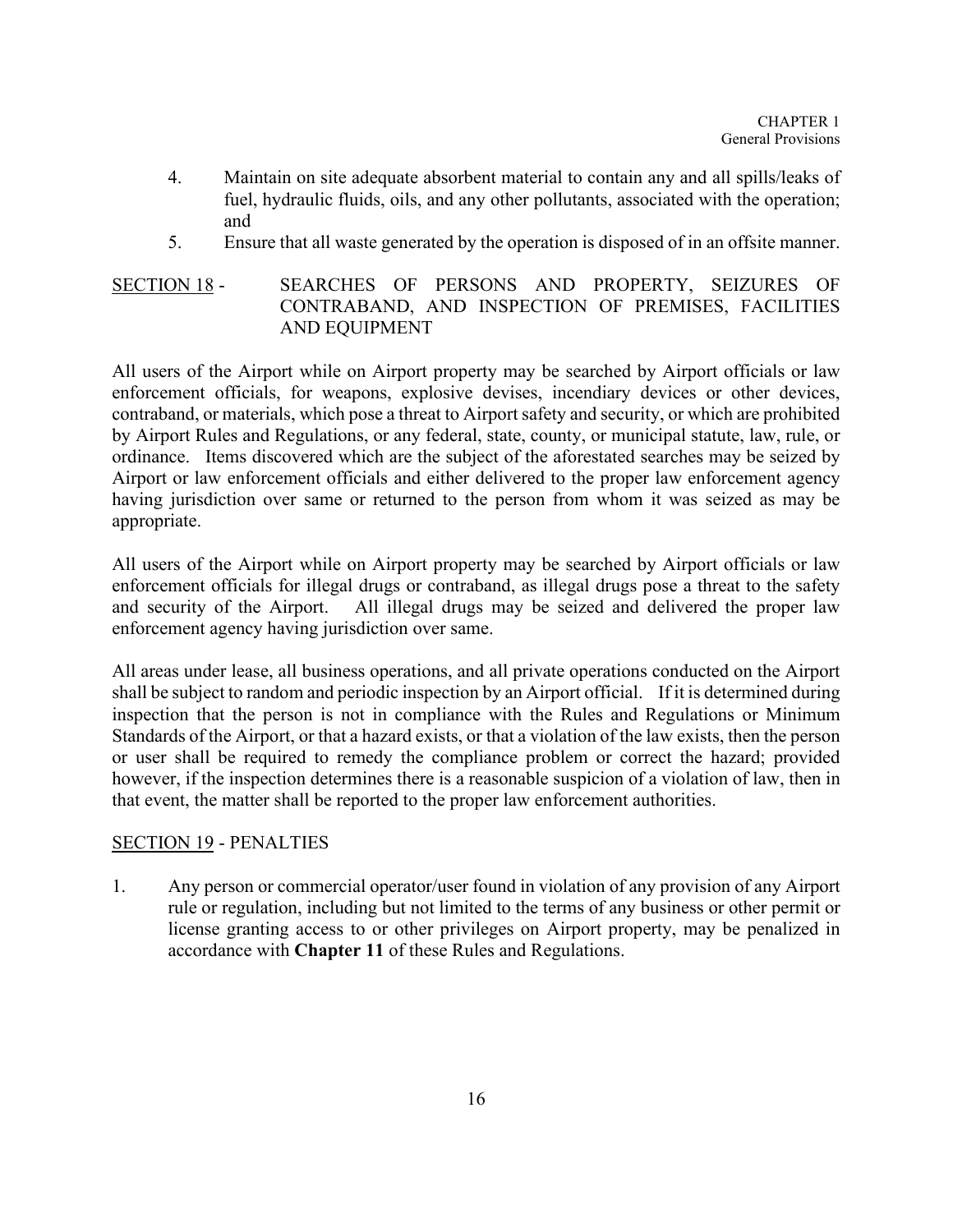2. The penalties and procedures provided in **Chapter 11** shall be in addition to any other penalties provided in each individual person or user's lease, permit, contract, or other agreement with the Airport Authority. To the extent penalties provided in Chapter 11 may be inconsistent with those in a particular lease, permit, contract, or other agreement, the provisions of **Chapter 11** shall prevail. The Airport Authority shall be under no obligation whatsoever to effect remedies for violations in any particular order. The election of particular remedies shall be and remain in the sole discretion of the Airport Authority, and the election of one remedy shall in no way waive, modify, or curtail the Airport Authority's right to pursue subsequent remedies.

## SECTION 20 - COMMERCIAL FEES AND REQUIREMENTS

- 1. Permit Fee. All revenue producing commercial activities at the Airport as described in **Section 6** of this chapter shall pay an annual business permit fee of \$120.00 prorated monthly from October first of each fiscal year.
- 2. Permit Requirements. The Airport Authority may issue a business permit only upon receipt of a signed and verified lease, use agreement or application from the respective business owners containing at least the following information, agreements, and proof:
	- (a) The names, addresses and driver's license numbers of every person or corporation having an interest in the business (excluding TNCs);
	- (b) For corporations not traded publicly, the names, addresses and driver's license numbers of every person having an interest in the business (excluding TNCs);
	- (c) Proof of liability insurance;
	- (d) A written agreement to pay the appropriate fees and charges for all Airport operations on a monthly basis, in accordance with **Section 20, Paragraph 4** below, unless stated otherwise in Tenant's Lease, Use, and/ or Concession Agreement.
	- (e) A written agreement covenanting to obey and follow all rules and regulations published by the Airport Authority;
	- (f) Proof of all business permits and licenses required by the United States of America, the State of Mississippi, the City of Gulfport, the City of Biloxi, and the County of Harrison;
	- (g) Written agreement to indemnify and hold harmless the Gulfport-Biloxi Regional Airport Authority from any and all third-party claims whatsoever, arising out of said business operation, and such proof of insurance as may be required;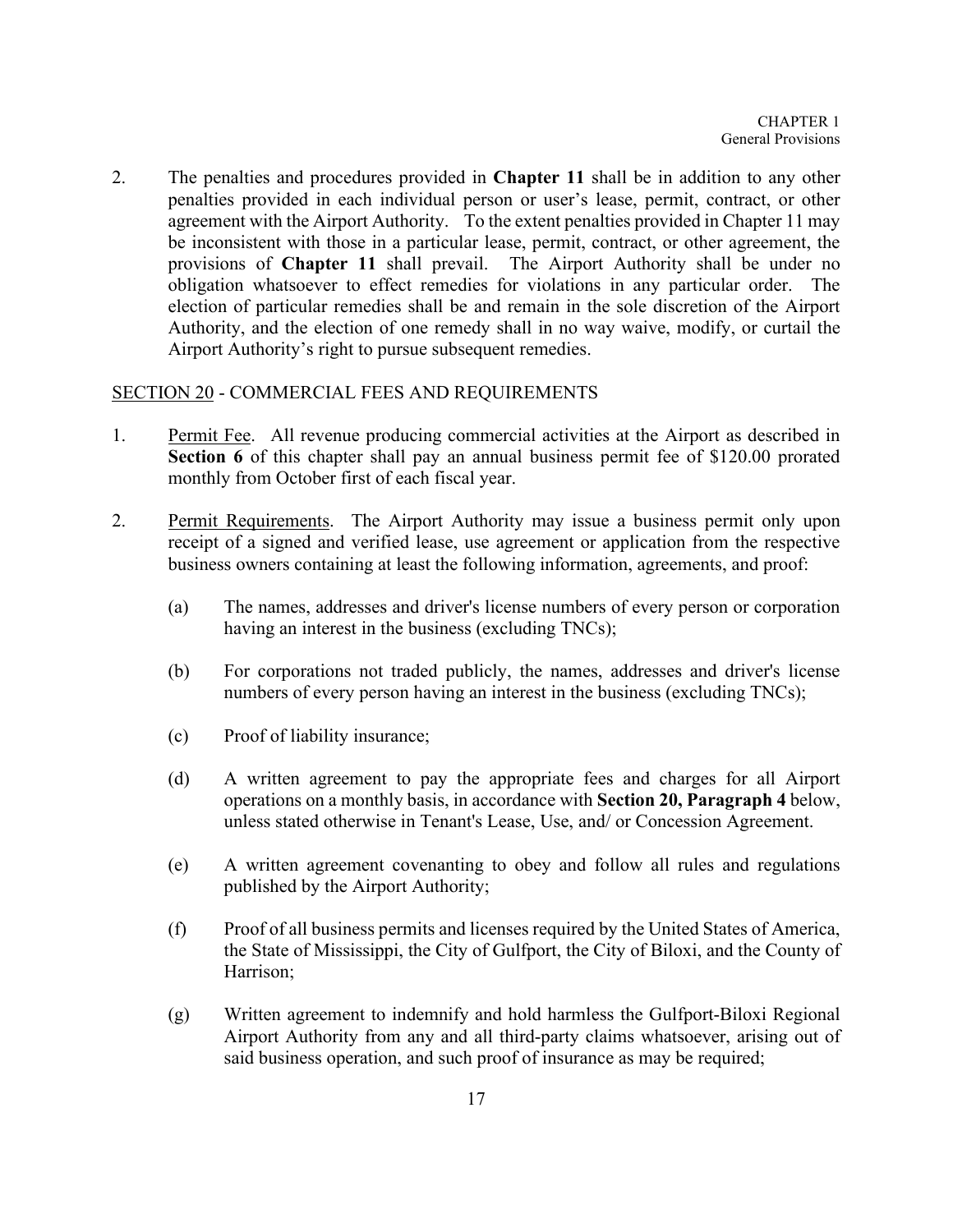- (h) Each specific fee to be paid to Airport Authority;
- (i) Comply with all provisions of **Business Permit Application Forms**, said permit forms are on file at the GBRAA Administrative Offices, available upon request, and subject to the approval of the governing board.
- 3. Concession Fee.

#### (a) **Non-Tenant Rental Car Operator**

- (i) A Non-Tenant Rental Car Business Permit will permit the business to pick up customers at the terminal in a designated and signed van or other motor vehicle provided that no non-tenant rental car business shall operate more than one designated motor vehicle on Airport property at the same time.
- (ii) A Non-Tenant Rental Car Business Permit shall not permit a business to have an office or station on Airport property, or to operate rental cars on Airport property; and all of these actions and activities are expressly prohibited.
- (iii) A Non-Tenant Rental Car Business Permit is required in order to advertise a non-tenant rental car business on Airport property and in order to place a non-tenant rental car business telephone on Airport property; however, fees for such advertising and telephones are not included in the permit fees and charges. Advertising and telephone fees, charges, and location must be negotiated separately in addition to permit fees and charges. A non-tenant rental car business not having a non-tenant rental car business permit shall not advertise on Airport property and shall not place a telephone on Airport property.
- (iv) A Non-Tenant Rental Car Business Permit may be revoked by the Gulfport-Biloxi Regional Airport Authority for cause at a public meeting upon five (5) days notice. "Cause" includes, but is not limited to, a breach of any of the agreements herein; a failure to perform any of the agreements herein, including a failure to make timely payments; violation of Gulfport-Biloxi Regional Airport Authority standards or regulations; violation of the laws of the Federal Government or of the laws of any state; and any other act or omission of the permittee adversely affecting Airport business operations or posing a danger to the public health, safety or welfare. "Cause" also includes financial insolvency or instability, moral turpitude and the lack of good character. In the event a permit is revoked, all sums owed the Airport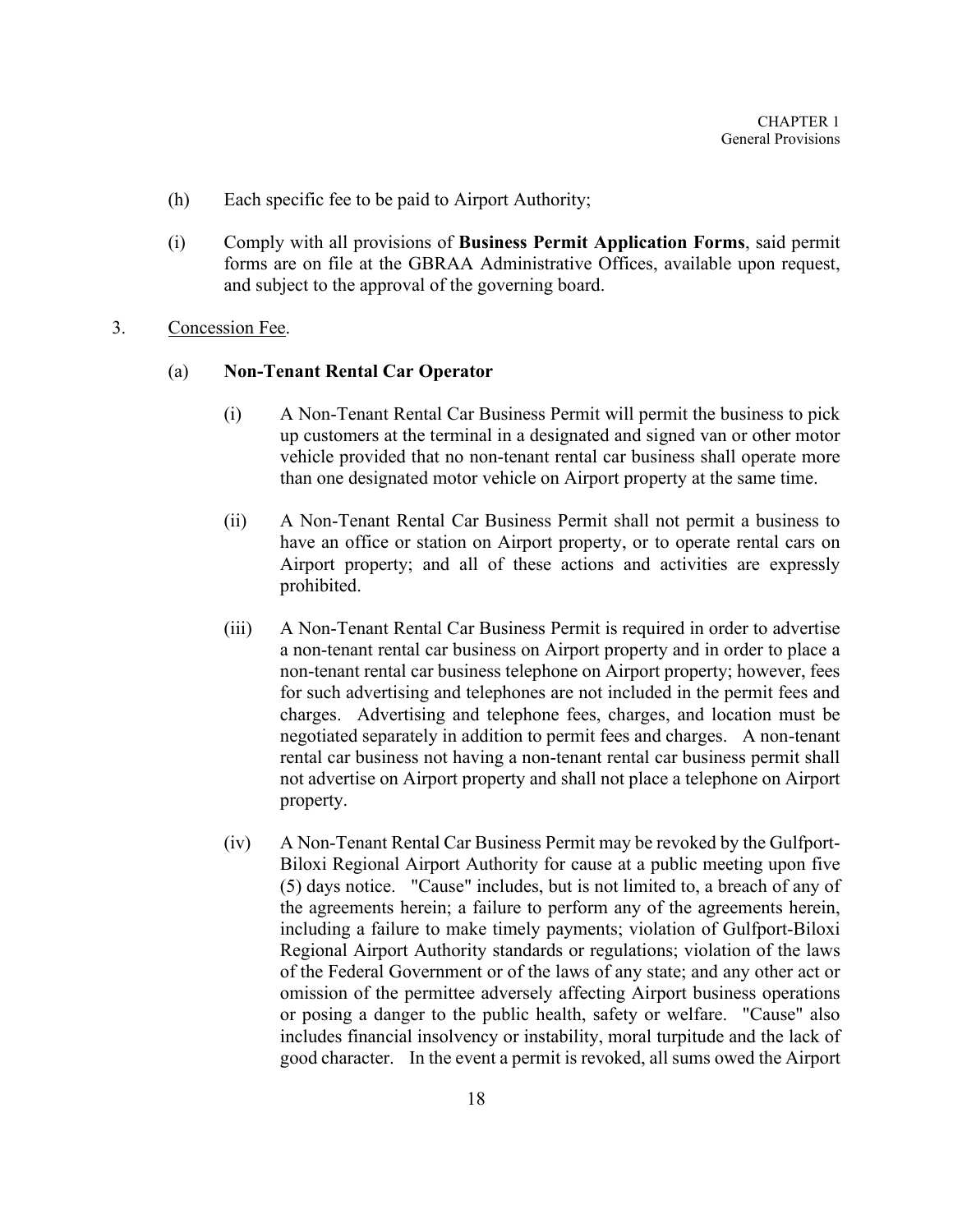Authority shall immediately become due and payable, and no fees or charges shall be refundable by the Airport Authority.

- (v) Non-Tenant Rental Car Business Permit may, likewise, be denied for similar cause as it could be revoked. In addition, a Non-Tenant Rental Car Business Permit may be denied or revoked when, in the opinion of the Airport Authority, such action is necessary to protect the public health, safety or welfare, or to preserve the financial welfare of the Airport Authority. In the event a permit is denied, the applicant shall be given written notice of the reasons and shall have the right to a hearing before the Airport Authority.
- (vi) Pay for the duration of the permit to the Gulfport-Biloxi Regional Airport Authority seven (7%) percent of all gross business receipts per month payable in accordance with **Section 20, Paragraph 4(b) below**.

## (b) **Non-Tenant Parking Operator**

- (i) Any person, persons or entity desiring access to any part of the Airport premises of the Gulfport-Biloxi Regional Airport Authority for the purpose of conducting parking facility business operations, either directly, shall first apply for, and obtain from the Airport Authority, a Non-Tenant Parking Operator Business Permit prior to conducting any business on any part of the premises owned or operated by the Airport Authority.
- (ii) A Non-Tenant Parking Operator Permit will authorize the parking facility business to pick up customers at the Airport terminal in a vehicle that is uniformly painted and identified by color scheme and lettering; provided that, such vehicle has obtained the prior approval by Airport Authority.
- (iii) A Non-Tenant Parking Operator Business Permit shall not permit a business to have an office or station at any part of the premises owned or operated by the Airport Authority, such actions and activities being expressly prohibited.
- (iv) An application for a permit may be denied, or a permit may be suspended or revoked, by the Airport Authority for reasons which may include, but which shall not be limited to, the following:
	- 1. A breach, or failure to perform, of any of the agreements herein, including a failure to make timely payments of any amounts owed to the Airport Authority;
	- 2. Violation of any Airport Authority rule, regulation, or standard including but not limited to the Airport Authority Ground Transportation Rules, Regulations and Fees (Chapter 4 herein);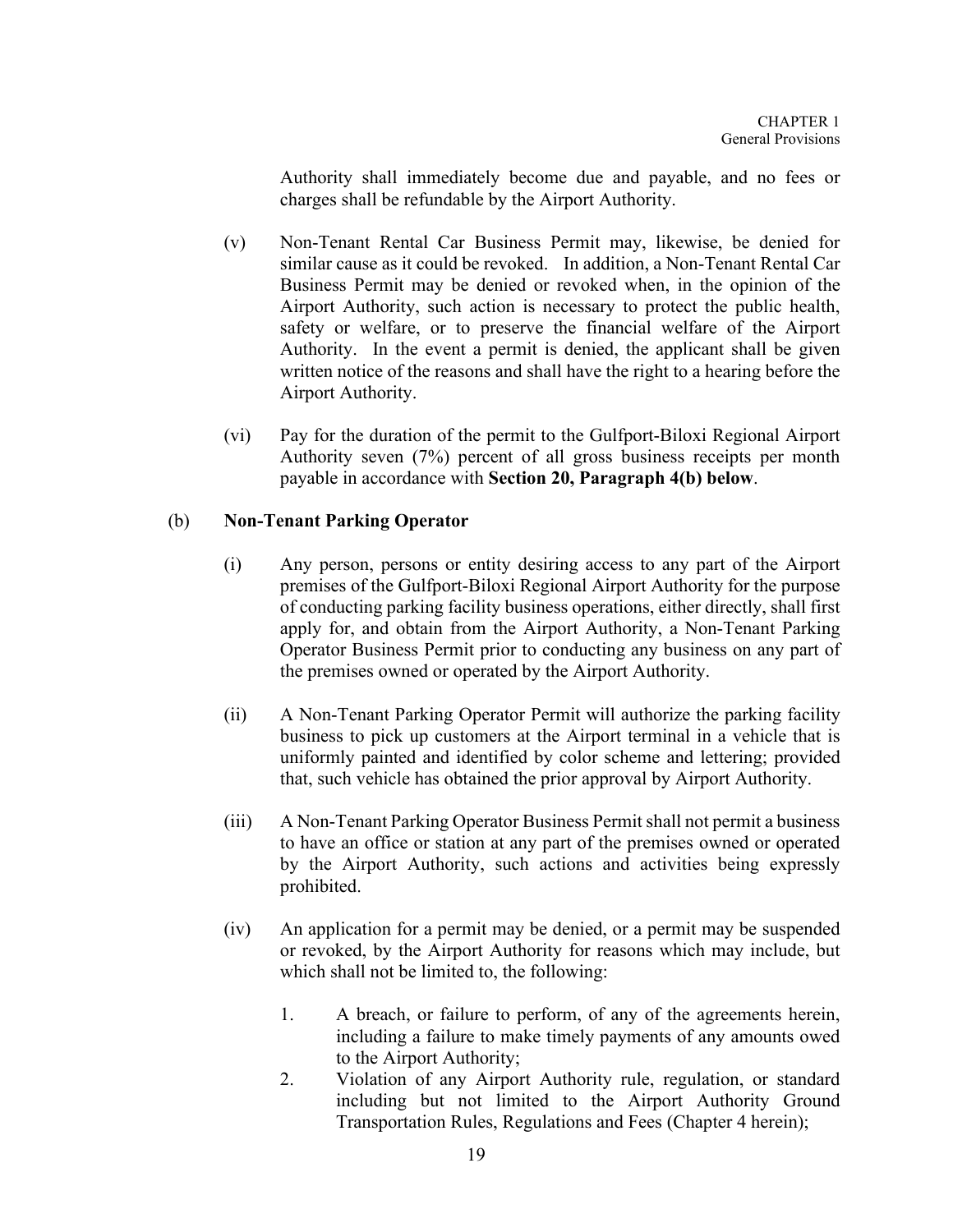- 3. Violation of any national, state, county, or municipal law, statute, regulation, or ordinance;
- 4. Any act or omission that adversely affects, or threatens to adversely affect, the Airport Authority's business operations or its financial welfare;
- 5. Any act of pattern of action that, in the judgment and discretion of the Airport Authority, reflects adversely upon the character or fitness to conduct business of the parking business; or
- 6. Any other reason when, in the judgment and discretion of the Airport Authority, revocation is appropriate to protect the public health, safety or welfare.
- (v) Upon determining the existence of any of the grounds for denial, suspension or revocation of a permit, the Airport Authority shall issue a written notice of decision. The notice of decision shall state all the grounds and reasons upon which the denial, suspension or revocation is based. The notice of decision shall be mailed to the non-tenant parking facility business.
- (vi) Pay for the duration of the permit to the Gulfport-Biloxi Regional Airport Authority seven (7%) percent of all gross business receipts per month payable as stated in **Section 20, Paragraph 4(b) below**.

# (c) **Non-Tenant Ground Transportation Operator**

- (i) Any person, persons or entity desiring access to any part of the Airport premises of the Gulfport-Biloxi Regional Airport Authority for the purpose of conducting a non-tenant ground transportation business operation, including but not limited to taxis, shuttles, charter, on demand, transportation network companies, and courtesy transportation, shall first apply for, and obtain from the Airport Authority, a Non-Tenant Ground Transportation Operator Business Permit prior to conducting any business on any part of the premises owned or operated by the Airport Authority.
- (ii) A Non-Tenant Ground Transportation Operator Business Permit will authorize the ground transportation business to pick up customers at the Airport terminal in a vehicle that is uniformly painted and identified by color scheme and lettering; provided that, such vehicle has obtained the prior approval by Airport Authority. (Excluding TNCs)
- (iii) A Non-Tenant Ground Transportation Operator Business Permit shall not permit a business to have an office or station at any part of the premises owned or operated by the Airport Authority, such actions and activities being expressly prohibited.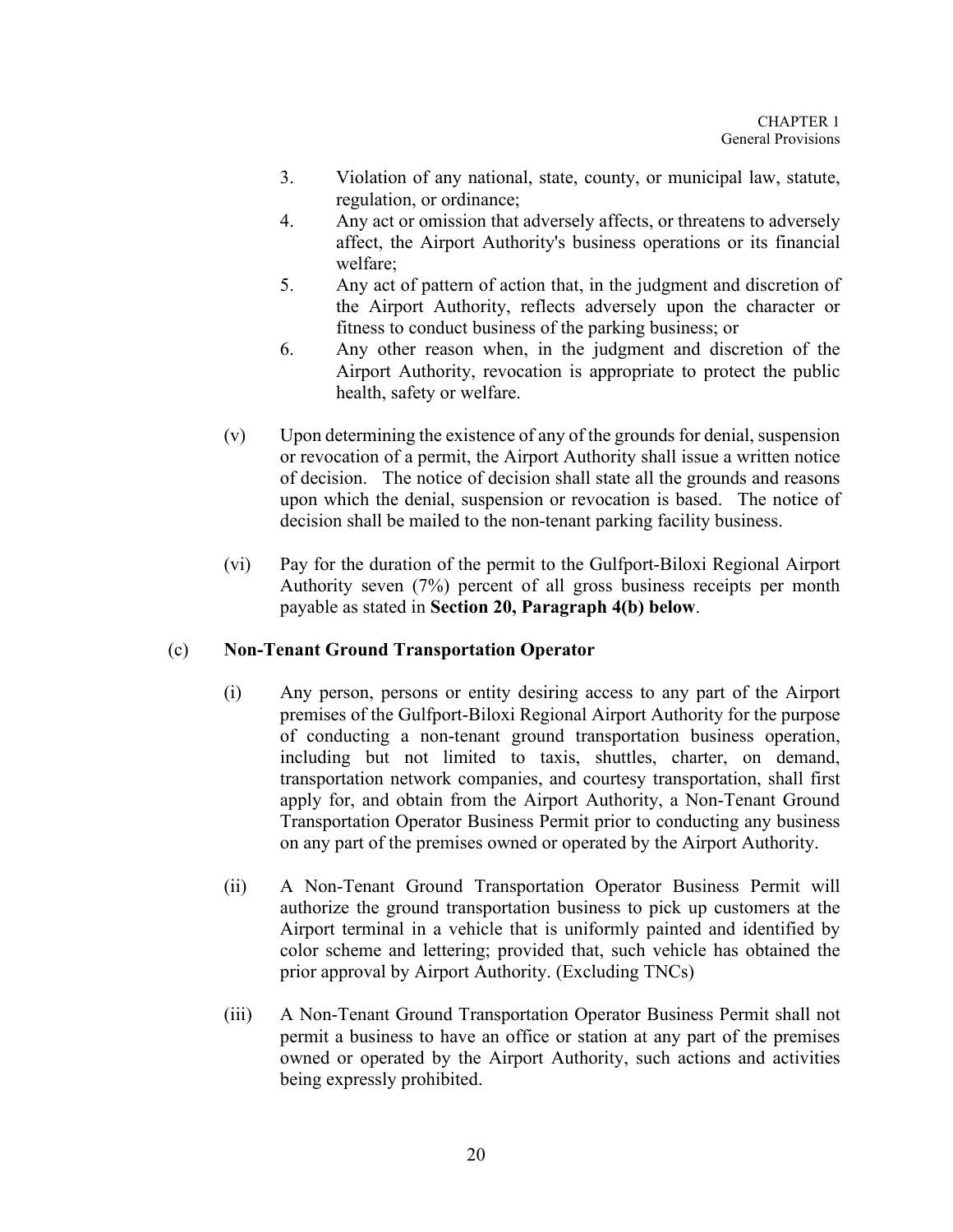- (iv) An application for a permit may be denied, or a permit may be suspended or revoked, by the Airport Authority for reasons which may include, but which shall not be limited to, the following:
	- 1. A breach, or failure to perform, of any of the agreements herein, including a failure to make timely payments of any amounts owed to the Airport Authority;
	- 2. Violation of any Airport Authority rule, regulation, or standard including but not limited to the Airport Authority Ground Transportation Rules, Regulations and Fees (**Chapter 4** herein);
	- 3. Violation of any national, state, county, or municipal law, statute, regulation, or ordinance;
	- 4. Any act or omission that adversely affects, or threatens to adversely affect, the Airport Authority's business operations or its financial welfare;
	- 5. Any act of pattern of action that, in the judgment and discretion of the Airport Authority, reflects adversely upon the character or fitness to conduct business of the parking business; or
	- 6. Any other reason when, in the judgment and discretion of the Airport Authority, revocation is appropriate to protect the public health, safety or welfare.
- (v) Upon determining the existence of any of the grounds for denial, suspension or revocation of a permit, the Airport Authority shall issue a written notice of decision. The notice of decision shall state all the grounds and reasons upon which the denial, suspension or revocation is based. The notice of decision shall be mailed to the non-tenant ground transportation provider.
- (vi) Pay for the duration of the permit to the Gulfport-Biloxi Regional Airport Authority all applicable ground transportation facility use fees pursuant to **Chapter 4, Section 10, Paragraph 2**, payable in accordance with **Section 20, Paragraph 4(b) below**.

## 4. Schedule of Payments for Rents, Fees and Charges.

- (a) RENT for space is payable in advance, on or before the 20th day of each month for the next succeeding month.
- (b) CONCESSION FEES and FACILITY USE FEES are payable on or before the 20th day of each month for the previous month.
- (c) LANDING FEES, NON-EXCLUSIVE RENT, and any other applicable fees and charges FOR SCHEDULED AIRLINES as set forth in **Chapter 2, Section 11** herein are payable on or before the 20th day of each month for the month that ended two (2) months previous.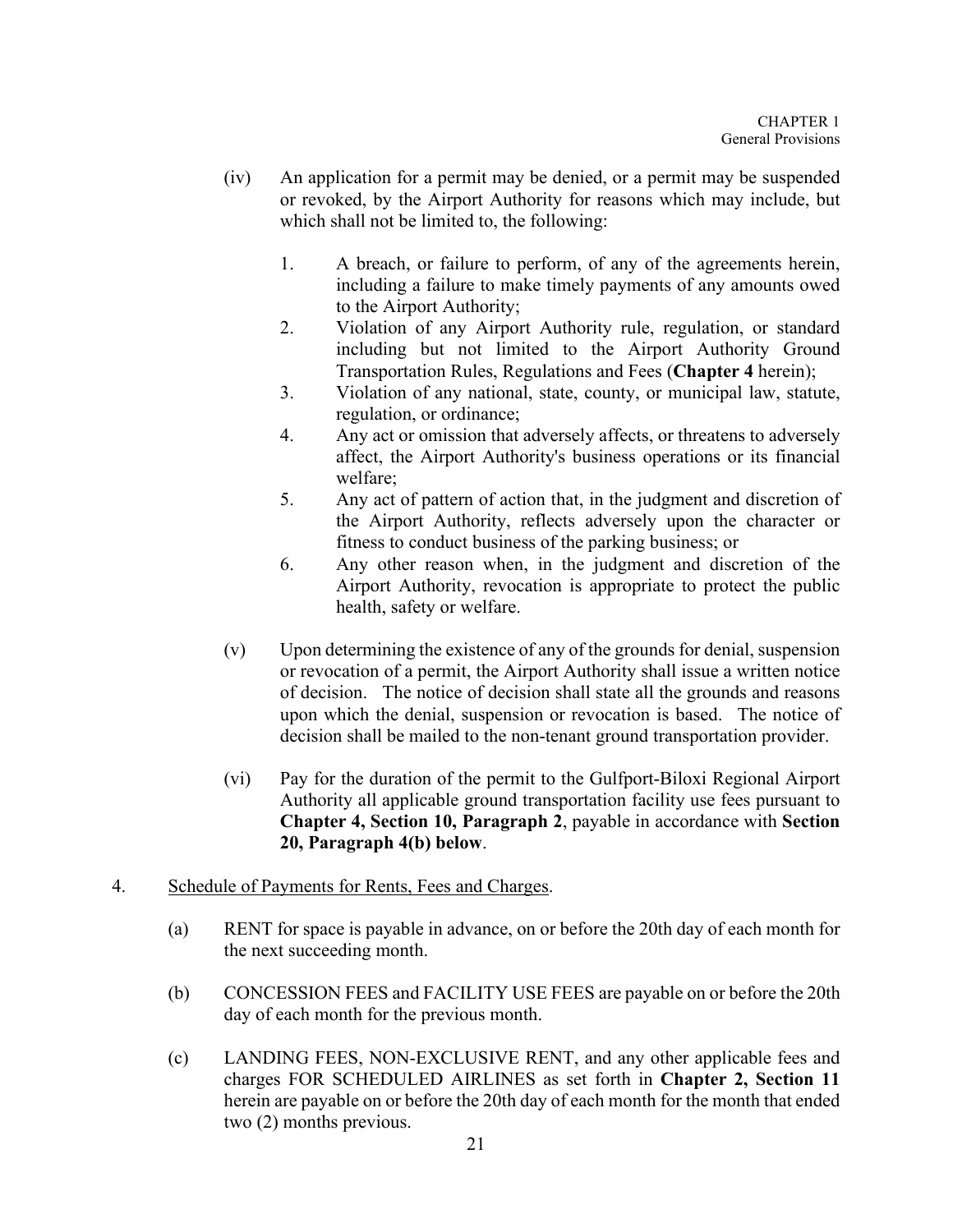- (d) PASSENGER FACILITY CHARGES (PFC's) for SCHEDULED AIRLINES are payable monthly, no later than the last day of the calendar month following the previous month's collection.(e) LANDING FEES and any other applicable fees and charges set forth in **Chapter 2, Section 11** herein, FOR NON-SCHEDULED AIRLINE SERVICE, including but not limited to non-scheduled military charters and other commercial airlines contracted with the military, are payable on or before the 20th day of each month for the month that ended two (2) months previous.
- (f) PFC's for NON-SCHEDULED AIRLINE SERVICE are payable monthly, no later than the last day of the calendar month following the previous month's collection.
- (g) PERMIT FEE is due on or before September 30, for the next succeeding year.

The above payment schedule of rents, fees, and charges are for all Commercial Users, Tenants, Operators, except and unless stated otherwise in Tenant's existing Lease and/or Concession Agreement. In that case, the Lease and/or Concession Agreement payment terms shall prevail.

## SECTION 21 - INSURANCE

Proof of liability insurance is required for all commercial users, clubs and associations operating on the Airport. The first \$50,000.00 of liability insurance may be a Self-Insured Retention (SIR).

- 1. Insurance requirements for all specifications for all aviation operations are contained in the minimum standards for operators and businesses as amended.
- 2. Insurance requirements for commercial ground transportation vehicles are contained in **Chapter 4** herein.
- 3. Insurance requirements for all commercial users are stated in their respective leases, concession agreements, permits, licenses, operating agreements and other contracts.
- 4. The Gulfport-Biloxi Regional Airport Authority shall be an additional named insured on all policies of commercial or business activities operating on the Airport. (optional for TNCs)
- 5. Commercial businesses shall certify as to the amount and type of insurance covering all of its business operations on the Airport by providing the Airport Authority with an original Certificate of Insurance, naming the Airport Authority as an additional insured prior to authorization to begin any commercial business activity. Additionally, all insurance shall be written by an insurance company licensed by the State of Mississippi. Furthermore, the Airport Authority shall be notified by the insurance agent immediately when any change to a policy occurs.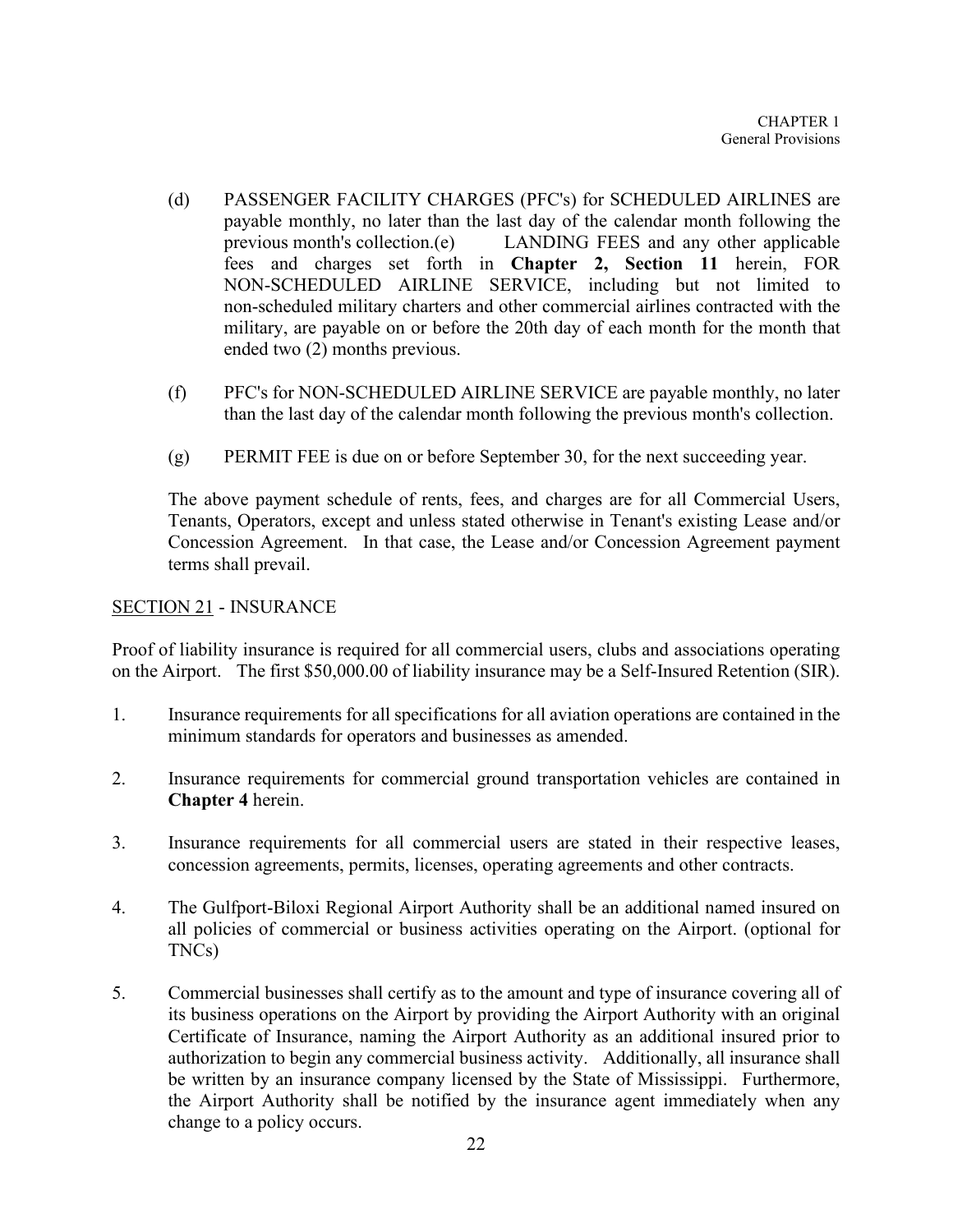### SECTION 22 - OTHER ACTIVITIES REQUIRING A PERMIT

Commercial or business activities. Clubs and associations operating on the Airport or businesses of any kind which provide Airport users, lessees, tenants, or concessionaires with services, shall be required to have as a minimum requirement, an annual business permit, insurance, and to pay such fees as may be required of another tenant or lessee providing the same service.

Courtesy Ground Transportation Services for trade associations, conferences, conventions and/or tour groups furnishing prearranged ground transportation for its attendees are classified as courtesy vehicles, including instances in which CTA is transporting the passengers, and all GBRAA Rules, Regulations and Fees herein applicable to courtesy vehicles apply.

A permit application is required for such temporary commercial activity and the permit fee will be prorated for not less than one month of the annual permit fee, for a minimum of Ten and NO/100 (\$10.00).

#### SECTION 23 - COMPLAINTS

- 1. Any complaints and/or grievances commercial or non-commercial users may have regarding the application of the Airport Rules, Regulations and Fees, the conduct of other users, the conduct of Airport Operations, including but not limited to, the conduct of Airport employees, or any rules, regulations, policies, or procedures of the Airport may be formally submitted to the Airport in writing by completing and submitting a formal complaint form. To the extent the complaint pertains to TNC's operations and/or conduct which is not within the Airport Authority's jurisdiction pursuant to Miss. Code Ann. § 77- 8-37, the Complainant will be directed to the Mississippi Department of Insurance for review and processing. The form can be obtained from the ground transportation coordinator and then upon completion must be forwarded to Airport Operations for further investigation. The formal complaint form shall include, but not be limited to the following:
	- (a) The name, company, address, telephone number, and fax number of the person or company filing the complaint;
	- (b) The date, time and place and a description of the alleged incident which generated the complaint;
	- (c) The person(s) involved in the incident which generated the complaint;
	- (d) A description of how the incident came about, which is the subject of the complaint.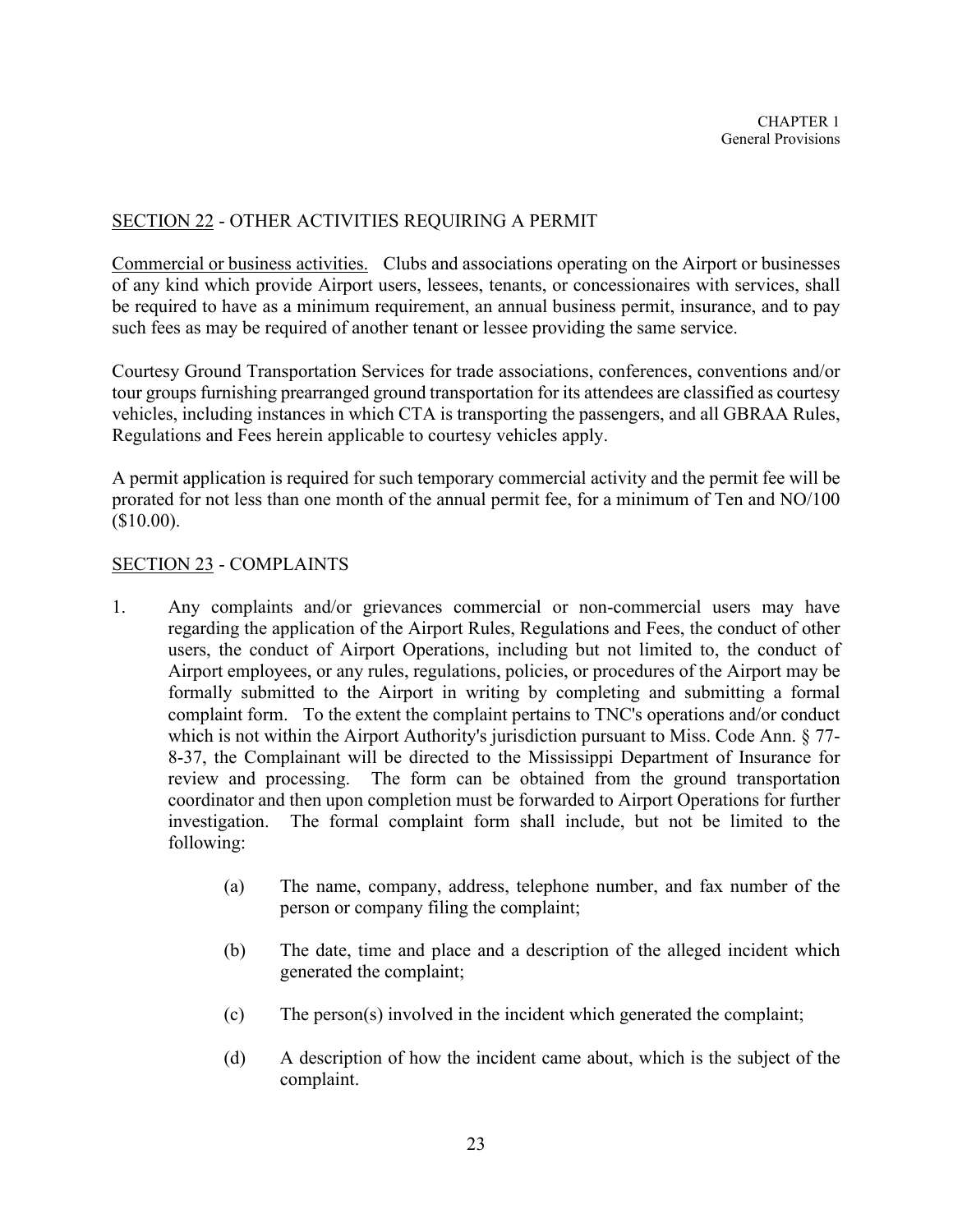- (e) The identification of any witnesses to the alleged incident which generated the complaint including name, address, and telephone number, if known. All complaints must be submitted within thirty (30) calendar days of the incident which generated the complaint. Failure to do so, will result in the Airport considering said complaints abandoned or voided.
- 2. Upon receipt of the completed complaint form in the Office of Airport Operations, the complaint and/or grievance will be reviewed by the Office of Airport Operations and the Airport Executive Director (or his designee). Upon review and investigation, the Executive Director (or his designee) will determine in his sole discretion whether the subject of the formal complaint form has merit. If the subject of a formal complaint form is found to have no merit then the person(s) who submitted the form shall be sent a response stating that the investigation of the Executive Director (or his designee) has been completed, and his findings reveal the Complaint has no merit. Once the subject of the formal complaint form is found to have merit, the Executive Director (or his designee) will determine in his sole discretion whether the subject of the formal complaint form should be addressed individually or in common with others similarly situated.
- 3. Upon determination that the formal complaint form should be addressed on an individual basis, the incident which is the subject of the complaint form will be addressed with all the concerned parties present at a proceeding held by the Executive Director (or his designee) of the Gulfport-Biloxi Regional Airport Authority. Said proceeding shall be scheduled by the Executive Director (or his designee) in the Airport Administrative Office at the Airport at a time and date selected by the Executive Director (or his designee). The Executive Director (or his designee) shall notify all concerned parties orally or in writing at least one (1) calendar day in advance of the day of the proceeding.

At this proceeding, the Executive Director (or his designee) and all concerned parties shall discuss the complaint form and determine whether a mutually satisfactory disposition may be reached. If there is a mutually satisfactory disposition reached, the parties concerned and the Executive Director (or his designee) shall execute a written documentation of same.

The procedure of the proceeding shall address the following areas:

- (a) The subject matter surrounding the complaint, the grievance and/or suggestion shall be presented first;
- (b) The Executive Director (or his designee) shall then present his response to the complaint. The Executive Director (or his designee) may question all witnesses who testify in support of any complaint or in opposition to any grievance complained of in the complaint form;
- (c) The person(s) who submitted the complaint form shall then present his case, the person(s) who submitted the complaint form may question all witnesses who testify in support of any complaint or in opposition to any grievance complained of in the complaint form;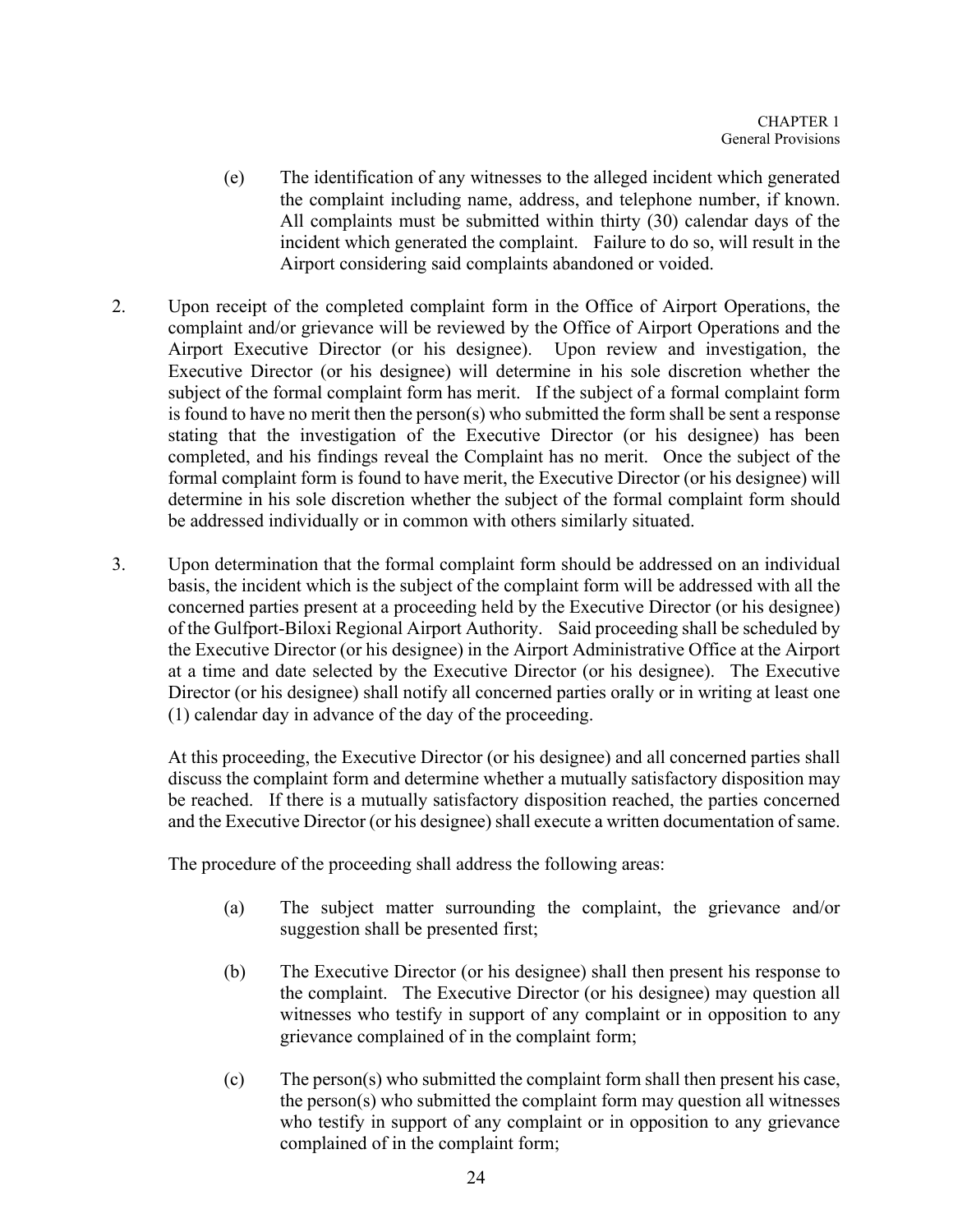- (d) Any party filing the complaint form who feels aggrieved by the action taken by the Airport Authority during this proceeding may appeal this action pursuant to **Chapter 1, Section 23.5** below.
- 4. Upon determination that the formal complaint form should be addressed in common with others similarly situated, the subject of the formal complaint form will be addressed with all concerned parties present at a forum held by the Executive Director of the Gulfport-Biloxi Regional Airport Authority (or his designee). Said forum shall be scheduled by the Executive Director (or his designee) at a time, place, and date selected by the Executive Director (or his designee). The Executive Director (or his designee) shall notify all concerned parties orally or in writing at least one (1) calendar day in advance of the forum.

At this forum, the Executive Director (or his designee) and all concerned parties shall discuss the subject of the formal complaint form and determine whether a mutually satisfactory disposition may be reached. If there is a mutually satisfactory disposition reached, all parties concerned and the Executive Director (or his designee) shall execute a written documentation of same.

5. Any commercial or non-commercial user who exhausts the above remedies and is unsatisfied with the results may request an administrative hearing by submitting an appeal form to the Executive Director (or his designee) within seven (7) calendar days of the date of the proceeding with the Executive Director (or his designee). Once a valid and timely appeal form is received, the Airport Authority, if applicable, will conduct an administrative hearing to review the commercial and/or non-commercial user's complaint and/or grievance and determine whether a satisfactory disposition may be reached.

If the alleged violation is against a taxicab operator or taxicab company, the MVFHA will conduct the administrative hearing to determine whether the alleged violation(s) has occurred, and if so, shall make a recommendation to the Airport Authority of what suspension and/or restrictions, and/or evictions, and/or barring, if any of the aforestated, should be imposed.

The procedure for this type of Administrative Hearing is as follows:

- (a) The Airport Authority (or MVFHA if applicable) will deliver written notice of the hearing to the Appellant at least five (5) calendar days in advance of the day of the hearing.
	- (1) For commercial users, delivery of written notice may be in person to the Appellant, his or her designee, employee, agent or representative; or by Certified United States Mail to the business or residence address of the Appellant. If in person, delivery shall be effective the instant it is delivered. If by Certified United States Mail, delivery shall be effective on the date of the post mark.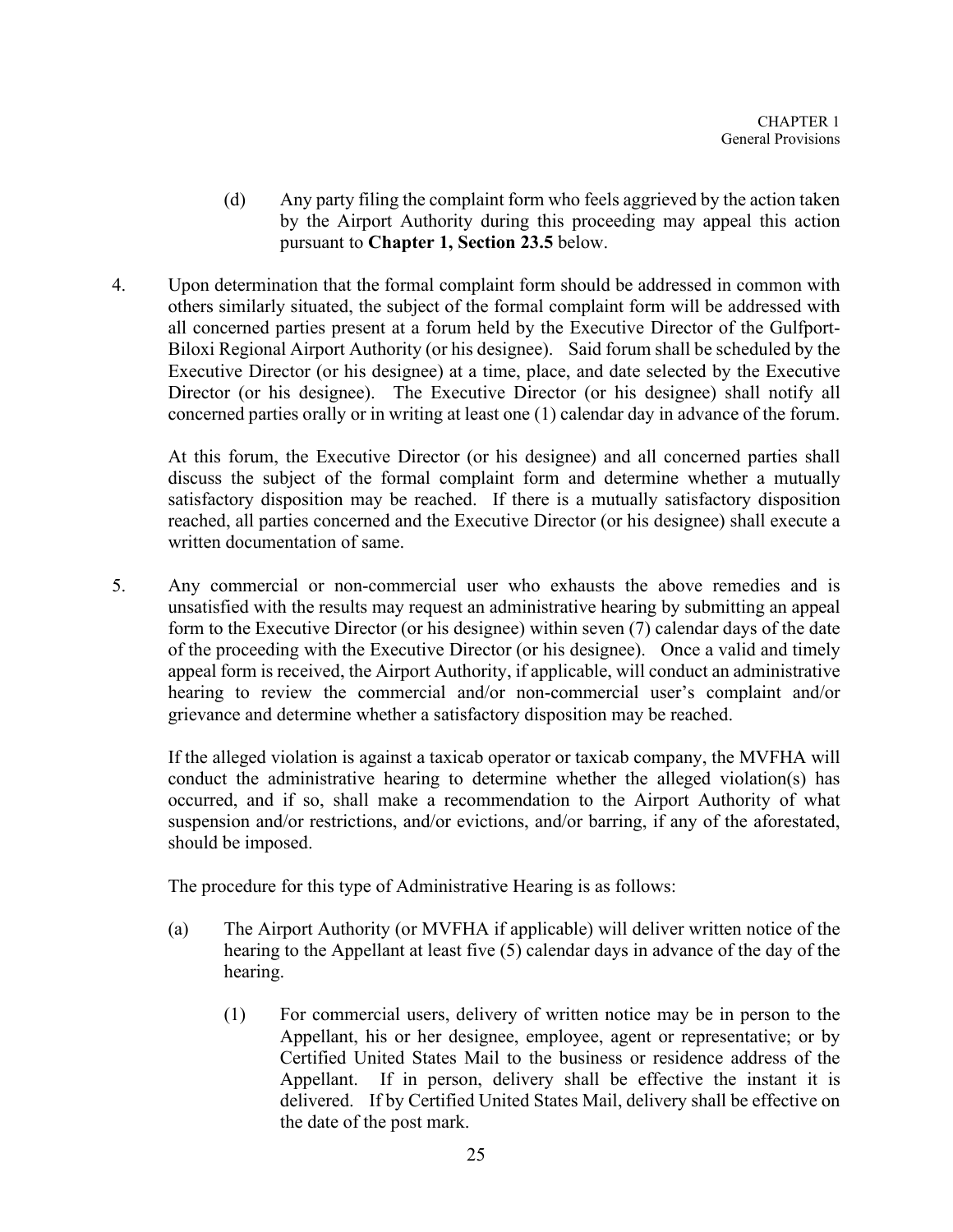- (2) For non-commercial users, delivery of written notice may be in person to the Appellant; or by Certified United States Mail to the business or residence address of the Appellant. If in person, delivery shall be effective the instant it is delivered. If by Certified United States Mail, delivery shall be effective on the date of the post mark.
- (b) The written notice shall include, but not to be limited to the following:
	- (1) The name of the Appellant.
	- (2) The date, time, and place of the hearing.
	- (3) A description of the complaint and/or grievance as stated by the Appellant in his/her original complaint form submitted to the Airport in compliance with this section.
	- (4) A brief explanation of the position of the Airport Authority (or MVFHA), including any evidence, which may be presented at the hearing.
	- (5) Proposed solution of the Executive Director (or his designee) as presented in the Proceeding with the Executive Director.
	- (6) An invitation to appear at the hearing:
		- (a) to rebut the proposed solution submitted by the Executive Director, or his designee;
		- (b) to present the Appellant's side of the story and/or proposed solution;
		- (c) to introduce testimony and other evidence; and/or
		- (d) to furnish a written response to the Executive Director's (or his designee's) proposed solution.
- (c) At the hearing, the Appellant has all of the rights stated in the invitation to appear described in Paragraph b(6).
- (d) The Airport Authority or MVFHA, if applicable, may call witnesses and introduce other evidence in support of the Executive Director's proposed solution. The Executive Director or Assistant Executive Director of the Airport Authority (or the MVFHA, if applicable) shall select a Hearing Officer, who shall control the conduct and decorum at the hearing. The Governing Board may or may not attend the hearing, at their sole discretion.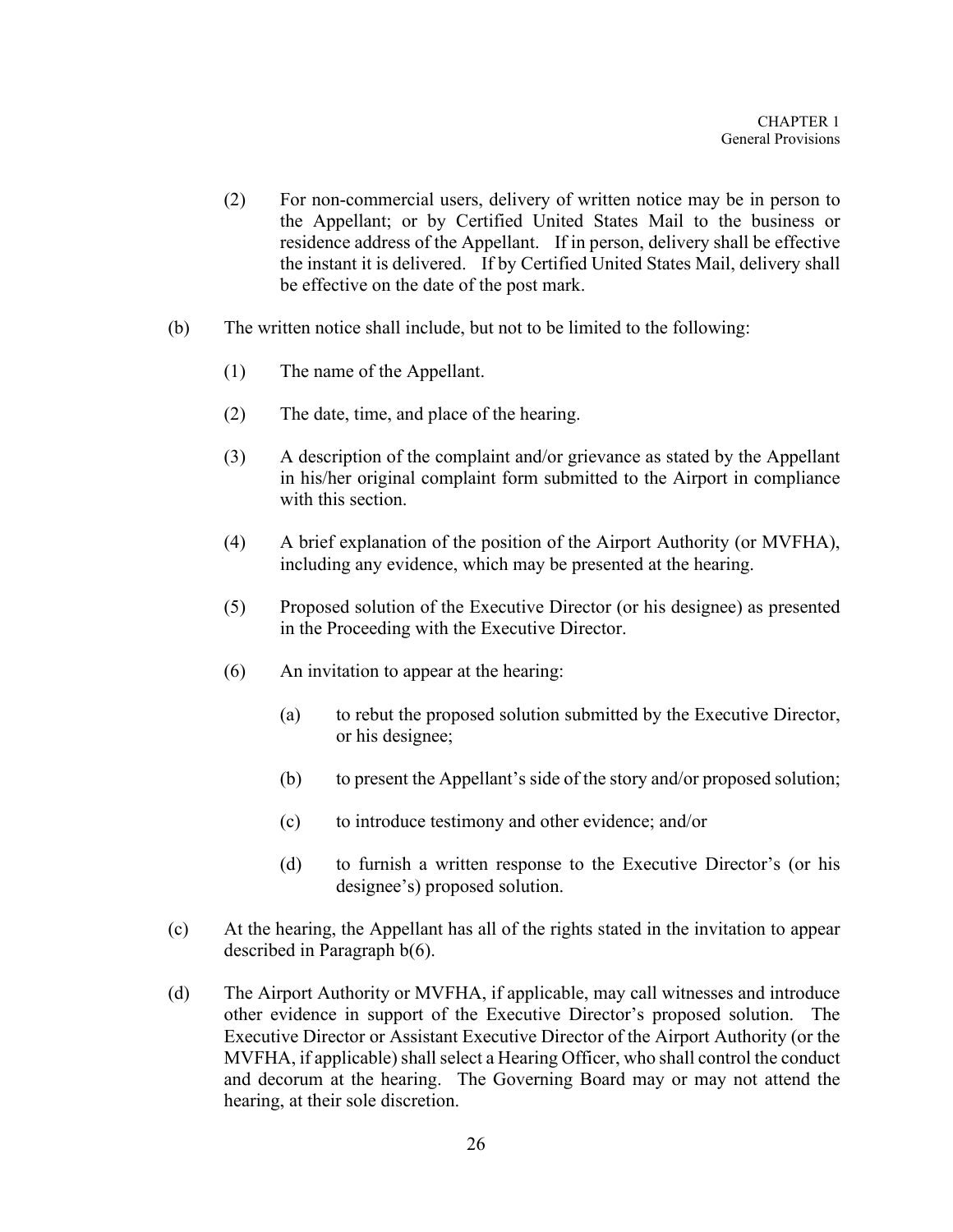- (e) Hearings shall be conducted in the administrative offices of the Gulfport-Biloxi Regional Airport Authority, on the Third Floor of the Passenger Terminal Building, 14035-L Airport Road, Gulfport, Mississippi.
- (f) The procedure at the hearing shall be as follows:
	- (1) The complaint or grievance shall be presented first.
	- (2) The Appellant shall then present his/or/its case.
	- (3) The Hearing Officer may question all witnesses who testify in support of the complaint and/or grievance or in opposition to the complaint and/or grievance.
	- (4) Although the Hearing Officer may be liberal in allowing matters to be presented in becoming part of the hearing record, only evidence relevant to the complaint and/or grievance shall be considered by the Governing Board determining what disposition, if any, should be determined.
- (g)
- (1) If the alleged violation is not against a taxicab operator or taxicab company and the MVFHA is not involved, the Hearing Officer shall forward a copy of the hearing record, to the Governing Board of the Airport Authority, within thirty (30) calendar days after the conclusion of the hearing. Within forty-five (45) calendar days after receiving a copy of the hearing record from the Hearing Officer, the Governing Board of the Airport Authority shall consider the record and deliberate in Executive Session at a regular or special meeting and shall render a decision as to whether the alleged violation occurred, and if so, what penalties, if any, to impose. The Governing Board shall render a decision based solely on the record and no additional evidence will be considered. The meeting of the Governing Board of the Airport Authority shall not be a *de novo* hearing, and no evidence may be offered to the Governing Board or considered by the Governing Board other than the record. The Airport Authority shall furnish written notification to the alleged violator of the Governing Board's decision within fifteen (15) calendar days after rendering a decision.
- (2) However, if the alleged violation is against a taxicab operator or taxicab company and the MVFHA participated in the Administrative Hearing, the Hearing Officer shall forward a copy of the hearing record, to the MVFHA, within thirty (30) calendar days after the conclusion of the hearing. Within forty-five (45) calendar days after receiving a copy of the hearing record from the Hearing Officer, the MVFHA shall, in Executive Session, present to the Airport Authority at a regular meeting of the Airport Authority, its written recommendation on whether an alleged violation has occurred and,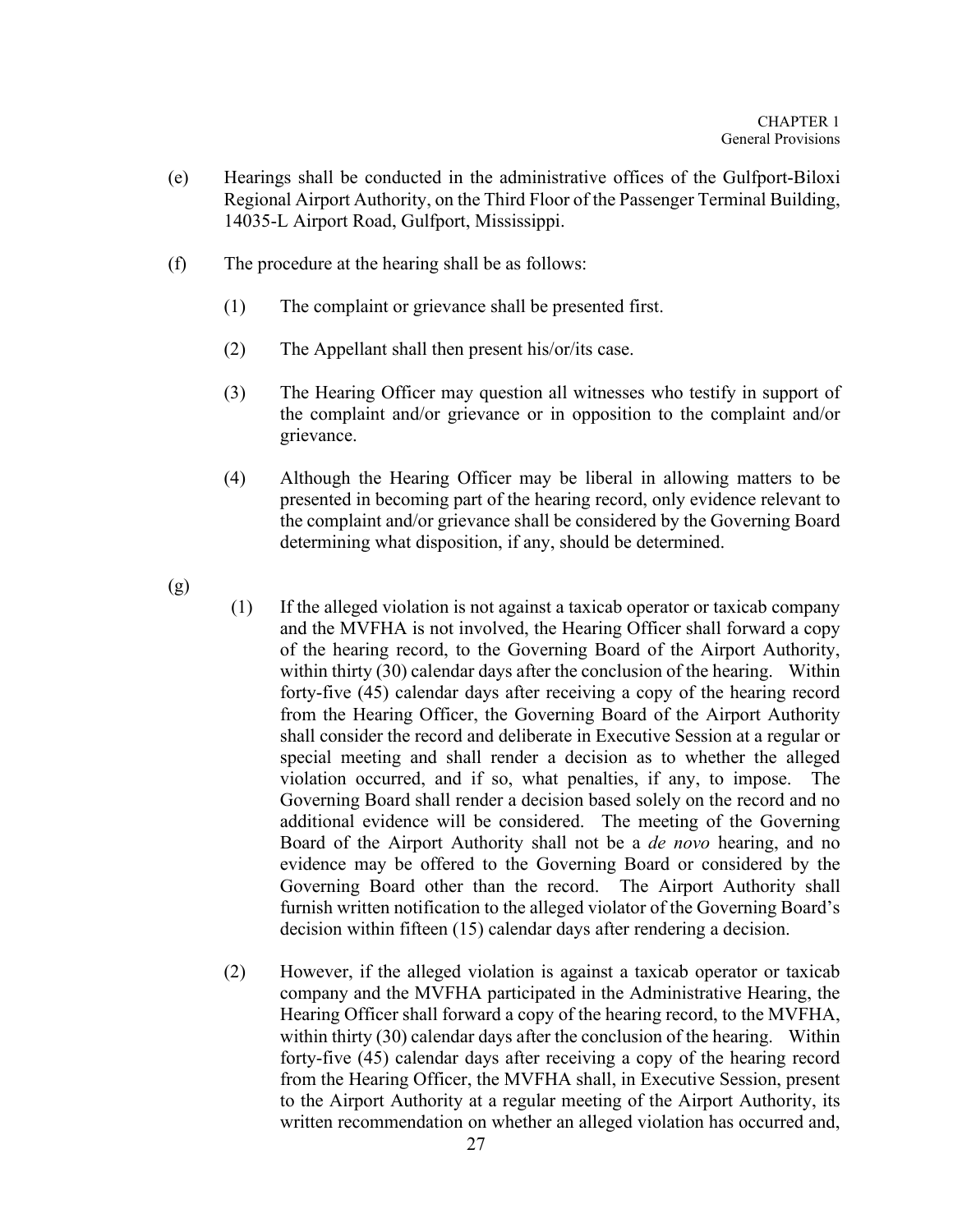if so, what, if any, penalties it recommends to be taken by the Airport Authority.

The Airport Authority shall consider the MVFHA's recommendation, the record, and deliberate in Executive Session at a regular or special meeting and shall render a decision as to whether the alleged violation occurred, and if so, what penalties, if any, to impose. The Governing Board shall render a decision based solely on the record and no additional evidence will be considered. The meeting of the Governing Board of the Airport Authority shall not be a *de novo* hearing, and no evidence may be offered to the Governing Board or MVFHA, or considered by the Governing Board, other than the record. The Airport Authority shall furnish written notification to the alleged violator of the Governing Board's decision within fifteen (15) calendar days after rendering a decision.

- (h) Any action taken by the Governing Board in an effort to resolve the complaint and/or grievance may, in their discretion, take effect immediately following the regular or special meeting at which the decision is rendered.
- (i) The above administrative proceeding shall be exhausted first before any party may appeal the action on the record to the Circuit Court, and shall constitute the sole and exclusive administrative remedy available to all commercial and noncommercial users concerning any grievance whatsoever occurring on or in any manner involving the Airport and the complaint.
- (j) In the event that any commercial or non-commercial user refuses to comply with the action taken by the governing board, the Gulfport-Biloxi Regional Airport Authority may enforce the action of the Governing Board, the Gulfport-Biloxi Regional Airport Authority may enforce the action of the Governing Board in any court of appropriate jurisdiction.
- 6. The above administrative proceedings shall be exhausted first before any party may appeal the action on the record to the Circuit Court, and shall constitute the sole and exclusive administrative remedy available to all commercial and non-commercial users concerning any grievance whatsoever occurring on or in any manner involving the Airport and the complainant.

# SECTION 24 - LOST, STOLEN OR ABANDONED PROPERTY EXCLUDING MOTOR VEHICLES

Upon the receipt or recovery of any lost, stolen, abandoned or misplaced personal property, the Gulfport-Biloxi Regional Airport Authority (GBRAA) shall dispose of same consistent with the requirements of Miss. Code Ann. ' 21-39-21 (1972, as amended), which addresses lost, stolen, abandoned or misplaced personal property received by municipalities. The GBRAA may also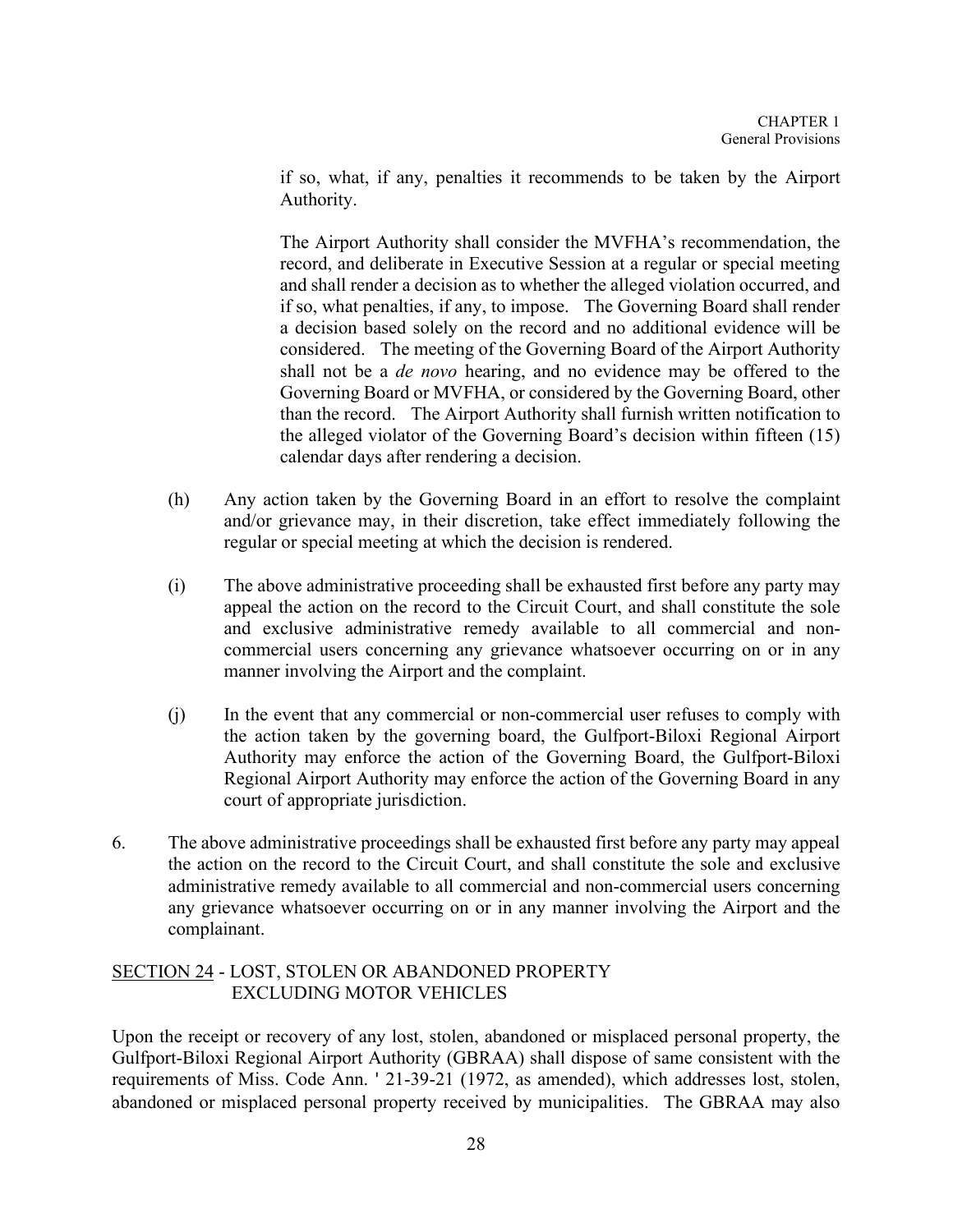conduct a sale of any such property by use of an Internet web service available to the public as set forth in Miss. Code Ann. ' 61-3-19 (1972, as amended). All monies received from the sale of any such property shall be paid into the general fund of the Gulfport-Biloxi Regional Airport Authority.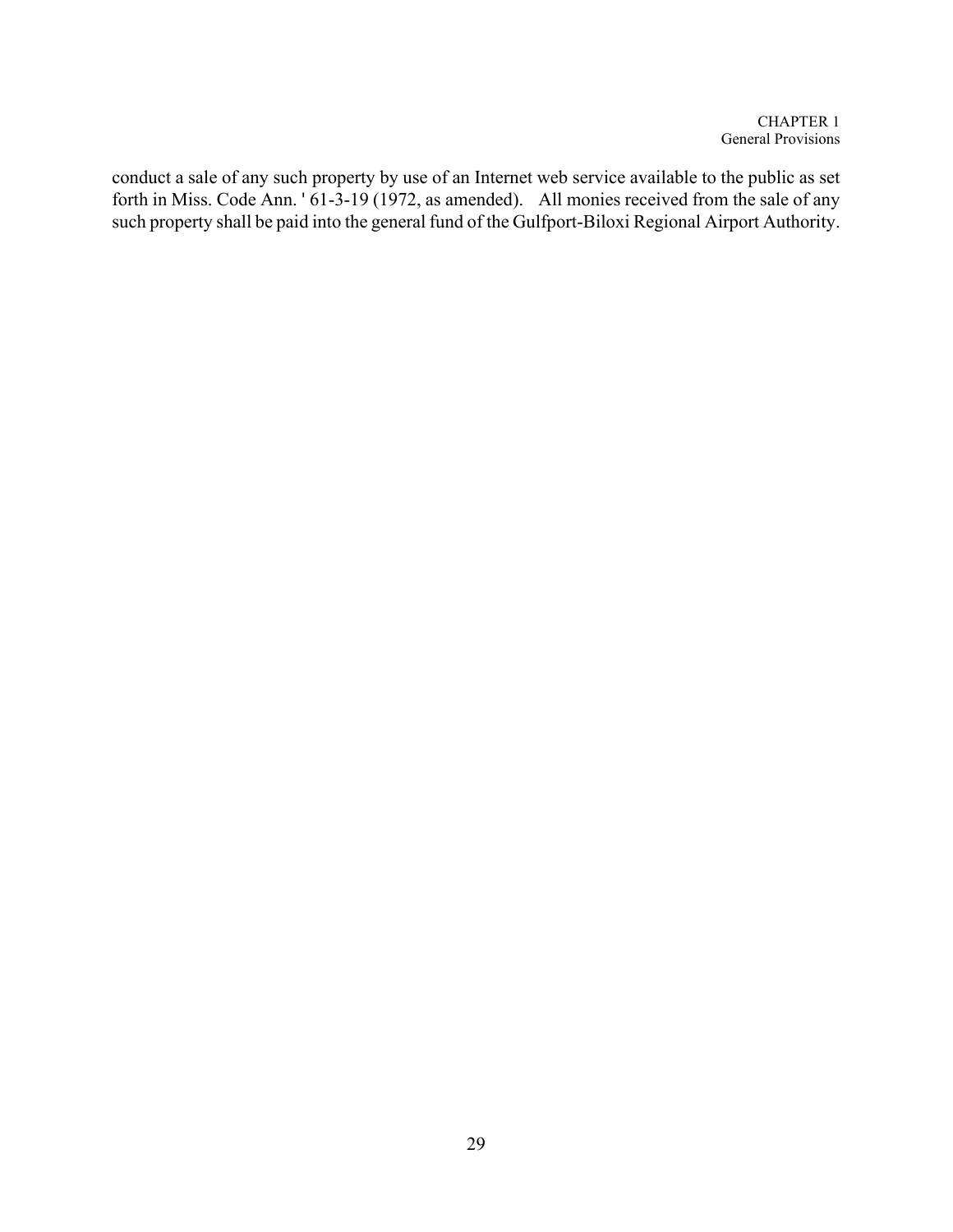# CHAPTER 2: AIRFIELD OPERATIONS

## SECTION 1 - PURPOSE

It shall be unlawful for any person to operate any aircraft on the Airport except in conformity with all Federal Aviation Administration Regulations, the Minimum Standards for Operators and Businesses, and the Airport Rules and Regulations.

The purpose of these rules and regulations is to ensure that fair and equitable standards are maintained by all users, that high quality services are available to the public, and that the Airport Authority is adequately compensated by Airport users for the benefits they derive from use of the Airport.

# SECTION 2 - USE OF RUNWAYS AND TAXIWAYS, TOWING AIRCRAFT

No aircraft, vehicle or equipment may be used or operated on any aircraft movement area or within 100 feet of any Airport runway or taxiway without permission from the Airport ground control and without maintaining direct two-way radio contact with the ground control, or being within call of an escort having such radio contact. No person shall tow an aircraft anywhere in the aircraft movement area without permission from the ground control and without maintaining direct twoway radio contact with ground control.

### SECTION 3 - USE OF OPERATIONS AREA

- 1. No person shall use or operate any aircraft, vehicle or equipment, including authorized emergency vehicles, in the air operations area except in conformity with the provisions of the Airport Rules and Regulations or by the specific permission for such operation granted by the Executive Director or an Airport official. Except for authorized emergency vehicles, no vehicle or equipment may be used or operated in the air operations area without such identification as the Executive Director may reasonably prescribe.
- 2. No person may operate an aircraft on any part of the surface of a closed portion of the Airport (including areas used by those aircraft for receiving or discharging persons or cargo).
- 3. All aircraft operations on the Airport must be conducted by users so as not to interfere with, or create a hazard to other users.

### SECTION 4 - UNATTENDED AIRCRAFT

It shall be unlawful for an aircraft operator to leave any aircraft unattended in the air operations area except at gate positions or in areas designated for parking by the Executive Director, and in a manner approved.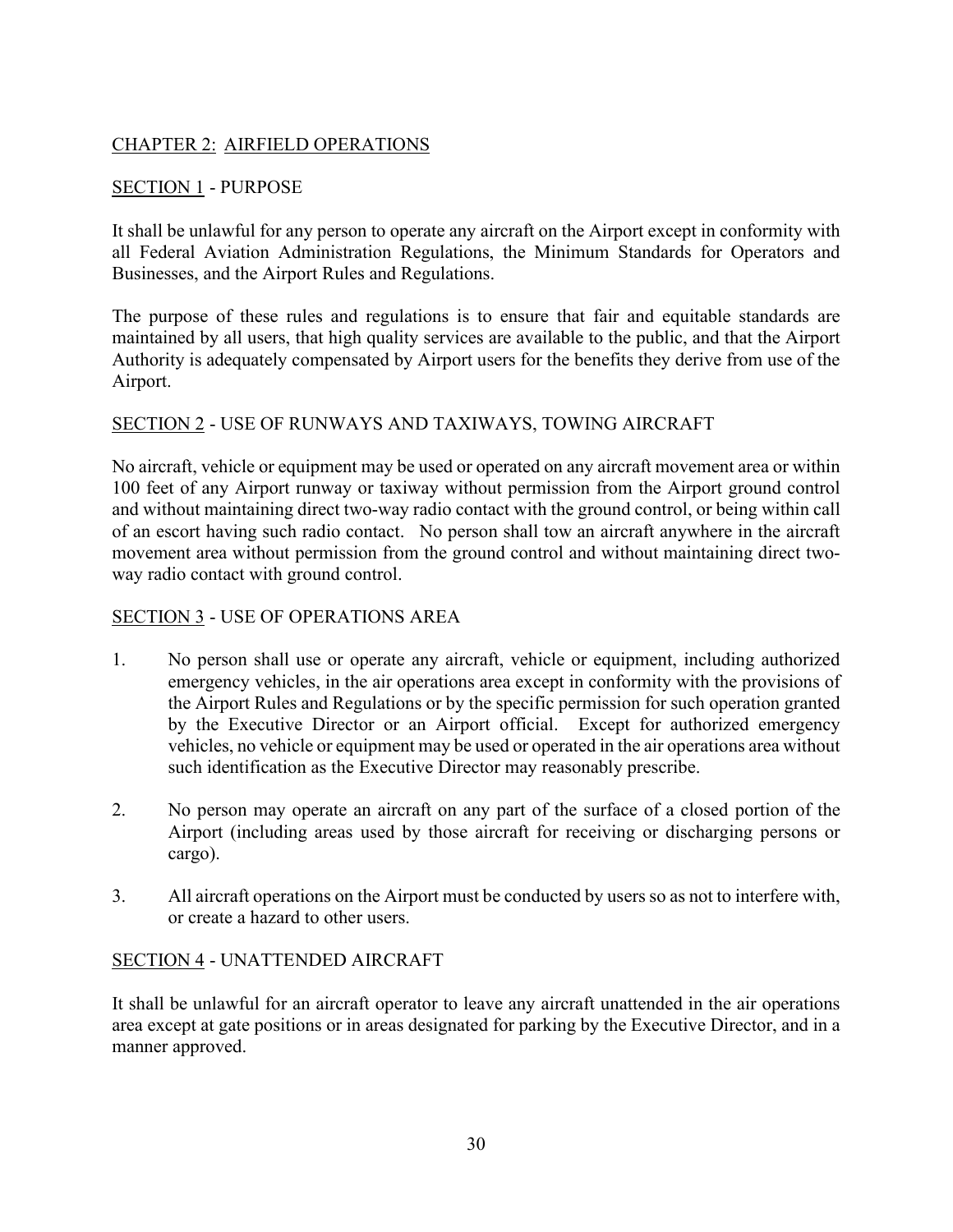#### SECTION 5 - RESTRICTED AREAS

No unauthorized person shall transgress the Terminal security area or Airport security fence, or enter the air operations area, control tower or any area or place posted as restricted by authority of the Executive Director. Airport tenants and licensees shall not permit unauthorized entry into or upon such restricted areas and places and shall immediately report any such entry to the Executive Director or Airport Official.

### SECTION 6 - AIRPORT GATE PROCEDURES

Tenants permitted access to the Airport through a gate are responsible for: (1) ensuring the gate is closed immediately after use; (2) reporting any abnormal condition of a gate to an Airport official; and (3) the control of those employees and customers using the gate provided for tenant access. Airport officials shall have the right and it shall be their duty to close any gate not operated in conformity with Airport Security Program.

#### SECTION 7 - LOADING AND UNLOADING PASSENGERS

No aircraft operator shall load or unload passengers in the air operations area except in areas designated by the Executive Director.

### SECTION 8 - SMOKING

No person shall smoke in the T-Hangar Facility or on any Airport ramp or apron, in any gasoline storage area or in any building, room or place on the Airport where no-smoking signs are posted by authority of the Executive Director, nor within 100 feet of any fuel truck or fueling or de-fueling operation.

### SECTION 9 - DAMAGE TO AIRPORT PROPERTY OR EQUIPMENT

Anyone who damages any Airport property or equipment shall make a report to the Executive Director as soon after the occurrence as possible, and in any event within 48 hours after such occurrence, and shall reimburse the Airport Authority for all expenses incurred to repair or replace such damaged property or equipment.

#### SECTION 10 - MAINTENANCE OF LEASED PROPERTY

All Airport tenants shall maintain their leased property in a good condition of repair, cleanliness and general maintenance acceptable to the Executive Director and in accordance with their individual lease agreements. All such tenants shall allow the Executive Director or any Airport official to inspect the leased premises at all reasonable times.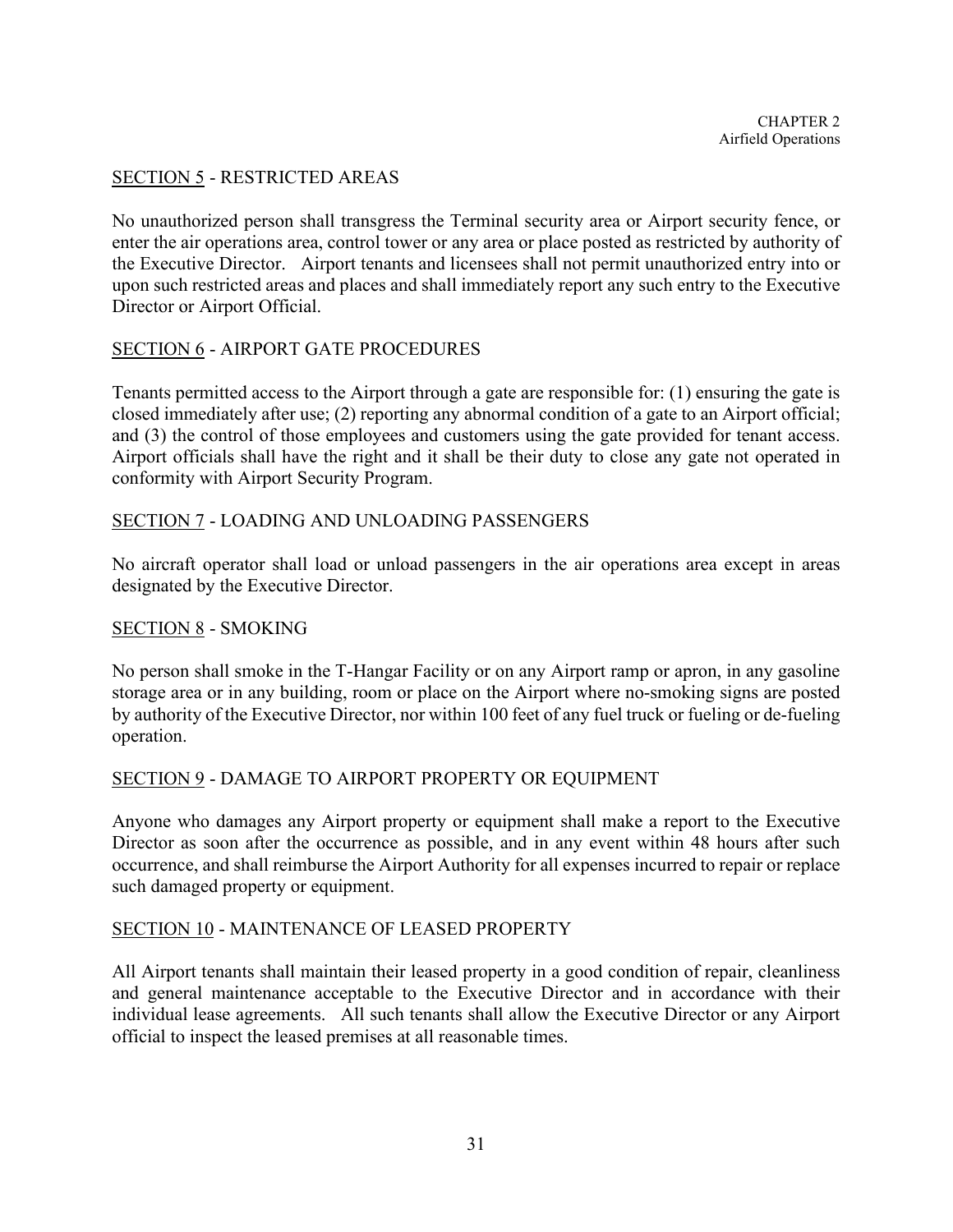### SECTION 11 - RULES, REGULATIONS AND CHARGES FOR AIR CARRIER USE OF AIRFIELD AND FACILITIES

1. Commercial air carriers do not normally operate with a lease, and a lease is not necessary unless there are specific exclusive premises leased from the Airport Authority for tenant construction. However, all commercial air carriers operating at the airport must at least have a current business permit. All scheduled passenger airlines will operate at the terminal. All charter passenger operations can operate at the terminal or the FBO.

All civil aircraft landing on the Airport as a commercial carrier shall pay a landing fee and/or other appropriate fee as determined by the Airport Authority. However, commercial carriers which land at the Airport strictly for a weather diversion or for other technical purposes, and which do not enplane or deplane passengers, are exempt from the landing fee requirement. Such commercial carriers shall otherwise be subject to all other rules and regulations of the Airport, to the extent they are applicable.

2. The following commercial aircraft related services are specifically regulated by the Airport Authority: aircraft marshaling, landside and airside baggage handling, ticketing, landside and airside catering, flight operations administration, lavatory and water service, fueling, ground support equipment (GSE) maintenance, aircraft maintenance, and aircraft cleaning.

All commercial carriers, fixed base operators and third-party operators or purveyors of services must be authorized, approved and licensed to perform any of the above listed services for others. All such authorized, approved and licensed companies desiring to arrange or provide aircraft related services for charter passenger airlines must ensure that the charter passenger airline it desires to service has a current business permit issued by the Airport Authority.

The following rules apply to companies providing commercial aircraft related services to charter passenger airlines:

- (a) Only full-service fixed base operators are permitted to perform all services at any time at approved locations on the Airport.
- (b) Scheduled passenger airlines which have a current business permit with the Airport Authority may provide the following aircraft related services for charter passenger airlines at the commercial passenger terminal: aircraft marshaling, landside and airside baggage handling, and ticketing.
- (c) Scheduled passenger airlines which do not have a current business permit issued by the Airport Authority, shall not provide any aircraft related services for charter passenger airlines.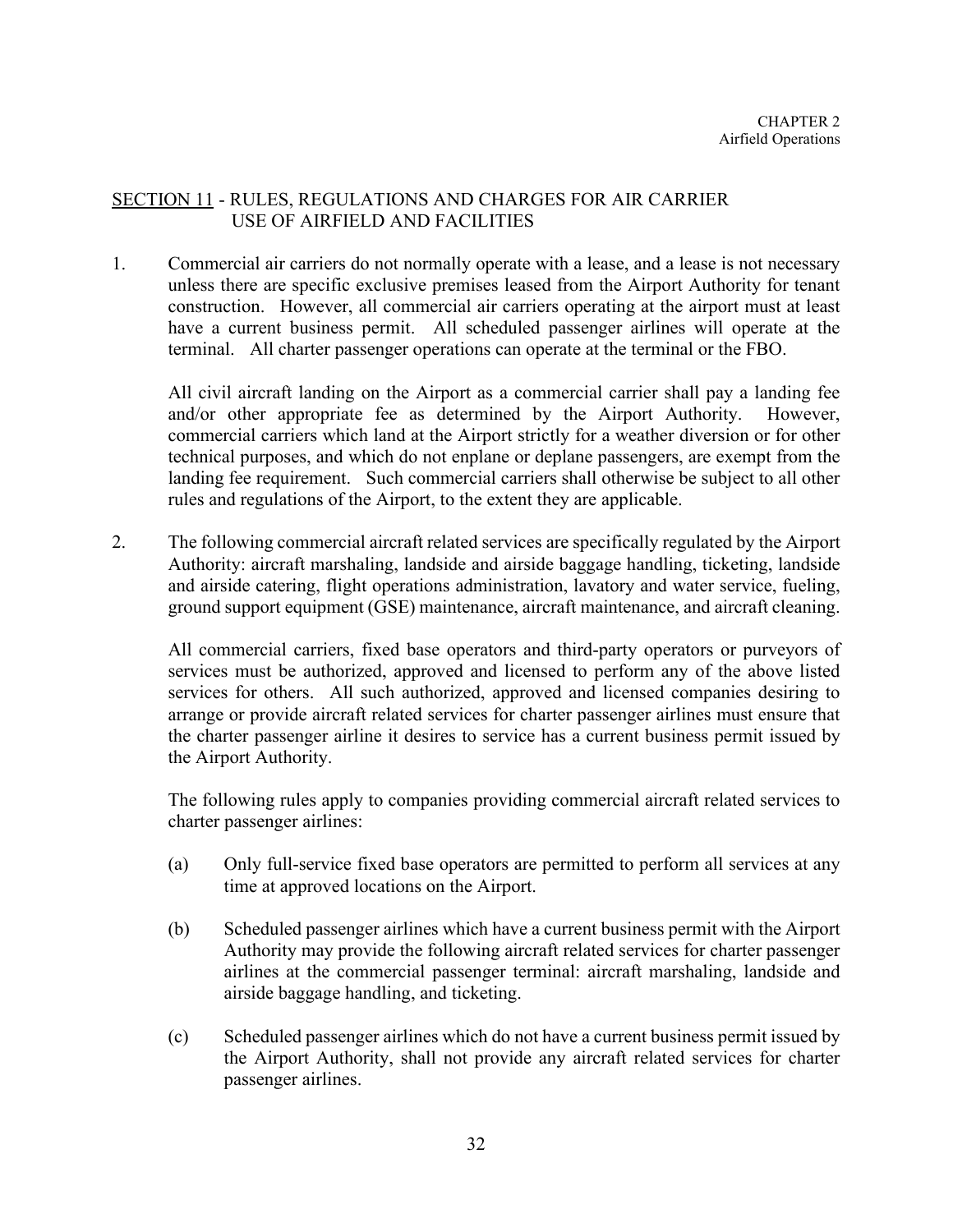- (d) Charter passenger airlines, which have a current business permit issued by the Airport Authority, shall only provide aircraft related services to passenger flights of its airline at the main terminal building.
- (e) Only landside baggage handling, flight operations administration, and landside catering are authorized, approved and licensed to be conducted by third party operators. All other aircraft related services are reserved for commercial airlines and fixed base operators.
- 3. Air cargo airlines having a current business permit shall pay fees and charges beginning April 1, 2022, based as follows:
	- (a) Landing fee of **\$4.41** per one thousand (1000) pounds of maximum gross landing weight (.75 x the scheduled rates); and
	- (b) Overnight Ramp Parking Fee of one-half (2) of the landing fee.
- 4. Scheduled passenger airlines which have a current business permit issued by the Airport Authority shall pay fees and charges as follows:

**Scheduled Passenger Airlines** shall pay, beginning April 1, 2022:

- 1. Landing Fee of **\$5.88** per 1,000 pounds of maximum gross landing weight; and
- 2. Exclusive Use Area Cost of **\$28.57** per square foot per year; and
- 3. Non-Exclusive Terminal Use Fee of **\$5.48** per passenger enplanement; and
- 4. Overnight Ramp/Gate Parking Fee of one half (2) of the Landing Fee after two (2) nights; and
- 5. Other facility charges based on use including, but not limited to: Custodial Vehicle Fuel, CFR 1542 Security Charges and Passenger Facility Charge.
- 5. Charter passenger airlines operating at the Airport shall pay fees and charges as follows:
	- (a) **Non-Scheduled Passenger Charter Airline Service Operating at the Terminal** shall pay, beginning April 1, 2022:
		- 1. Landing Fee of **\$7.35** per one thousand (1,000) pounds of maximum gross landing weight (1.25 x the scheduled rate) to be charged to all aircraft configured with fifteen (15) or more passenger seats; and
		- 2. Non-Exclusive Terminal Use Fee of **\$6.85** per enplanement; and
		- 3. Other facility charges based on use at a rate of 1.25 x the scheduled rate including: CFR 1542 Security Charges; and
		- 4. Passenger Facility Charge at the rate established per passenger (\$4.50 per enplanement); and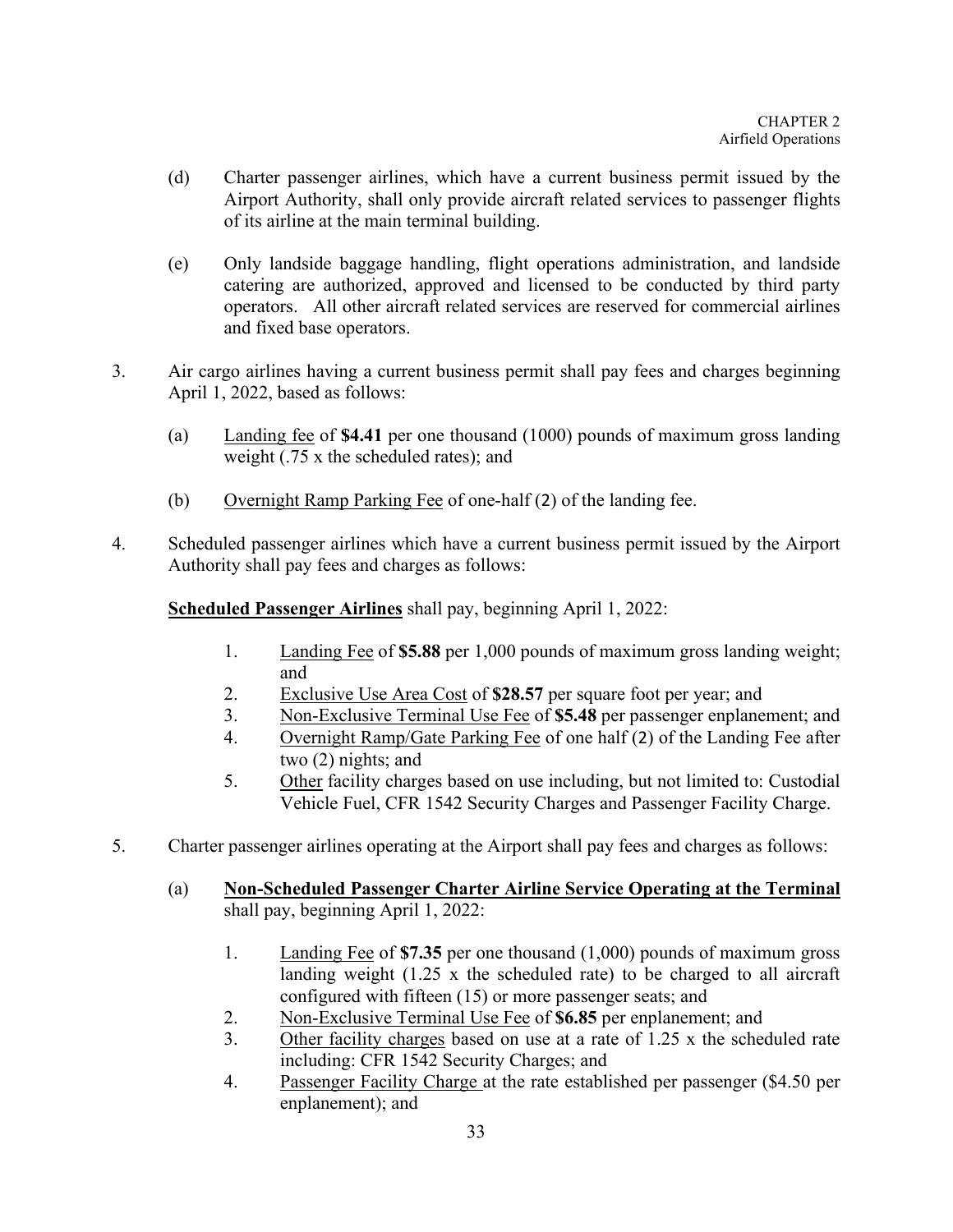- 5. Overnight Ramp/Gate Parking Fee of one half (2) of the Landing Fee after two (2) nights.
- (b) **Non-Scheduled Passenger Charter Airline Service Operating at the FBO** shall pay, beginning April 1, 2022:
	- 1. Landing Fee of **\$7.35** per one thousand (1,000) pounds of maximum gross landing weight (1.25 x the scheduled rate) to be charged to all aircraft configured with fifteen (15) or more passenger seats; and
	- 2. Passenger Facility Charge at the rate established per passenger (\$4.50 per enplanement); and
- (c) **Scheduled Passenger Charter Airline Service Operating at the Terminal** shall pay, beginning April 1, 2022:
	- 1. Landing Fee of **\$5.88** per one thousand (1,000) pounds of maximum gross landing weight to be charged to all aircraft configured with fifteen (15) or more passenger seats; and
	- 2. Exclusive Use Area Cost of **\$28.57** per square foot per year; and
	- 3. Non-Exclusive Terminal Use Fee of **\$5.48** per passenger enplanement; and
	- 4. Other facility charges based on use including, but not limited to: Custodial Vehicle Fuel, CFR 1542 Security Charges and Passenger Facility Charge; and
	- 5. Overnight Ramp/Gate Parking Fee of one half (2) of the Landing Fee after two (2) nights.
- (d) **Scheduled Passenger Charter Airline Service Operating at the FBO** shall pay, beginning April 1, 2022:
	- 1. Landing Fee of **\$5.88** per 1,000 pounds of maximum gross landing weight to be charged to all aircraft configured with fifteen (15) or more passenger seats; and
	- 2. Passenger Facility Charge at the rate established per passenger (\$4.50 per enplanement).

For charter passenger airlines operating at the FBO, the FBO will collect the landing fee and remit ninety-five (95%) percent of the collected fee to the Airport Authority retaining five (5%) percent for its administrative cost. Landing fees will not be considered in the calculation of FBO gross receipts.

6. Annual Reconciliation. Beginning with fiscal year 2011, GBRAA has fully implemented its compensatory rate-setting methodology with the airlines regarding terminal rental and airfield fees with its commercial air carriers. The rate setting methodology is based on estimated expenses, as well as volume of landed weights and enplanements for the respective fiscal year. GBRAA holds an annual meeting with the Airlines serving GPT in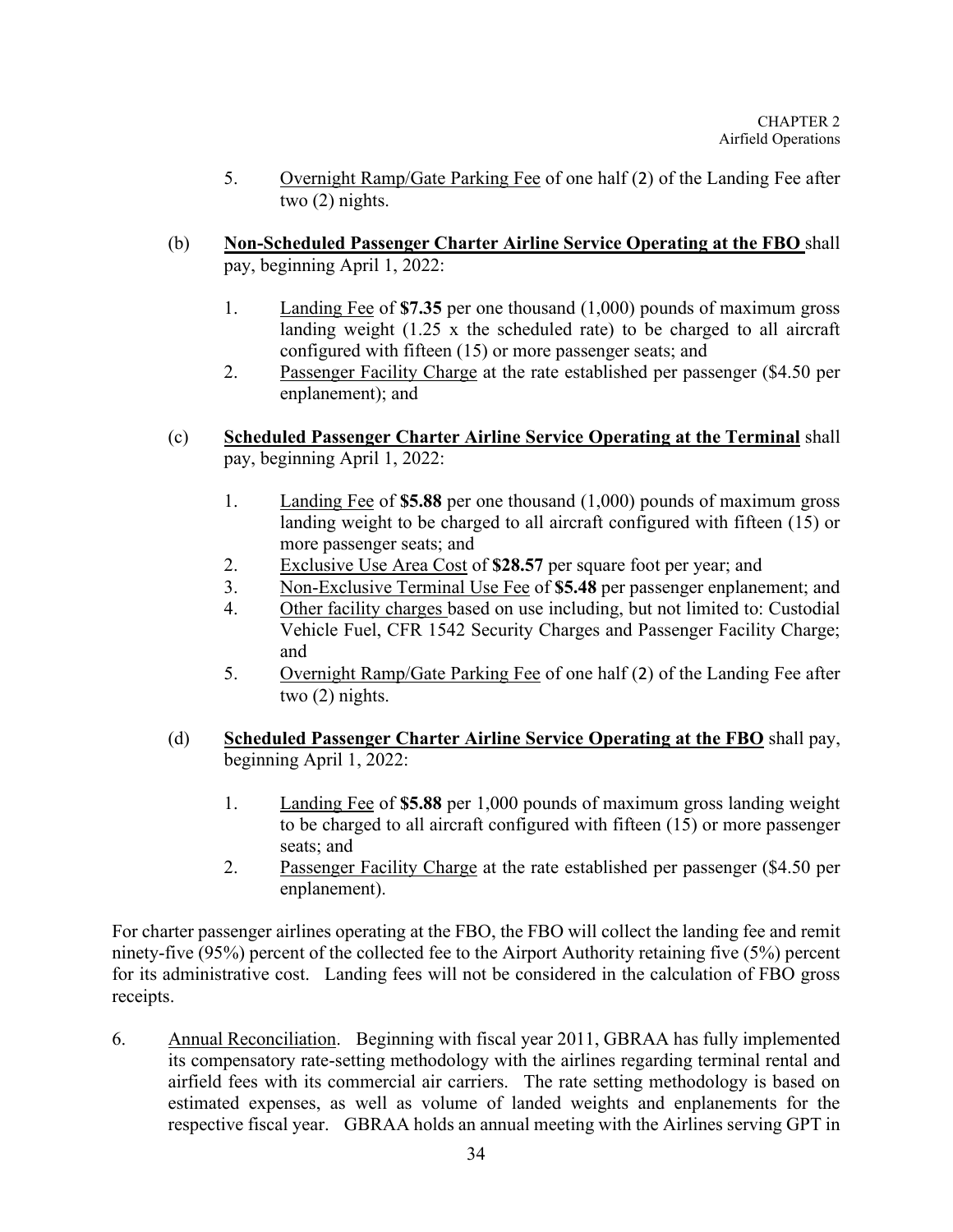advance of each fiscal year, at which time the rate setting model is presented. GBRAA will adhere to all provisions of the Federal Aviation Act of 1958, under Title 49 of the United States Code.

On an annual basis, GBRAA will reconcile the previous fiscal year's results as follows:

- (a) GBRAA will use the Annual Audited Financial Statements, along with actual landed weights and enplanements that occurred for the respective fiscal year, and compare those to the actual amounts billed and collected for the same fiscal period (in January following the respective fiscal year or as soon as available).
- (b) With the calculations generated in (a) above, the result will either be an "over" or "under" collection of actual fees for the fiscal period, resulting in either GBRAA owing monies to the air carriers, or the air carrier owing additional monies to GBRAA.
- (c) The full settlement of the amounts owed between GBRAA and its air carrier partners as a result of this process will take place no later than September 30 following the respective fiscal year. The manner and duration of the overall settlement process will be determined in annual consultation between GBRAA and its airline partners. The settlement process will be consistently applied to all commercial air carriers, and will be consistent regardless of the reconciliation producing over or under collection circumstances.
- (d) In the event the reconciliation results in GBRAA owing monies to an air carrier who has a "past due" balance, the value of the monies owed by GBRAA to that air carrier will first be applied to such past due balance.
- 7. Terminal Facility Scheduled Rates (Non-scheduled Charter Airline Service shall use a rate of 1.25 x the scheduled rate):
	- (a) Vehicle Fuel: Based upon usage and purchase cost (b) CFR 1542 Security Charges: 20%/80% split (c) Passenger Facility Charge: \$4.50 (d) For Each Day Or Partial Day of Use of Exclusive Space: The Fee is determined by the following formula: **\$28.57** per square foot X number of square feet used; X number of days or partial days of use; DIVIDED BY 365; plus 25% of this QUOTIENT
- 8. General aviation aircraft operating as civil air carriers on a chartered, air-taxi or nonscheduled basis shall pay an Airport use fee based on landing fees or percent of gross business as is determined appropriate by the Airport Authority.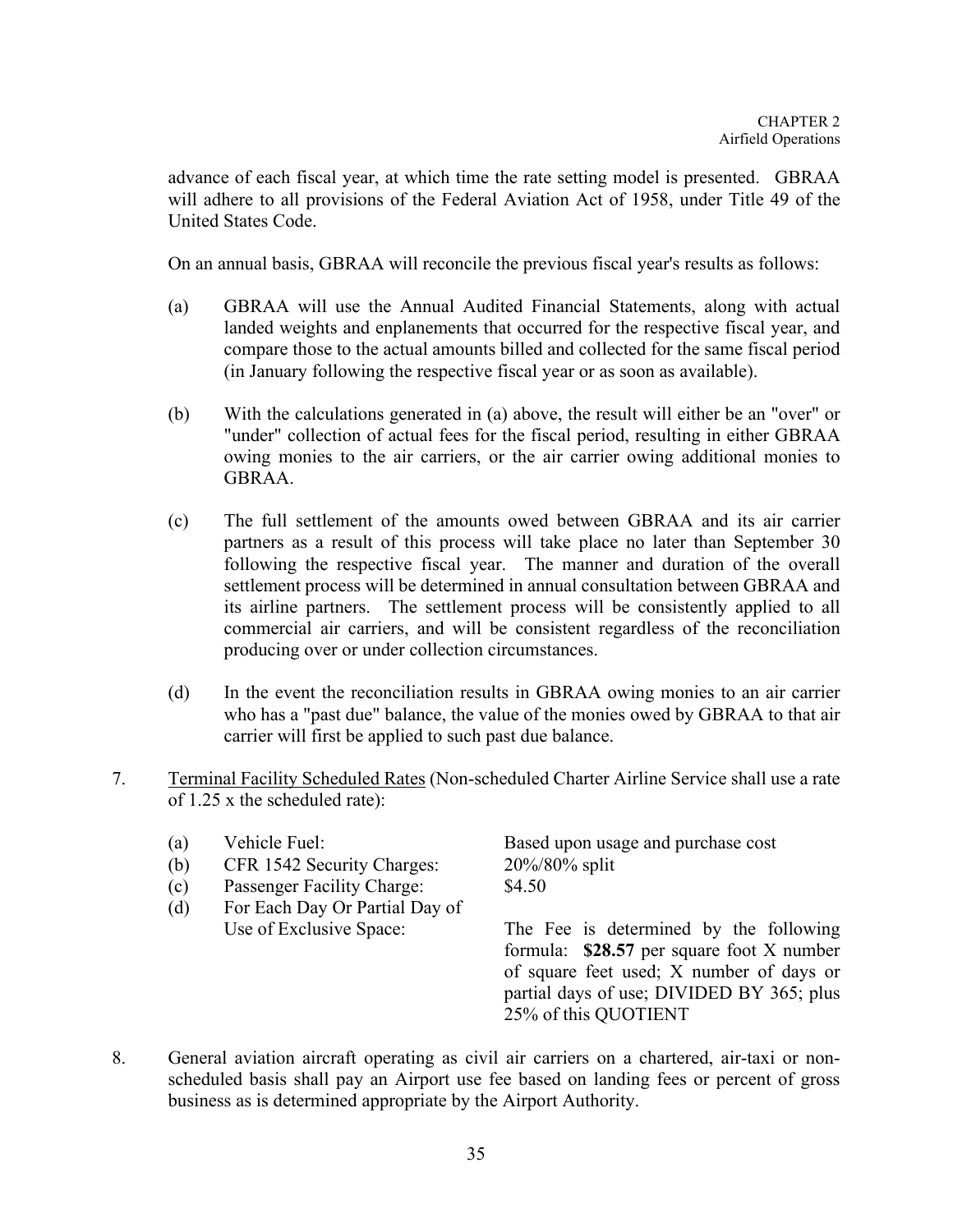- 9. General aviation aircraft or operators which utilize the Airport for commercial purposes, for hire, profit, or any revenue producing purpose, including those purposes cited in the Minimum Standards for Operators and Businesses, shall pay an Airport use fee commensurate with that of similar operators as is determined appropriate by the Airport Authority.
- 10. All commercial air carriers shall pay the passenger facility charge approved by the FAA in accordance with FAR 158 for Gulfport-Biloxi International Airport.
- 11. For purposes of this section, military aircraft or aircraft owned by the United States Government shall not be charged a landing fee, but shall be assessed and considered under separate agreement.
- 12. The Airport Authority, from time to time, adopts air service development programs. For the purposes of this section, fees and charges may differ if service is established under an air service development program.

## SECTION 12 - CHARGES FOR AVIATION SERVICE AND FIXED BASE OPERATOR USE OF AIRFIELD AND FACILITIES.

The following fees and charges are established for aviation services, operations and fixed base operators performing commercial aviation activities on the Airport, and for aircraft owners which self-fuel owned aircraft as specified:

- 1. Percent of Gross Income (or Sales). Commercial aviation operators and aviation service companies shall pay the Airport Authority two percent (2%) of gross sales generated from Airport business (excluding fuel sales and hangar and storage rental income). Refer to Definition of Gross Sales in **Chapter 1**.
- 2. Percent of Hangar and Storage Rental Income. Commercial aviation operators and aviation service companies shall pay the Airport Authority ten percent (10%) of all hangar and storage fees received from tenants renting space.
- 3. Fuel Flowage Fees. Commercial aviation operators and self-fuelers shall pay the Airport Authority for each retail gallon of fuel sold or consumed based on the following schedule, effective November 1, 2016:
	- (a) For each gallon of retail, government, or in-to-plane contract fuel for general aviation or air carriers, the rate shall be \$0.09 per gallon effective November 1, 2016 through October 31, 2017. After October 31, 2017 the rate shall be \$.1105 and adjusted based on changes to the Consumer Price Index.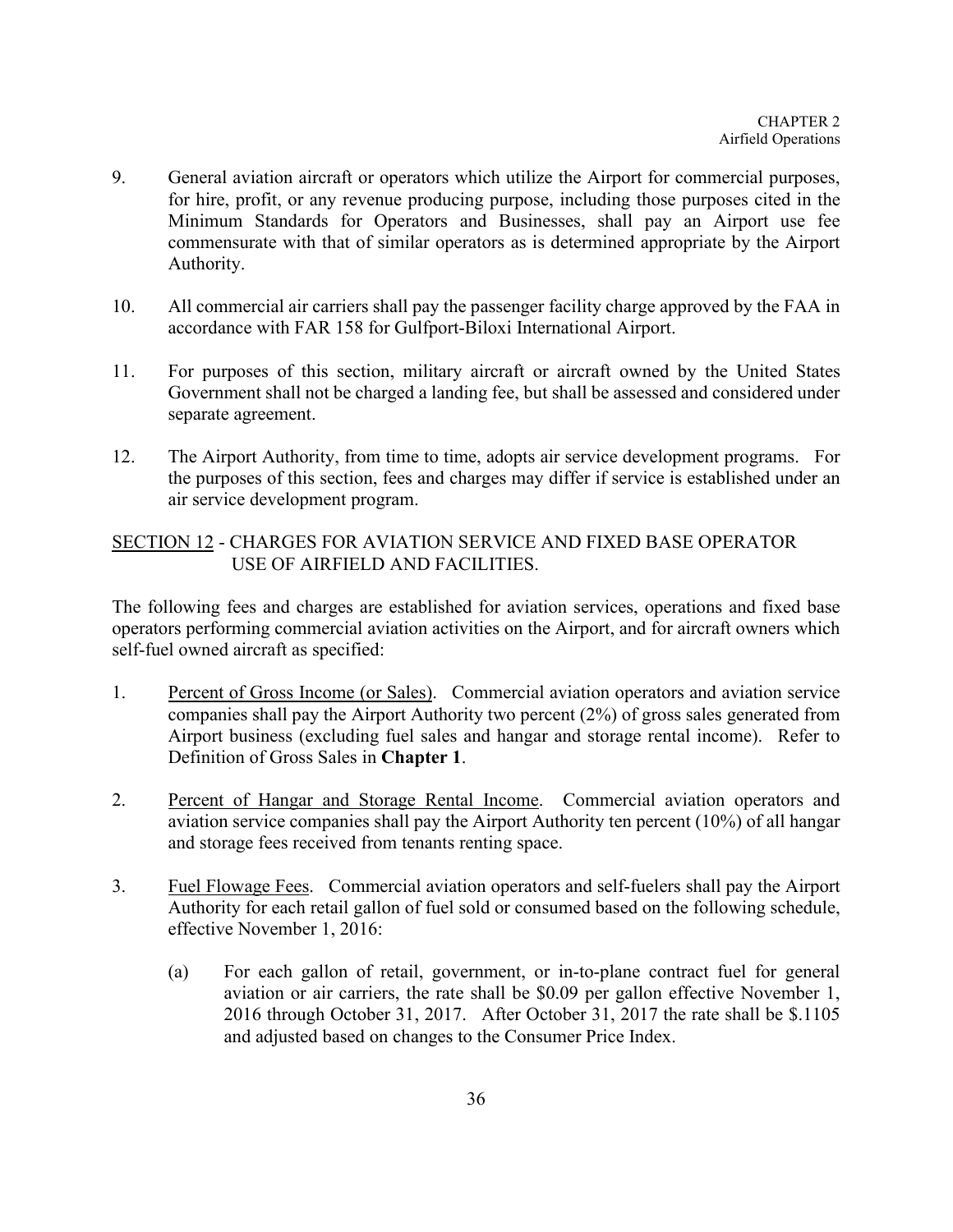- (b) For each gallon of in-to-plane contract fuel for air carriers providing at least daily air service, the rate shall be \$0.02 per gallon effective November 1, 2016 through October 31, 2017. After October 31, 2017 the rate shall be \$.0343 per gallon and adjusted based on changes to the Consumer Price Index; provided, however, this in-to-plane fuel flowage fee shall only be extended to air carriers which are scheduled, or which have established a three (3) month history of thirty (30) flights per month, and all landing fees, PFC and terminal use fees are paid on time.
- (c) For each quart of oil sold, commercial operators shall pay the Airport Authority \$.1041 per quart.

### SECTION 13 - INTERFERING OR TAMPERING WITH AIRCRAFT

No person shall interfere or tamper with any aircraft, put in motion the engine of such aircraft, or use any aircraft parts, instruments or tools without permission of the owner or by specific direction of the Executive Director.

### SECTION 14 - ULTRA LIGHT AIRCRAFT

Operation of ULTRA LIGHT aircraft (as defined in Federal Aviation Regulation Part 103) is prohibited at the Gulfport-Biloxi International Airport.

### SECTION 15 - DISABLED AIRCRAFT

- (a) All disabled aircraft and parts thereof on the air operations area shall be promptly removed by the owners.
- (b) If any person refuses to move an aircraft or part thereof, such aircraft or part may be removed by the Airport Authority at the direction of the Executive Director and without liability for damage which may result in the course of or after such moving.

### SECTION 16 - AIRCRAFT FUELING GENERALLY

No person shall fuel or de-fuel an aircraft on the Airport unless the following requirements are satisfied:

- (a) The requirements of either the Minimum Standards for Operators and Businesses or the Self-Fueling Regulations and Minimum Standards have been met.
- (b) The electrical potential of the aircraft and fueling vehicle are properly grounded;
- (c) An operable fire extinguisher is immediately available to the fuel handler;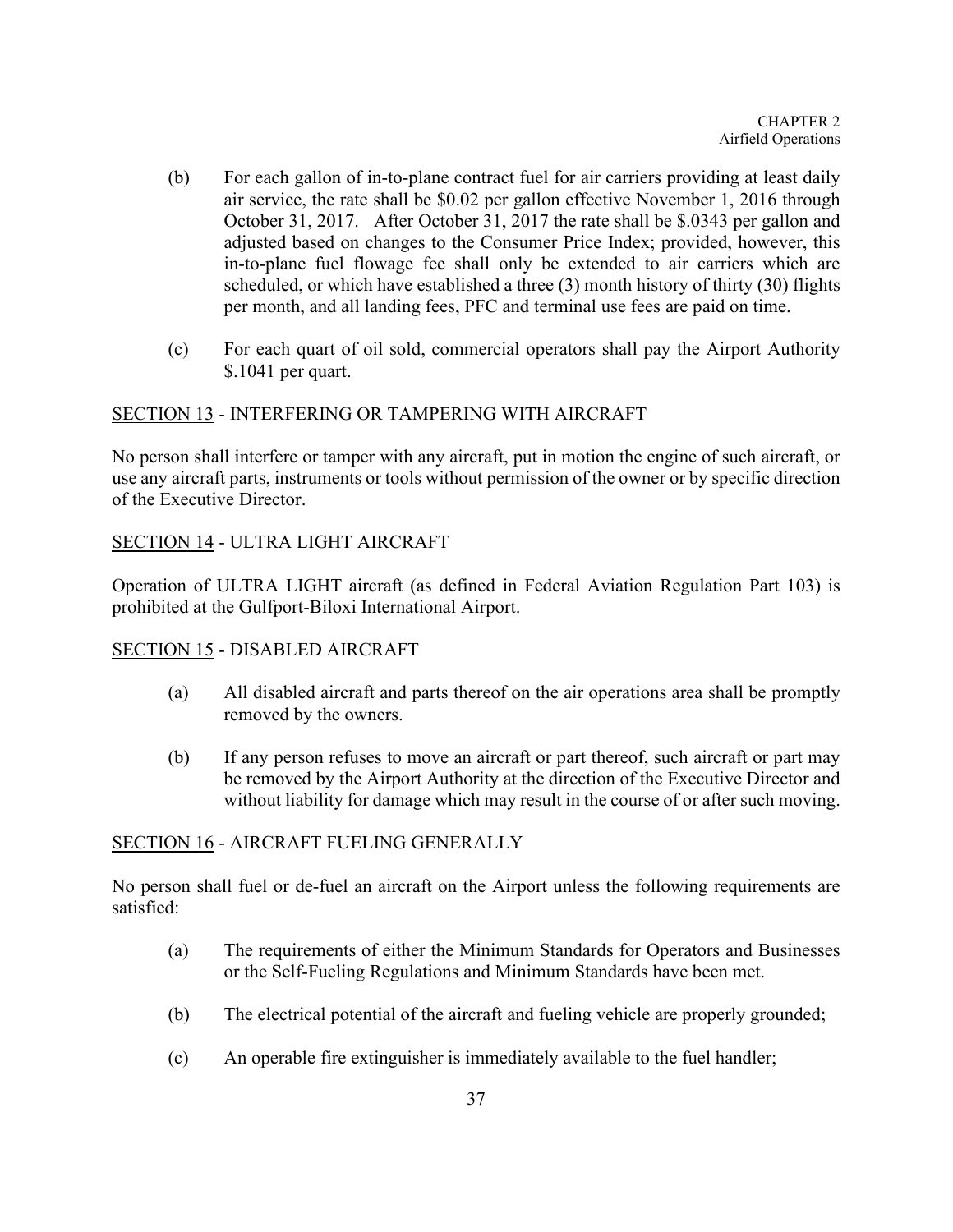- (d) All equipment and vehicles used in the fueling process are properly maintained;
- (e) The aircraft engines are not operating (unless specifically permitted by Federal Aviation Administration or United States military regulations); and
- (f) All unnecessary electrical devices in the aircraft are deactivated.

### SECTION 17 - T-HANGAR FACILITY

The following rules and regulations are adopted for Tenant and Users of the T-Hangar Facility.

- 1. No aircraft refueling or defueling shall be conducted inside the T-Hangars.
- 2. Only dry washing of aircraft is permitted in and around the T-Hangar Facility.
- 3. Automobiles are only authorized to be parked inside the T-Hangar Bays while the Tenant is on a flight that originated at the Airport. Otherwise, vehicles must remain parked in the automobile parking lot and cannot be parked on the exterior of the T-Hangar Facility.
- 4. The application of paints, clear coats, urethane, enamels, stains, or similar products on the leased premises is only allowed by brush.
- 5. Tenant automobiles may only operate to and from the T-Hangar Bay and the T-Hangar automobile gate.
- 6. T-Hangars may not be used for any non-aviation related business or activity without the expressed written consent of the Gulfport-Biloxi Regional Airport Authority.
- 7. The usage of a leased T-Hangar Unit is limited to parking/hangaring of personal/company owned aircraft. Except as set forth in Paragraph 3 above, no automobile, bus, truck, boat, recreational vehicle, motorcycle or other transportation mode may be temporarily or permanently parked or stored in the T-Hangar Unit.
- 8. T-Hangars may not be utilized to conduct any commercial activity such as pilot instruction, aerial spraying, charter flights, air taxi, sightseeing, aerial photography, aircraft engine or airframe repair and avionics repair without written consent from the Gulfport-Biloxi Regional Airport Authority.

### SECTION 18 - OTHER AERONAUTICAL ACTIVITY

1. Commercial or business activities, clubs and associations which provide Airport users, lessees, tenants or concessionaires with services, shall be required to have, as a minimum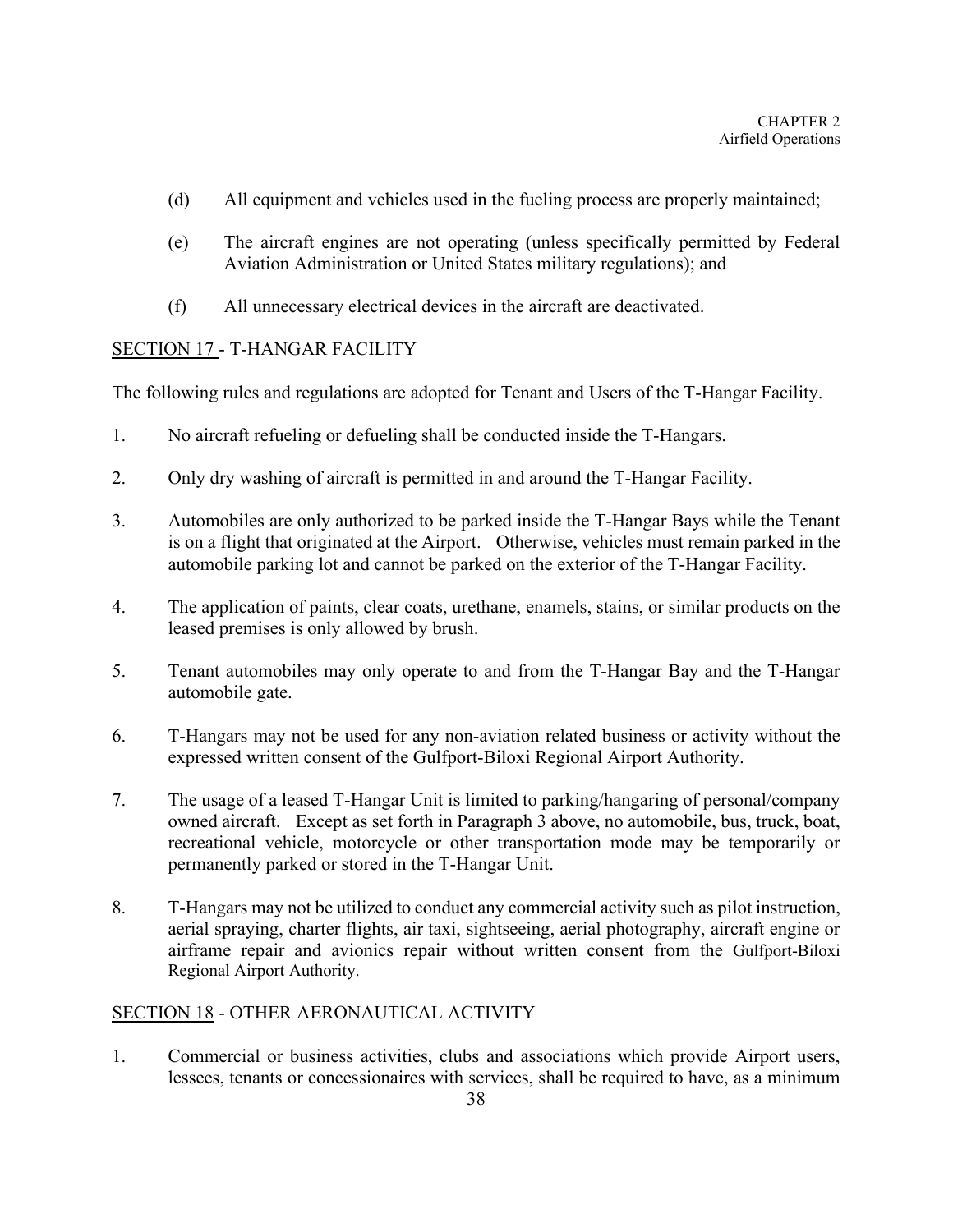requirement, an annual business permit, insurance, and to pay such fees as may be required of another lessee or tenant providing the same service.

2. Any company wishing to perform Ground Support and/or Ground Support Equipment (GSE) maintenance in or around the Airport's Terminal Area shall be subject to the requirements set forth in **Chapter 1, Section 17** hereinabove. Furthermore, all GSE must conform to the following:

(a) All Ground Support Equipment located inside the AOA must be kept in working order and located in approved use areas.

(b) All GSE located inside the AOA must be clearly marked and identified by the company/tenant owning the equipment.

(c) After GBRAA identified GSE abandoned or not in working order, a written letter will be issued to the company/tenant for the equipment to be repaired or removed within thirty (30) days. After the expiration of this thirty (30) day period, the property will be deemed abandoned.

# SECTION 19 - OPERATIONS DURING LIGHTNING

- 1. Lightning notifications shall be issued, utilizing third party software and services, when lightning has been detected within 5 miles and again when lightning has been detected within 3 miles.
- 2. The "5-Mile" notification is to provide advanced warning of impending lightning operation.
- 3. All ramp activities should cease and all ramps should be vacated when lightning has been detected within 3 miles. An exception may be made by air carrier personnel for the purpose of deplaning passengers onto a passenger boarding bridge in the event of lengthy tarmac delays. This exception does not cover fueling.
- 4. An "all clear" will be given once lightning has not been detected within 3 miles for 15 minutes.
- 5. Nothing in these rules and regulations prevents air carrier and other ramp personnel from operating under more stringent guidelines.
- 6. No system can accurately predict the "first strike." The "first strike" may occur within the above stated parameters without warning.
- 7. The system is for informational purposes only and should not be used as a sole means to determine safe ramp operating conditions. All tenants should use extreme caution during any lightning event.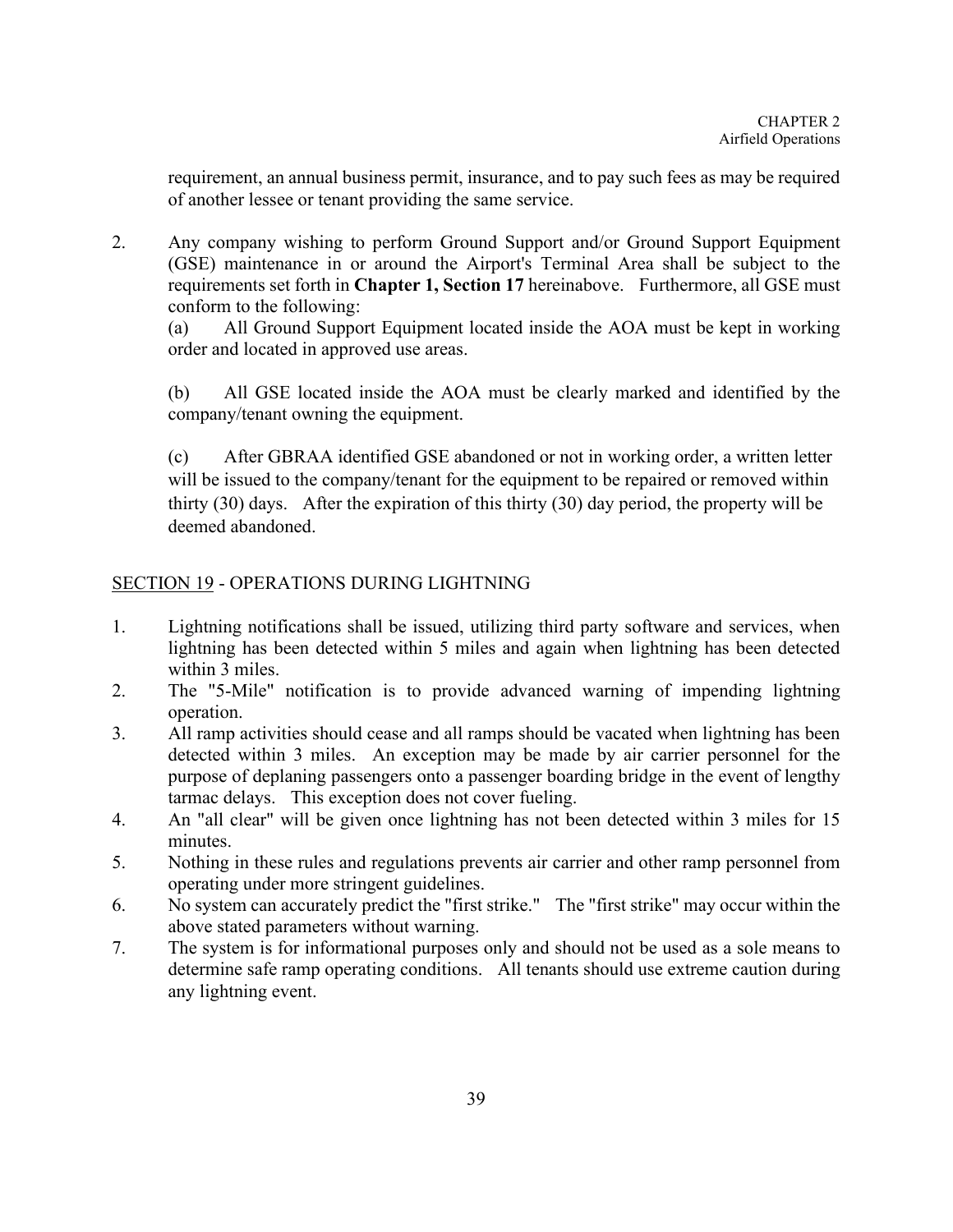# CHAPTER 3: TRAFFIC CONTROL

# SECTION 1 - POWERS AND DUTIES OF EXECUTIVE DIRECTOR GENERALLY

It shall be the duty of the Executive Director to plan and determine the installation and placing of all traffic control devices and markings within the confines of the Airport; to plan and direct the safe operation and the parking of all vehicular traffic on the roadways and vehicular parking areas; to conduct investigations of traffic conditions at the Airport; to improve safe and expeditious movement of vehicular and pedestrian traffic upon the Airport; and to carry out any additional powers conferred and duties imposed by the Airport Authority or by State law.

### SECTION 2 - OBEDIENCE TO TRAFFIC CONTROL DEVICES

- 1. All pedestrians and vehicle operators shall obey the instructions of official traffic control devices applicable thereto unless otherwise directed by a police officer, fireman, the Executive Director or other Airport official.
- 2. The provisions of this chapter shall not apply to authorized emergency vehicles as defined in Chapter 1; however, this shall not relieve the driver thereof from the duty to drive with due regard for the safety of all persons.
- 3. No person shall willfully fail or refuse to comply with any lawful order, signal or direction given by any officer or person designated in paragraph 1 above.
- 4. Texting while driving shall be in accordance with Federal and State laws while on airport property.

# SECTION 3 - STATE DRIVER'S LICENSE AND MOTOR VEHICLE LICENSE PLATE TAG

- 1. No person shall operate a vehicle upon any roadway or other place on the Airport without a license as required by State law to operate such vehicle on State highways, and it shall be unlawful for any person, being the owner or in charge or control of any vehicle, to permit another to operate such vehicle on a roadway of the Airport without such State license.
- 2. No person shall operate a vehicle upon any roadway or other place on the Airport without a motor vehicle license plate tag as required by the State of Mississippi, City of Gulfport, City of Biloxi or Harrison County, which tag is approved and required for the operation of said motor vehicle. The following is a list of the required motor vehicle tags:
	- (a) Any taxicab which carries seven (7) or less passengers for hire is required to have a ATAXI" license plate; or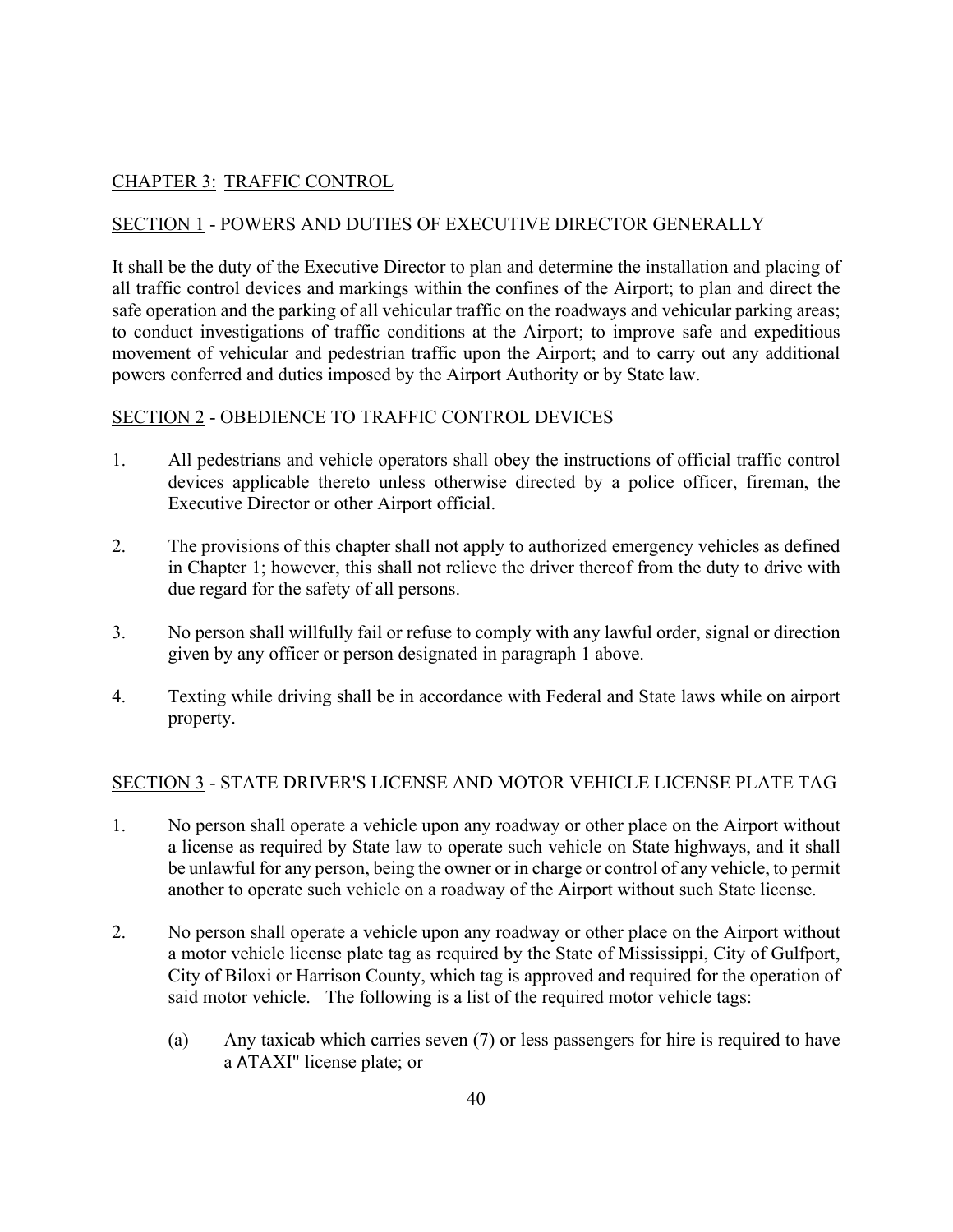- (b) Any vehicle which carries more than seven (7) passengers for hire is required to have a AB" (B-10 or B-16) license plate; or
- (c) An AApportioned" plate is required for carriage of passengers outside of the State, or AB" tag when the vehicle operator can prove that the AB" tag rate has been paid.

### SECTION 4 - UNAUTHORIZED PARKING CITATIONS, TOWING, IMPOUNDMENT AND CHARGES

- 1. No person shall park or stand a vehicle for any purpose on the Airport, including but not limited to loading or unloading, other than in places expressly designated for such parking or standing. Such parking or standing shall comply with all instructions indicated by signs, markings and other means.
- 2. No person shall leave a vehicle unattended in any area designated for loading/unloading.
- 3. Any person violating paragraphs 1 or 2 of **Section 4**, **Chapter 3** of these Rules and Regulations may have their vehicle immobilized utilizing a tire lock device which includes a \$40.00 tire lock removal fee and/or may be issued a traffic violation citation, including a fine not to exceed the approved uniform traffic citation amount then in effect for the City of Gulfport, Mississippi.
- 4. Any vehicle parked or left unattended in violation of paragraphs 1 and 2 of **Section 4**, Chapter 3 of these Rules and Regulations, may be towed and impounded by the Airport Authority, and the towing fees assessed against the vehicle and Owner. Payment of such towing fees and any traffic citations shall be a prerequisite to the release of the vehicle by the Airport Authority. In addition, an impoundment storage fee in an amount equal to the long-term public parking rate shall be assessed against the Owner and vehicle; and payment of this fee shall be a prerequisite to the release of the vehicle by the Airport Authority.
- 5. An impoundment storage fee equal to the long-term public parking rate shall be assessed against any vehicle and its Owner by the Airport Authority, when a vehicle has been impounded, pursuant to **Sections 4 and 5**, Chapter 3, of these Rules and Regulations.
- 6. A towing fee in the amount equal to the actual tow charge by the towing operator may be assessed by the Airport Authority against any vehicle and its Owner, when a vehicle has been towed pursuant to **Sections 4 and 5**, Chapter 3, of these Rules and Regulations.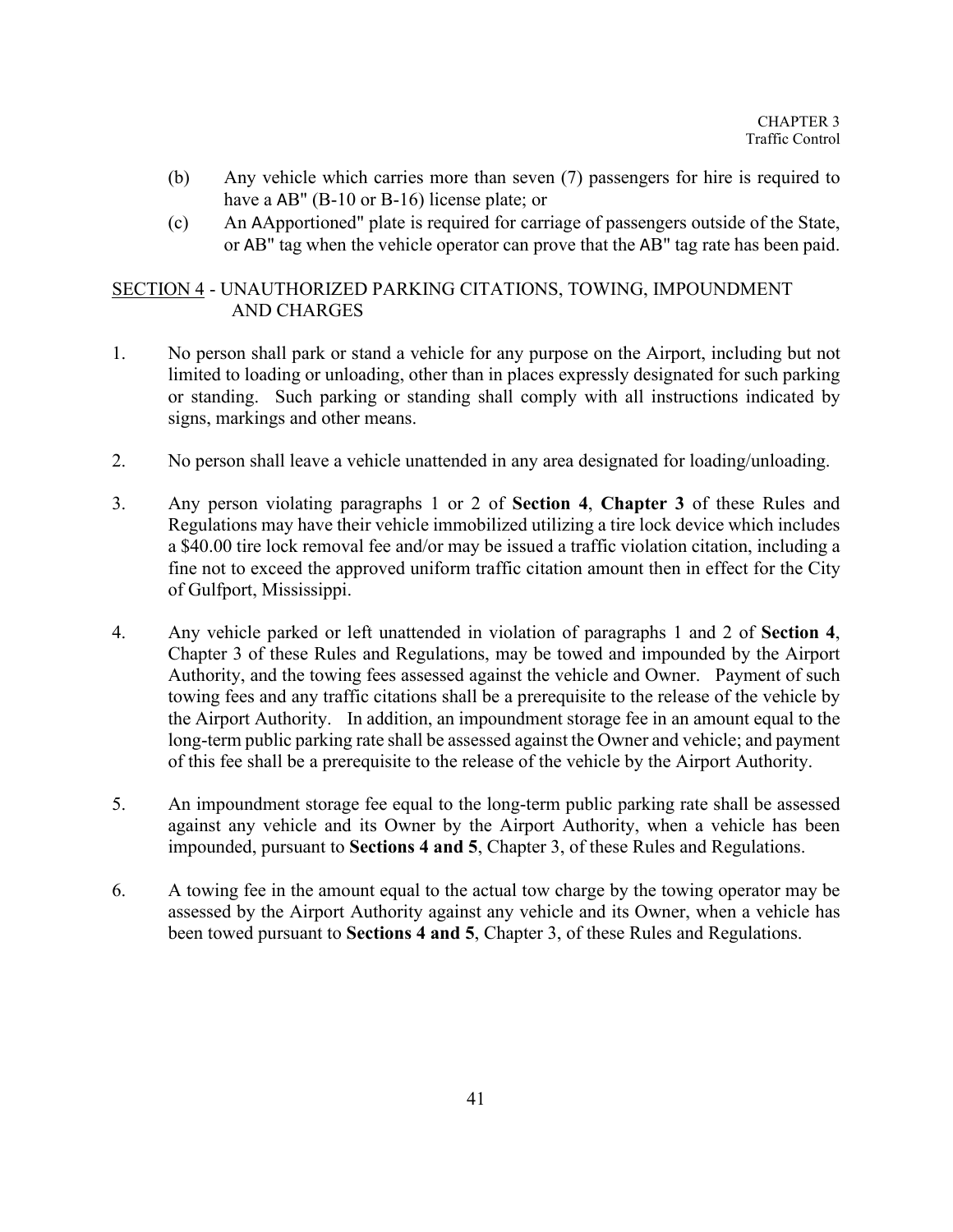#### SECTION 5 - ABANDONED VEHICLES

- 1. A vehicle shall be considered abandoned when:
	- (a) The vehicle has been parked in an unauthorized parking area and no attempt to recover it has been made within thirty (30) days from the date it was parked.
	- (b) The vehicle without a prepaid parking pass has been parked in an authorized parking area for more than thirty (30) days and without written authorization from the Airport Authority.
	- (c) The vehicle with a prepaid parking pass has been parked in an authorized area for more than thirty (30) days in excess of the time allowed by the prepaid parking pass and without written authorization form the Airport Authority.
- 2. Any abandoned vehicle may be towed and impounded by the Airport Authority. Abandoned vehicles may be disposed of by the Airport Authority pursuant to Sections 63- 23-5, 63-23-7, 63-23-9, and 63-23-11 of the Mississippi Code of 1972, as amended. The aforestated Mississippi Code sections are adopted by the Airport Authority and incorporated herein by reference. Any person proving ownership or any lien holder may claim the subject vehicle at any time prior to sale by paying towing, repair, storage, and traffic citations; and by also paying attorney fees and expenses, publication costs and all other costs relating to the proposed sale of the abandoned vehicle.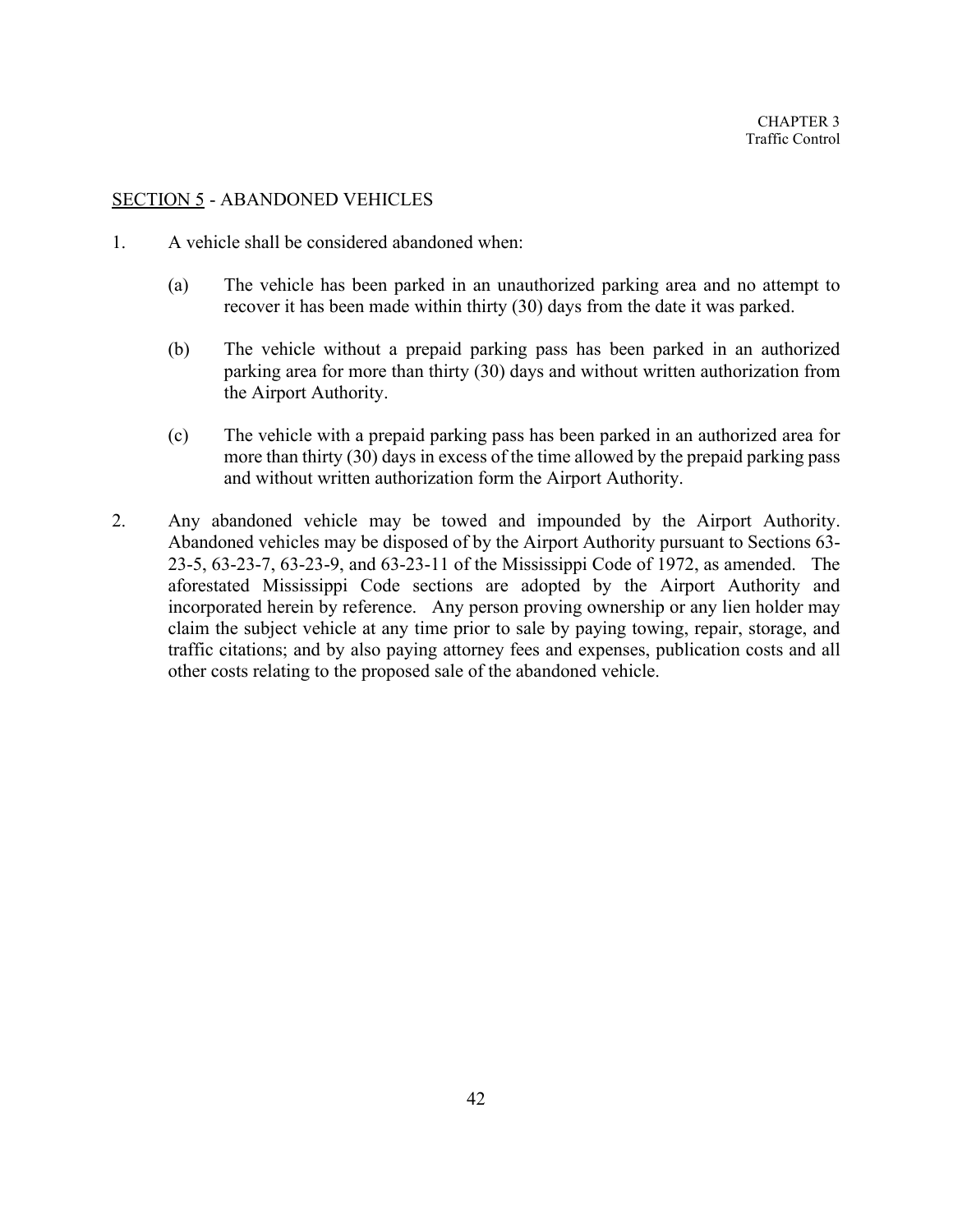## CHAPTER 4: COMMERCIAL GROUND TRANSPORTATION SERVICES

### SECTION 1 - PURPOSE

This chapter establishes Rules, Regulations and Fees for the conduct of commercial ground transportation services at the Terminal building and is applicable to taxicabs, TNC vehicles, sedans, vans, shuttles, hotel/motel/casino/limousine, courtesy vehicles, off airport rent-a-car operations, and chartered and prearranged transportation services.

### SECTION 2 - LOADING AND UNLOADING AREAS

- 1. Taxicabs, limousines, vans, sedans, shuttles, TNC vehicles, hotel/motel/casino courtesy vehicles, rental cars, and all other chartered transportation services, while on Airport property, shall use only the areas designated by the Airport Authority for loading and unloading passengers.
- 2. The drop off area is to be utilized for unloading all Commercial Ground Transportation vehicles. After unloading, vehicles are required to immediately reposition to designated staging areas.
- 3. The immediate curbside in front of the Airport Terminal Building may also be utilized by Commercial Ground Transportation vehicles for drop off. After unloading, vehicles are required to immediately reposition to designated staging areas.
- 4. All operators of non-metered vehicles, excluding limousines, shall hold for incoming flight pick-up in the designated bay of the commercial ground transportation lane, unless directed otherwise by an Airport official. If the flight is delayed, the starter may re-direct vehicles to the staging area. Bays are utilized on a first in first by usage. The first bay is to be utilized by Vehicles with a seating capacity of less than thirty (30). During peak periods bays may be limited by an Airport official to one bay per company or as directed by an Airport official.

### SECTION 3 - FIRST IN B FIRST OUT (FIFO) RULES FOR TAXICABS

- 1. A taxicab arriving at the airport for the purpose of entering the First In First Out Queue shall first proceed to rearmost position of the designated staging area.
- 2. The Vehicle Operator occupying the First Out position of the on demand staging area, which shall be designated solely by the Airport Authority, shall be called up to the ground transportation lane for queuing and for passenger loading by the starter.
- 3. FIFO rules and regulations will not restrict the passenger from choosing any Commercial Ground Transportation Provider or Vehicle Operator he/she desires, nor will it restrict the starter from directing a group of passengers to another appropriately sized vehicle or a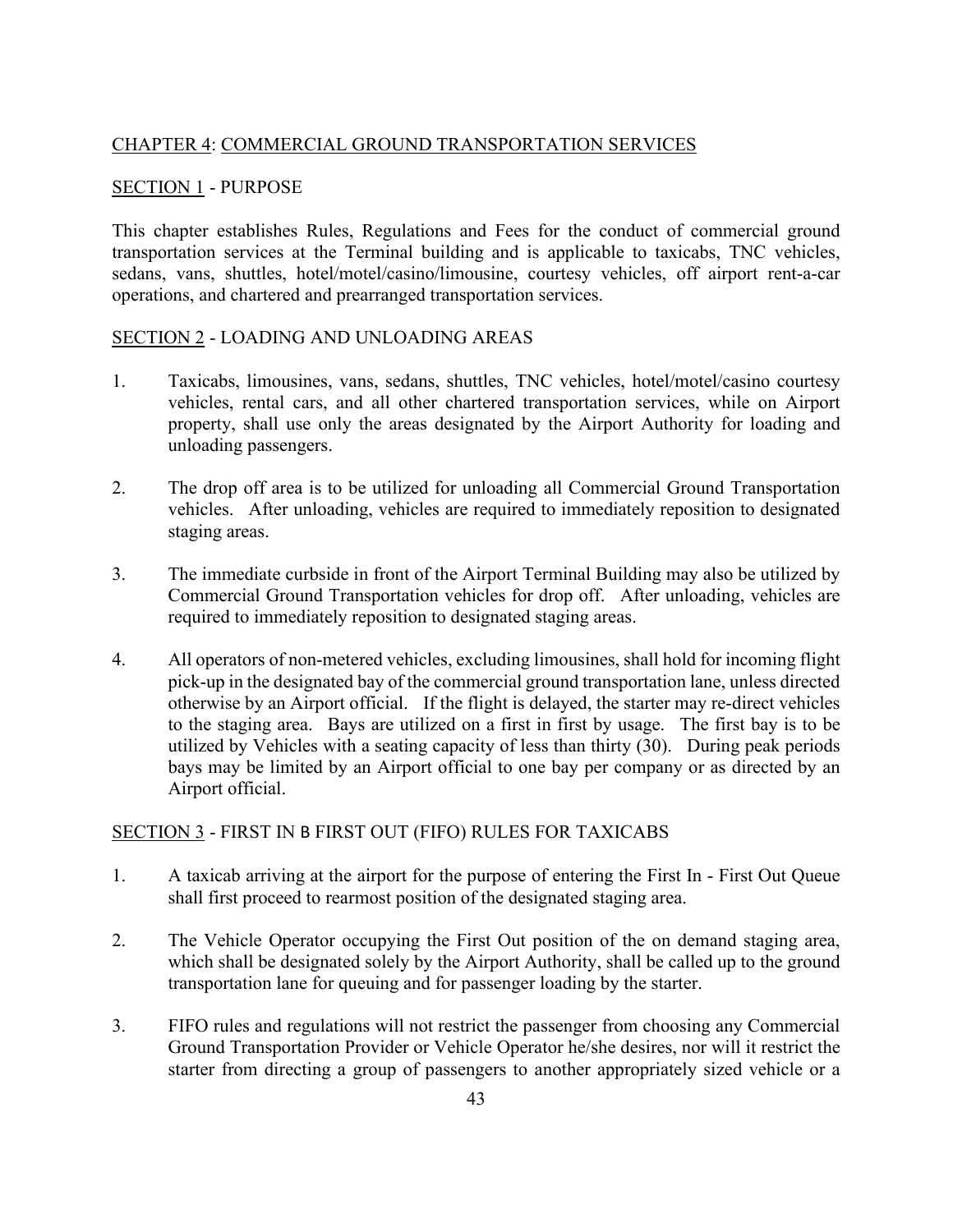subsequent on demand vehicle when the available vehicle is not able to carry the passengers and luggage.

4. Voucher redemption:

In the event a Voucher designates a specific Commercial Ground Transportation Provider, the following procedure shall govern the voucher redemption:

- (a) The Starter shall direct the passenger(s) to the first available Commercial Ground Transportation Provider specified in the voucher.
- (b) If the specified Commercial Ground Transportation Provider is not represented in the FIFO Lane, the Starter shall notify the Commercial Ground Transportation Provider for vehicle dispatch.

If the voucher does not designate a specific Commercial Ground Transportation Provider, the Starter shall direct the patron with the voucher to the first available taxi in the FIFO lane.

- 5. No Vehicle Operator may refuse to accept a passenger(s) or refuse to transport a passenger(s) except for the following reasons:
	- (a) The passenger is not immediately prepared to leave.
	- (b) The passenger is engaged in unlawful conduct.
	- (c) The passenger is a threat to the safety of the Commercial Vehicle Operator or the vehicle.
	- (d) The passenger is behaving in a disorderly manner, or is visibly intoxicated.

A Vehicle Operator refusing to accept a passenger(s) must immediately inform the Ground Transportation Coordinator of the reason. A Vehicle Operator refusing to accept a passenger(s) or refusing to transport a passenger(s) for any reason except for any of the above exempted reasons shall be subject to the per vehicle ground transportation facility use fee and will be required to vacate the FIFO Lane and re-enter in accordance with **Paragraph 1 of Chapter 4, Section 3.**

6. A Vehicle departing the ground transportation lane or staging area for any reason may only re-enter the FIFO process as outlined in Paragraph 1 of this Section.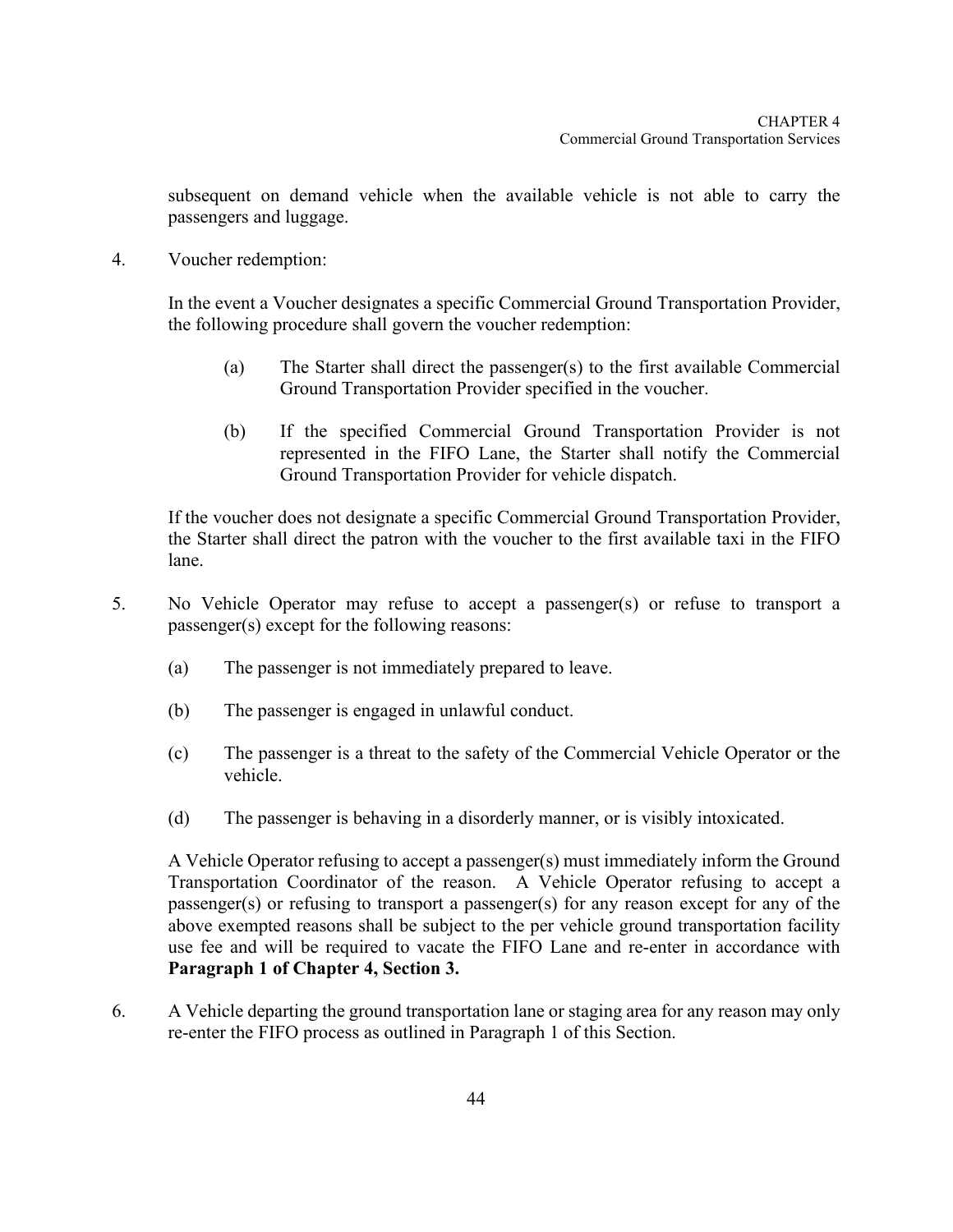- 7. The First Out vehicle shall have its luggage compartment open and accessible for loading, weather permitting.
- 8. The First Out Vehicle Operator is allowed to stand at the designated position making himself/herself available for passenger inquiries. All other Vehicle Operators at the ground transportation lane shall remain at their vehicles.
- 9. No Vehicle Operator shall say or do anything, nor allow anyone acting on his/her behalf to say or do anything, to attract customers' attention or otherwise solicit their business.
- 10. Signs may be displayed in accordance with procedures stated in **Section 16 of Chapter 4.**
- 11. No Vehicle shall be loaded beyond its rated capacity.
- 12. If a Vehicle Operator drops off a passenger and that passenger wants the driver to wait until the passenger returns from inside the Terminal, the Vehicle Operator shall notify the Starter and the Starter may allow the vehicle to park at a location of the Starter's discretion. If the Vehicle Operator is allowed to park at the ground transportation lane, the Starter shall conduct a vehicle inspection. If the passenger does not return within ten (10) minutes, or does not return or requests different ground transportation, the Vehicle Operator shall enter the FIFO system as outlined in Paragraph 1 of this Section.

### SECTION 4 - TRANSPORTATION NETWORK COMPANY (TNC)

- 1. TNC Ground Transportation Business Permits are only issued to companies utilizing smart phone technology applications to facilitate ground transportation of passengers departing the Airport.
- 2. Digital ID TNC Drivers shall obtain a Digital ID available on the TNC Driver's mobile device and provide the Airport or Passenger the Digital ID upon request. The Digital ID shall allow the Airport to confirm the following:
	- (a) Driver identity and color photo;
	- (b) Vehicle make, model, and color photo;
	- (c) License plate number; and
	- (d) Certificates of Insurance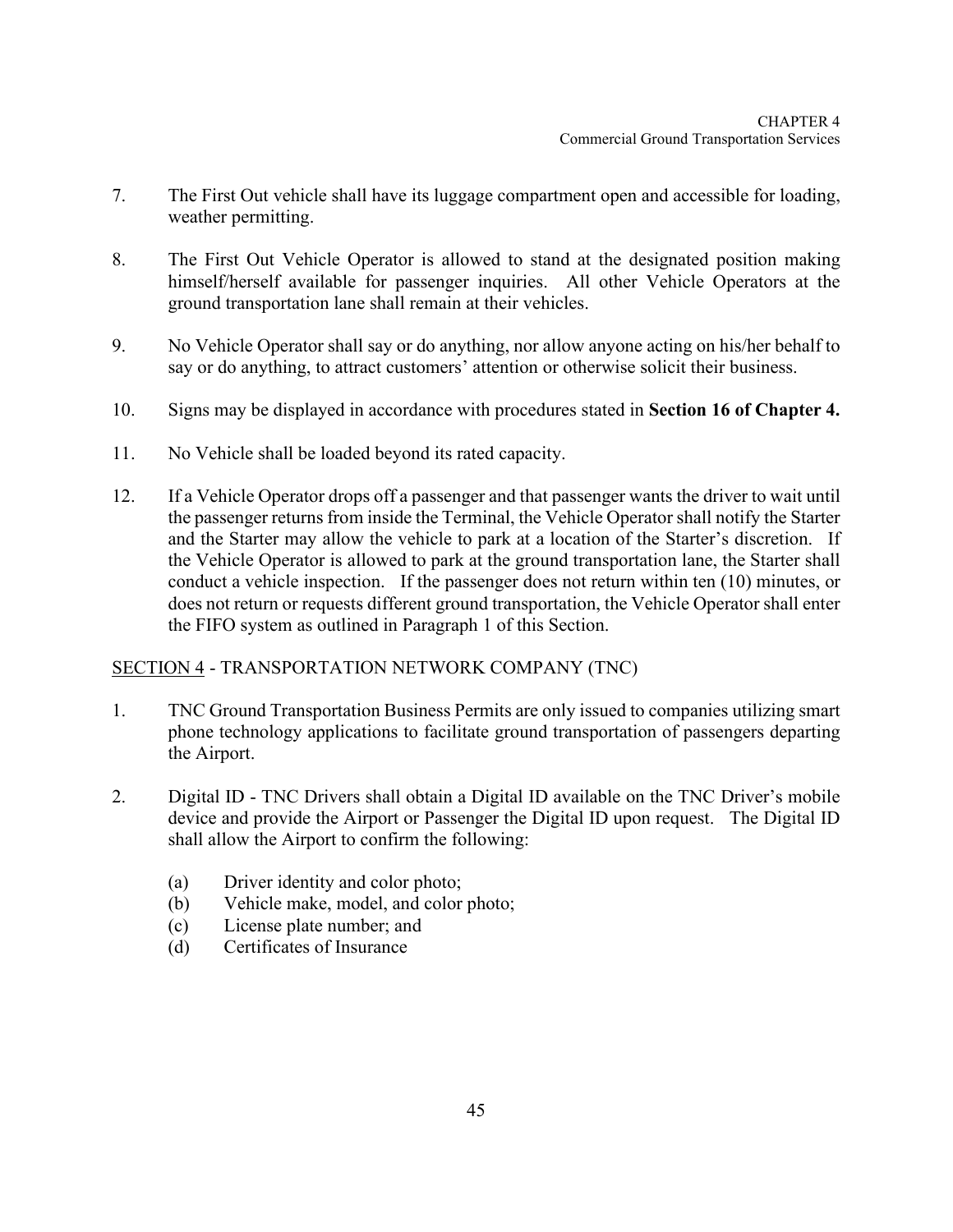3. TNC Geo-fence staging area:

(a) GBRAA shall establish designated staging and pick up areas for TNC Vehicles utilizing latitudinal and longitudinal boundaries.

(b) TNC Vehicles are prohibited from parking and waiting for potential TNC bookings for ground transportation services in locations other than the designated Geo-fence staging areas on Airport Property.

(c) TNC Vehicles are prohibited from picking up TNC bookings of ground transportation services in locations other than the designated Geo-fence pick up areas on Airport Property.

(d) TNC shall be able to demonstrate to the Airport it has installed Geo-fence monitoring software that is triggered by or with the Mobile application or platform and allows the Airport to track TNC Drivers upon entrance into and within the designated Geofence on Airport Property.

(e) TNC Driver and TNC Vehicle's right to conduct pick-ups at the Airport may be cancelled if found to violate Geo-fence boundaries.

- 4. Digital Receipt Every passenger pickup shall be documented electronically in the form of a digital receipt. The TNC application or platform must immediately e-mail the digital receipt to the passenger upon reaching the passenger's destination.
- 5. At all times, TNC shall comply with the established Airport Rules, Regulations and Fees, Mississippi Code Ann. § 77-8-1 *et. seq.,* and the Department of Insurance rules and regulations as promulgated from time to time.
- 6. TNC Drivers will not turn off or disable the TNC Application when a TNC Vehicle is on Airport property, unless the Driver is departing the Airport after a drop-off.
- 7. TNC's will only allow operation of TNC Vehicles on Airport roadways by authorized drivers.
- 8. TNCs will not allow transporting of passengers in unauthorized vehicles.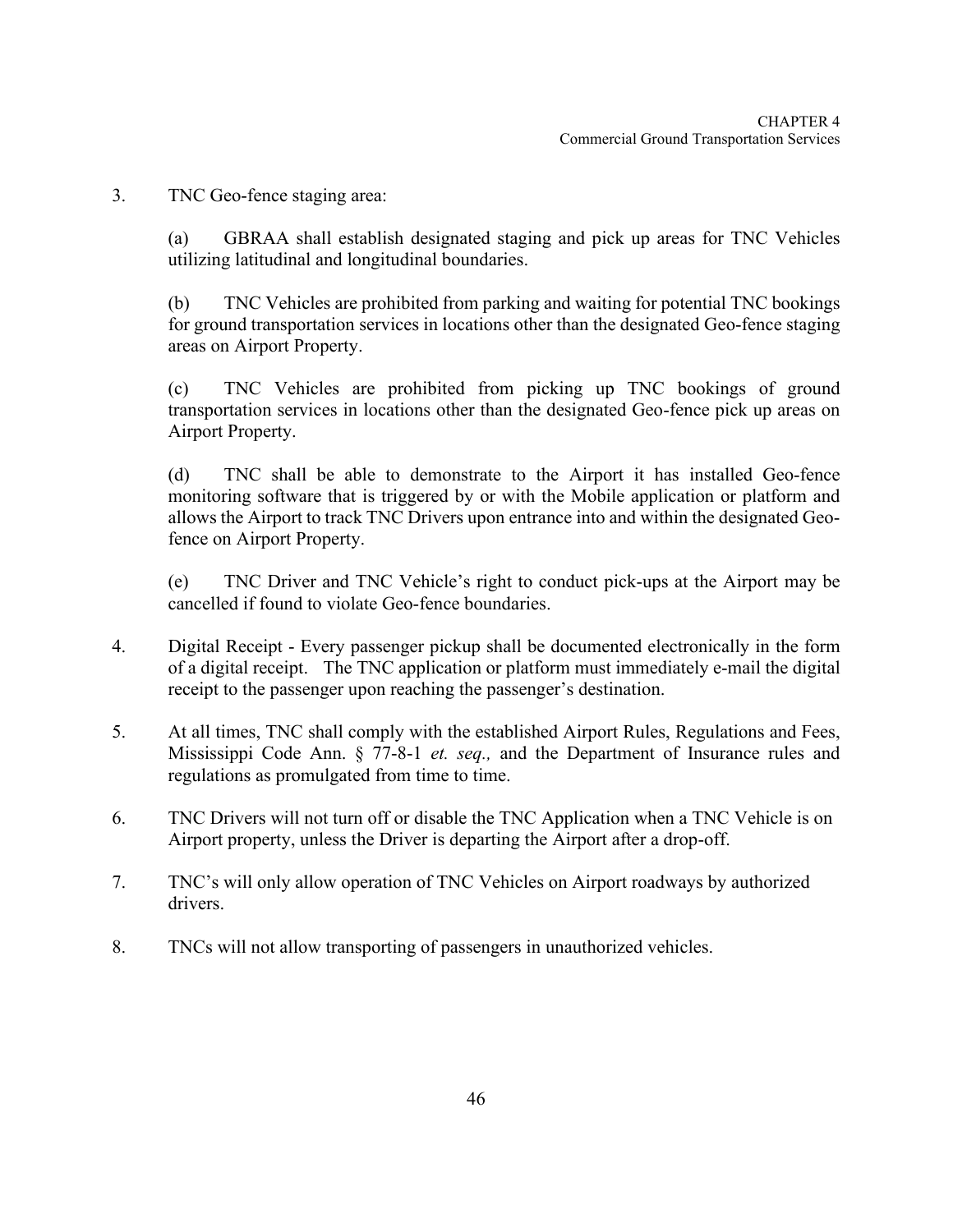# SECTION 5 - CHARTERED AND COURTESY TRANSPORTATION

- 1. Chartered and Courtesy vehicles shall first report to the designated staging area. When Chartered and Courtesy vehicles move forward and enter the ground transportation lane they shall be inspected in accordance with **Chapter 4, Section 13, Paragraph 6**.
- 2. Vehicles operating at the Airport on a chartered or courtesy basis shall not accept any form of payment or additional passengers for hire.
- 3. Signs may be displayed in accordance with procedures stated in **Section 16 of Chapter 4.**
- 4. Notwithstanding **Chapter 4, Section 13, Paragraph 12 (j),** Commercial Ground Transportation Providers of vehicles with more than seven (7) passenger capacity may employ a Abaggage loader. The baggage loader shall be the driver of the operator's next vehicle in the staging area queue. The baggage loader shall return to his/her vehicle immediately upon completion of baggage loading.

# SECTION 6 - SHUTTLES

The purpose of shuttle service is to provide economical transportation for passengers by combining multiple passengers and/or destinations per trip.

- 1. Shuttles unloading passengers or holding at the Airport shall be directed to an appropriate staging area by the ground transportation coordinator or another Airport official for inspection in accordance with **Chapter 4, Section 13, Paragraph 6.**
- 2. Shuttle Vehicle Operators must assist passengers exiting and entering shuttles onto and from walkways.
- 3. A Vehicle Operator may service a pre-arranged charter passenger at the Airport while transporting a Athrough passenger under one or more of the following conditions:
	- (a) The unscheduled Airport stop is requested by the through passenger, or
	- (b) The Vehicle Operator receives a specific charter passenger order to stop at the Airport.

In no case shall the through passenger have originated at the Airport. Additionally, the vehicle operator must immediately coordinate this irregular trip with the Starter upon arrival at the Airport.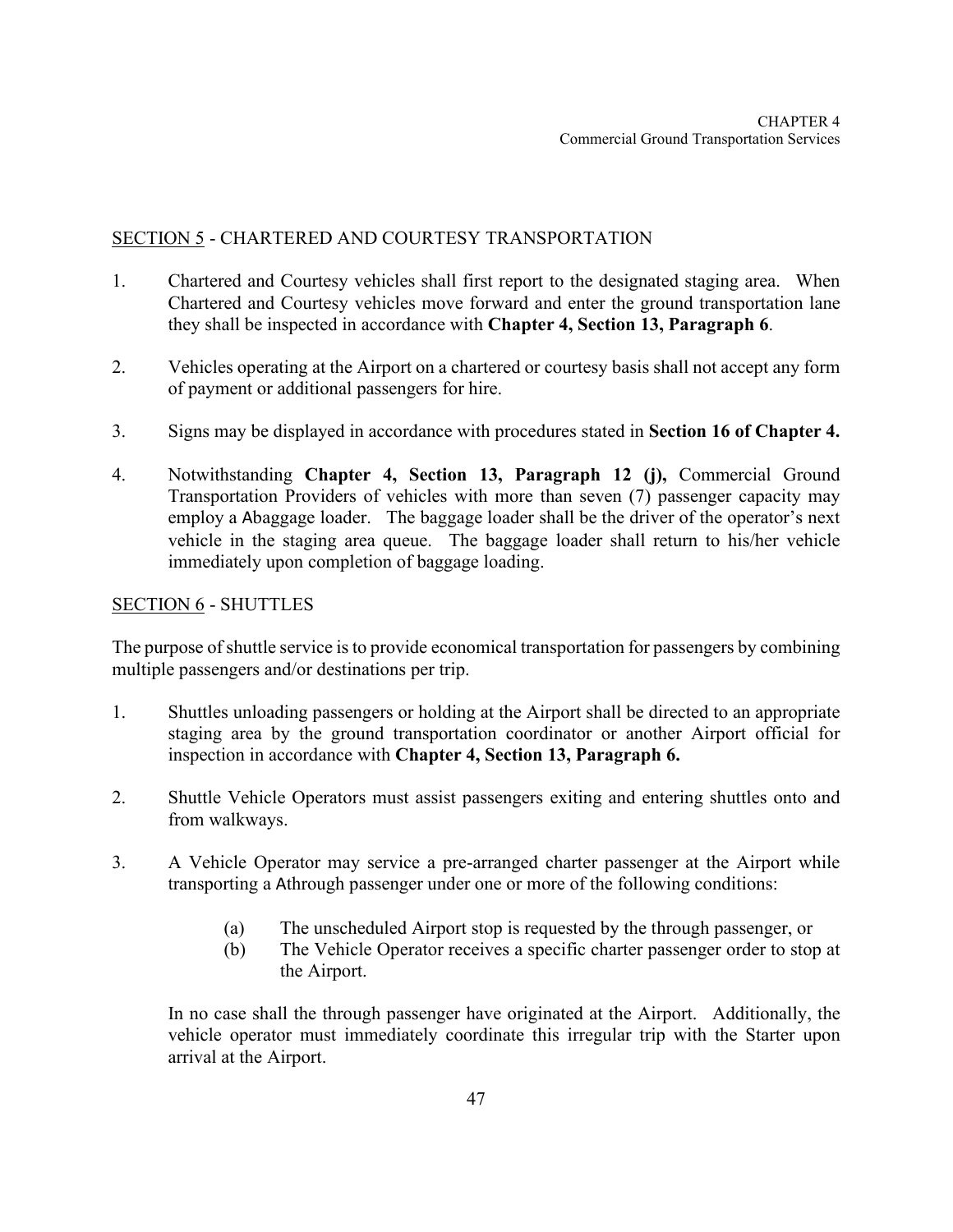- 4. Shuttle Vehicle Operators shall hold for incoming flight pick-up in the designated bay of the ground transportation lane, or as directed by an Airport official. If the flight is delayed, the starter may re-direct shuttles to the staging area. Bays are utilized on a first in first bay usage. The first bay is to be utilized by Vehicles with a seating capacity of less than thirty (30). During peak periods bays may be limited by an airport official to one bay per company or as directed by an airport official.
- 5. Shuttles can only operate Category B sized vehicles or larger.

# SECTION 7 - AUTHORIZATION TO DEPART WITH FARES

After loading a fare or any passenger, even if departing empty, the vehicle operator of each TNC vehicle, on-demand, chartered, or courtesy ground transportation vehicle must receive permission to leave from the Starter, prior to departure from the ground transportation lane. Failure to stop for the Starter shall result in that vehicle being counted as fully loaded and charged the appropriate Airport fee.

### SECTION 8 - STAGING AREAS

Non-TNC Vehicle Operators arriving at the Airport for passenger pick-up may remain at the Airport until a ground transportation lane position becomes available by proceeding to the designated staging area. The Vehicle Operator shall take the last position in line at the Staging Area. Vehicle Operators must remain at their vehicles ready to move to the next available curbside position or the Vehicle Operator will lose his/her place in line.

TNC vehicles arriving at the Airport for passenger pick-up will proceed to the designated staging area while waiting for a trip request. TNC vehicles shall occupy any available spot in the designated staging area. TNC vehicles shall proceed to the designated Airport pick-up area in the GT lane to complete the pick-up request.

All ground transportation vehicles shall stage in the areas designated by an Airport official.

Vehicle Operators whose vehicles are parked in the staging areas are subject to security inspection and to all applicable Airport rules and regulations. These Vehicle Operators may utilize the terminal facilities, but shall not pick up or solicit passengers.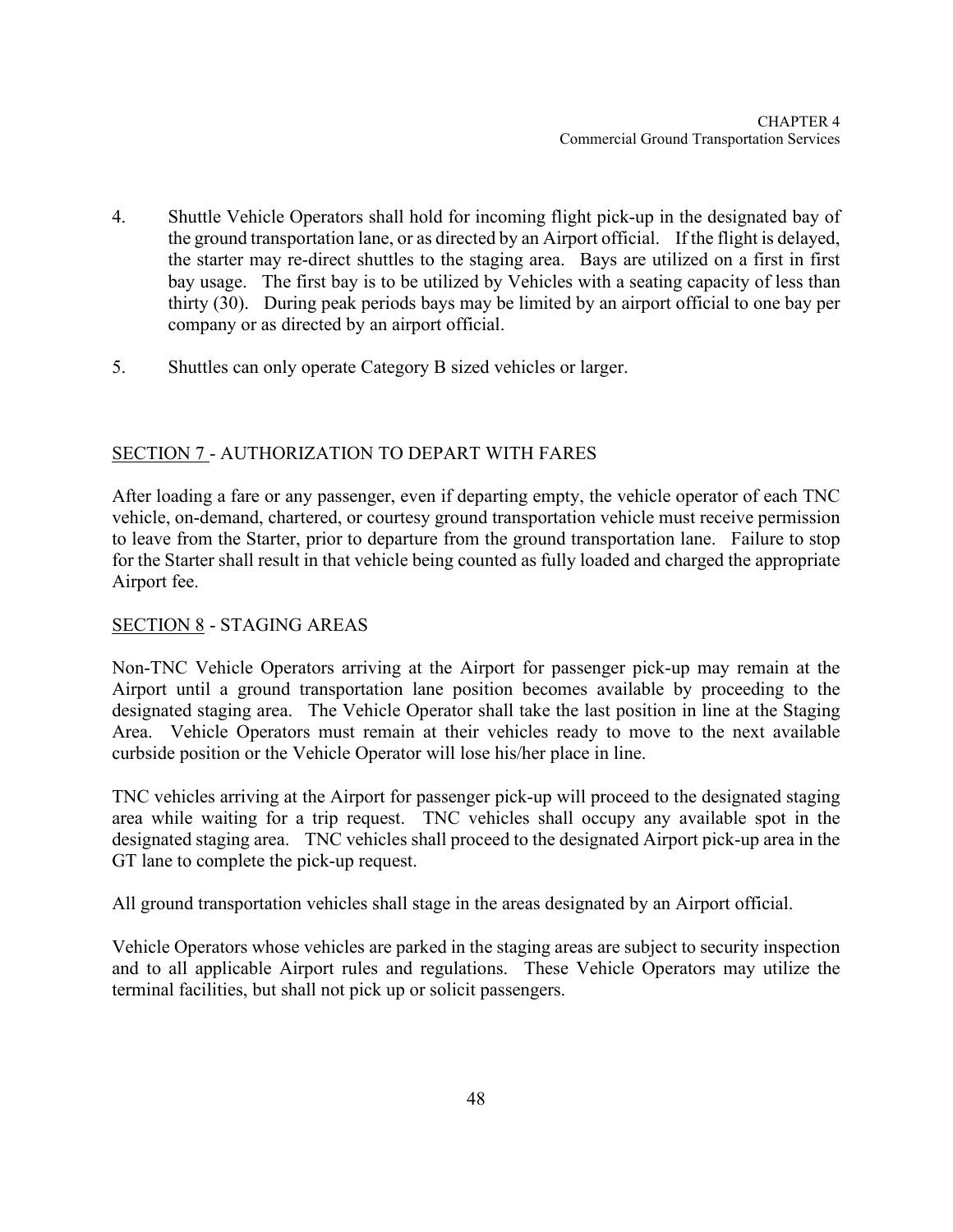# SECTION 9 - BAGGAGE PICK-UP FOR DELIVERY BY PERMITTED VEHICLE **OPERATORS**

Permitted Vehicle Operators may proceed directly to the ground transportation lane to pick up a bag from an airline for delivery. Upon arrival to the ground transportation lane, the driver shall notify the Starter that an airline is requesting baggage pickup. The Starter shall inspect the vehicle in accordance with **Section 13, Paragraph 6**, and may then release the Vehicle Operator to retrieve the baggage. The Permitted Vehicle Operator shall then immediately retrieve the baggage requested for pick-up by the airline and return to the vehicle. The Vehicle Operator will then depart the Airport property for baggage delivery.

### SECTION 10 - CHARGES FOR GROUND TRANSPORTATION AND OTHER NON-AVIATION SERVICES

A fee shall be paid by each Commercial Ground Transportation Provider to help defray the cost of development and management of the ground transportation facilities. Airport officials shall direct the Ground Transportation Coordinator and Starter in the regulation, passenger counting, loading and unloading of commercial ground transportation on the Airport from the Terminal building or any other location where scheduled or charter airline passengers are serviced.

- 1. Categories of Ground Transportation. The Airport Authority recognizes the following categories and subcategories of ground transportation as commercial:
	- (a) On Demand Transportation
		- 1. Metered Vehicles for Hire
		- 2. Non-Metered Vehicles for Hire

On demand transportation may sell tickets on Airport property at approved locations and may accept vouchers, cash and other methods of payment.

- (b) Charter/Courtesy
	- 1. Limousines, Charter Vehicles and Courtesy Vehicles not for hire.

Chartered or courtesy ground transportation shall not solicit passengers at the Terminal and shall not operate for hire and accept payment for services while on a chartered or courtesy passenger trip at the Airport. Passengers who purchased advanced tickets or who make up loads of unrelated passengers shall not be deemed chartered ground transportation.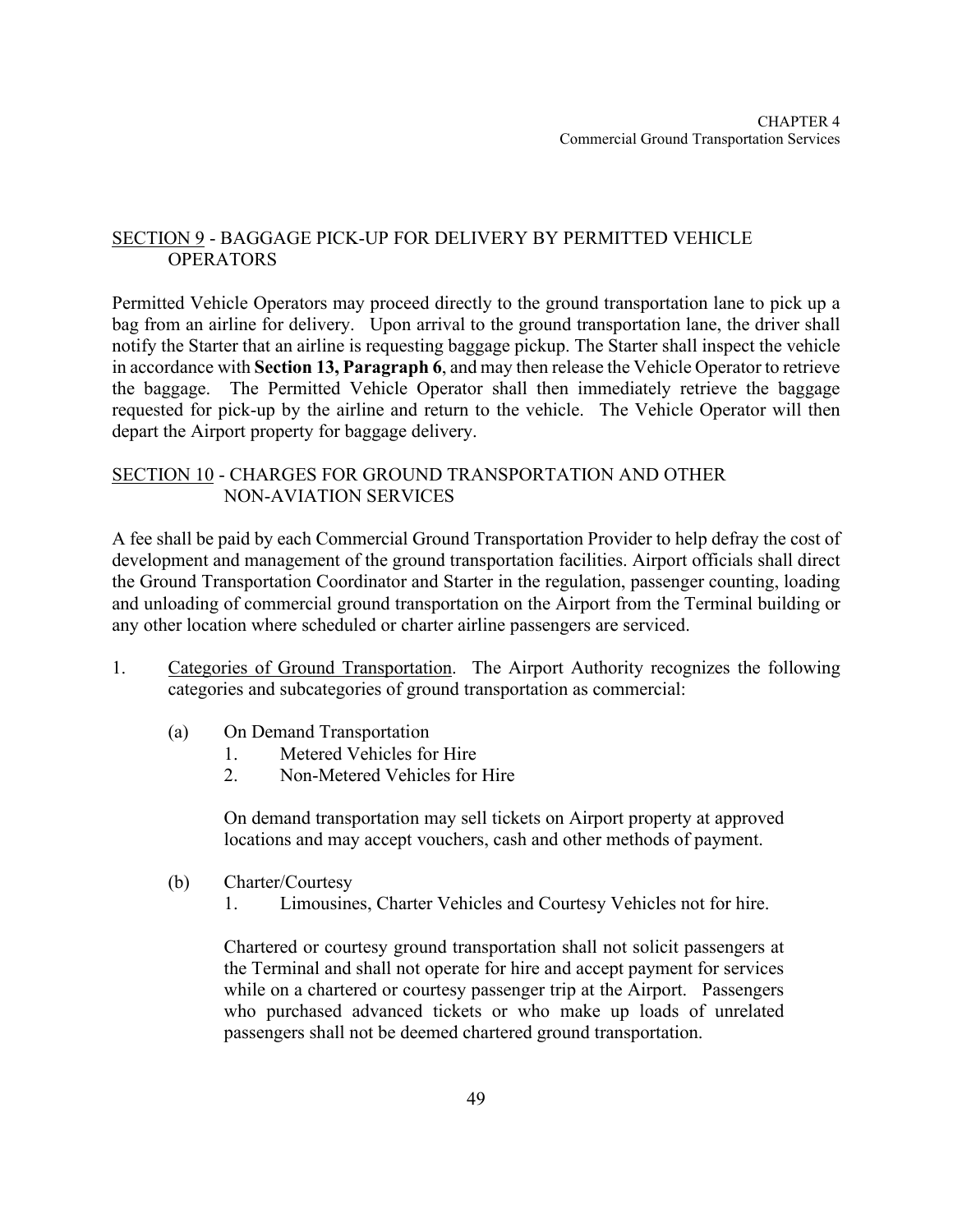(c) TNC Vehicles

The distinction between On Demand, Charter and Courtesy, and TNC transportation is stated in **Chapter 1** Definitions.

2. Per Vehicle Ground Transportation Facility Use Fee. Each person, firm or corporation operating a Commercial Ground Transportation business shall be assessed a facility use fee per vehicle departure from the ground transportation queue based on the passenger capacity of its ground transportation vehicles per month by business entity on the following rate schedule:

| <b>VEHICLE CAPACITY</b>            |  |            | <b>FACILITY USE FEE PER</b><br><b>DEPARTING VEHICLE</b> |        |
|------------------------------------|--|------------|---------------------------------------------------------|--------|
| <b>CATEGORY</b>                    |  |            |                                                         |        |
| Category $AA''$ 1 - 7              |  | Passengers |                                                         | \$3.00 |
| Category AB" 8 - 14                |  | Passengers | \$5.00                                                  |        |
| Category AC" 15 or more Passengers |  |            | \$12.00                                                 |        |

Ground Transportation Facility Use Fee will be assessed when providing transportation under an airline voucher, but said charge shall not be passed on to the passenger.

Revenue producing activities are subject to financial audits by GBRAA. Business records relevant to the payment of the facility use fee charges shall be provided to GBRAA upon written request. Audits related to the payment of the facility use fees shall not occur more than two times per year.

### SECTION 11 - PUBLISHED PASSENGER RATES OTHER THAN TAXICAB

- 1. All on demand Commercial Ground Transportation Providers other than taxicabs and TNC vehicles shall publish passenger rates with the Airport Authority. Such rates may be changed periodically; however, all rates shall be effective on the first day of the month following a minimum thirty (30) day notice.
- 2. Rates published and advertised must be the same as rates charged to passengers.
- 3. Rates for new applicants must be submitted with the Commercial Ground Transportation Provider's Business Permit Application.
- 4. Companies may have different rate structures for different categories in which they may operate. However, the rates shall not be interchangeable between those categories, and all rates must be published with the Airport Authority as provided in this Section.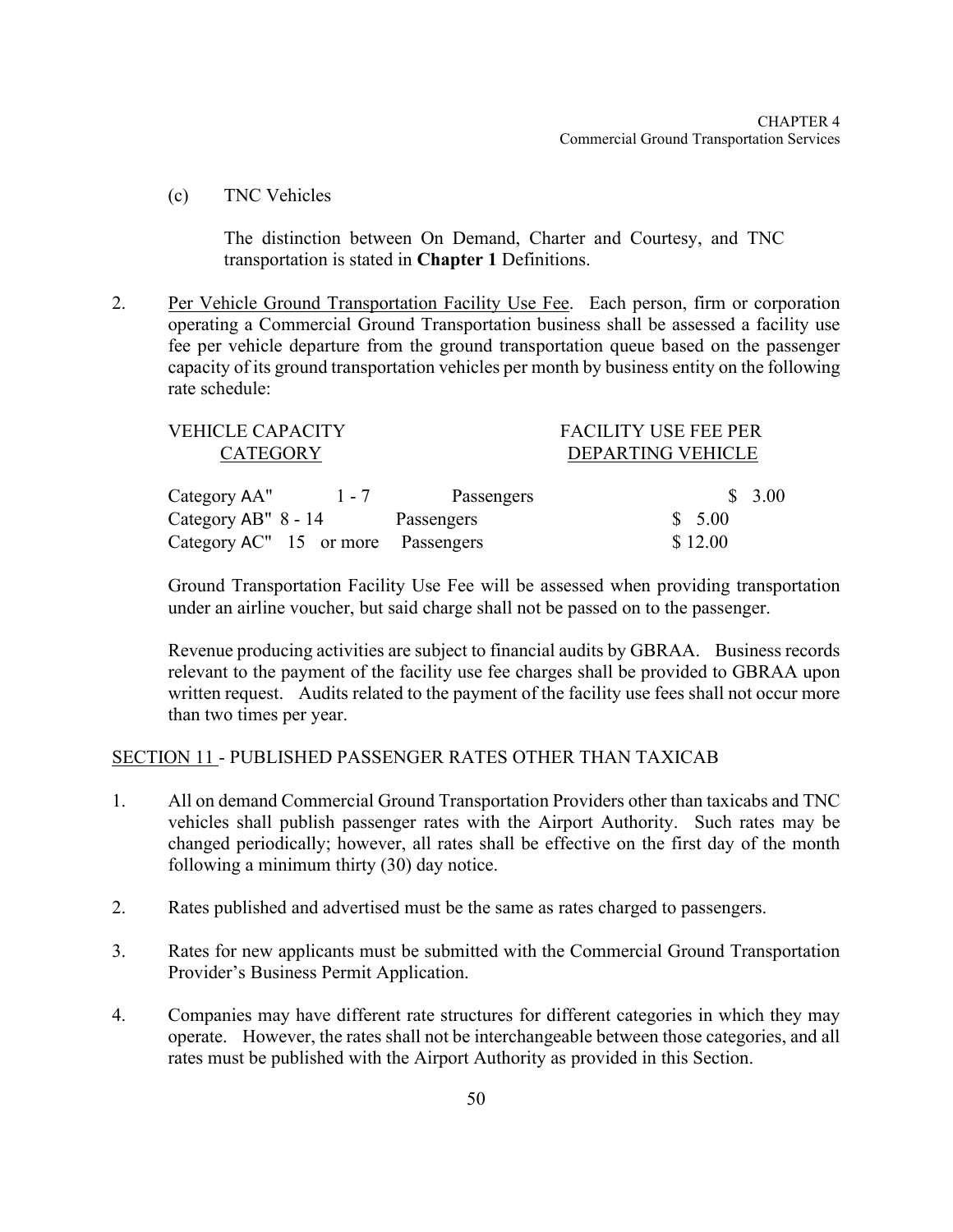CHAPTER 4 Commercial Ground Transportation Services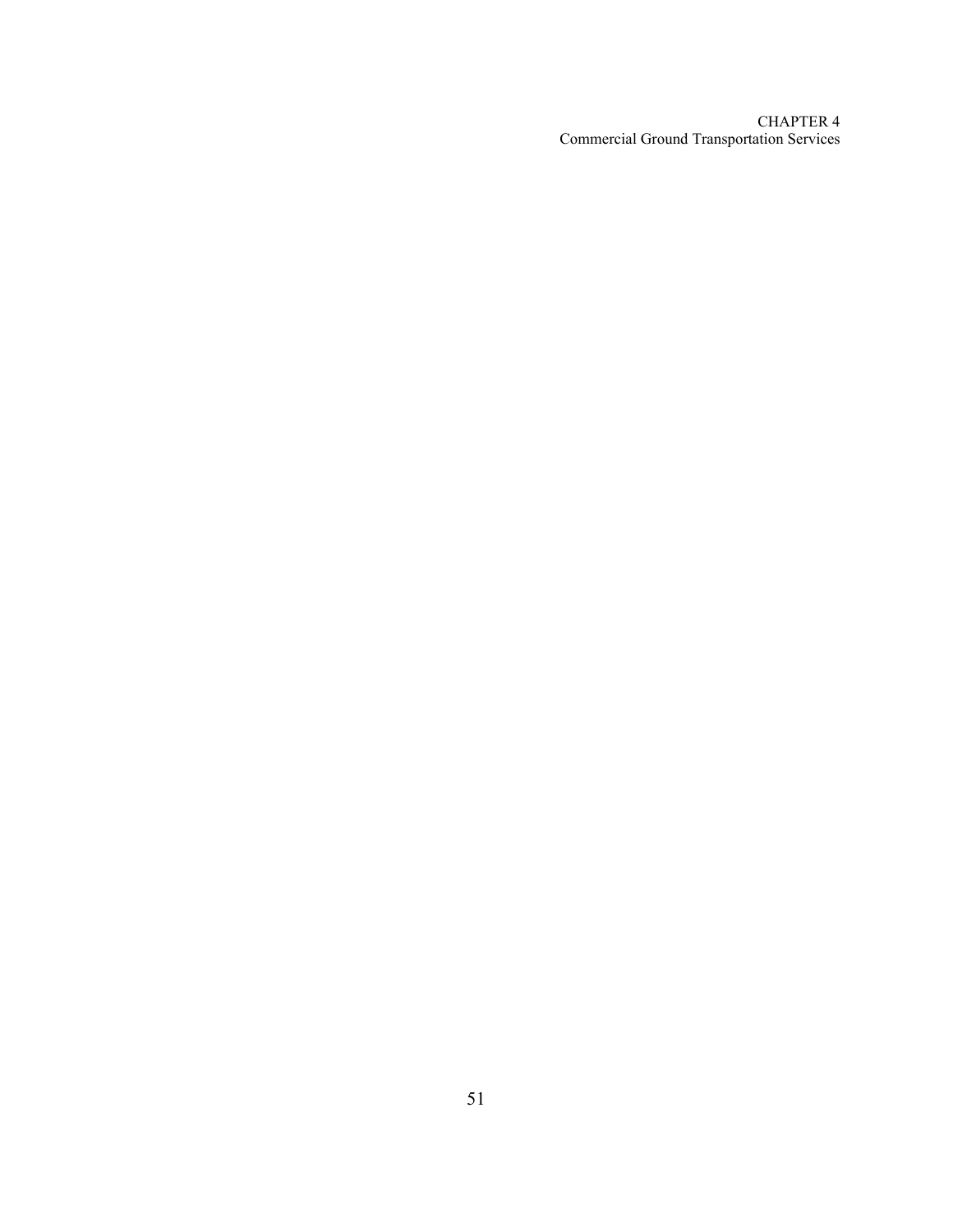# SECTION 12 - PUBLISHED PASSENGER DESTINATION RATES FOR TAXICABS AND TRANSPORTATION NETWORK COMPANIES

### 1. Taxicabs:

- (a) Destination rates for taxicabs, departing from the airport, are established by the Gulfport-Biloxi Regional Airport Authority by a resolution of a published Destination Rate Map. The published destination rate map will be reviewed annually by the Gulfport-Biloxi Regional Airport Authority.
- (b) Destination rates published and advertised must be the same as destination rates charged to passengers.
- (c) For listed destinations on the Destination Rate Map, the meter is not utilized and the fare is the amount shown on the map. Rates can be negotiated less than the published destination rates, but not higher than the published destination rate. In addition, the rates to the listed destinations apply to destinations a one-quarter (3) mile radius around the location.
- (d) For destinations not specified on the Destination Rate Map, taxicabs shall utilize the meter.
- 2. Transportation Network Companies:
	- (a) TNC vehicles shall utilize their fare calculation method that is disclosed on their website or within the software application service.

# SECTION 13 - OBLIGATIONS OF COMMERCIAL GROUND TRANSPORTATION PROVIDERS AND VEHICLE OPERATORS

Ground transportation services shall be furnished on a fair, reasonable and nondiscriminatory basis to all users and patrons of the Airport in a good, prompt, clean, courteous and efficient manner.

1. The Commercial Ground Transportation Provider shall designate and declare each individually licensed vehicle to operate in a specific sub-category of ground transportation as recognized in **Section 10, Paragraph 1** hereof, titled ACategories of Ground Transportation. It shall be a violation of these rules and regulations for a Commercial Ground Transportation Provider to operate any individually licensed vehicle in more than one sub-category of ground transportation. The minimum period for designation of subcategory is thirty (30) days. The notice period for change of a sub-category is thirty (30)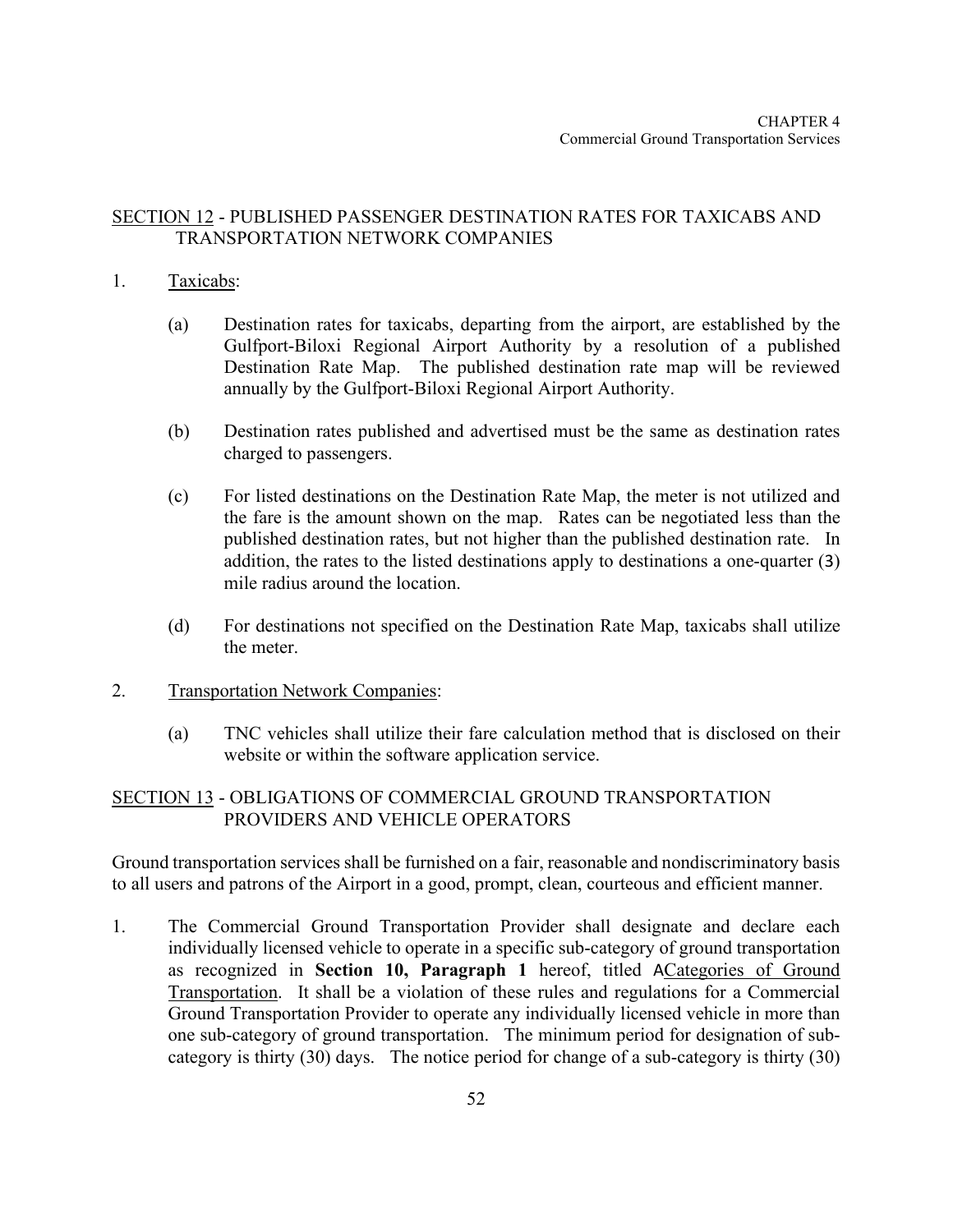days. Any change to this designation shall require prior approval by the Executive Director in writing.

- 2. The Commercial Ground Transportation Provider and Vehicle Operator shall conduct its operations in a hospitable, orderly and proper manner so as not to annoy, disturb or be offensive to customers, patrons, Airport tenants, or other ground transportation operators.
- 3. All persons engaged in the taxicab business shall maintain a central dispatch telephone number and keep the dispatch open during Airport normal operating hours for the purpose of receiving calls and dispatching taxicabs. The dispatch shall have one designated telephone number which shall be displayed on all taxicabs of that company.
- 4. All Commercial Ground Transportation vehicle(s) shall be maintained in a clean, undamaged condition and present a favorable appearance in compliance with the criteria of the Inspection Checklist attached hereto and incorporated herein as **Exhibit "A"**. All commercial ground transportation vehicle(s) are subject to inspection by an Airport Official and/or the Starter upon arrival at the Airport for the purposes of conducting commercial operations. Vehicles that do not pass the inspection requirements or fail to maintain in compliance with the criteria of the Inspection checklist, are restricted from operating at the Airport until proper repairs are made. The vehicle must be re-inspected prior to staging on Airport Property for the purpose of conducting commercial operations. All vehicles that enter the ground transportation lane are subject to inspection.

Vehicles shall not contain any leaks associated with, but not limited to, oils, fluids, fuel, or any other pollutants. Vehicles containing leaks will be directed to be immediately removed from Airport Property and must be re-inspected by an Airport Official prior to staging on Airport Property for the purpose of conducting commercial operations.

Vehicles shall not have their pollution control equipment disconnected or appear tampered with.

- 5. The interior of all Commercial Ground Transportation vehicles, including cargo holds, shall be maintained in a condition so as to be free of grease, dirt, and trash. Passengers shall be able to use the seats and trunk of vehicles without soiling or damaging their property. Interior seat fabric must not be damaged. There shall not be any firearms or other deadly weapons within the view of passengers or the general public. All vehicles that enter the ground transportation lane are subject to inspection and if found to be in violation of this part must vacate the FIFO Lane and re-enter for inspection once the discrepancy has been corrected.
- 6. The Airport Authority or its designated representative shall have the right to enter the Vehicle Operator's vehicle(s) at any time while on Airport property for the purpose of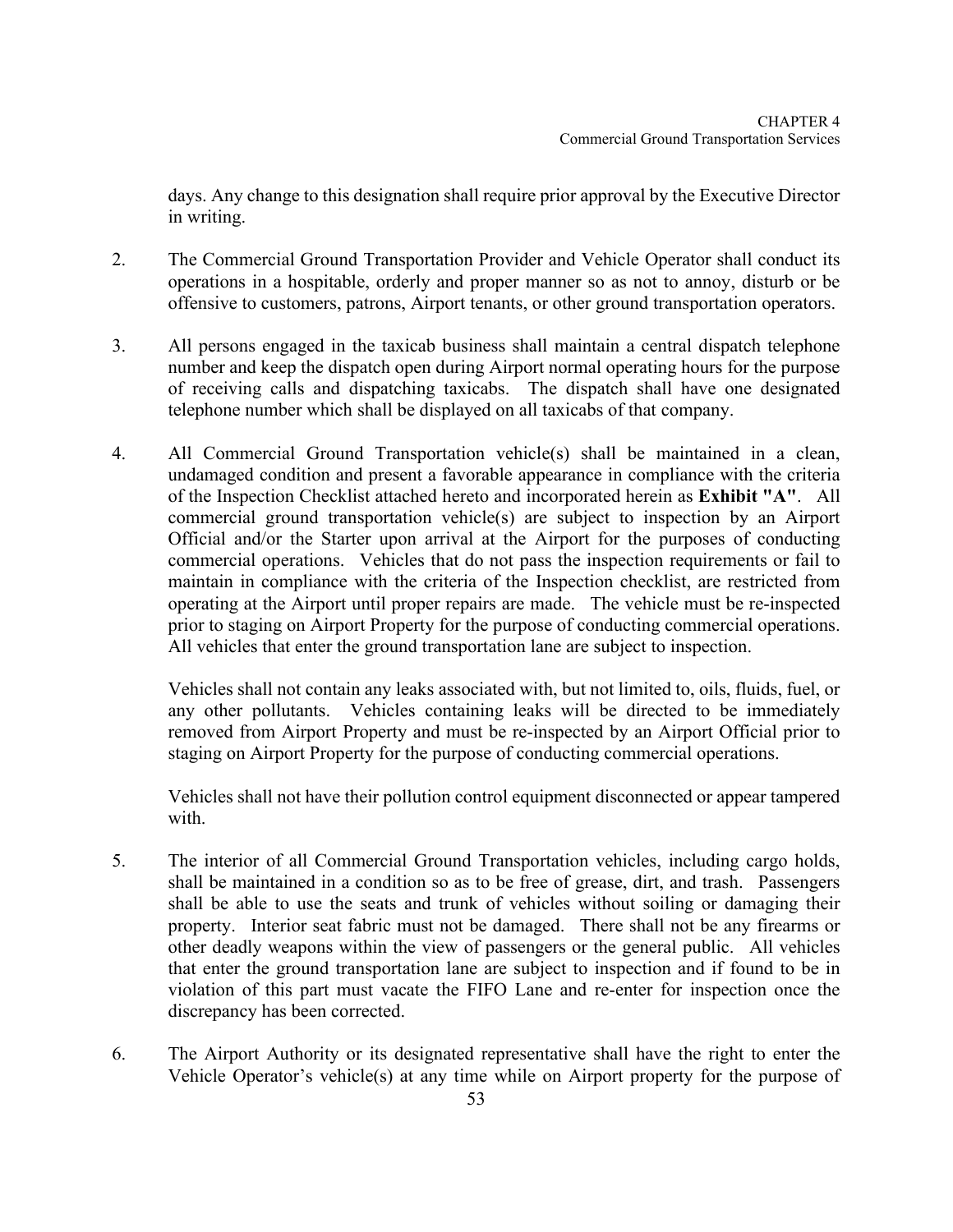inspecting the vehicle, its contents and the operator for compliance with all safety and security rules, regulations, and directives, including any Federal Aviation Administration (FAA) or Transportation Security Administration (TSA) regulations. All taxicabs and TNC vehicles and taxicabs that arrive in the ground transportation lane must provide to the Starter for inspection:

- (a) Valid Vehicle Insurance card (Must show vehicle VIN) or commercial policy covering vehicle; and
- (b) Valid Motor Vehicle Operator's License; and
- (c) All taxicabs must have functional credit card reader and all drivers are required to provide a written and/or printed receipt to each customer; and
- (d) Taxicabs shall provide a valid Motor Vehicle For-Hire Authority Permit upon request. TNC vehicles shall provide a Department of Insurance Permit upon request; and
- (e) Taxicabs in the designated FIFO area shall provide authorization from Keesler Air Force Base and Naval Construction Battalion Center to operate on facilities. (Prearranged taxicab and TNC services are exempt from this requirement.)

Any Vehicle Operator that is unable to provide these items or provides invalid documentation to a Starter will be referred to an Airport Official. If determined by an Airport Official that documents are missing or invalid, the vehicle and/or vehicle operator will not be permitted to enter the FIFO operation until the correct documentation is provided to an Airport Official for reinspection.

- 7. The Commercial Ground Transportation Provider and Vehicle Operator shall have appropriate identification professionally affixed to the vehicle to identify the approved Commercial Ground Transportation Provider. TNC vehicles may display temporary signage that is easily visible and identifies the transport network company.
- 8. The Commercial Ground Transportation Provider and Vehicle Operator shall obtain and deliver to the Airport Authority all necessary permits, licenses, certificates, and shall comply with all federal, state and local laws applicable in the rendering of services by the Commercial Ground Transportation Provider.
- 9. The Commercial Ground Transportation Provider shall not permit its drivers, agents and employees to engage in the solicitation of services. This prohibition includes but is not limited to any effort or attempt to bribe or otherwise influence any Airport official, employee, or agent to in any manner assist, aid, or abet the Commercial Ground Transportation Provider or its drivers, agents, or employees to engage in solicitation of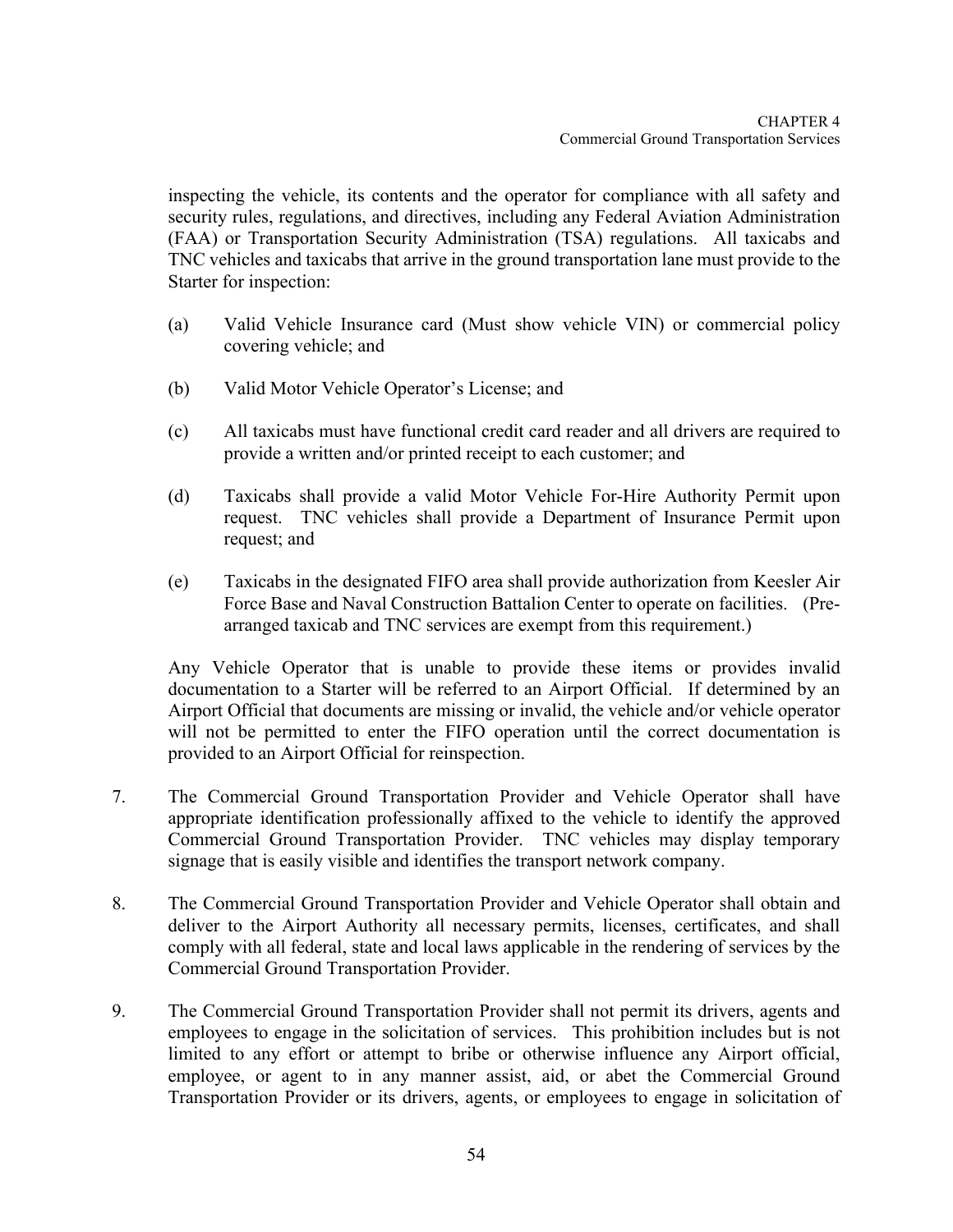services. This prohibition does not prevent Commercial Ground Transportation Providers from offering or establishing business agreements in pre-arranged meetings at the Airport.

- 10. The Commercial Ground Transportation Provider, its drivers, agents and employees shall conduct ground transportation services at the Airport maintaining a friendly, cooperative relationship with other Commercial Ground Transportation Providers and Vehicle Operators at the Airport. Commercial Ground Transportation Providers, and its employees and agents, and all Vehicle Operators shall not engage in profanity, make racial, ethnic, sexual, or religious epithets, or commit acts of vandalism, verbal or physical assaults and shall not engage in open, notorious and public disputes, disagreements, or conflicts.
- 11. Commercial Ground Transportation Providers and Vehicle Operators (excluding TNCs) must be properly attired in clean neatly groomed apparel and maintain a professional appearance.
- 12. TNC vehicle operators must be properly attired in clean apparel and maintain dress and grooming standards in accordance to their company policy while transporting passengers for hire from the Airport.
- 13. All Vehicle Operators and Commercial Ground Transportation Providers, including its agents and employees, shall abide by the following:
	- (a) Are courteous at all times and assist passengers with loading and unloading luggage into and out of the vehicles, if requested.
	- (b) Do not dispose of garbage, papers, cigarettes or other materials on Airport property except in containers provided for that purpose.
	- (c) Are not intoxicated or drunk, and do not commit any act of nuisance, or engage in any form of gambling or violate any Federal, State or Local law or Airport rule or regulation on Airport property.
	- (d) Do not cruise Airport roadways in search of passenger(s) and/or to await a space to become available so as to congest traffic or endanger pedestrians or other vehicles.
	- (e) Stage or hold their vehicles near the Airport only at locations designated by an Airport official.
	- (f) Do not stage or hold at any location near the Airport, specifically including, but not limited to roadways leading to and from the Airport or any of its facilities or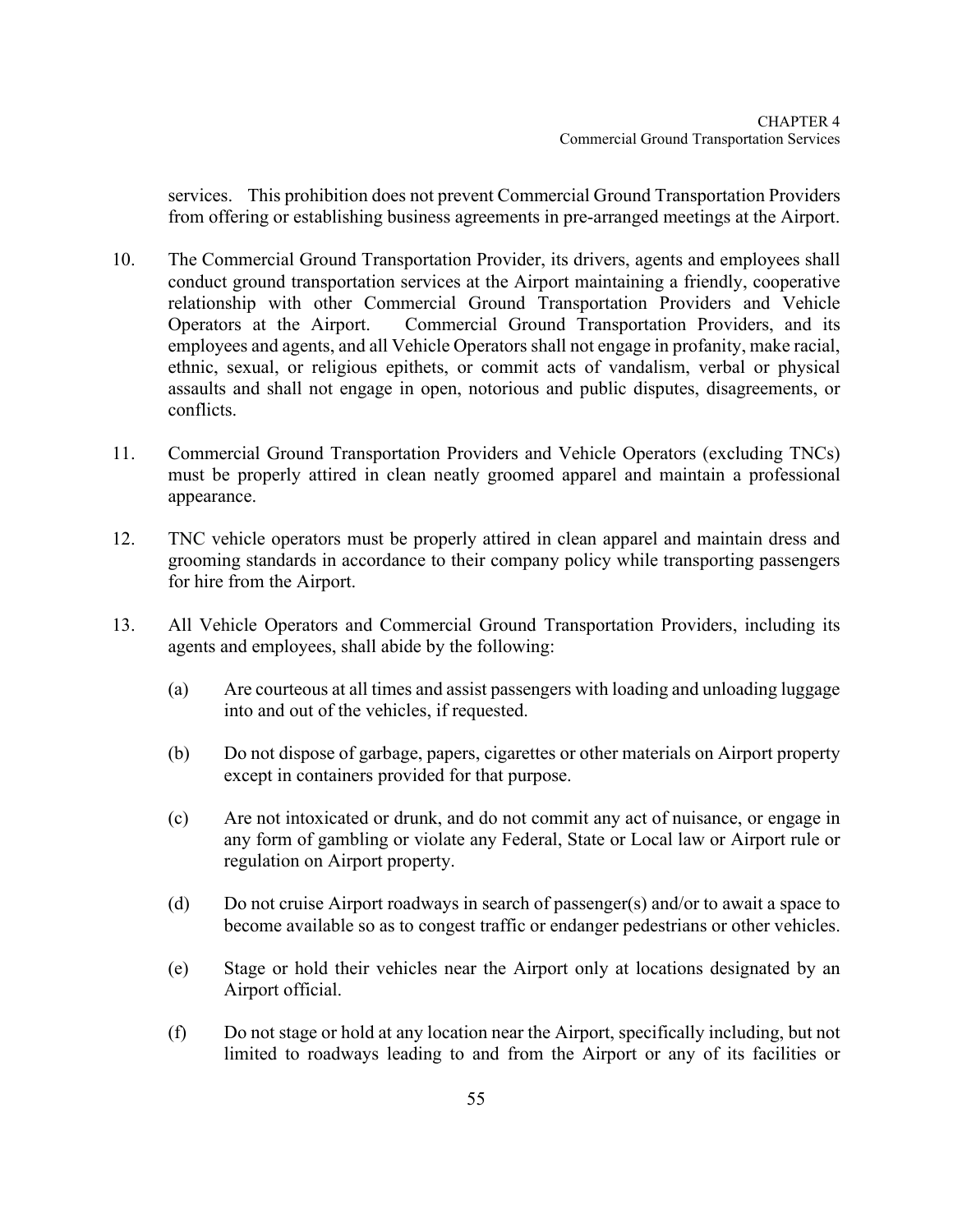adjoining property and rights-of-way or easements encompassing such roadways, whether such roadways are public or private.

- (g) Do not refuse or neglect to transport any orderly passenger.
- (h) Do not refuse or neglect a voucher for payment of services.
- (i) Remain with his or her vehicle while at the ground transportation lane, except as provided in **Section 14, Chapter 4** of these Rules and Regulations.
- (j) Do not permit any other person, except individuals employing the vehicle, to occupy or ride in the vehicle unless such person is undergoing training to become a driver.
- (k) Do not unduly block or delay or otherwise interfere with normal progress of other vehicle operators.
- (l) Obey all lawful instructions of an Airport official, Gulfport Police Department, Ground Transportation Coordinator, or Starter regarding safety or security.
- (m) Obey all federal, state, and local laws, or the Airport Rules, Regulations and Fees on Airport property.

### SECTION 14 - COMMERCIAL GROUND TRANSPORTATION PROVIDER AND VEHICLE OPERATOR UTILIZATION OF TERMINAL FACILITIES

- 1. All Commercial Ground Transportation Providers and Vehicle Operators meeting the general public on an on demand, taxicab, shuttle, chartered or TNC basis from the ground transportation lane area may utilize the facilities in the Terminal Building under the following conditions:
	- (a) To aid a passenger fare who has specifically requested assistance.
	- (b) After coordination with a Starter, to answer a request for service from airline personnel.
	- (c) After coordination with a Starter, to meet a specific pre-arranged person or group named on an 8.5" x 11" hand-held sign.
	- (d) Use the restroom.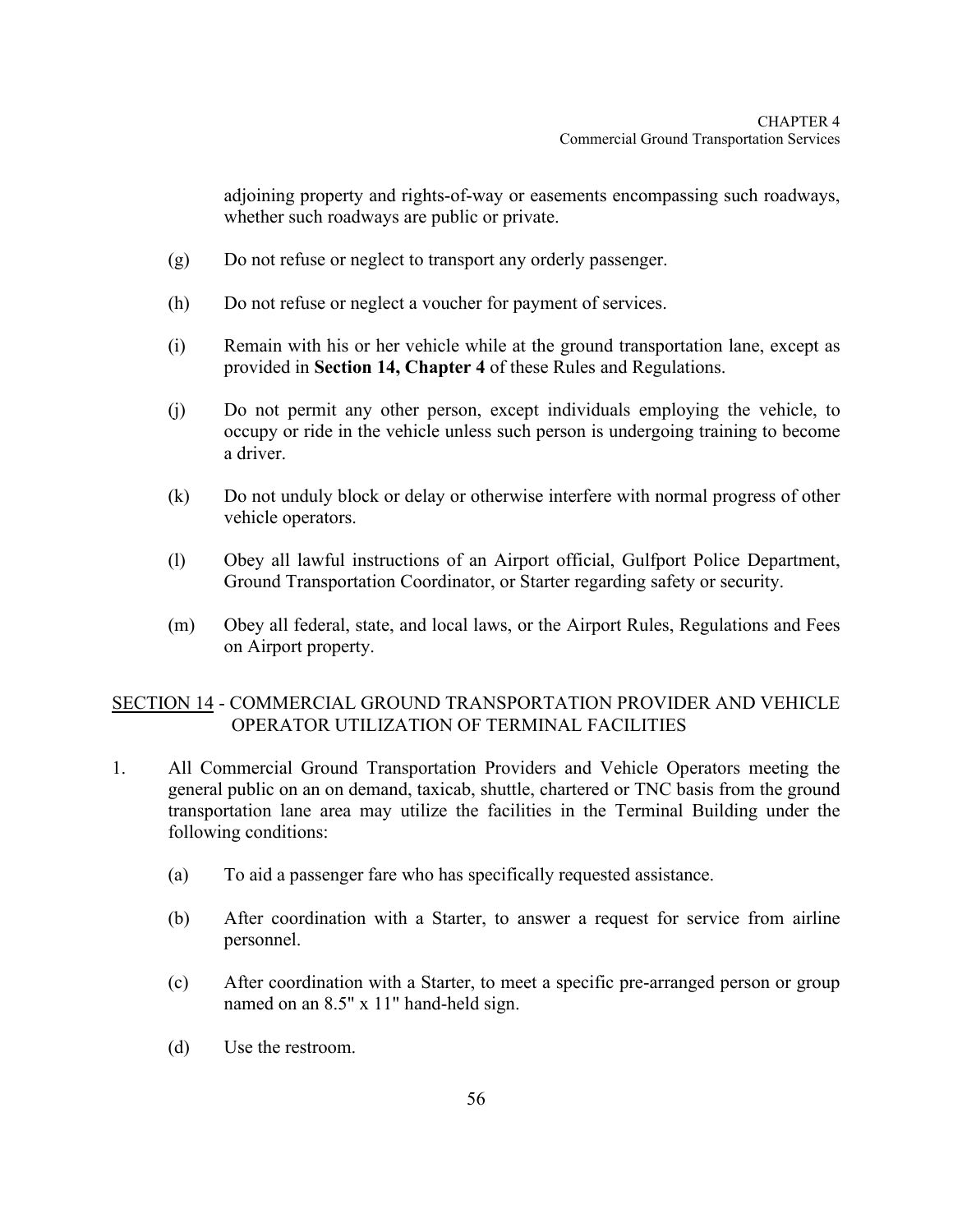- 2. Commercial Ground Transportation Providers and Vehicle Operators under no circumstances may:
	- (a) Enter the terminal building to solicit a passenger fare.
	- (b) Utilize the lounge located on the second floor of the Terminal; however, subject to the other limitations contained in this section, they may utilize the concessions/restaurant area, the gift shop, or the game room, but only for the purpose of obtaining food or drinks, and not as a pretext for loitering in the terminal or soliciting passenger fares.
	- (c) Loiter on any part of the Airport or in any building on the Airport.
	- (d) Use alcoholic beverages on the Airport.
	- (e) Disrupt Airport employees, contractors or tenants.
	- (f) Use a private business, tenant or Airport Authority telephone.
- 3. Vehicle Operators in the curbside queue area are not permitted to utilize the facilities of the Terminal Building when the baggage claim area is active, except as provided in **Section 14, Subsection 1 of Chapter 4.**
- 4. Vehicle Operators not in the ground transportation lane area may access the Terminal Building to utilize the restrooms and concessions or the Airport Authority office only. Vehicle Operators may not access the Terminal Building as outlined in **Section 14, Subsection 2 of Chapter 4.**

### SECTION 15 - DRIVER IDENTIFICATION

A Vehicle Operator shall show his/her State issued Vehicle Operator's License to the Police or Airport official, or Starter immediately upon request.

### SECTION 16 - VEHICLE SIGNS

1. All standard vehicle signs approved for vehicle operations in the Cities of Gulfport and/or Biloxi are approved for operation at the Airport, including, standard, lighted taxicab top signs, commercial advertising signs, and transportation company name signs which are permanently affixed to the vehicle. No hand-held signs are permitted, except as provided in **Chapter 4, Section 14** of these Rules and Regulations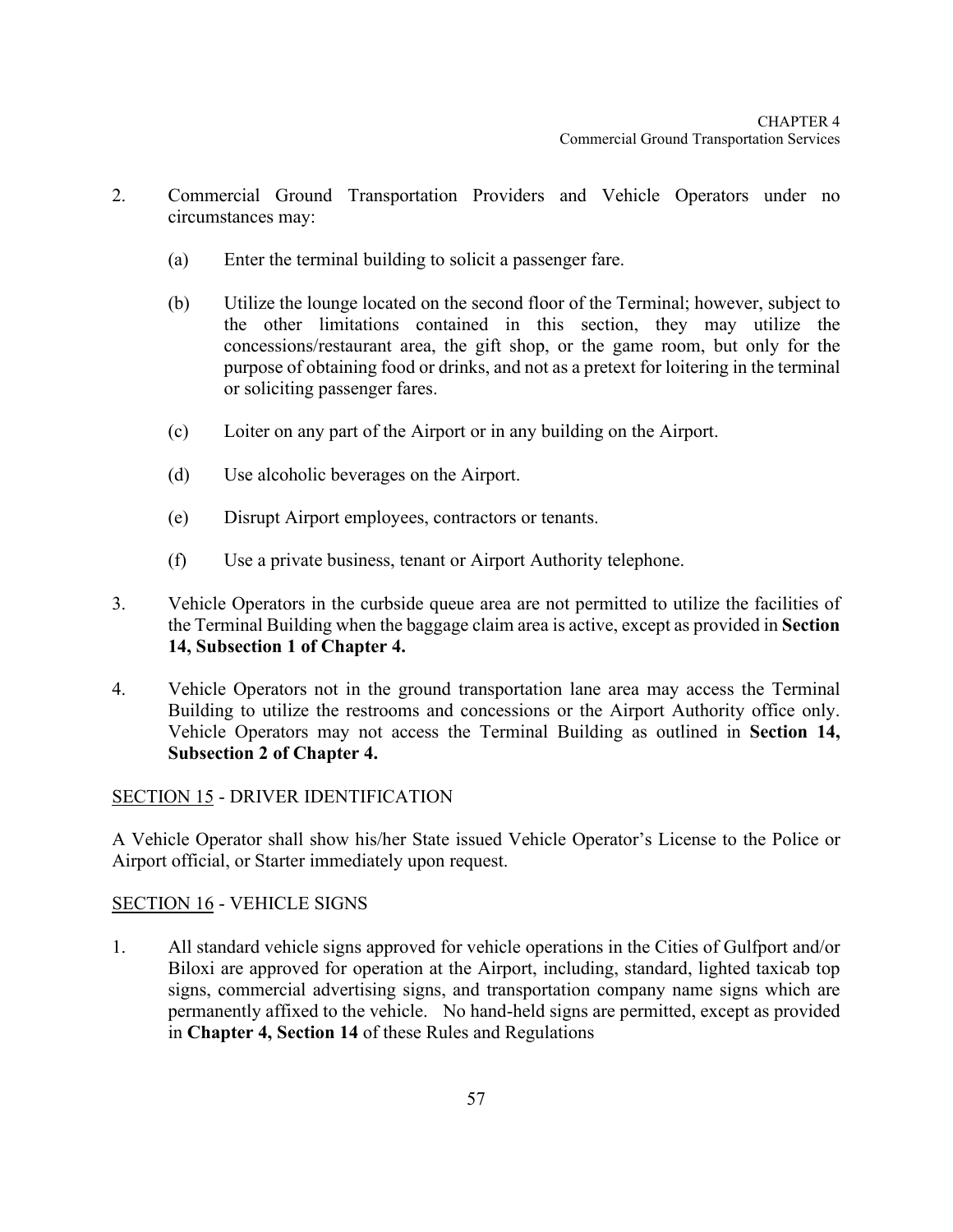- 2. Commercial Ground Transportation vehicles (excluding TNCs) shall have a sign clearly identifying the name of the operating company permanently affixed to the vehicle. TNC Vehicles may display temporary signage that is easily visible and identifies the Transportation Network Company.
- 3. No device or light may be installed on a Commercial Ground Transportation vehicle unless said device or light is required for safe vehicle operation as standard equipment, and has been approved in advance by the Executive Director.<sup>[1](#page-71-0)</sup>
- 4. The design layout and size of all signs, excluding TNC temporary signage, shall be approved by the Executive Director in advance of their use. No signs, excluding TNC temporary signage, are permitted to be displayed in public unless approved by the Executive Director.<sup>[2](#page-71-1)</sup>
- 5. Advertising of rates on vehicle signs shall be restricted to such rates as are published with the Airport Authority and the Motor Vehicle For-Hire Authority.
- 6. The words Ataxi, taxicab or cab in any sign is strictly reserved for use by companies operating said vehicle as a taxicab as defined in **Chapter 1** of the Rules and Regulations.
- 7. The Airport shall post a sign at the taxicab area which states the published rates for taxicabs and the approved Airport charges.
- 8. The Airport shall periodically distribute and update a Destination Rate Map, listing destination rates for on demand ground transportation to community destinations.
- 9. On demand taxicabs shall affix a placard to the interior and exterior of the taxicab clearly visible to the passengers stating the published rates for taxicab and the approved airport charges. Said placard shall meet the requirements of the municipal licensing authority and the design and size shall be approved by the Executive Director.
- 10. Charter, on demand, and courtesy transportation signs shall be permitted only as follows: standard company signs, commercial advertising signs, and signs which are affixed to the vehicle permanently, except as provided in **Chapter 4, Section 14, Subsection 1(c)** of these Rules and Regulations.

<span id="page-71-1"></span><span id="page-71-0"></span><sup>1</sup> Executive Director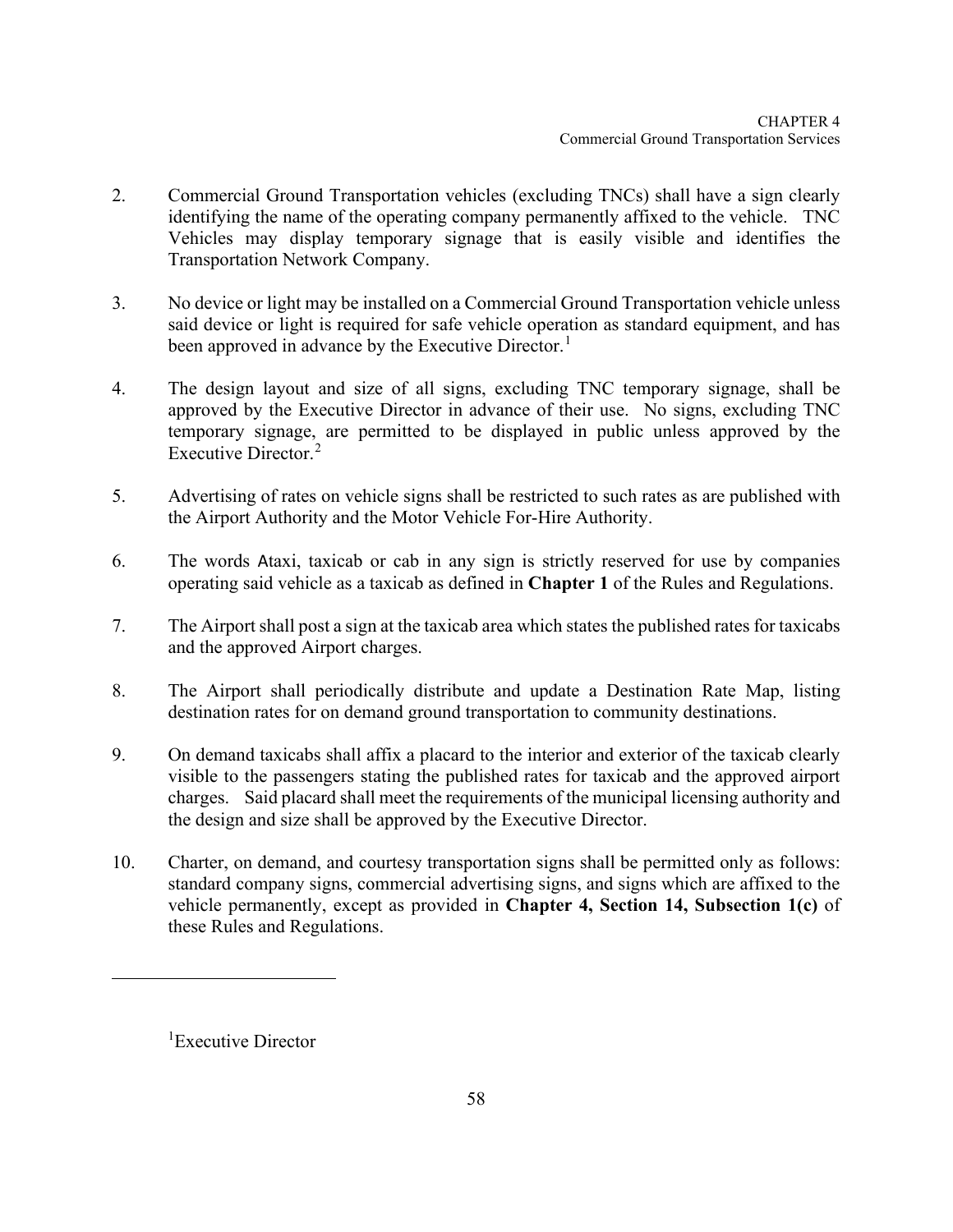# SECTION 17 - ASSIGNMENT AND SUBLEASING

A Commercial Ground Transportation Provider shall not assign its operating rights without the prior written consent of the Airport Authority and consent may be denied for any reason. Any attempt to assign operating rights in violation of this section will result in suspension or termination of the vehicle operator's business permit.

### SECTION 18 - INSURANCE

- 1. Proof of liability insurance is required to be available for inspection in all commercial ground transportation vehicles operating on the Airport.
- 2. Insurance specifications for all commercial ground transportation vehicles are as follows:

| (a) | Up to 11 passengers | \$100,000/\$500,000/\$100,000               |
|-----|---------------------|---------------------------------------------|
| (b) | Over 11 passengers  | \$1,000,000 Combined Single Limit           |
| (c) | Taxicab             | \$100,000/\$300,000/\$50,000                |
| (d) | Limousine           | \$1,500,000 Combined Single Limit           |
| (e) | <b>TNC Vehicles</b> | As required by Miss. Code                   |
|     |                     | Ann. § 77-8-1, et. seq. and the Mississippi |
|     |                     | Department of Insurance                     |

The first \$50,000.00 of liability insurance may be a Self-Insured Retention (SIR).

- 3. If the Commercial Ground Transportation Provider or Vehicle Operator shall at any time fail to insure or keep the required insurance in full force, the Airport Authority will suspend or terminate the Commercial Ground Transportation Provider's business permit.
- 4. Such insurance policies must name the Airport Authority as additional insured (optional for TNCs) to the full extent of the Commercial Ground Transportation Provider's or Vehicle Operator's insurance coverage, but in no event less than the required minimum coverage limit amount.
- 5. Such insurance policies must provide coverage for all of the vehicles and Commercial Ground Transportation Provider's business operations and activities at the Airport, including operations and activities where the Airport is either the point of origin or destination.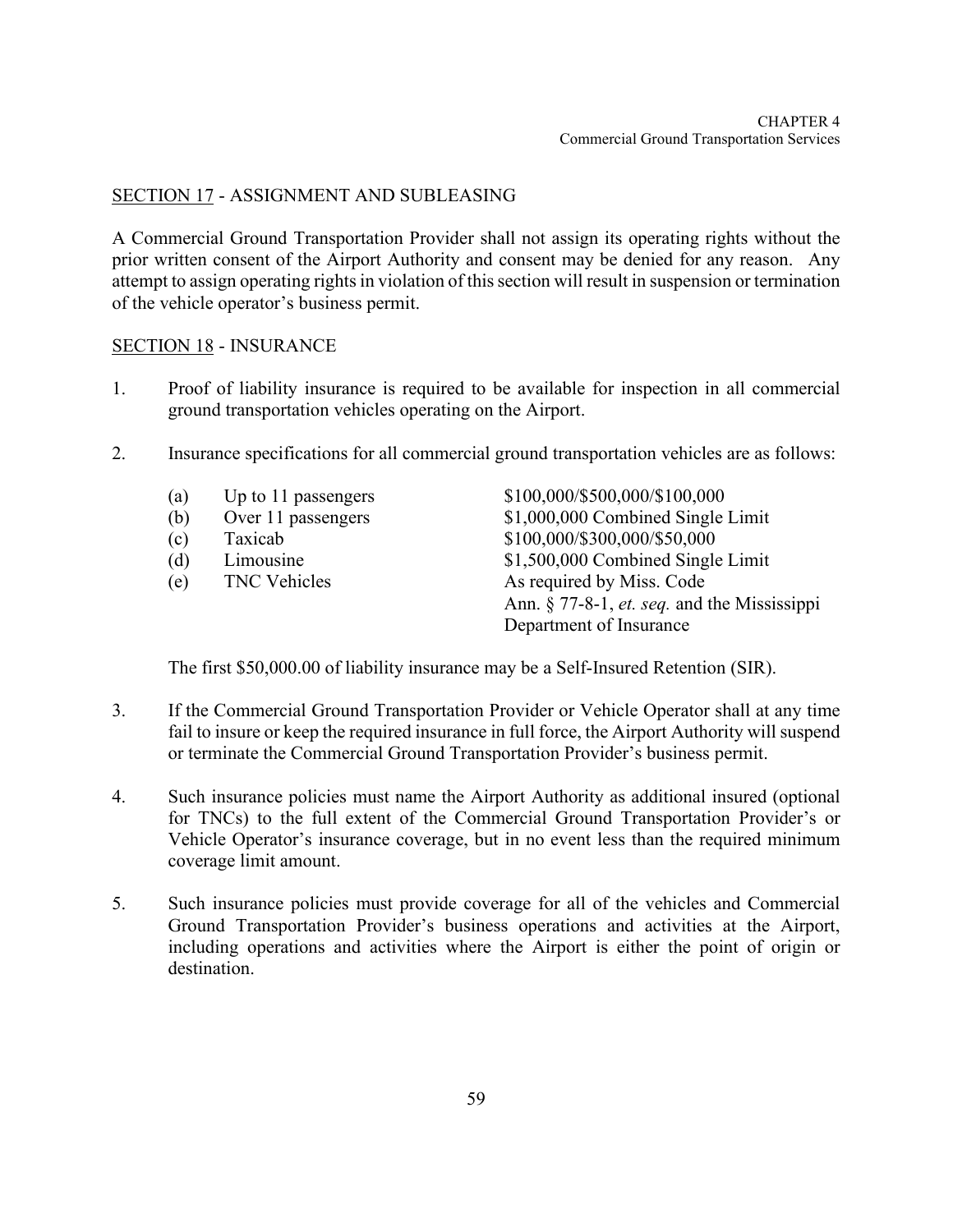6. Commercial Vehicle Operators shall certify as to the amount and type of insurance covering all of its business operations on the Airport by providing the Airport Authority with an original Certificate of Insurance, naming the Airport Authority as an additional insured (optional for TNCs) prior to authorization to begin any commercial ground transportation activity. Additionally, all insurance shall be written by an insurance company licensed to do business in the State of Mississippi or with surplus lines insurer eligible under Mississippi Code Section 83-21-17, *et seq.*. Furthermore, the Airport Authority shall be notified within thirty (30) days when any substantive change to a policy occurs.

#### SECTION 19 - COMPLAINTS

Complaints and/or grievances commercial or non-commercial users may have regarding the application of Airport Rules, Regulations & Fees, the conduct of other users, the conduct of Airport Operations, including but not limited to the conduct of Airport employees, or any rules, regulations, policies, or procedures of the Airport may be formally submitted to the Airport by following the procedure outlined in **Chapter 1, Section 23**.

To the extent the complaint pertains to TNC's operations and/or conduct which is not within the Airport Authority's jurisdiction pursuant to Miss. Code Ann. § 77-8-37, the Complainant will be directed to the Mississippi Department of Insurance for review and processing.

In accordance with the procedure outlined in **Chapter 1, Section 23**, upon determination that the formal complaint form submitted should be addressed in common with others similarly situated, the subject of the complaint form will be addressed at the next scheduled ground transportation meeting

#### SECTION 20 - COMPLIANCE

When a Commercial Ground Transportation Provider or Vehicle Operator disagrees with a lawful direction given by an Airport official, he/she shall obey that direction, but may request the Airport official to review the validity of the direction by utilizing the procedure outlined in **Chapter 1, Section 23**.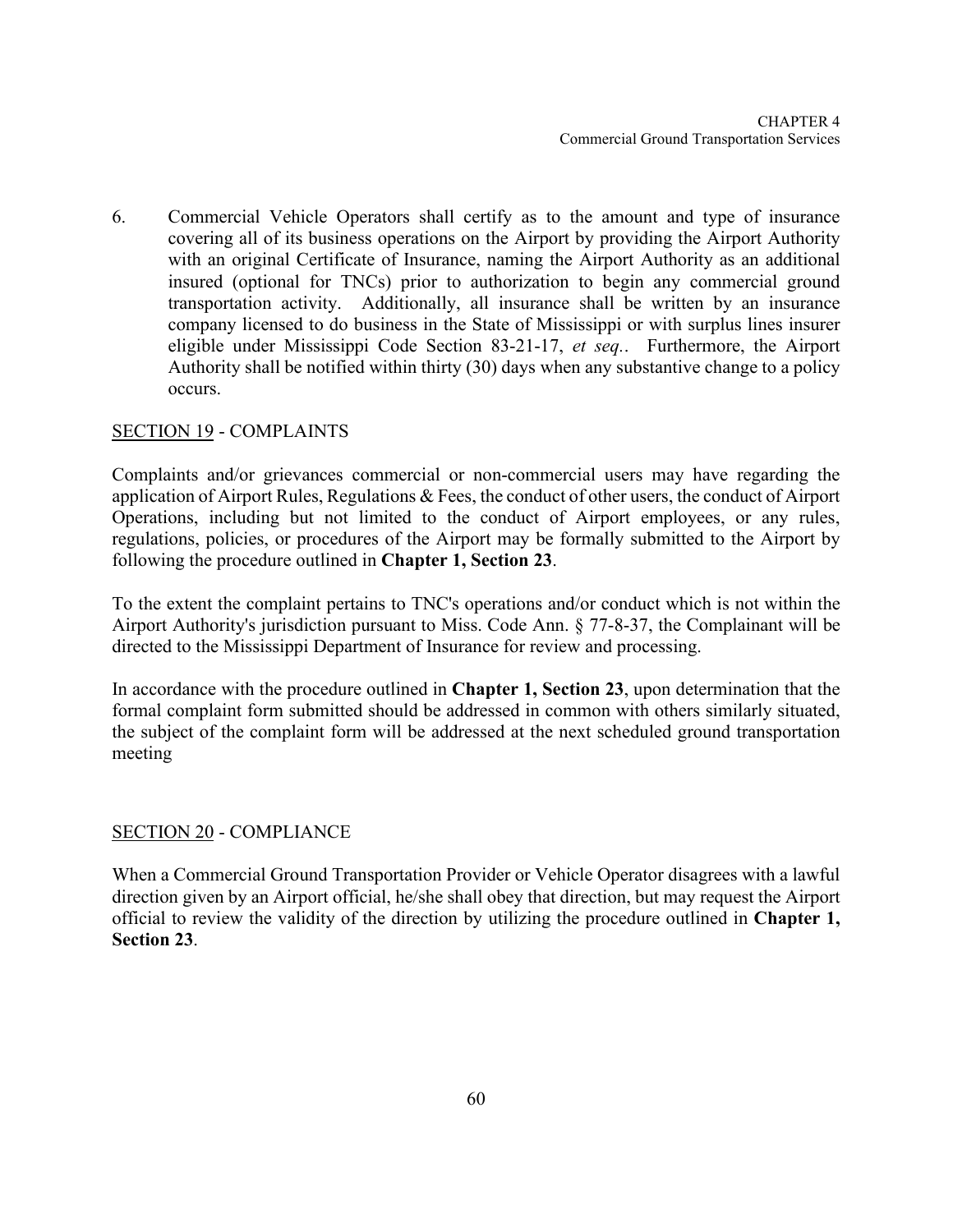#### CHAPTER 5: FIREARMS AND WEAPONS POLICY

#### A. CARRYING A WEAPON

- 1. The carrying of any firearms or other deadly weapons inside the Passenger Terminal Building by any persons other than those expressly authorized in Paragraph 2 and 3 of this Chapter is prohibited regardless of whether or not such persons are duly licensed to carry such firearms or other deadly weapons by the State of Mississippi or any other State; except for firearms or other deadly weapons encased for shipment, for the purpose of checking same as baggage to be lawfully transported on an aircraft departing the Airport.
- 2. Duly authorized law enforcement and security officers certified by the State of Mississippi and its municipalities and counties, the United States of America, or any law enforcement governmental entity within the United States of America, may carry firearms inside the Passenger Terminal Building when on official business.
- 3. Military police and security personnel, duly authorized by the commanding officer of the Air National Guard training site at the Airport may carry firearms or other deadly weapons inside the Passenger Terminal Building.
- 4. The Executive Director of the Airport is authorized and directed to post signs at the Gulfport-Biloxi International Airport, notifying the public that the carrying of firearms or other deadly weapons inside the Passenger Terminal Building is prohibited.
- 5. "Carrying" includes on one's body, in one's purse, handbag, backpack or clothing.
- 6. Firearms are defined to include but not be limited to all pistols, rifles, shotguns, airguns, rocket propelled weapons, and explosive devices.
- 7. Deadly weapons are defined to include but not be limited to knives with blades in excess of four (4) inches.
- B. WEAPONS DECLARATION PROCEDURES

When a passenger declares a weapon and it becomes necessary for the weapon to be inspected, weapons will only be removed and inspected in the resolution area. The designated resolution area is located on the first floor of the Terminal between Room 112 and Room 114.

No weapons will be inspected or exhibited at the ticket counter areas.

If a letter of declaration needs to be placed in the weapons case we ask that this be accomplished behind the ticket counter out of sight from the traveling public, and without removing the weapon from its case.

Law Enforcement Officers are available to accompany the passenger to the resolution area if required.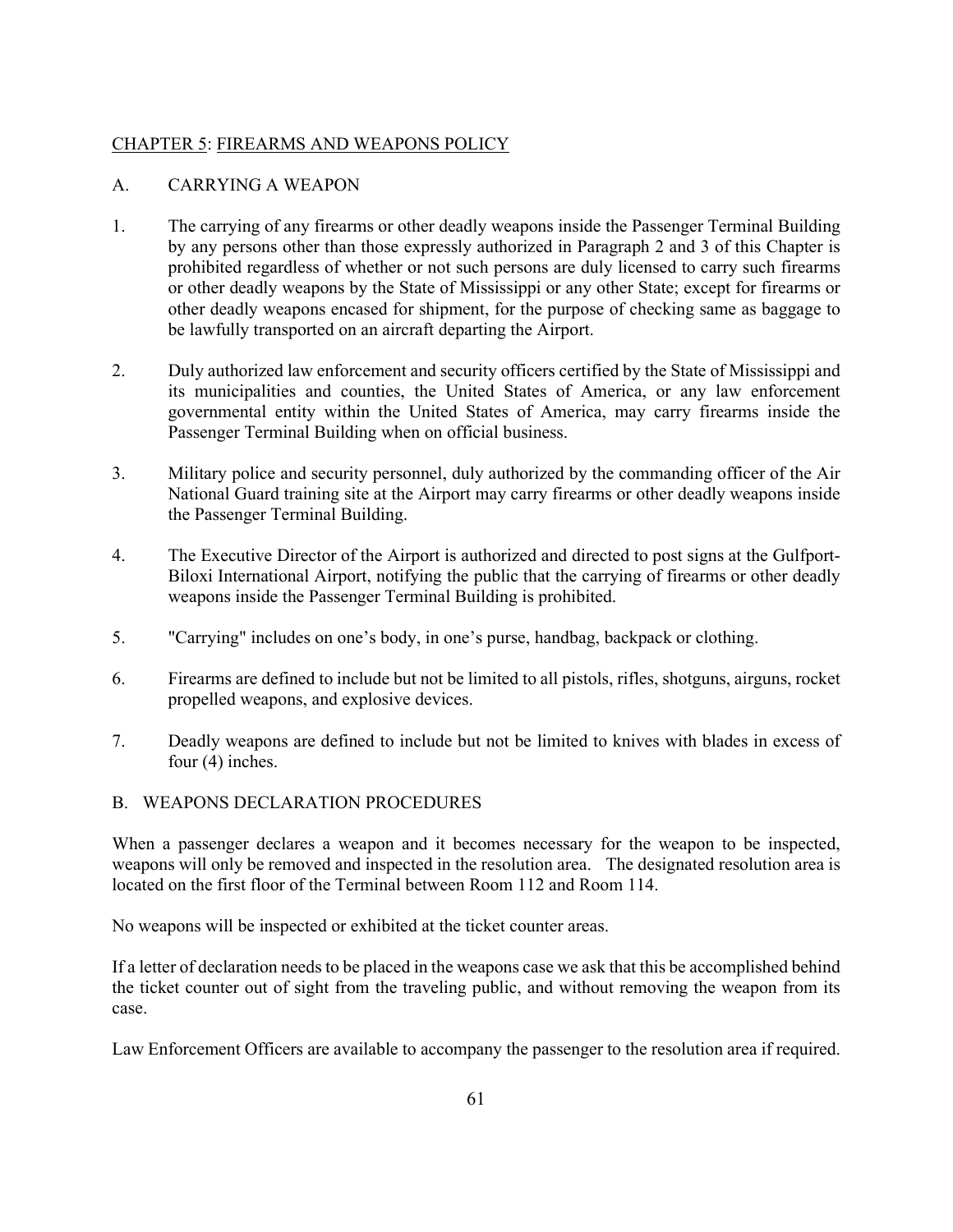### CHAPTER 6: DISCRIMINATION AND HARASSMENT POLICY

It is the policy of the Airport Authority to provide employees, the traveling public, patrons, commercial users and commercial operators of the Airport an environment free of discrimination on the basis of race, color, creed national origin, age, physical handicap or sex.

### SECTION 1 - SEXUAL HARASSMENT

The Airport Authority's policy concerning sexual harassment is as follows:

- 1. No supervisor shall explicitly or implicitly threaten that a subordinate's refusal to submit to sexual advances will result in adverse effects on the worker's employment, pay, promotions, assigned duties, or any other condition of employment.
- 2. Employees are prohibited from engaging in a behavior of a sexual nature that would create an offensive, unpleasant, or otherwise hostile work environment.
- 3. Sexually harassing conduct in the workplace, whether committed by supervisors or nonsupervisory personnel, is strictly prohibited. Such conduct includes:
	- (a) Offensive flirtations, sexual advances or propositions.
	- (b) Using sexually explicit words that might be considered offensive.
	- (c) Sexually degrading, graphic or suggestive comments about an individual's dress or body.
	- (d) Telling jokes of a sexual nature; and
	- (e) The display in the workplace of sexually suggestive objects or pictures, including nude photographs.

#### SECTION 2 - OTHER UNLAWFUL DISCRIMINATION

- 1. No supervisor or employee shall engage in any behavior or conduct, make any comment, or commit any act, which harasses or otherwise discriminates against any employee on the basis of race, color, creed, national origin, age or physical handicap; or otherwise violate the Civil Rights Act of 1964.
- 2. Any employee who believes that the actions or words of a supervisor or fellow employee constitute discrimination or prohibited harassment has a responsibility to report the incident as soon as possible to the Executive Director.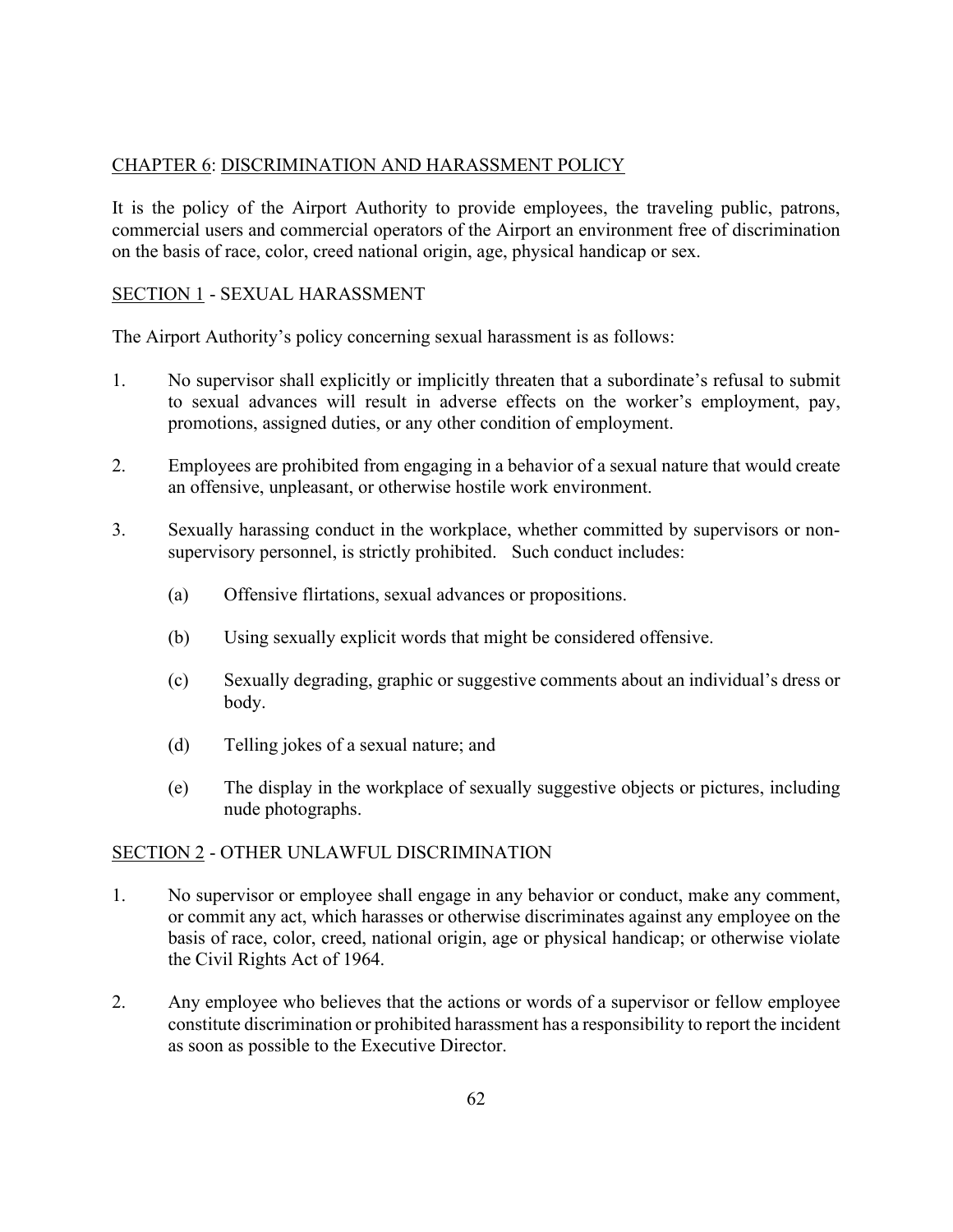- (a) Prompt reporting of incidents of discrimination and unlawful harassment are critical to support an employee's complaint and should be reported immediately. Employees should not condone discrimination or unlawful harassment because that failure to act may be taken as encouragement and lead to further incidents.
- 3. No commercial operator, tenant, concessionaire, permittee, or licensee (commercial user) conducting business operations at the Airport shall engage in any behavior or conduct, make any comment, or commit any act, which harasses or otherwise discriminates against any person at the Airport on the basis of race, color, creed, sex, national origin, age or physical handicap; or otherwise violate the Civil Rights Act of 1964.
- 4. All complaints of discrimination or prohibited harassment will be investigated promptly and in an impartial manner by the Executive Director or his designee.
- 5. Any Airport employee found to be engaging in discrimination or prohibited harassment will be subject to disciplinary action which may include suspension and/or termination.
- 6. Any Acommercial user" and/or Acommercial user's" employee found to be engaging in discrimination or prohibited harassment will be subject to suspension and/or termination of the privilege to conduct business operations at the Airport.

The Airport Authority's management is committed to eliminating discriminatory behavior from the work environment and will take every step necessary to protect individuals from discrimination and unlawful harassment. This policy shall be given to all employees of the Airport and to all tenants, commercial operators, permittees, licensees, and concessionaires conducting business operations at the Airport. Training and review of this policy shall be accomplished with all Airport Authority employees upon its adoption by the Airport Authority.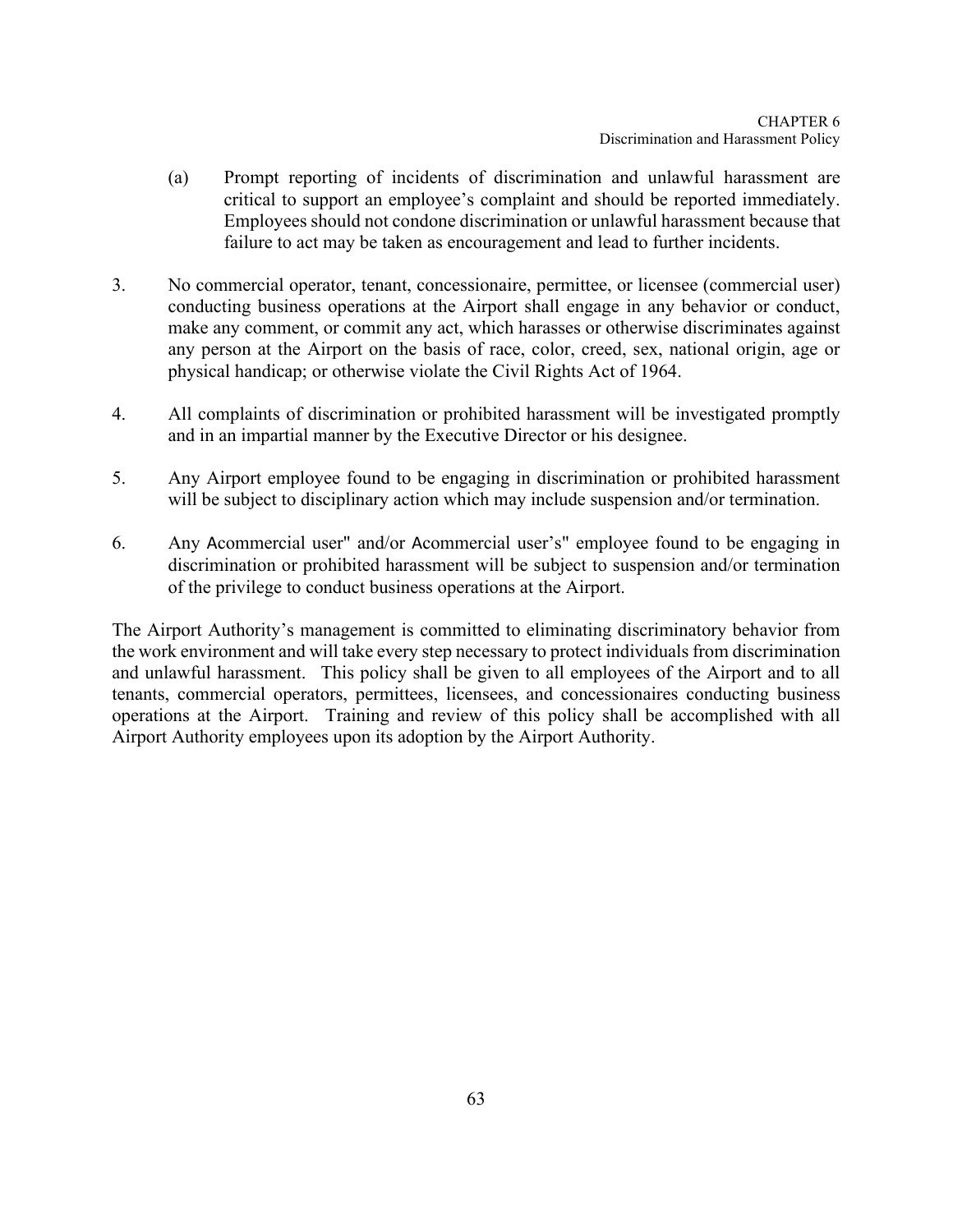## CHAPTER 7: SOLICITATION, LEAFLETING, AND PUBLIC STATEMENTS POLICY

All persons desiring to solicit or distribute leaflets to or make public comments to or display placards or signs to the traveling public, and all employees, commercial operators, commercial users, concessionaires, tenants, permittees, licensees (including employees of the Airport Authority) on Airport property, (which includes but is not limited to the Airport Passenger Terminal, parking areas, sidewalks or Airport Loop shall not engage in such activity, except as follows:

Prior to engaging in any of the aforementioned activities, each respective association or group of persons desiring to engage in such activity, shall complete and submit an application to the Executive Director of the Airport. The application shall include the following:

- 1. Name of the association or group;
- 2. Name, address, and telephone number of the principal officer or group leader;
- 3. The time and dates when said activity will take place;
- 4. The number of individuals participating in the event.
- 5. The topic or content of the proposed activity (NOTE: This information is requested in order for the Airport to coordinate the activity and to arrange for security in a manner that does not interfere with the day-to-day operations of the Airport.)

The aforestated information shall be provided to the executive director of the Airport Authority at least fourteen (14) days prior to the activity to be engaged in at the Airport, or such shorter period as determined by the Executive Director.

Contingent upon the Airport Authority's verification of the above furnished information and a security investigation resulting in no information which poses a threat to the security of the Airport, the Airport Authority will issue a permit authorizing the applicant to engage in the aforestated activity.

The permitted activity shall occur only in the public areas designated by the Executive Director on the day and times set forth in the permit.

All persons engaging in the afore described activity must not disrupt, interfere with, intimidate, or harass the traveling public and all other persons using the Airport for travel purposes, travel related purposes, or business purposes.

Any and all undistributed materials must be removed from Airport premises by the persons engaging in the afore-described activities, daily, no later than the time the Airport Passenger Terminal is closed to the traveling passengers.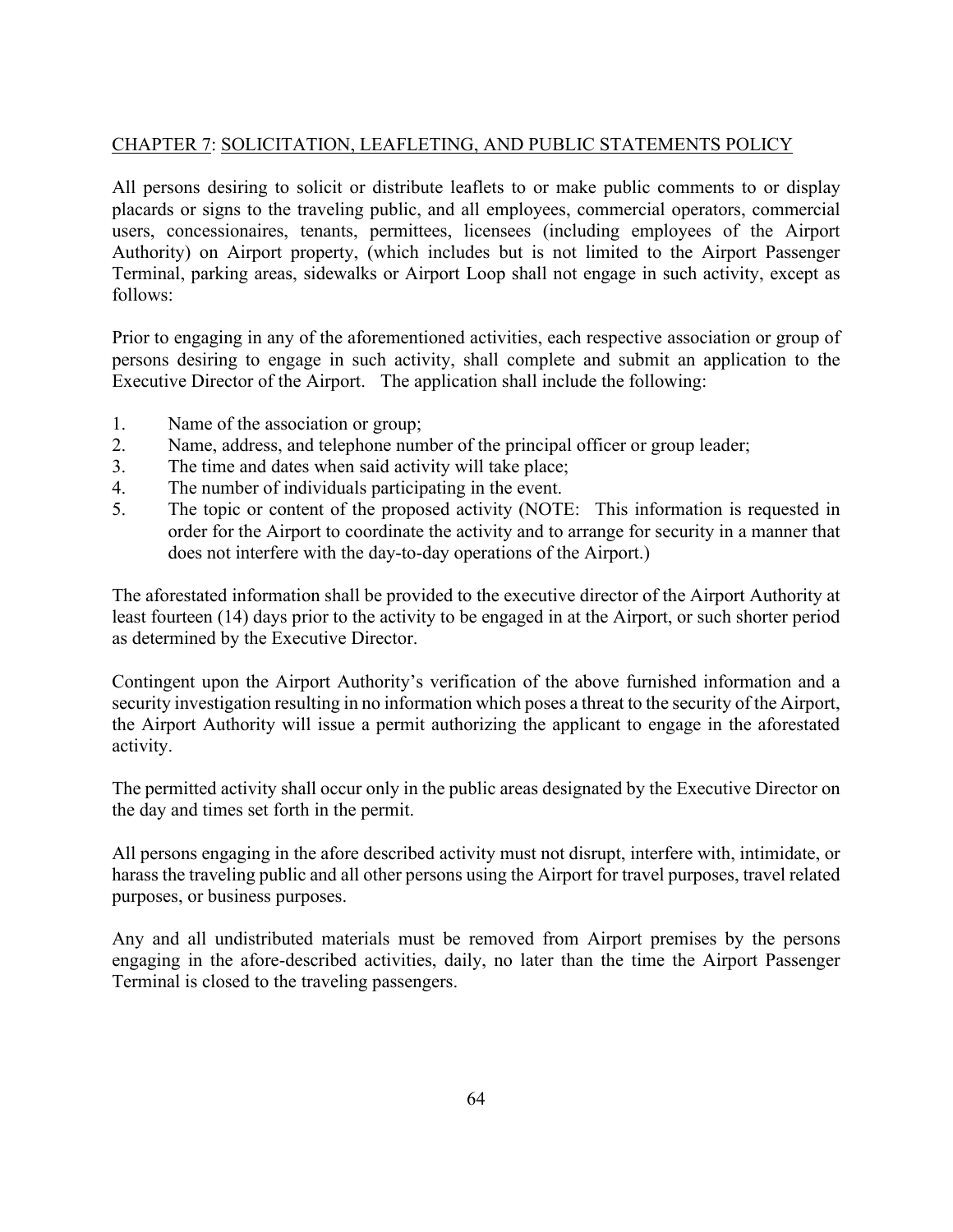All persons engaged in the afore described activity shall not park motor vehicles on Airport Property at any location other than in the public parking lot; and all such parked motor vehicles shall be subject to the parking rates in effect at the time of parking.

All persons engaging in the afore described activities shall not conduct such activity with employees of the Airport Authority. Said employees are identifiable by the Identification Media they wear.

Failure to adhere to these rules and regulations will result in the termination of approval by the Airport Authority and the removal of the violators of these rules and regulations from the Airport.

Any questions relating to these rules and regulations should be addressed to the Executive Director of the Airport Authority, 14035-L Airport Road, Gulfport, Mississippi, 39503, telephone 228-863- 5951.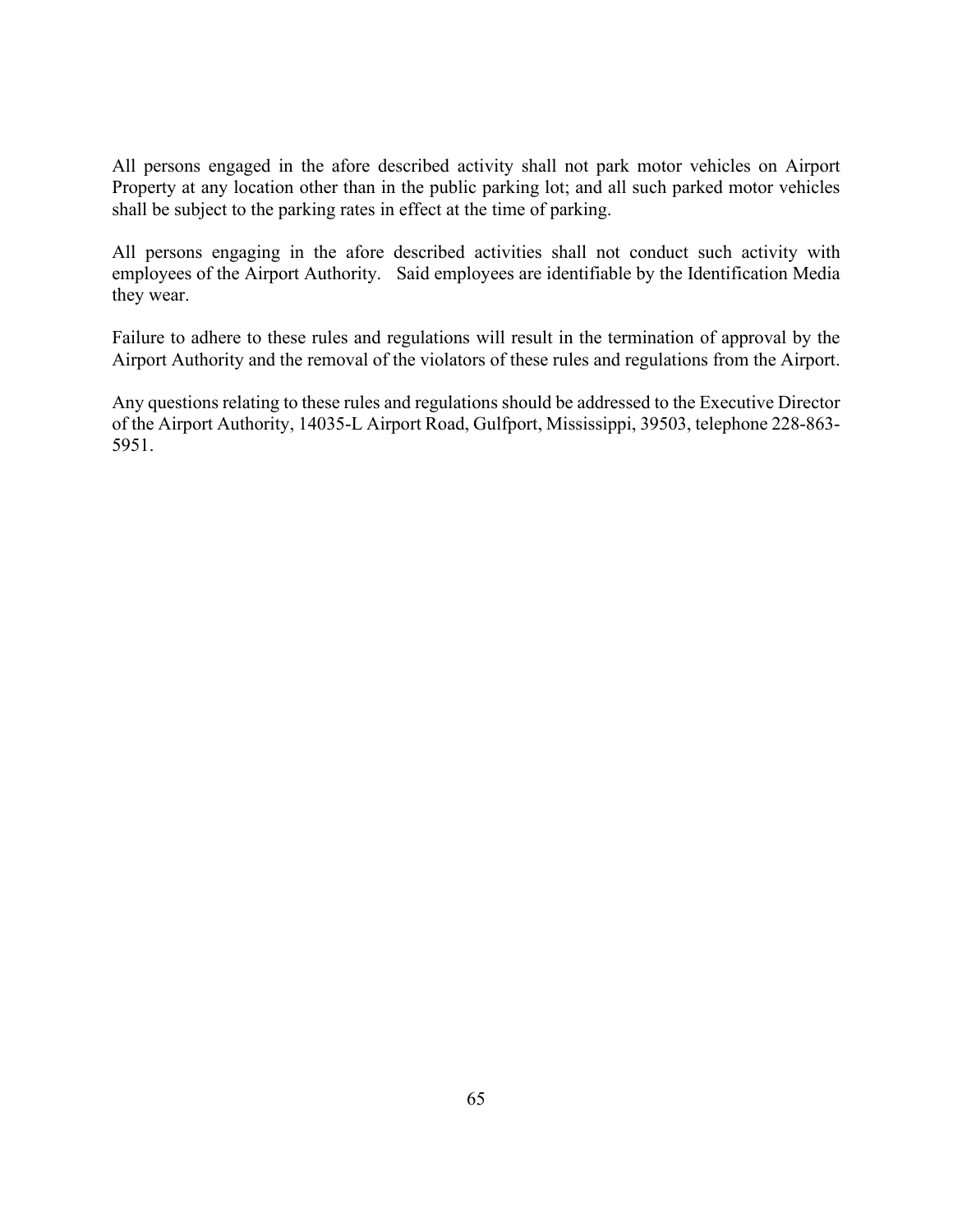### CHAPTER 8: PICKETING POLICY

While recognizing the First Amendment right to picket, the Commissioners of the Airport Authority find that in order to manage and safely operate the Airport, it is in the best interest of the Airport authority and in the best interest of the management, safety, operation and development of the Airport to promulgate the following rules and regulations for picketing at the Airport:

- 1. In accordance with ' 97-7-63 of the Mississippi Code of 1972 Annotated, no person, Asingly or in concert with others shall Aengage in picketing or mass demonstrations in such a manner as to obstruct or unreasonably interfere with free ingress or egress to and from the Airport or at the passenger terminal, or which Aunreasonably interfere[s] with free use of public streets, sidewalks, or other public ways adjacent or contiguous thereto.
- 2. There shall be no picketing that is accompanied by violent or coercive behavior, threats, intimidation, or force.
- 3. There shall be no picketing which has an unlawful purpose.
- 4. There shall be no secondary picketing at the Airport. Secondary picketing is defined as form of picketing in which pressure is put on one business establishment with which there is no dispute in order to induce such business to put pressure on the business establishment with which the employees have a primary dispute.
- 5. The picketing must be confined to the area of the Airport in which the labor dispute arises, and in order to ensure the free flow of traffic and the safe, orderly and effective operation of the Airport, there shall be no picketing inside the passenger terminal building.
- 6. No person engaged in picketing activity at the Airport may park motor vehicles on Airport property at any location other than in the public parking lot; and all such parked motor vehicles shall be subject to the parking rates in effect at the time of parking.
- 7. At no time will more than ten (10) persons be authorized to engage in such activities as a representative of or on behalf of or as a direct or indirect affiliate of the association or group, unless the Executive Director makes prior determination that extenuating circumstances exist.
- 8. Prior to engaging in any of the aforementioned activities, such persons shall complete and furnish the Airport User Temporary Identification Media Packet to the Executive Director of the Airport for each respective person who may be engaging in such activity as well as the leader of the group or association desiring to engage in such activity. The aforestated information shall be provided to the Executive Director of the Airport Authority at least fourteen (14) working days prior to the activity to be engaged in at the Airport.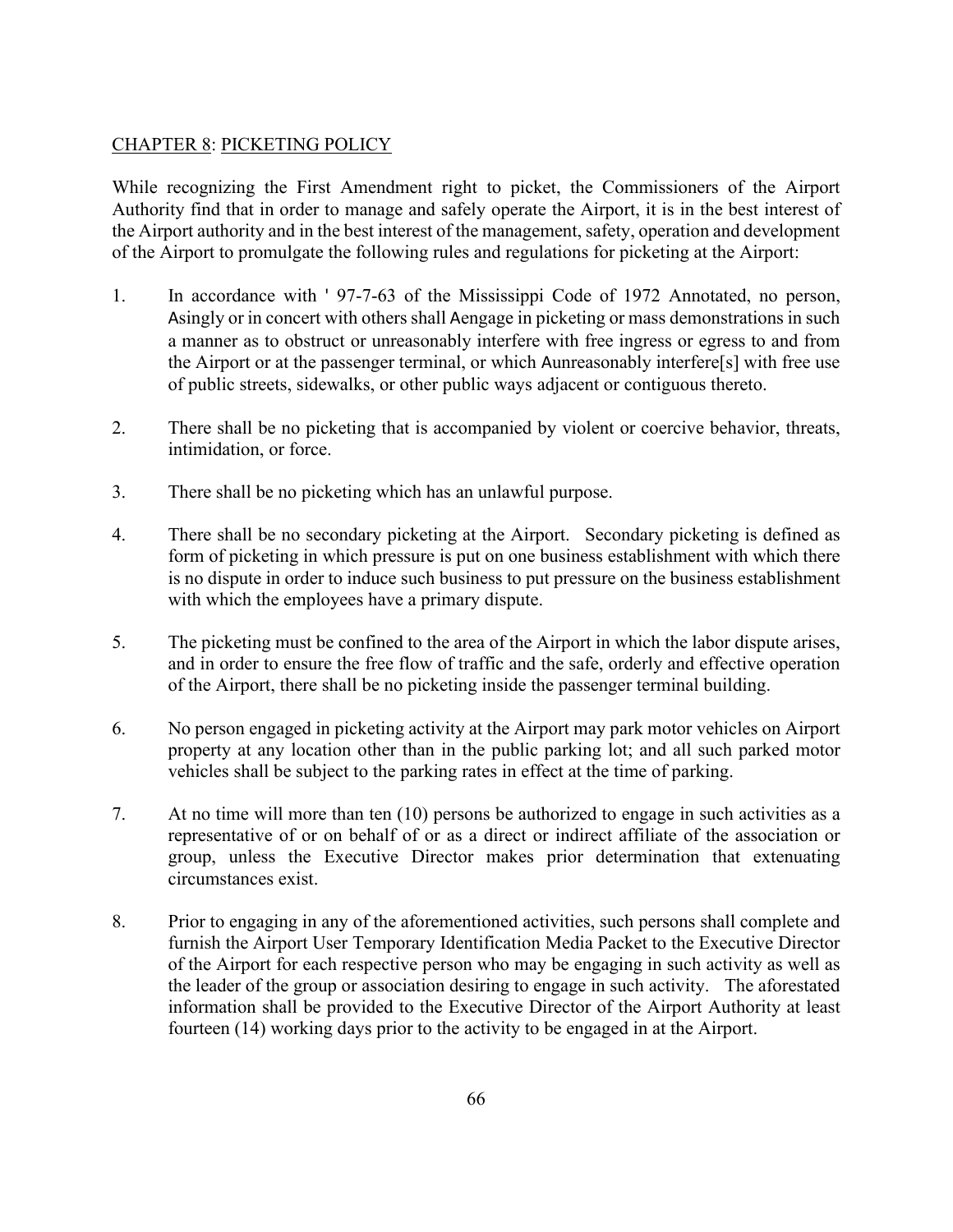- 9. Prior to engaging in any picketing activity, such persons shall furnish the Executive Director of the Airport Authority with the name and headquarters address and telephone number of the association or group.
- 10. One (1) day prior to the approved picketing activity, the Executive Director of the Airport Authority shall designate to the leader of the association an area in which said picketing may occur, subject to the provisions in **paragraphs 1 and 5** above.
- 11. No person engaging in picketing at the Airport may disrupt, interfere with, intimidate, or harass the traveling public and all other persons using the Airport for travel purposes, travel related purposes, or business purposes.
- 12. Contingent upon the Airport Authority's verification of all information in the Airport User Temporary Identification Media Packet and a security investigation resulting in no information which poses a threat to the security of the Airport, the Airport Authority will issue temporary Airport Identification media to the persons who will be engaged in the aforestated activity. Said Media will be issued at the office of the Executive Director of the Airport Authority at 5:00 p.m., Monday through Friday, which days and times shall be the only days and times during which the aforestated activity shall be permitted.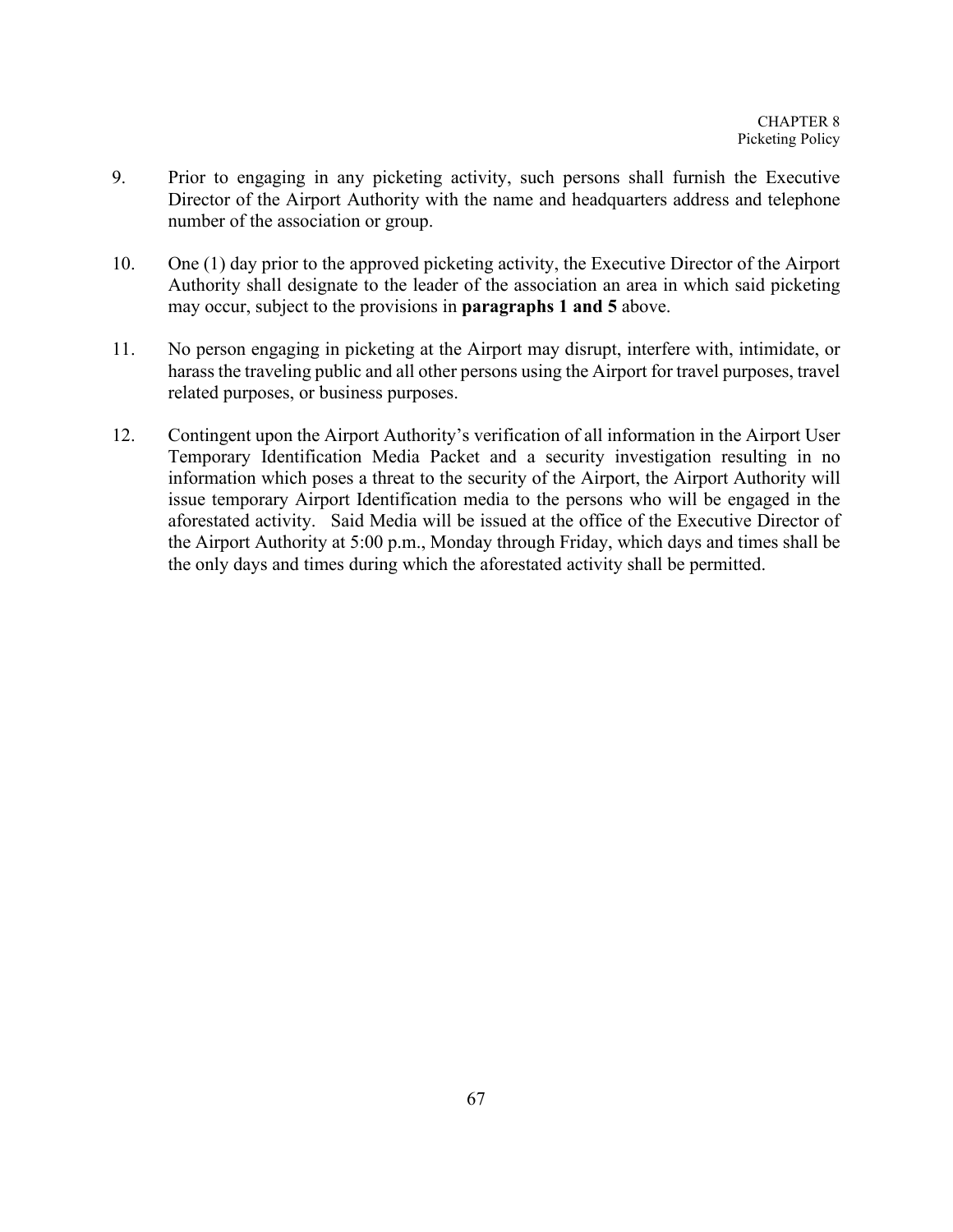### CHAPTER 9: SMOKE FREE POLICY

Smoking is prohibited at the Gulfport-Biloxi International Airport as follows:

SECTION 1 - FOR ALL PERSONS OTHER THAN GBRAA EMPLOYEES:

- 1. Smoking/vaping is prohibited within the terminal building except for a "smoking room" designated by the Airport Authority and located beyond the security checkpoint.
- 2. Smoking/vaping is prohibited within 25 feet of all entrances to and exits from the terminal building as well as 25 feet from operable windows and ventilation systems.
- 3. Smoking/vaping is prohibited within any "place of employment" owned by the Airport Authority. This includes, but is not limited to the Airport Maintenance Facility, Rental Car Service Center including appurtenant structures, Air Cargo Facility, and any vehicles owned by the Airport Authority.
- 4. Smoking/vaping is prohibited within any "place of employment" owned or operated by any tenant, lessee, or operator located on the grounds of the Gulfport-Biloxi International Airport.
- 5. Smoking/vaping by Commercial users is permitted only in the designated smoking areas. Ground Transportation providers are permitted to smoke/vape in the designated smoking area adjacent to the FIFO Lane if staged in the FIFO Lane. Furthermore, Ground Transportation providers may smoke/vape at the bench located adjacent to the back-fill staging area, as well as the Smoking Area located on the South end of the Terminal Building under the overhang. All other commercial operators are only permitted to smoke/vape in the Smoking Area located on the South end of the Terminal Building under the overhang, as well as the bench located adjacent to the Ground Transportation back-fill staging area.
- 6. Smoking/vaping is prohibited in all commercial vehicles departing from or arriving to the Gulfport-Biloxi International Airport.

#### SECTION 2 - FOR ALL GBRAA EMPLOYEES:

1. Smoking or the use of smokeless tobacco by Gulfport-Biloxi Regional Airport Authority employees is prohibited on Airport Authority property. Gulfport-Biloxi Regional Airport Authority is a Blue Cross/Blue Shield of Mississippi tobacco-free workplace.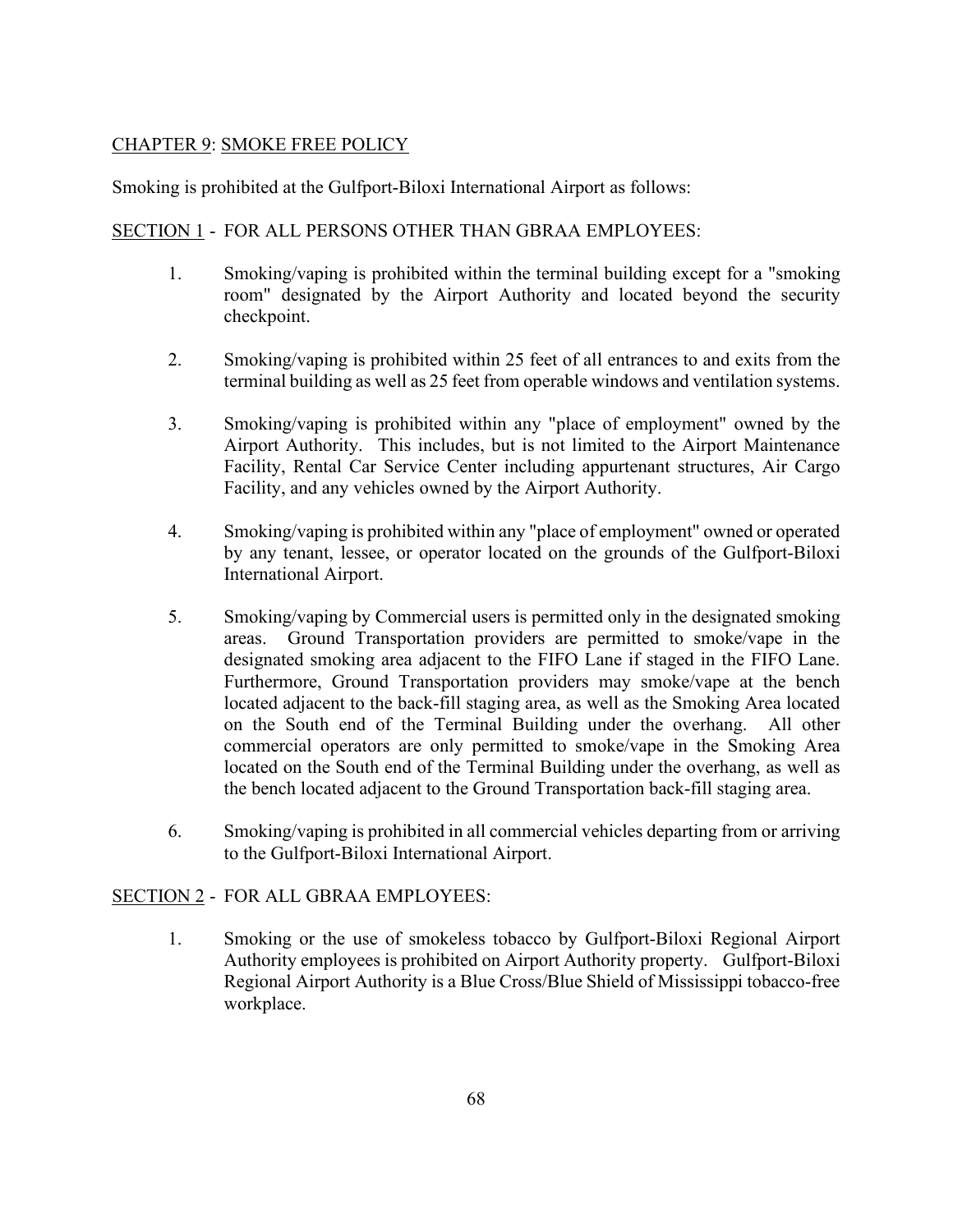### CHAPTER 10: DRUG FREE WORK PLACE

The Airport is a drug-free work place. All tenants, concessionaires, permittees, licensees, or other commercial operators (hereinafter referred to as Acommercial users") doing business on the Airport premises, who use, consume, possess, or who are under the influence of, any form of alcohol or illegal controlled substances, while in the course of their business activities at the Airport, may be immediately barred from the commercial use of the Airport. All commercial users of the Airport who are involved in the sale, distribution, solicitation, or transfer of controlled substances, while in the course of their business activities at the Airport, may be immediately barred from the commercial use of the Airport. Controlled substances will be confiscated and turned over to appropriate law enforcement officials. [All Acommercial users" at the Airport may be required to submit to drug and alcohol testing, either on the basis of reasonable suspicion or neutral selection or both.]

The Federal Public Law Drug Free Workplace Act of 1998 is incorporated herein by reference.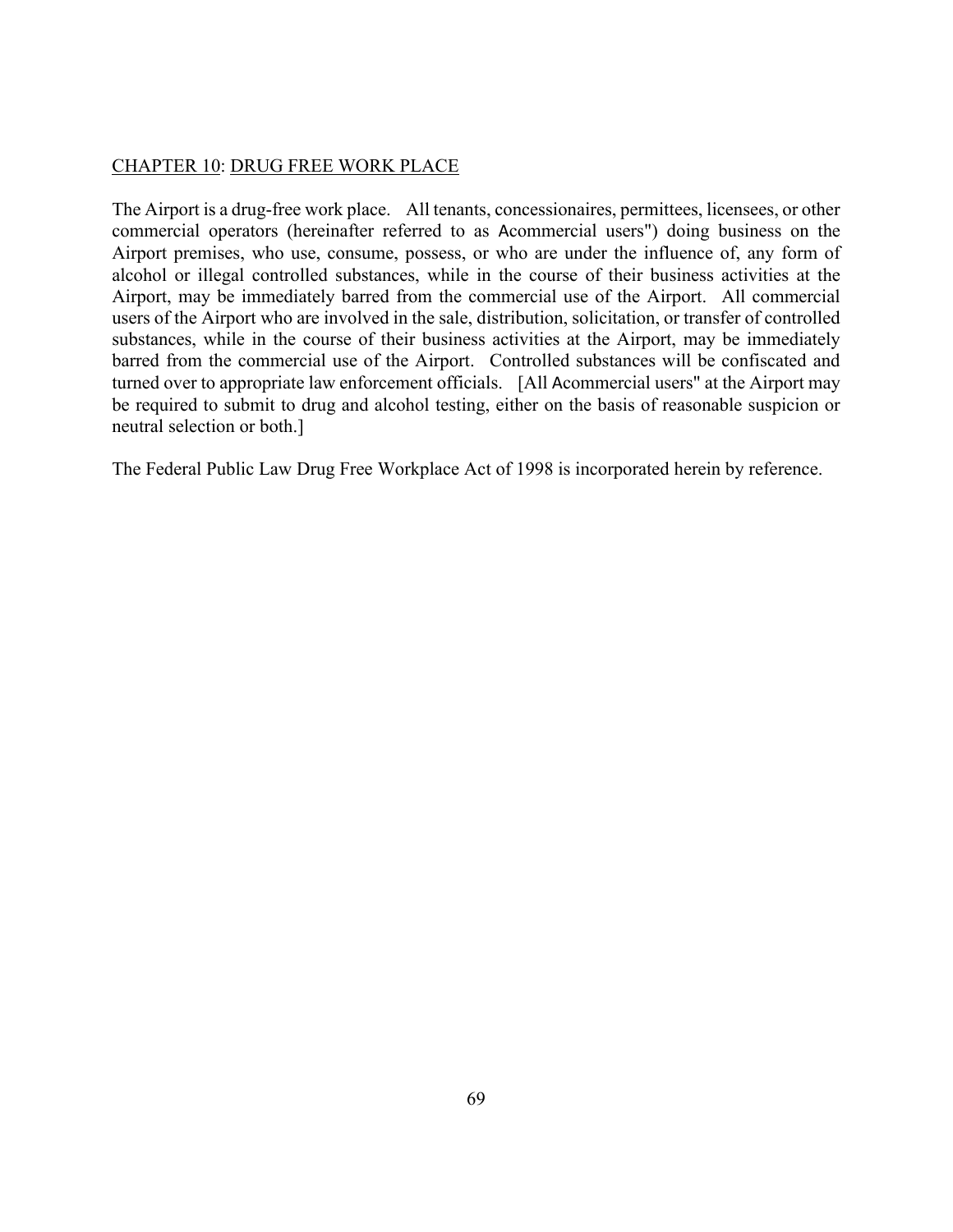#### CHAPTER 11: ENFORCEMENT AND PENALTIES

## SECTION 1 - EXTRAORDINARY CIRCUMSTANCES WARRANTING IMMEDIATE SUSPENSION OF COMMERCIAL USER PRIVILEGES

If the Executive Director (or his designee) of the Gulfport-Biloxi Regional Airport Authority, after interviewing the involved parties (accusers, accused and witnesses) finds, that there is a violation of any of the Airport Authority rules or regulations governing commercial user privileges and that said violation constitutes an extraordinary and immediate threat to the physical safety of airport users, the Executive Director may immediately suspend, restrict, evict and/or bar from access to the Airport the commercial user for a period not to exceed ten (10) calendar days. Within said period the Executive Director (or his designee) shall conduct a proceeding in accordance with **Section 6 of this Chapter**. If the Executive Director (or his designee) does conduct a proceeding in accordance with **Section 6** of this Chapter, and subsequent to that proceeding, the alleged violator correctly and timely requests an administrative hearing in accordance with **Section 6** of this Chapter, then the Executive Director (or his designee) may extend the suspension period until the date of the administrative hearing for a period no longer than sixty (60) days from the date the Executive Director receives the proper request for the hearing.

#### SECTION 2 - PENALTIES APPLICABLE TO COMMERCIAL USERS

Any commercial user violating any Airport Authority rule or regulation may be suspended from its commercial use of the Airport, and/or restricted in its commercial use of the Airport, and/or evicted from the Airport, and/or barred from the Airport for a cumulative period not to exceed one (1) year. Any penalty imposed pursuant to this Section may, in the Governing Board's discretion, include a revocation of the Airport Business Permit of the offending commercial user and a requirement that the commercial user apply for a new permit, which may or may not be granted.

### SECTION 3 - EXTRAORDINARY CIRCUMSTANCES WARRANTING IMMEDIATE EVICTION OF PERSON WHO IS NOT A COMMERCIAL USER

If the Executive Director of the Airport Authority (or his designee), after interviewing the involved parties (accusers, accused and witnesses) finds, that there is a violation of any of the Airport Authority rules or regulations governing non-commercial users and that said violation constitutes an extraordinary and immediate threat to the physical safety of airport users, the Executive Director (or his designee) may immediately evict and bar from access to the Airport such person for a period not to exceed ten (10) calendar days. Within said period the Executive Director (or his designee) shall conduct a proceeding in accordance with **Section 6 of this Chapter**. If the Executive Director (or his designee) does conduct a proceeding in accordance with **Section 6** of this Chapter, and subsequent to that proceeding, the alleged violator correctly and timely requests an administrative hearing in accordance with **Section 6** of this Chapter, then the Executive Director (or his designee) may extend the suspension period until the date of the administrative hearing for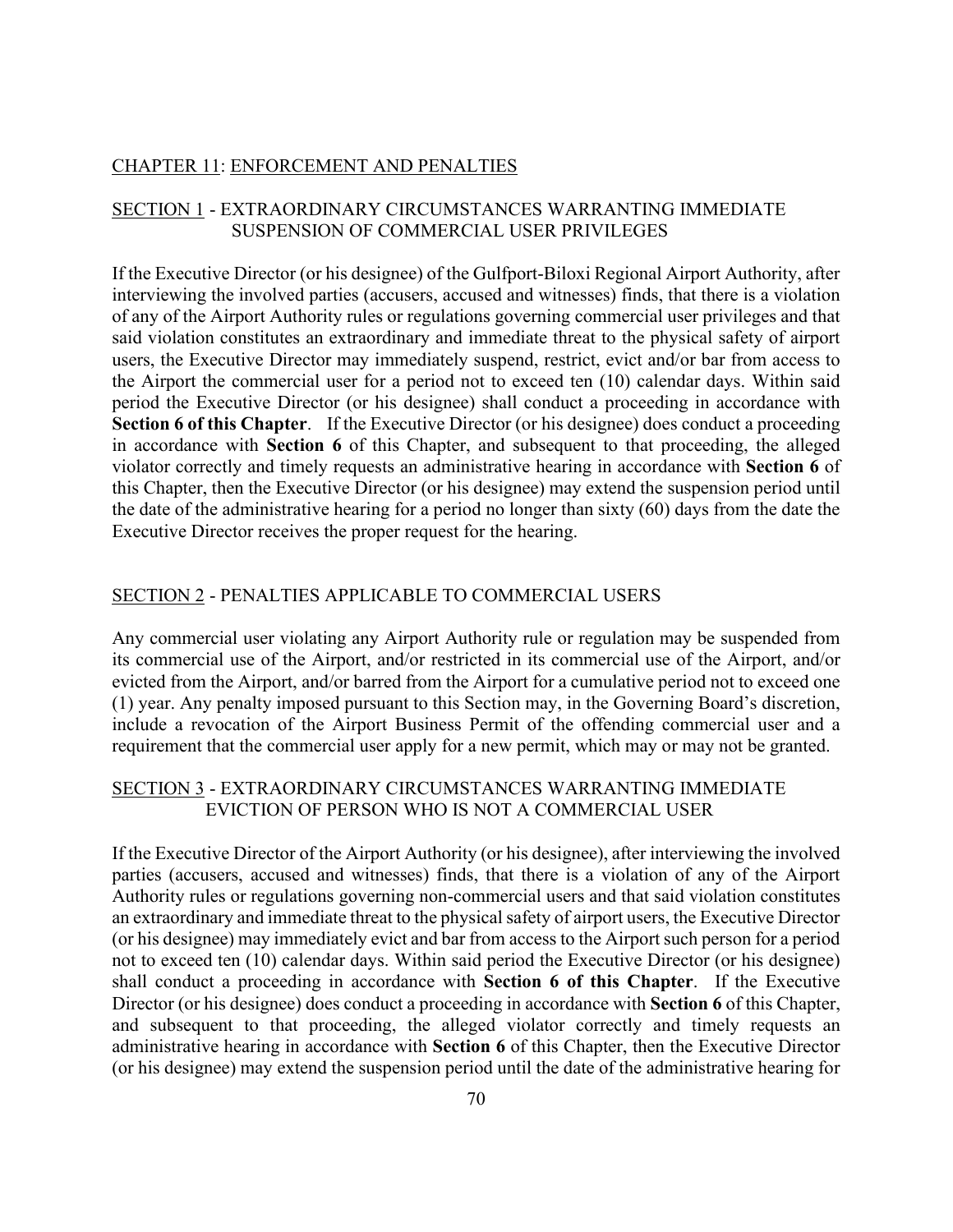a period no longer than sixty (60) days from the date the Executive Director (or his designee) receives the proper request for the hearing.

### SECTION 4 - PENALTIES APPLICABLE TO NON-COMMERCIAL USERS

Any person who is not a commercial user and who violates any Airport Authority rule or regulation may be evicted from the Airport and/or barred from the Airport for a period not to exceed one (1) year.

### SECTION 5 - NOTICE OF VIOLATION

Any user (commercial or non-commercial) charged with a violation of these rules and regulations shall be furnished written notification of same within sixty (60) calendar days after the alleged violation, but at least one (1) calendar day prior to any Executive Director's proceeding described in Section 6. The written notice shall include, but not be limited to the following:

- (a) The name of the alleged violator<sup>[3](#page-84-0)</sup>.
- (b) The date, time and place of the alleged violation[s].
- (c) A description of the alleged violation[s] referenced to the chapter and section number of the rules and regulations and a summary description of the specific alleged conduct, act of commission or omission.
- (d) Specific Aaggravating factors" [4](#page-84-1) , if any, such as prior acts of commission or omission, which may be considered by the Airport Authority in imposing a penalty.
- (e) The maximum penalty that may be imposed by the Authority.

To the extent the complaint and/or alleged violation pertains to TNC's operations and/or conduct which is not within the Airport Authority's jurisdiction pursuant to Miss. Code Ann. § 77-8-37, the Complainant will be directed to the Mississippi Department of Insurance for review and processing.

<span id="page-84-0"></span><sup>3</sup> Violator is the non-commercial user and/or the commercial user as defined in Section 5, Chapter 1 of these Rules and Regulations.

<span id="page-84-1"></span><sup>4</sup> **<sup>A</sup>Aggravating factors"** are defined to mean violations of these rules and regulations determined at a prior administrative hearing conducted pursuant to this Chapter 11, or any of its preceding or succeeding version or amendments. Any agreed disposition of any alleged violation reached at an informal Executive Director's conference shall not be considered as an Aaggravating factor" at any subsequent proceeding.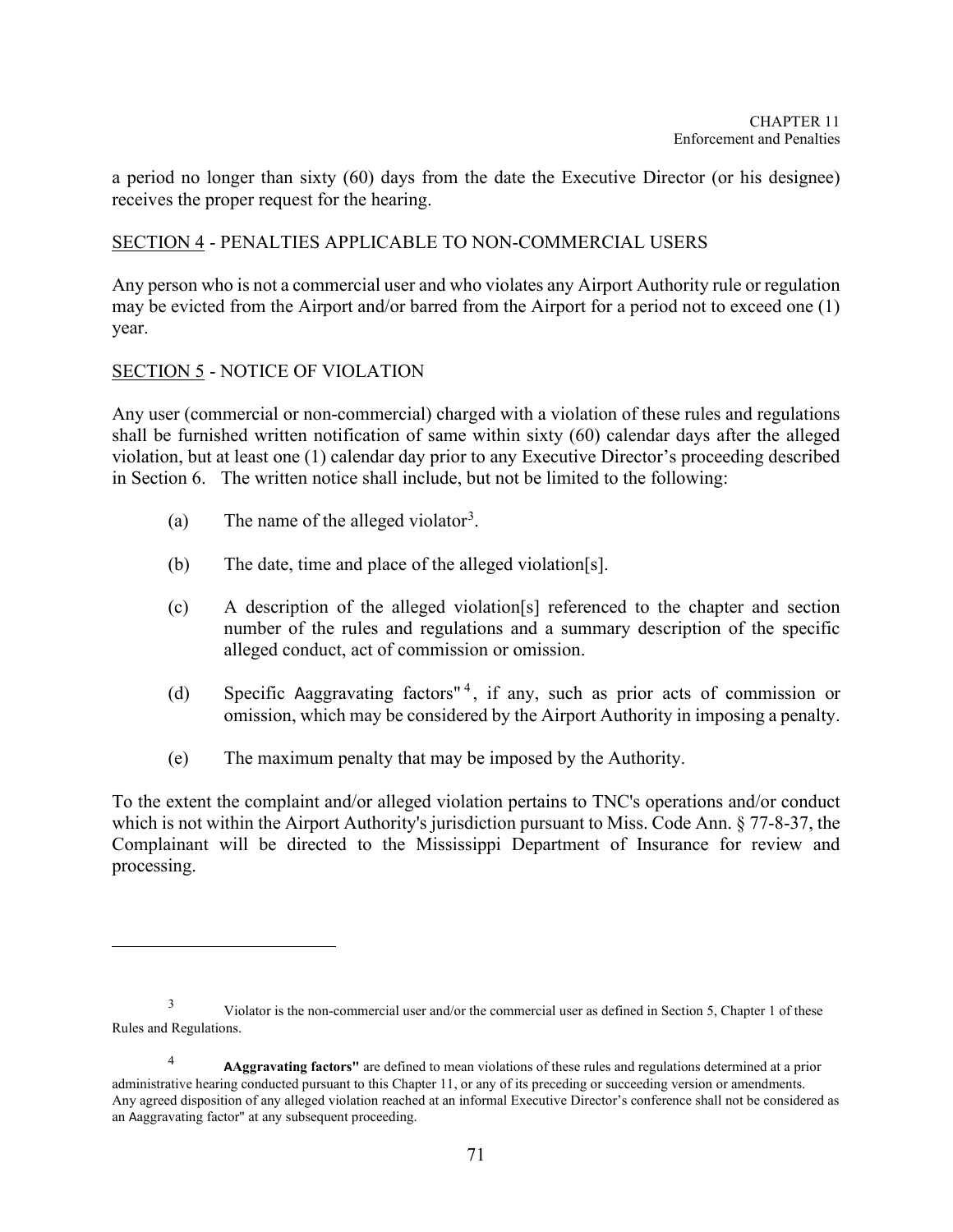#### SECTION 6 - EXECUTIVE DIRECTOR'S (OR HIS DESIGNEE'S) PROCEEDING

(a) For all alleged violations by any commercial user, who has not been immediately suspended pursuant to Section 1, and any non-commercial user who has not been immediately evicted pursuant to Section 3, the Executive Director (or his designee) shall schedule an informal conference in the Airport Administrative Office at the Airport at a time and date selected by the Executive Director (or his designee). The Executive Director (or his designee) shall notify the alleged violator of the informal conference orally or in writing at least one (1) calendar day in advance of the day of the conference.

At this conference, the Executive Director (or his designee) and the alleged violator shall discuss the alleged violation[s] and determine whether a mutually satisfactory disposition may be reached. If there is reached a mutually satisfactory disposition, the alleged violator and the Executive Director (or his designee) shall execute a written documentation of same.

(b) In the event the Executive Director (or his designee) and the alleged violator do not reach and document an informal disposition of the alleged violation, or in the event the alleged violator does not participate in the informal conference or rejects an informal conference, the Executive Director (or his designee) may nevertheless find a violation and impose a penalty after interviewing the accused, the accusers and witnesses. Provided, however, the Executive Director's (or his designee's) findings and penalty shall not be final or implemented unless the alleged violator fails to request an administrative hearing within seven (7) calendar days after being notified of said finding and penalty and the right to an administrative hearing. When the Executive Director (or his designee) make a finding and imposes a penalty as aforestated, he shall notify the alleged violator in writing of the finding, the penalty and the right to request an administrative hearing by hand-delivery. The alleged violator shall have seven (7) calendar days after the date of handdelivery of the written notice within which to hand deliver to the Executive Director (or his designee) a request for an administrative hearing. All timely requests for an administrative hearing shall be granted. If a request for an administrative hearing is not timely made, the Executive Director's (or his designee's) action becomes final and is implemented the day after the time within which to request an administrative hearing has expired.

If the alleged violator timely requests an administrative hearing, the Executive Director's (or his designee's) action shall be void and not considered at the administrative hearing, which shall be *de novo*. Such an administrative hearing shall be conducted within sixty (60) calendar days from the date the Executive Director (or his designee) receives the written request.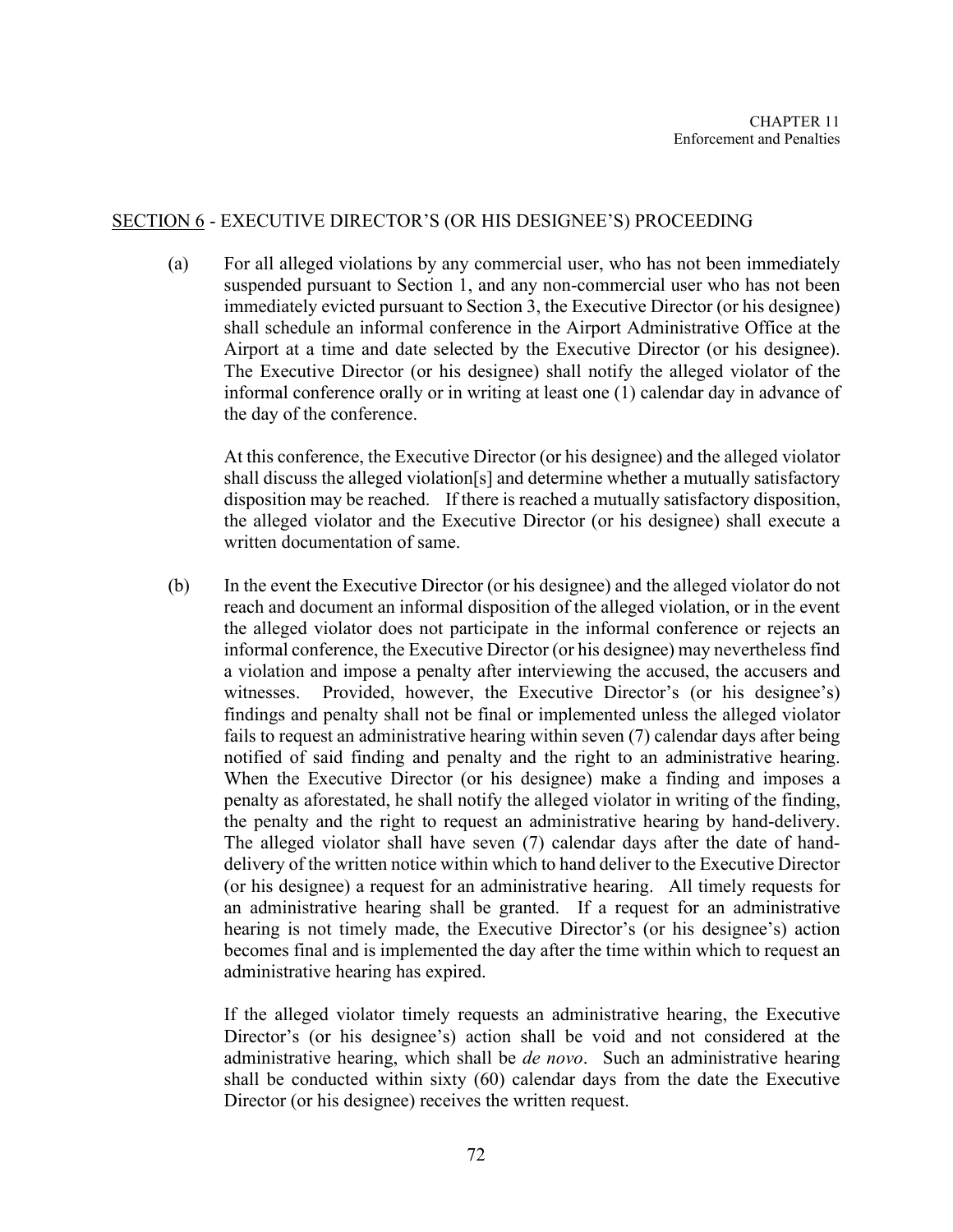## SECTION 7 - ADMINISTRATIVE HEARING

If an Administrative Hearing is requested in accordance with the aforestated sections in this Chapter, the Airport Authority will conduct an administrative hearing to determine whether the alleged violation(s) has occurred, and if so, what suspension and/or restrictions, and/or evictions, and/or barring, if any of the aforestated, should be imposed.

If the alleged violation is against a taxicab operator or taxicab company, the MVFHA will conduct the administrative hearing to determine whether the alleged violation(s) has occurred, and if so, shall make a recommendation to the Airport Authority of what suspension and/or restrictions, and/or evictions, and/or barring, if any of the aforestated, should be imposed.

The procedure for an administrative hearing is as follows:

- 1. The Airport Authority (or MVFHA, if applicable) will deliver written notice of the hearing to the alleged violator at least five (5) calendar days in advance of the day of the hearing.
	- (a) For commercial users, delivery of written notice may be in person to the alleged violator, his/her employee, agent or representative; or by certified United States mail to the business or residence address of the alleged violator. If in person, delivery shall be effective at the instant it is delivered. If by certified United States mail, delivery shall be effective on the date of the postmark.
	- (b) For non-commercial users, delivery of written notice may be in person to the alleged violator; or by certified United States mail to the business or residence address of the alleged violator. If in person, delivery shall be effective at the instant it is delivered. If by certified United States mail, delivery shall be effective on the date of the postmark.
- 2. The written notice shall include, but not be limited to, the following:
	- (a) The name of the alleged violator.
	- (b) The date, time and place of the hearing.
	- (c) A description of the alleged violation(s) referenced to the Chapter and Section number of the rules and regulations and a summary description of the specific alleged conduct, act of commission or omission.
	- (d) An explanation of the Airport Authority's (or MVFHA's) evidence.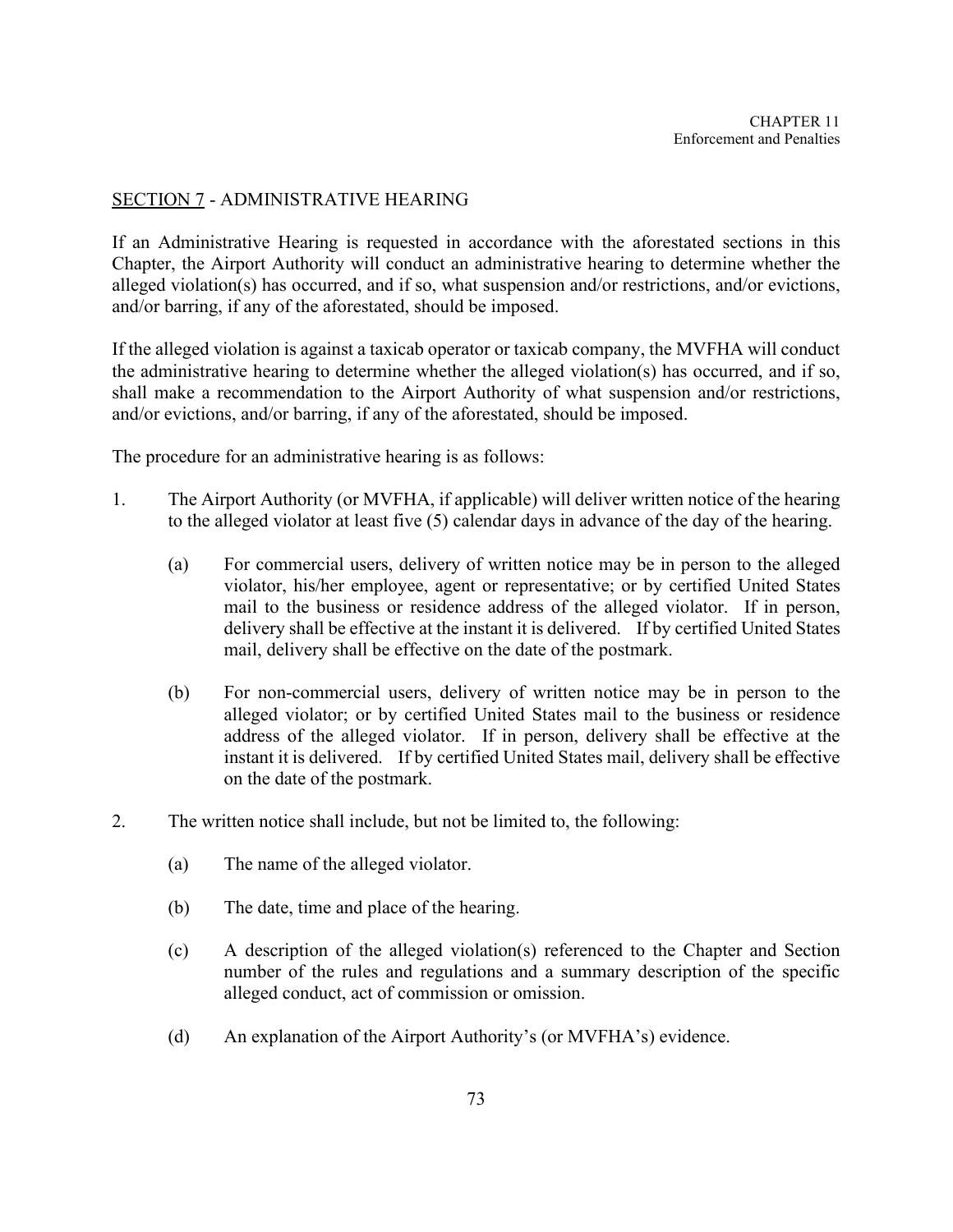- (e) The maximum penalty that may be imposed by the Airport Authority for the alleged violation[s].
- (f) Specific Aaggravating factors," if any, such as prior acts of commission or omission, which may be considered by the Airport Authority (or the MVFHA) in imposing a penalty.
- (g) An invitation to appear at the hearing:
	- 1) to rebut the allegations;
	- 2) to defend against the allegations; and to otherwise present the alleged violator's side of the story;
	- 3) to furnish a written response to the alleged violation[s].
	- 4) These opportunities afforded in Paragraph (g) also apply to any aggravating factors identified by the Airport Authority or MVFHA.
- 3. At the hearing, the alleged violator has all the rights stated in the invitation to appear described in Paragraph 2(g).
- 4. The Airport Authority or MVFHA if applicable, may call witnesses and introduce other evidence in support of the alleged violations and any aggravating factors. The Executive Director or Assistant Executive Director of the Gulfport-Biloxi Regional Airport Authority (or the MVFHA representative, if applicable) shall serve as a Hearing Officer, who shall control the conduct and decorum of the hearing. The Governing Board may or may not attend the hearing, at their sole discretion.
- 5. Hearings will be conducted in the Administrative Offices of the Gulfport-Biloxi Regional Airport Authority, on the Third Floor of the Passenger Terminal Building, 14035-L Airport Road, Gulfport, Mississippi.
- 6. The procedure at the hearing shall be as follows:
	- (a) The alleged violation[s], and any aggravating factors, if any, shall be presented first.
	- (b) The alleged violator shall then present his/her/its case.
	- (c) The Hearing Officer may question all witnesses who testify in support of the alleged violation[s] or in opposition to the alleged violation[s].
	- (d) Although the Hearing Officer may be liberal in allowing matters to be presented and become part of the hearing record, only evidence relevant to the alleged violation[s] and aggravating factors, if any, shall be considered in deciding a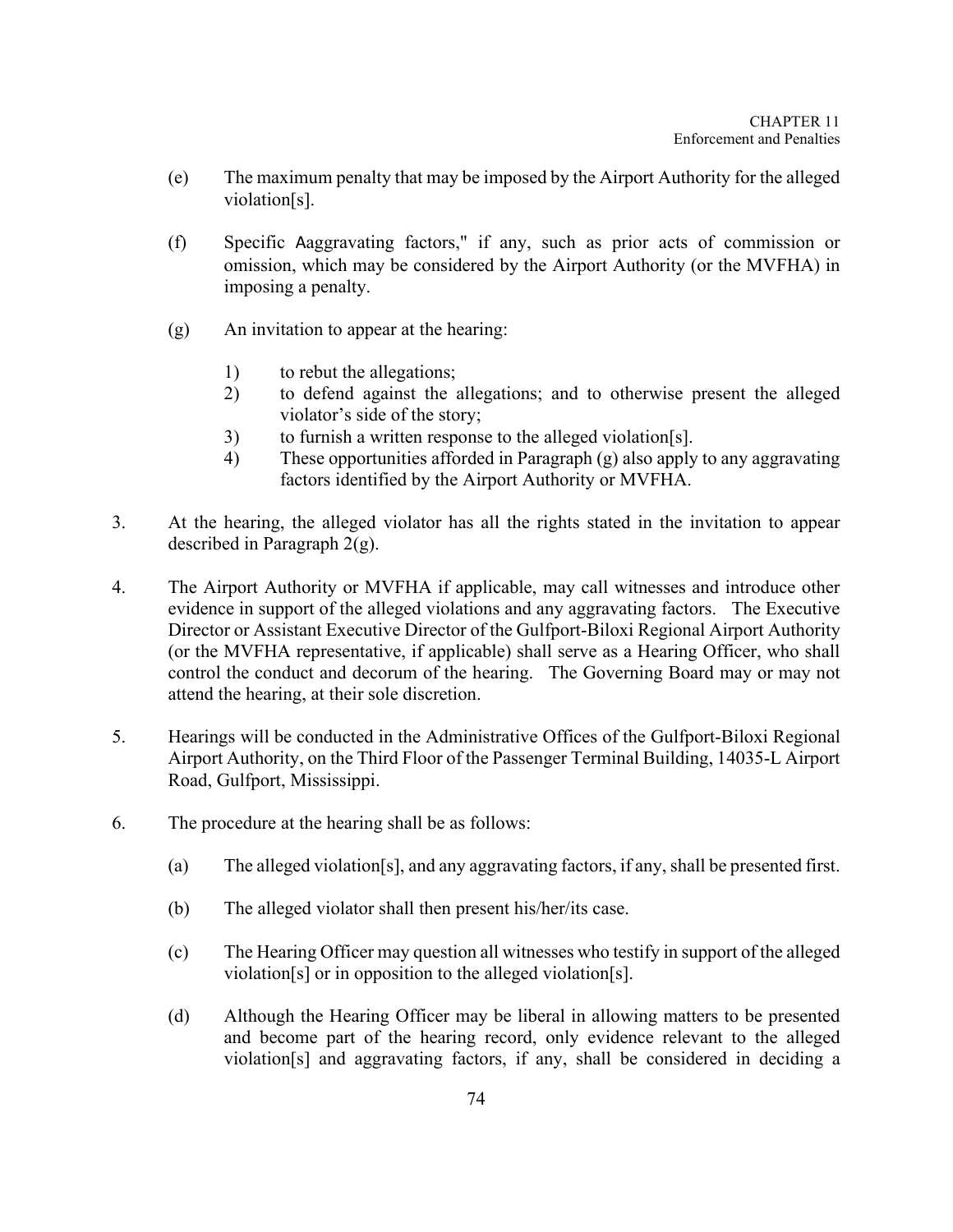disposition of the alleged violation[s] and aggravating factors, if any, and in determining what penalties, if any, should be assessed.

7. (a) If the alleged violation is not against a taxicab operator or taxicab company and the MVFHA is not involved, the Hearing Officer shall forward a copy of the hearing record, to the Governing Board of the Airport Authority, within thirty (30) calendar days after the conclusion of the hearing. Within forty-five (45) calendar days after receiving a copy of the hearing record from the Hearing Officer, the Governing Board of the Airport Authority shall consider the record and deliberate in Executive Session at a regular or special meeting and shall render a decision as to whether the alleged violation occurred, and if so, what penalties, if any, to impose. The Governing Board shall render a decision based solely on the record and no additional evidence will be considered. The meeting of the Governing Board of the Airport Authority shall not be a *de novo* hearing, and no evidence may be offered to the Governing Board or considered by the Governing Board other than the record. The Airport Authority shall furnish written notification to the alleged violator of the Governing Board's decision within fifteen (15) calendar days after rendering a decision.

(b) However, if the alleged violation is against a taxicab operator or taxicab company and the MVFHA participated in the Administrative Hearing, the Hearing Officer shall forward a copy of the hearing record, to the MVFHA, within thirty (30) calendar days after the conclusion of the hearing. Within forty-five (45) calendar days after receiving a copy of the hearing record from the Hearing Officer, the MVFHA shall, in Executive Session, present to the Airport Authority at a regular meeting of the Airport Authority, its written recommendation on whether an alleged violation has occurred and, if so, what, if any, penalties it recommends to be taken by the Airport Authority.

The Airport Authority shall consider the MVFHA's recommendation, the record, and deliberate in Executive Session at a regular or special meeting and shall render a decision as to whether the alleged violation occurred, and if so, what penalties, if any, to impose. The Governing Board shall render a decision based solely on the record and no additional evidence will be considered. The meeting of the Governing Board of the Airport Authority shall not be a *de novo* hearing, and no evidence may be offered to the Governing Board or MVFHA, or considered by the Governing Board, other than the record. The Airport Authority shall furnish written notification to the alleged violator of the Governing Board's decision within fifteen (15) calendar days after rendering a decision.

8. Any penalty imposed by the Governing Board may, in their discretion, take effect immediately following the regular or special meeting at which the decision is rendered.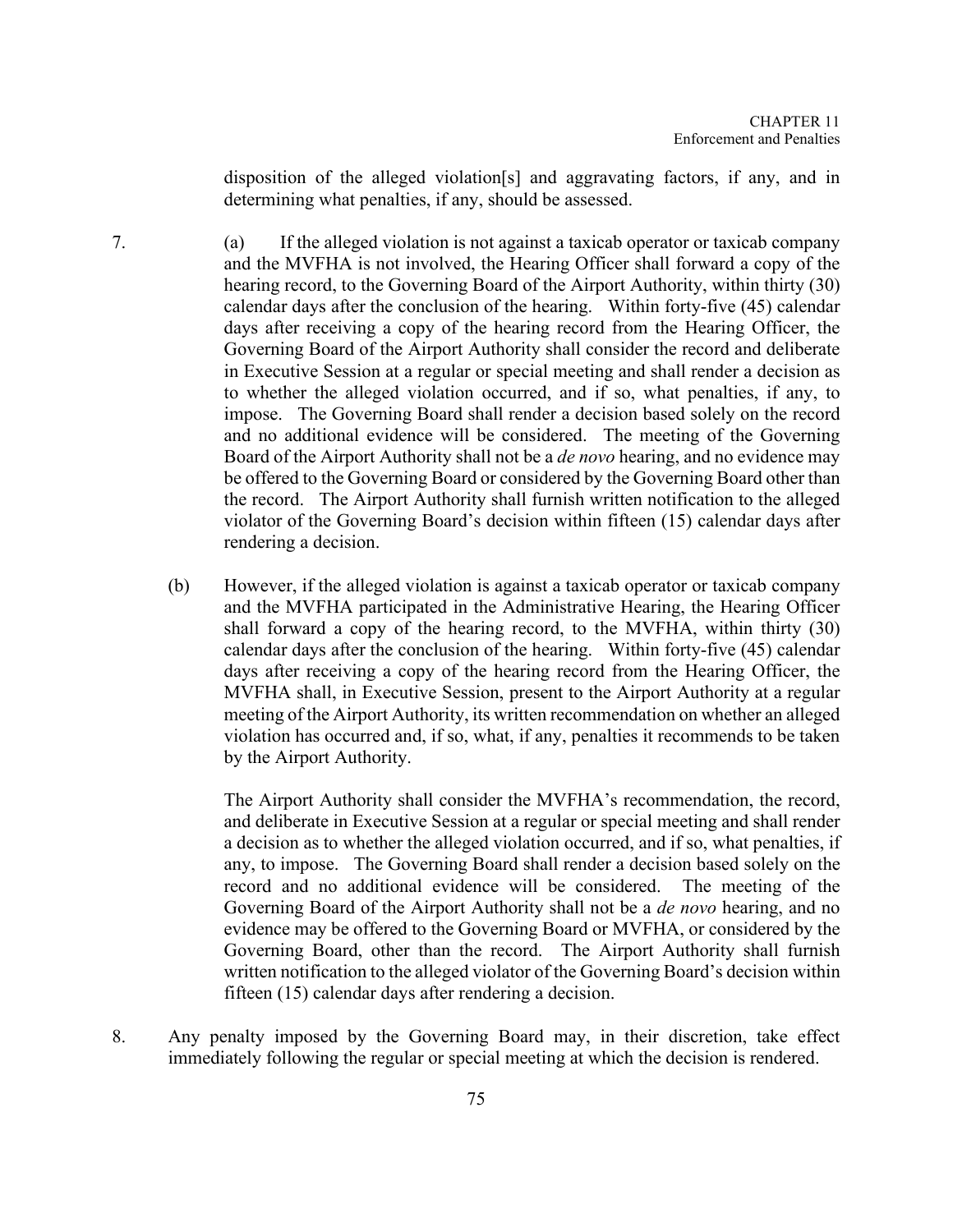- 9. With regard to commercial users, the Governing Board, in its discretion, may impose any penalty provided by this Chapter 11 on:
	- (a) The commercial user holding the Airport Business Permit who employs, contracts with, or otherwise controls the alleged violator;
	- (b) The alleged violator directly, whether or not the Airport Business Permit is issued in his/her/its name; or
	- (c) Both.
- 10. Any commercial or non-commercial user who feels aggrieved by the action taken by the Airport Authority Governing Board, may appeal such action on the record to the Circuit Court of the First Judicial District of Harrison County, Mississippi.
- 11. The above administrative proceeding shall be exhausted first before any party may appeal the action on the record to the Circuit Court, and shall constitute the sole and exclusive administrative remedy available to all commercial and non-commercial users concerning any grievance whatsoever occurring on or in any manner involving the Airport and the complaint.
- 12. In the event any commercial or non-commercial user refuses to comply with the action taken by the governing board, the Gulfport-Biloxi Regional Airport Authority may enforce the action of the Governing Board in any court of appropriate jurisdiction.

## SECTION 8 - ADDITIONAL REMEDIES

- (a) The penalties provided herein are in addition to any penalties, contract remedies, default provisions, payment of rental fees, lease fees, concession fees, and all other fees and charges, legal remedies, and equitable remedies that may be in the provisions of any lease, concession agreement, operating agreement, permit, license or other contract between the Airport Authority and the respective Airport users. The exercising of any penalty or remedy by the Airport Authority shall not be deemed an election of any penalty or remedy to the exclusion of any other or additional penalties or remedies available to the Airport Authority in any court of appropriate jurisdiction.
- (b) In addition to or in lieu of the procedures provided in this Chapter or elsewhere in these Rules, Regulations and Fees, the Airport Authority may pursue equitable or legal remedies available in any court of appropriate jurisdiction.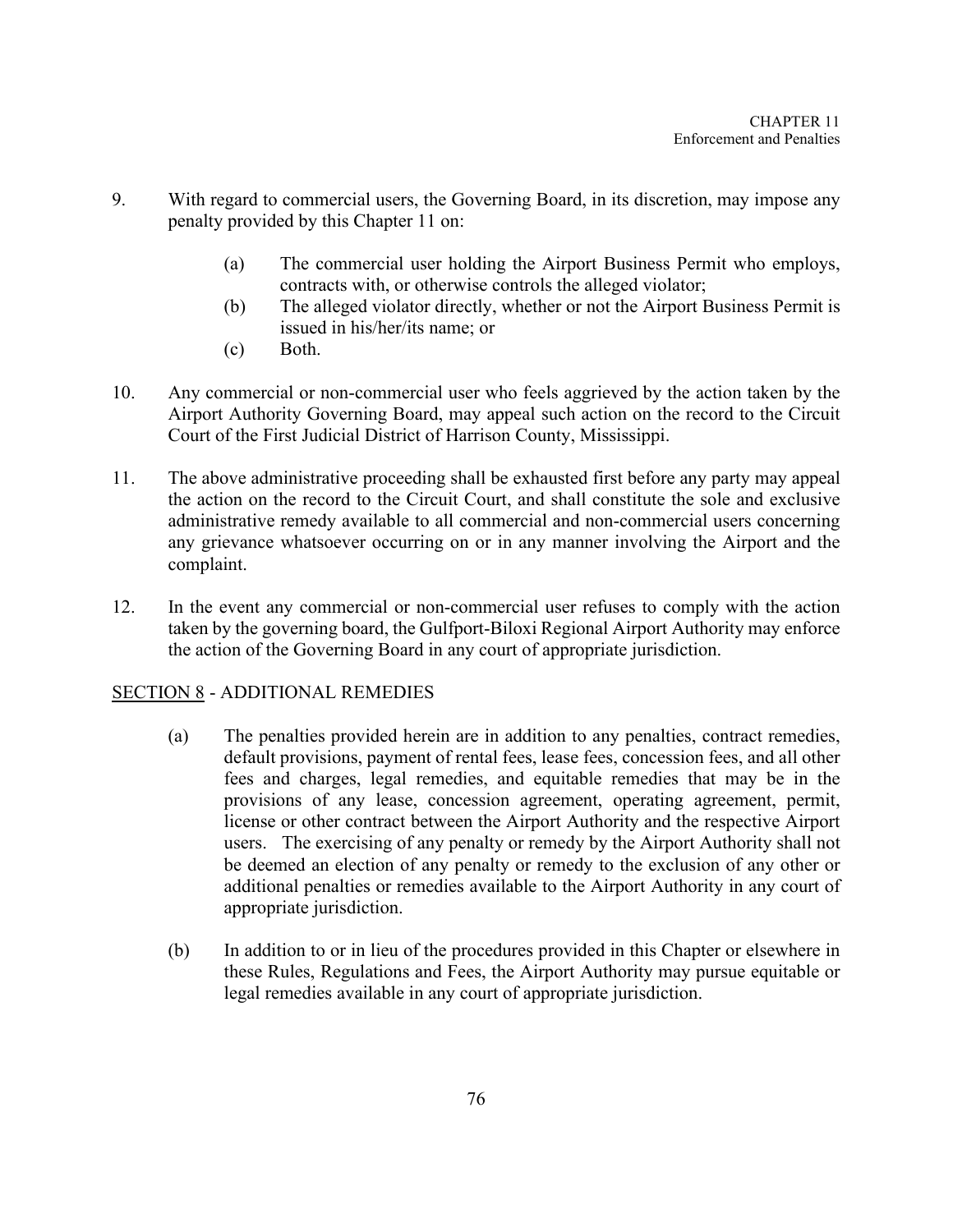# SECTION 9 - SEVERABILITY

If any part of these Penalties and Enforcement Policy of Airport Authority Rules and Regulations is held unenforceable or invalid by any court or administrative agency having jurisdiction, all remaining parts not held unenforceable or invalid shall continue in full force and effect.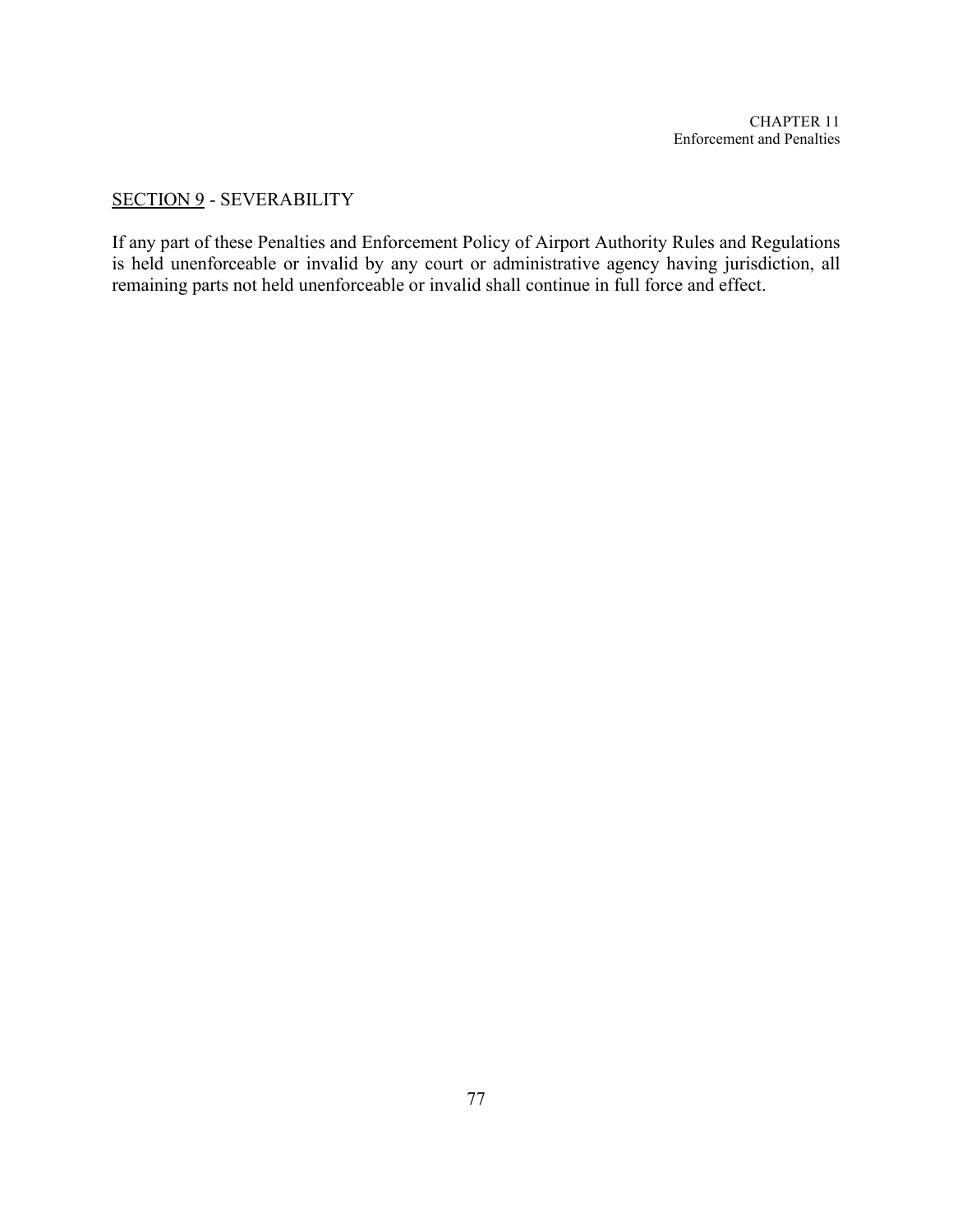### CHAPTER 12: GENERAL CONDUCT OF ALL PERSONS ON AIRPORT PROPERTY

To the extent not otherwise required by these Rules, all persons, employees, tenants, lessees, commercial or other users, concessionaires, and all other persons or entities operating on or otherwise utilizing the Airport's premises shall control the conduct, demeanor, and appearance of their respective employees, agents, representatives, contractors, customers, guests, invitees, and those doing business with them, and upon objection from an Airport Authority representative concerning the conduct, demeanor, or appearance of any such persons, shall immediately take all steps necessary to remove the cause of the objection. Failure to comply with the provisions of this Chapter may, in the discretion of the Executive Director or his representative, constitute a violation[s] of these Rules and Regulations.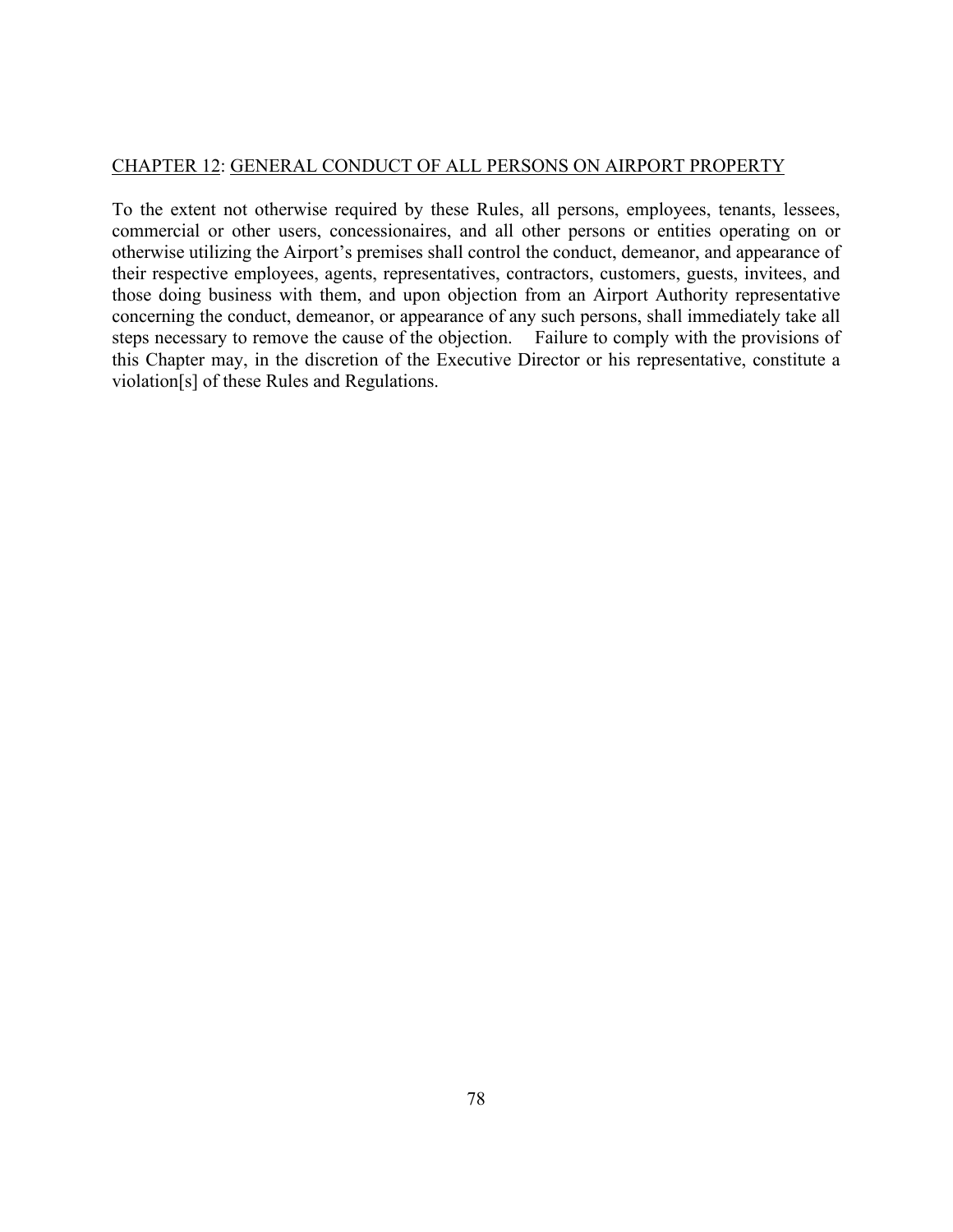#### CHAPTER 13: DEPOSIT

Any commercial user whose business permit, concession agreement, lease agreement, license agreement, or operating agreement is suspended, revoked, cancelled or terminated for failure to pay rents, fees or other charges to the Airport Authority when due shall deposit with the Airport Authority monies in the amount of ninety (90) calendar days estimated rents, fees or other charges, as a condition precedent to reinstatement of and/or as a condition precedent to a subsequent issuance of or execution of a business permit, concession agreement, lease agreement, license agreement or operating agreement. Said estimated rents, fees or other charges shall be determined by averaging the rents, fees or other charges that were due the Authority from said commercial user for the ninety (90) calendar days next preceding the aforestated suspension, revocation cancellation or termination. In the event said commercial user has been a commercial user of the Airport for less than ninety (90) calendar days prior to the suspension, revocation, cancellation or termination, then the estimated rents, fees or other charges shall be determined by averaging the rents, fees or other charges that were due the Authority from said commercial user for the number of calendar days that person was a commercial user. The deposit shall be refunded to the commercial user upon the expiration, cancellation, revocation, suspension or termination of the commercial user's business permit, concession agreement, lease agreement, license agreement or operating agreement; provided however, that any rents, fees or other charges due the Airport Authority shall be withheld by the Airport Authority from the deposit refund and applied to the payment of such rents, fees or other charges due the Airport Authority.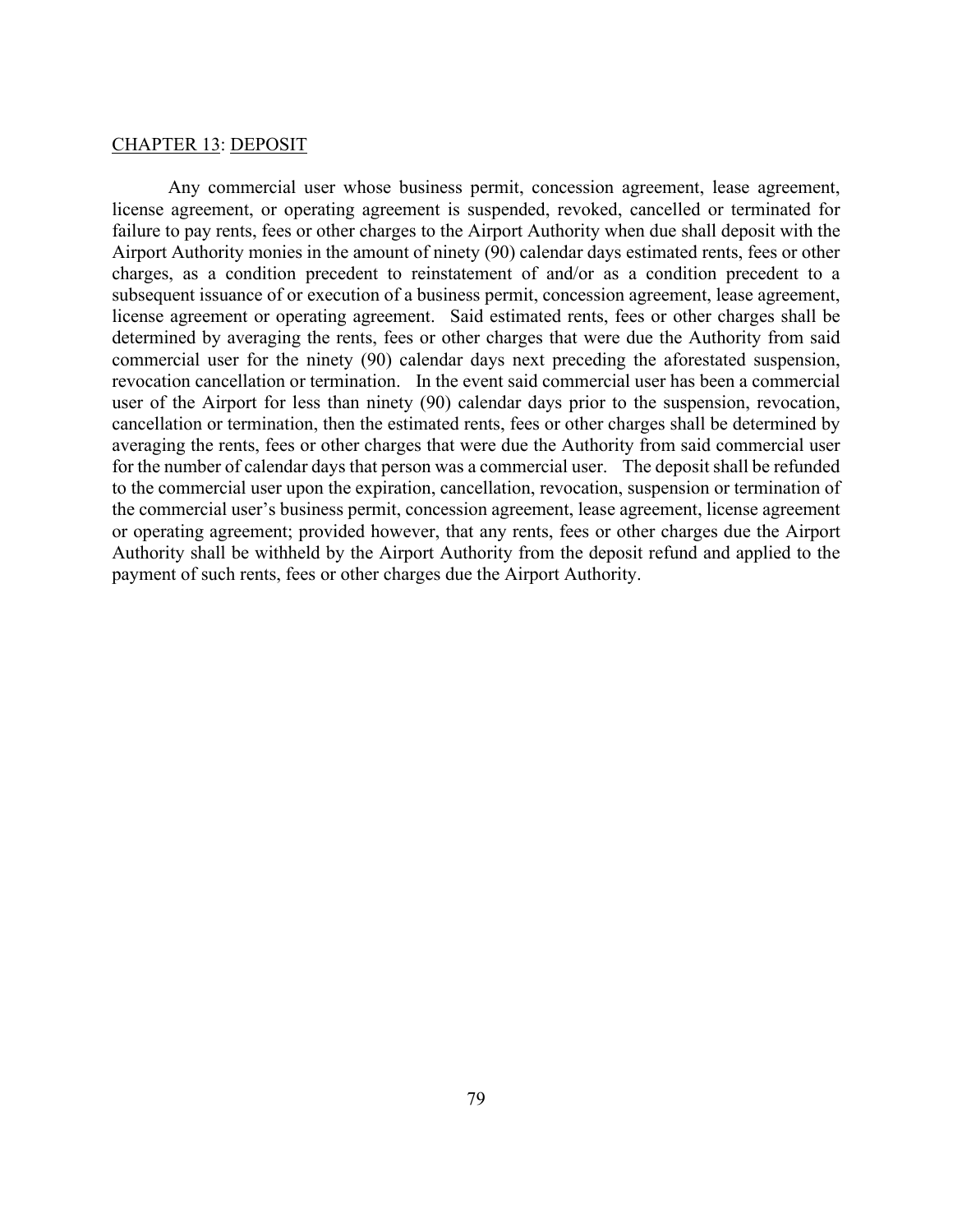## CHAPTER 14: ETHICS IN GOVERNMENT

As a supplement to applicable Mississippi law, Federal law, Federal Regulations, and Federal grant assurances, the Gulfport-Biloxi Regional Airport Authority (GBRAA) adopts and publishes this Ethics Policy.

The Gulfport-Biloxi Regional Airport Authority is a public trust. All GBRAA commissioners, employees, representatives, consultants, and contractors shall, in all matters relating to the GBRAA, conduct themselves in compliance with Federal laws, State laws, Federal Regulations, and Federal Grant Assurances; and shall strive to avoid the appearance of impropriety. Such conduct shall include, but not be limited to, neither requesting nor accepting any personal gratuities of any type whatsoever, in whole or in part related to their official positions or association with GBRAA.

GBRAA commissioners and employees shall not solicit any monies, gifts, donations, contributions, favors, or gratuities from any GBRAA consultant, contractor, vendor, tenant, concessionaire, for any person, charity, non-profit, or any cause. Provided, however, upon official request from the GBRAA, as reflected in its minutes, GBRAA may notify such consultants, contractors, vendors, tenants, or concessionaires of sponsorships that are available for an official GBRAA event; and such consultants, contractors, vendors, tenants, or concessionaires may sponsor such events in an amount not to exceed a cumulative annual total of \$1,000.00 for all such sponsorships.

No GBRAA commissioner or employee may engage in a business or professional practice in which the GBRAA commissioner or employee receives any remuneration, directly or indirectly, from such business or professional practice, or from any GBRAA consultant, contractor, vendor, tenant, or concessionaire; unless a prior written opinion from the Mississippi Ethics Director, and a full written disclosure, has been entered into the GBRAA minutes.

Any violation of this policy shall be immediately reported to the GBRAA executive director and the governing board at an official meeting of the GBRAA. The executive director shall immediately report to the GBRAA legal counsel and all GBRAA commissioners any violations of this policy of which the executive director is aware.

All GBRAA consultants, contractors, vendors, tenants, and concessionaires shall immediately report any violations of this policy to the GBRAA executive Director, GBRAA legal counsel, and all GBRAA commissioners.

If any GBRAA commissioner, employee, consultant, contractor, tenant, vendor, or concessionaire is uncertain as to whether or not any action he or she is considering taking may violate this Ethics Policy, such person shall submit a written request to GBRAA for a written opinion on the issues.